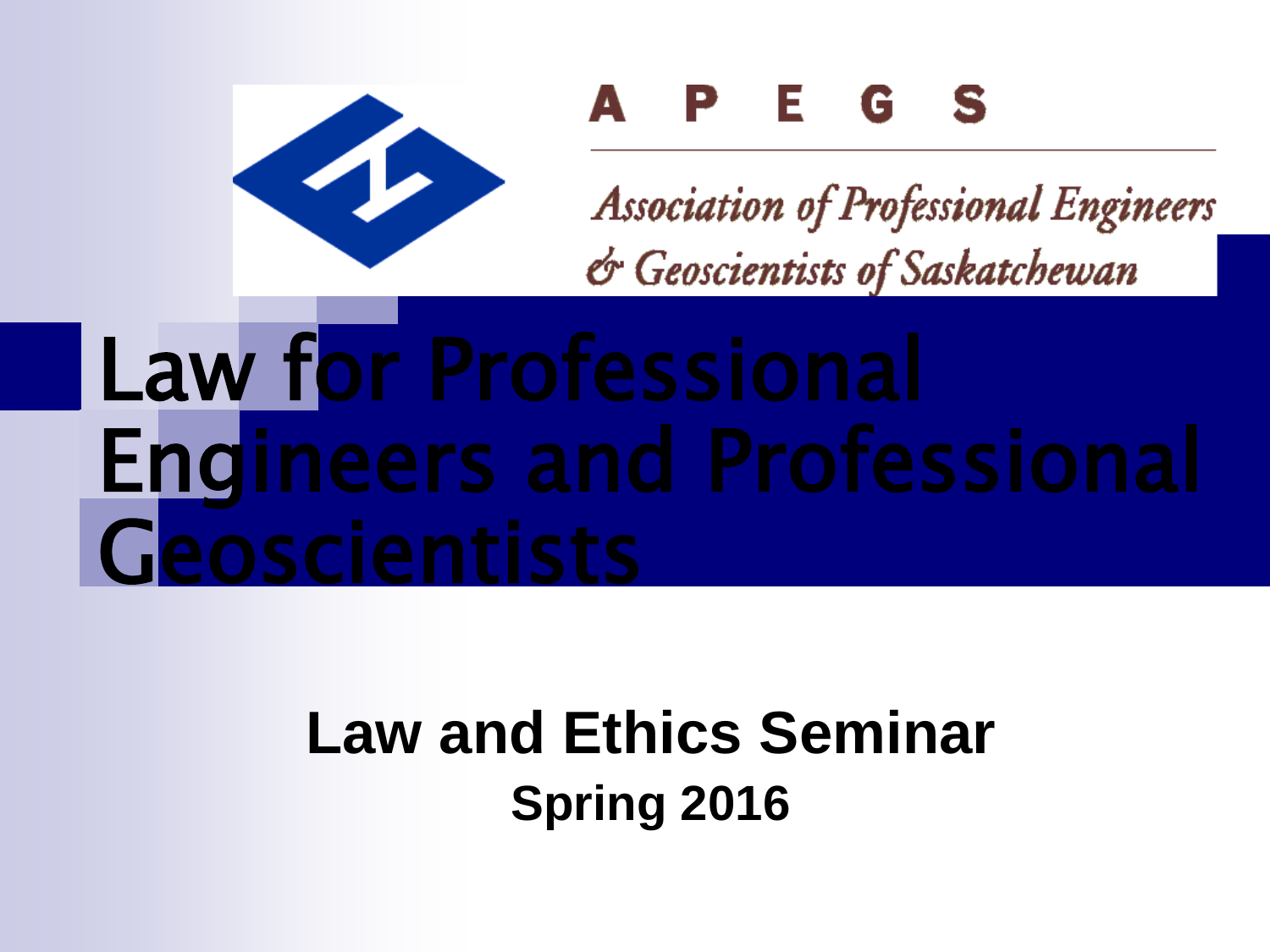### Purpose

- Our purpose is to create an awareness of legal principles and issues that impact professional engineers and professional geoscientists
- We will try to make the presentation relevant to all disciplines of engineering and geoscience (although we recognize the law text is heavily weighted towards construction law)
- We are **not** attempting to make lawyers out of engineers and geoscientists



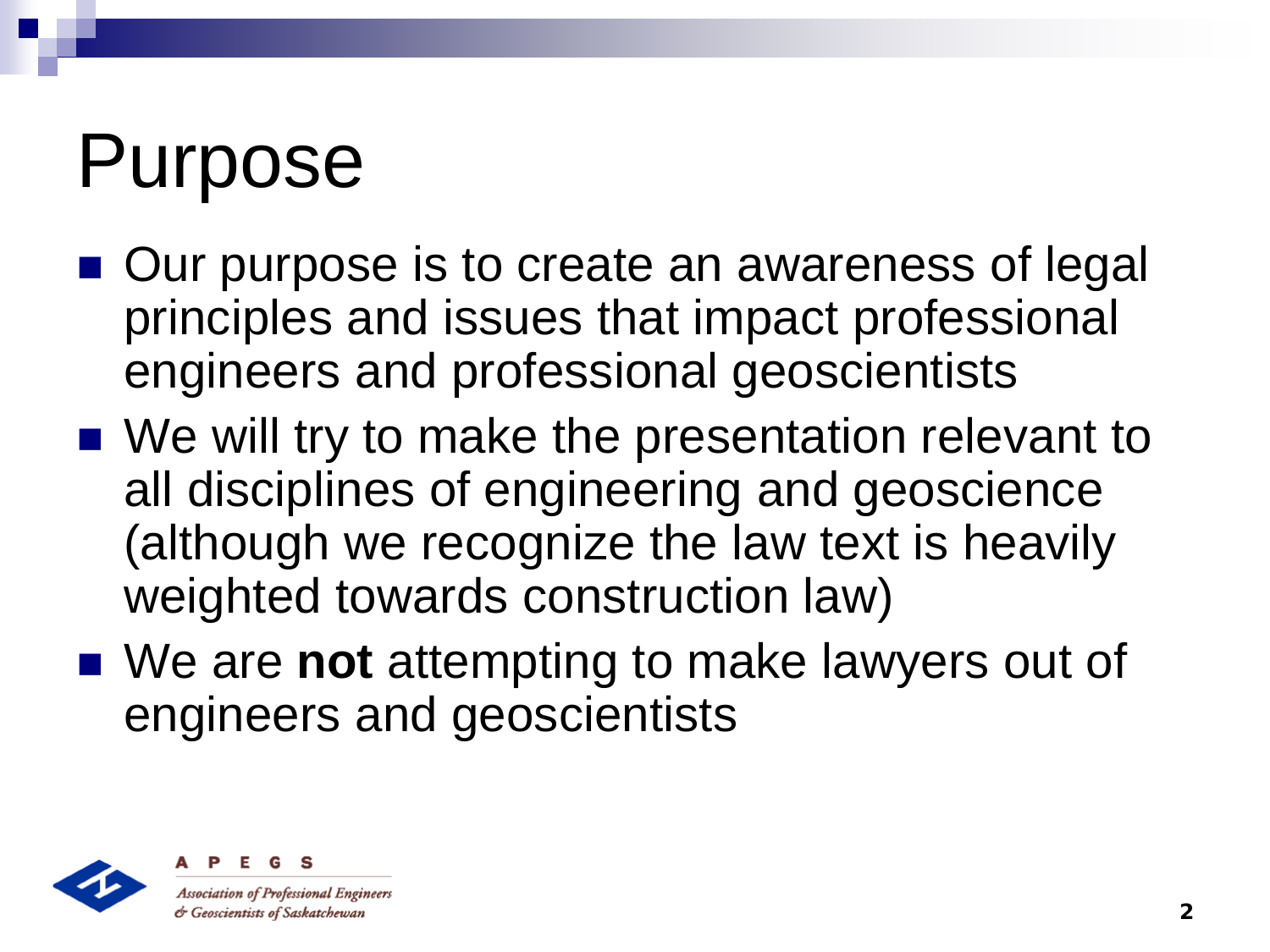### Question:

# What is the difference between a lawyer and an engineer?





**Association of Professional Engineers** & Geoscientists of Saskatchewan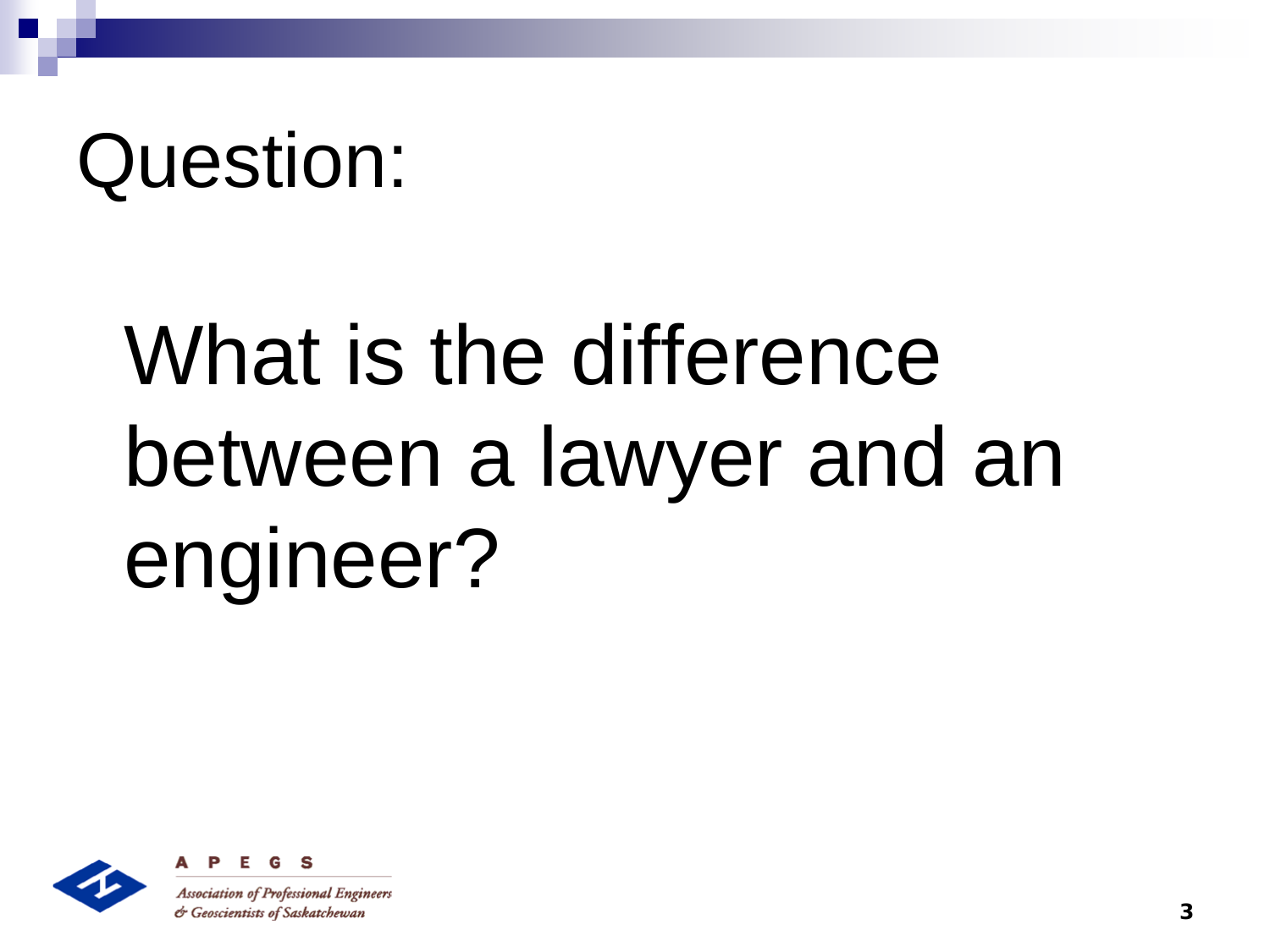#### Table of Contents

| The Canadian Legal System                                 | 5   |
|-----------------------------------------------------------|-----|
| <b>Professional Regulation and Ethical Considerations</b> | 18  |
| <b>Property Law</b>                                       | 20  |
| <b>Business Organizations</b>                             | 34  |
| Contracts                                                 | 46  |
| <b>Breach and Remedies</b>                                | 61  |
| Drafting and Interpretation                               | 77  |
| Other Issues & Special Clauses<br>□                       | 84  |
| <b>Getting to Contract</b><br>□                           | 99  |
| <b>Specific Contracts &amp; Clauses</b>                   | 107 |
| Torts                                                     | 118 |
| Common Issues - Contract & Tort                           | 137 |
| <b>Dispute Resolution</b>                                 | 144 |
| Labour and Employment Law                                 | 157 |
| <b>Health and Safety Law</b>                              | 167 |
| <b>Criminal Law</b>                                       | 171 |
| Environmental Law                                         | 173 |
| Aboriginal Law                                            | 180 |



G S A Р Е

**Association of Professional Engineers** & Geoscientists of Saskatchewan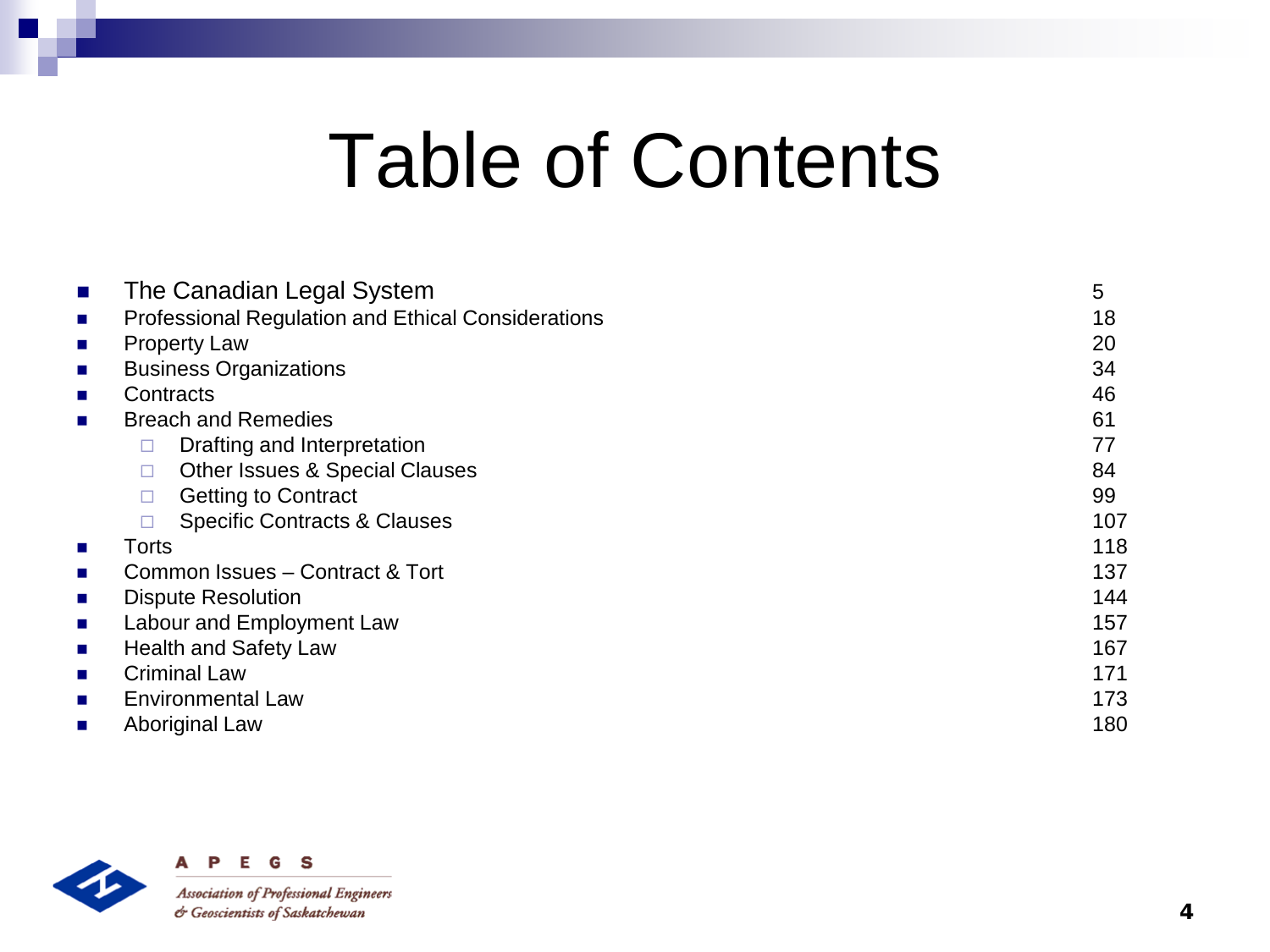#### **The Canadian Legal System**

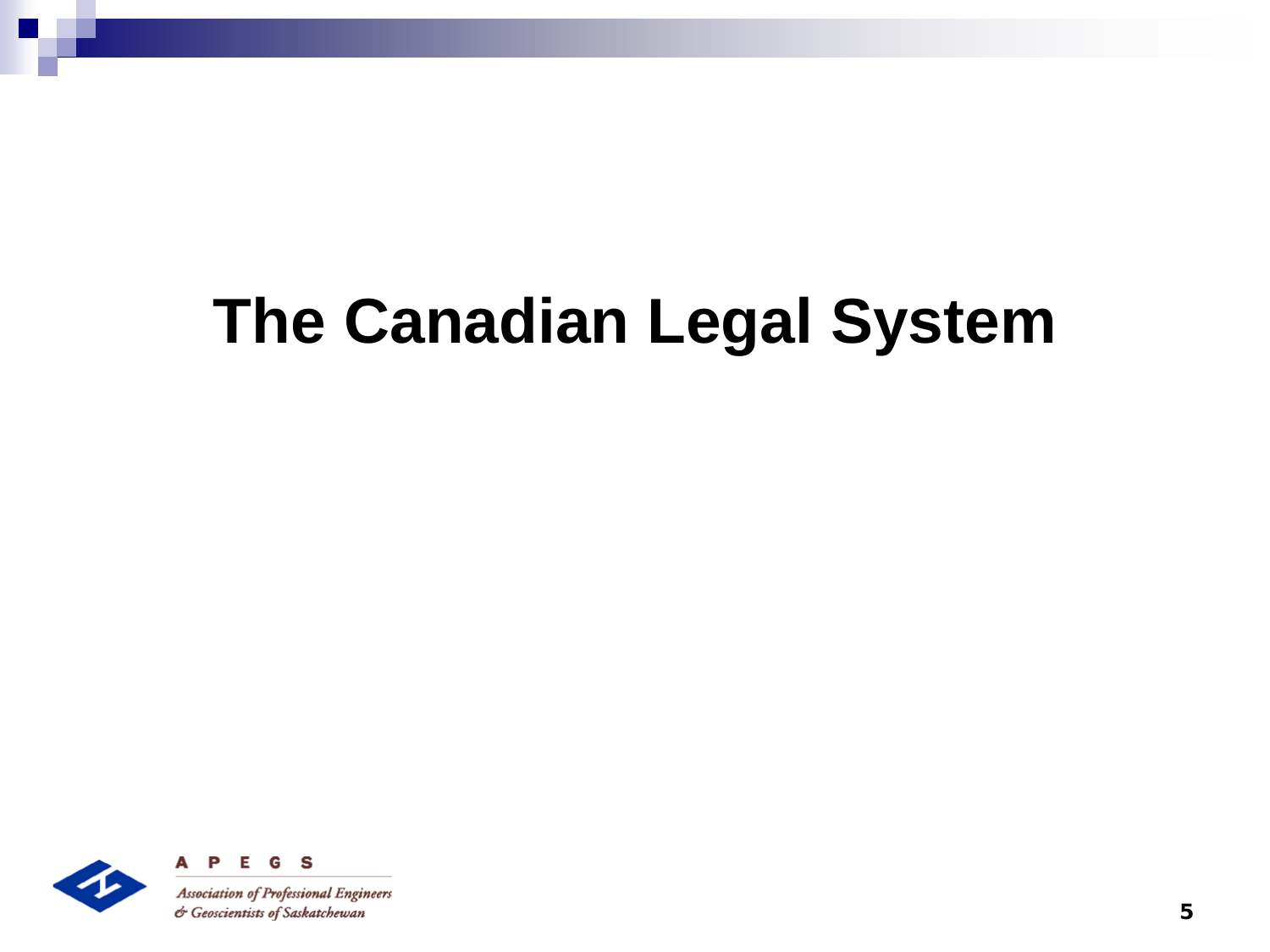# The Canadian Legal System

- Canada is a "Constitutional Monarchy" and the Constitution is the source of legal authority in Canada
- The Canadian Constitution is made up of statutes and conventions from both the British and Canadian Parliaments
- The Canadian Constitution has three primary features:
	- $\Box$  the division of powers between the federal and the provincial/territorial governments;
	- $\Box$  the creation of the Courts; and
	- the *Charter of Rights and Freedoms*

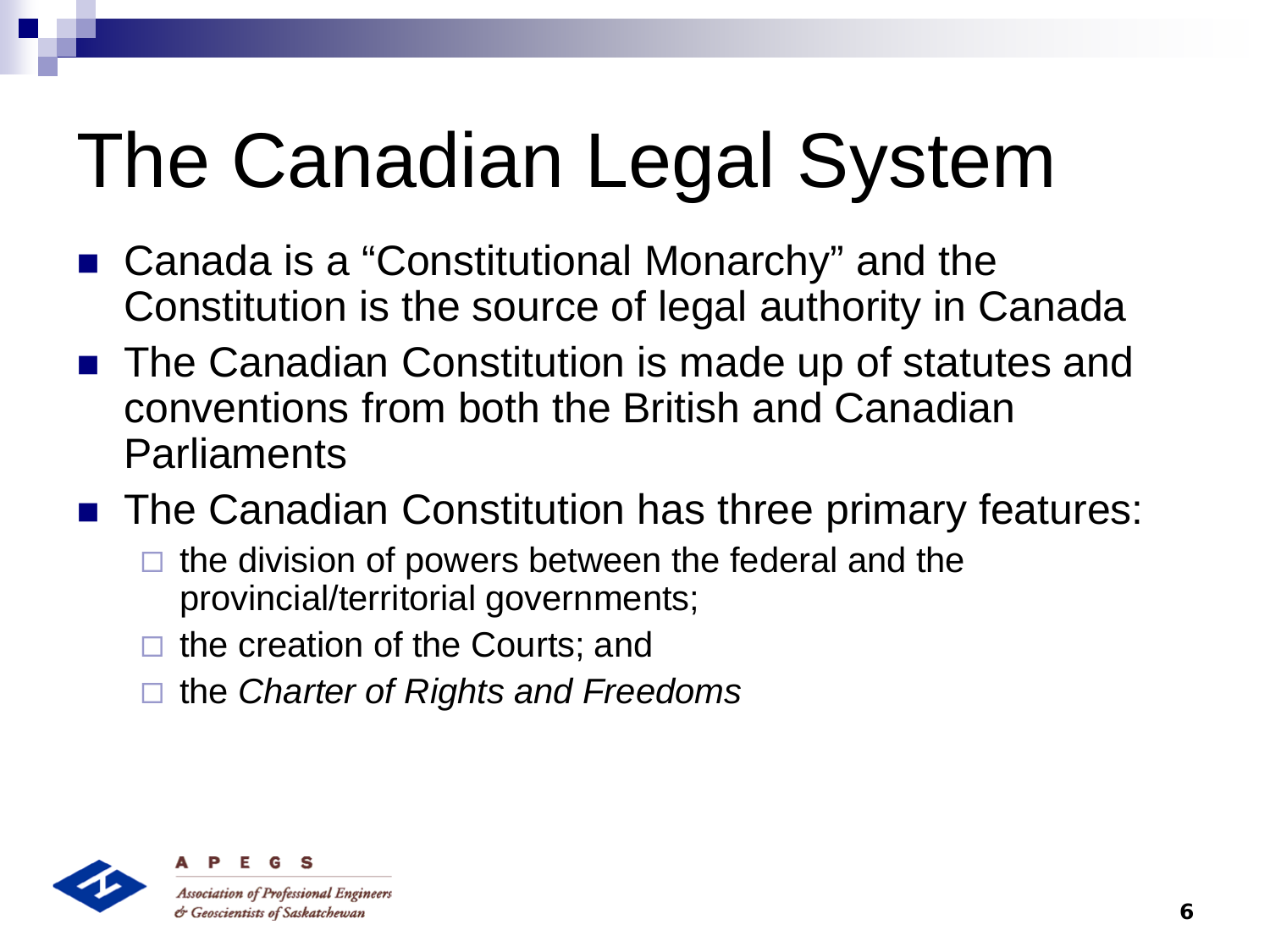# The Creation of Law

- Law is **dynamic**, leading to uncertainty
- Federal and provincial statutes and regulations: **□** must be constitutional
	- $\square$  statutory authority can be delegated
		- ex. municipal governments (bylaws), professional regulation
- Common law: rules established by previous decisions (precedent)
- As judges interpret and apply statutes and common law rules, more law is created



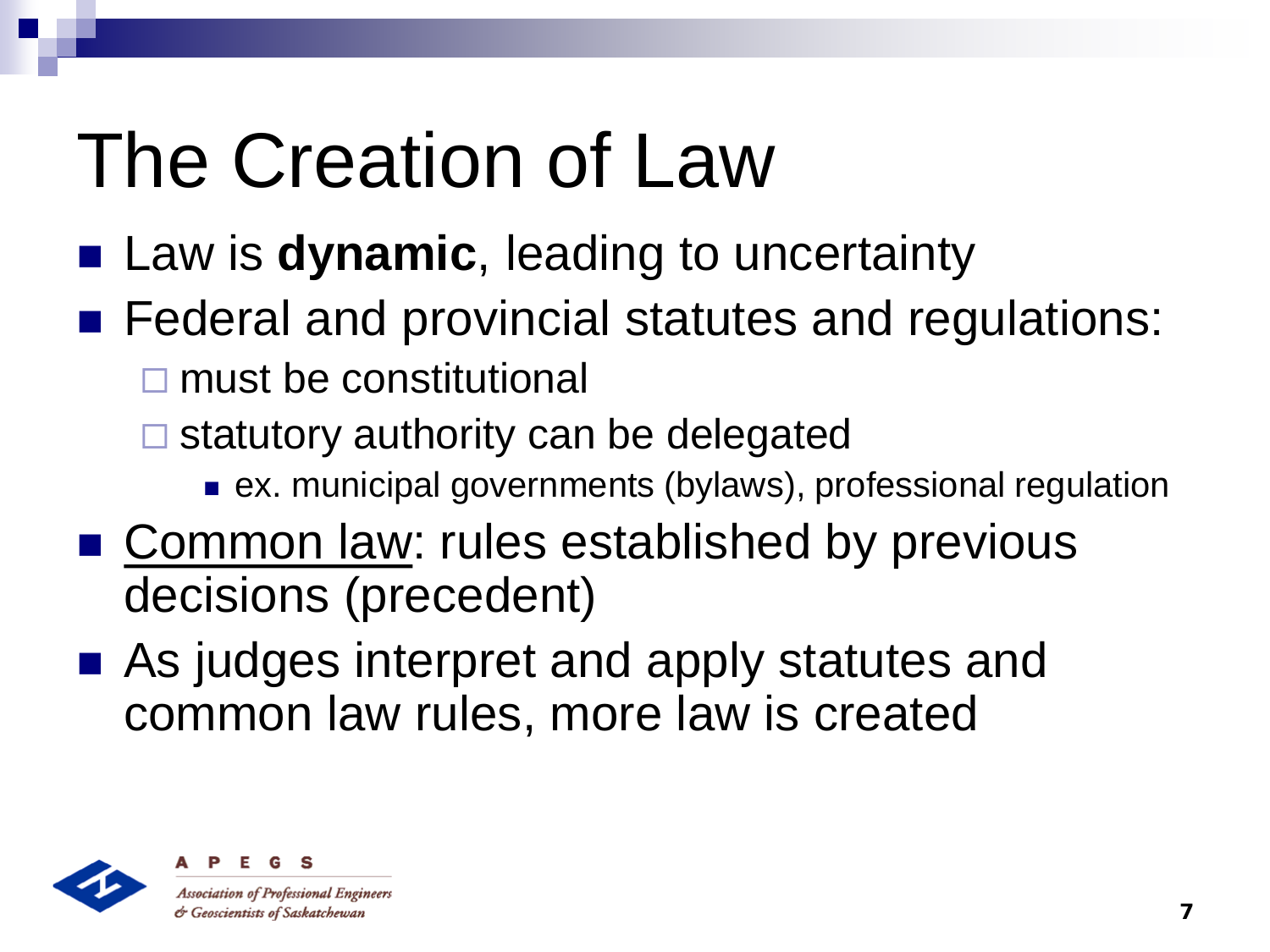# Common Law vs. Civil Code

- Most provinces and territories, and most states in the United States, use the British "common law" system
- Quebec and Louisiana have civil law systems based on the Napoleonic Code of France
	- □ civil law is codified, or statute-based, rather than common law based



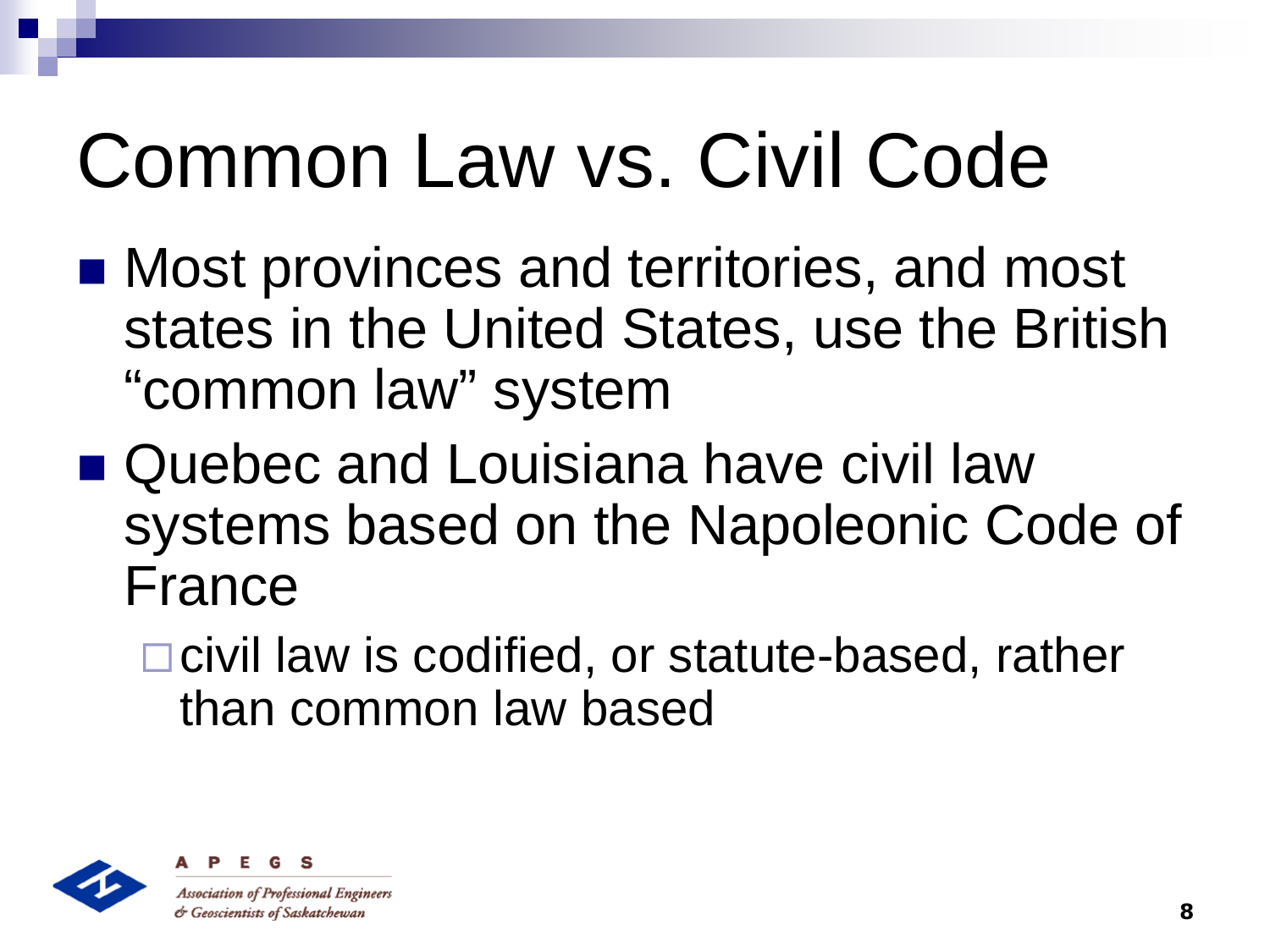# Types of Law

#### **Private vs Public Law**

- $\Box$  Public law relates to the public as a whole, such as constitutional law, administrative law, criminal law and international law
- $\Box$  Private law relates to definition, regulation and enforcement of rights among individuals
- **Criminal Law** deals with crimes and penalties
- Civil Law dual distinction
	- $\Box$  As distinguished from criminal law
	- $\Box$  As distinguished from common law
- Administrative Law administrative agencies of government, including rulemaking, adjudication and enforcement (often boards and commissions)



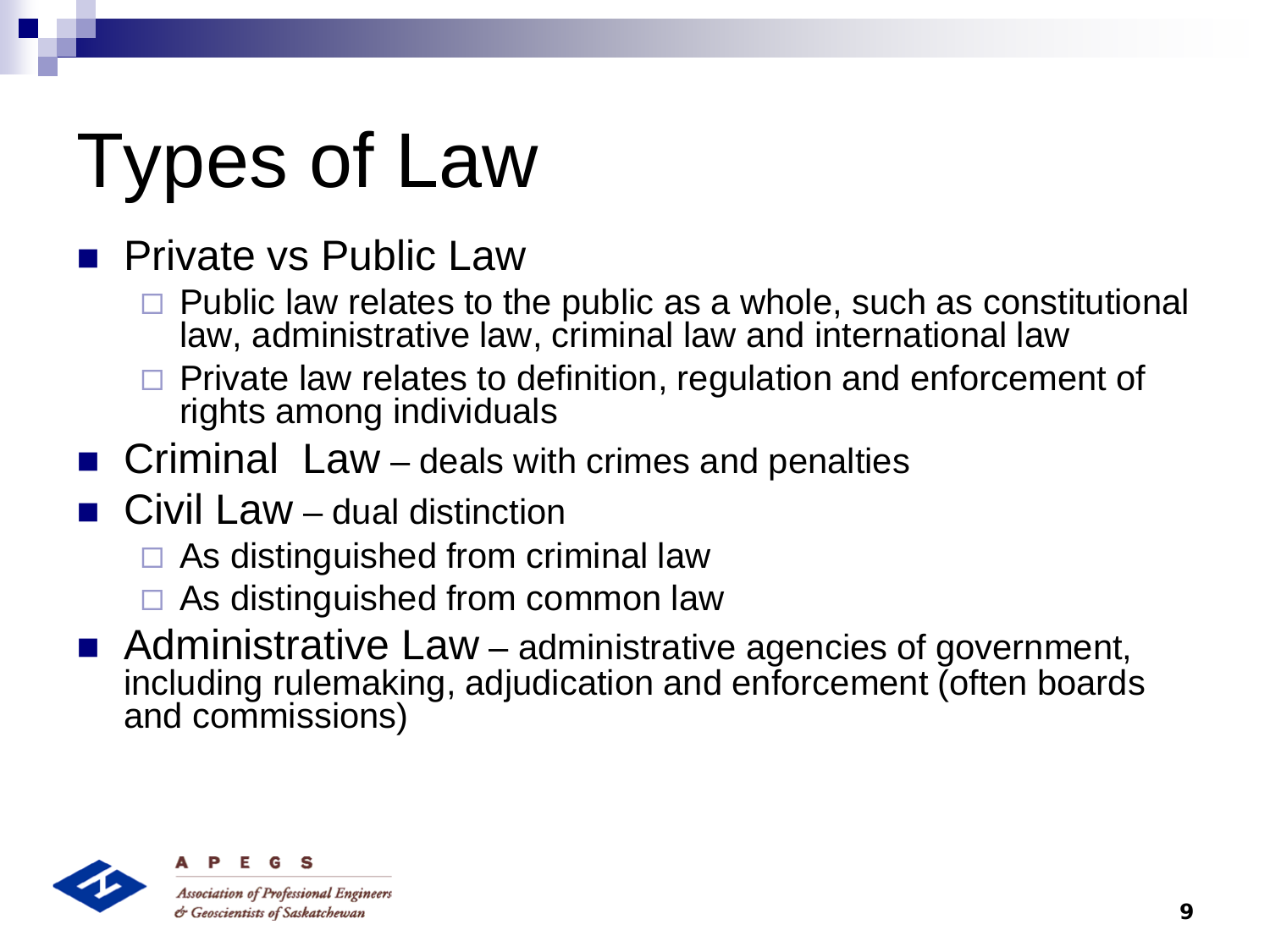# Constitutional Framework

- The *British North America Act* now the *Constitution Act, 1867* provides for federal and provincial powers respectively:
	- □ s. 91 provides exclusive jurisdiction to the federal government
		- **EXAMPLES include criminal law, money and banking,** international trade, interprovincial trade
	- $\square$  s. 92 provides exclusive jurisdiction to the provincial governments
		- Matters of a provincial nature property and civil rights in a province, including regulation of professions
- **Private law is generally within provincial jurisdiction (exceptions** include federal labour law, competition law)
- In cases of operational conflict, the federal statute prevails
- Law within provincial government jurisdiction may vary between provinces (examples: lien legislation, employment and labour legislation, professional regulation, consumer legislation)

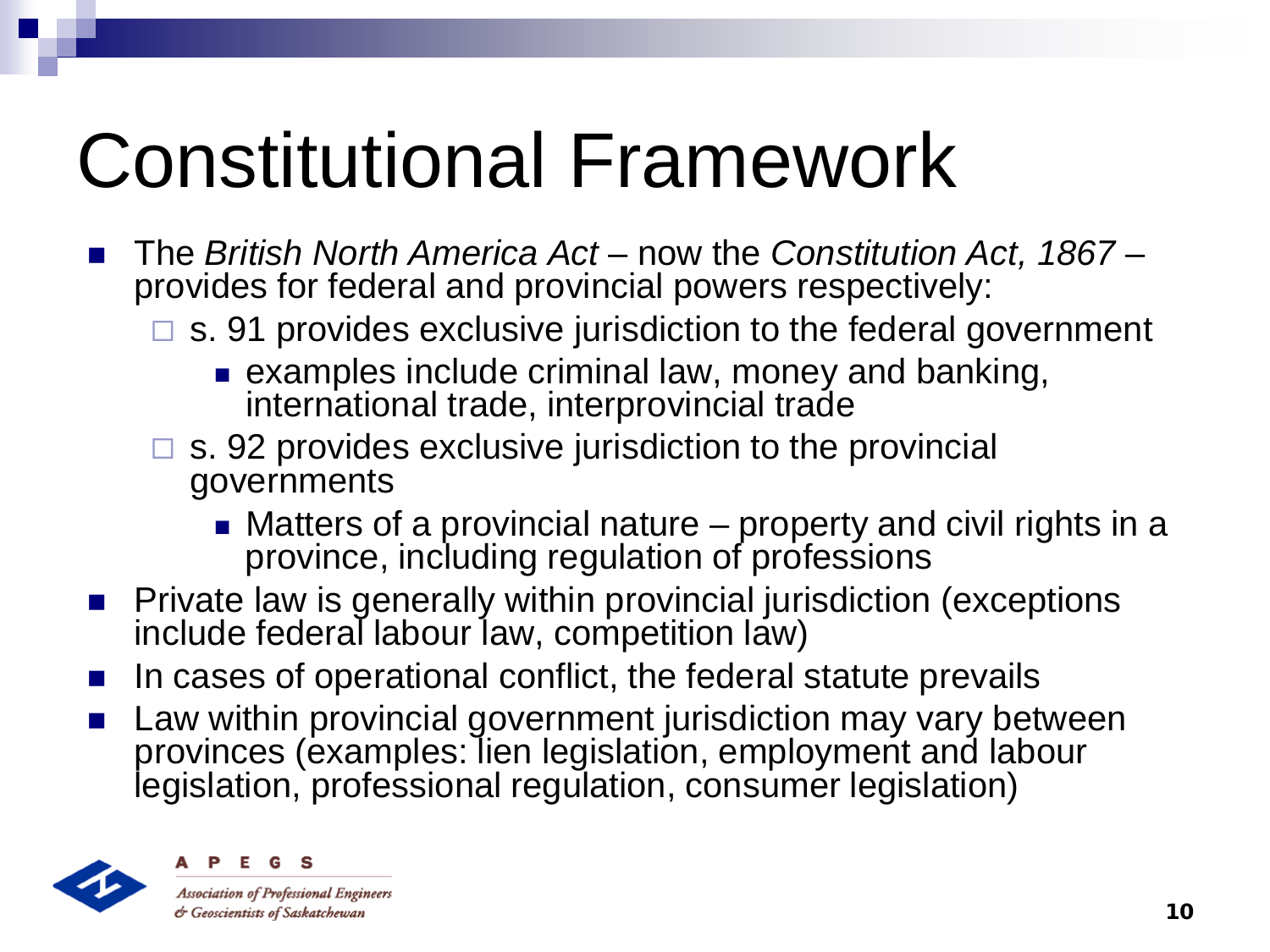# *Charter of Rights and Freedoms*

- The *Canadian Charter of Rights and Freedoms* is part of the Canadian **Constitution**
- The *Charter* codifies individual rights as related to **government action**, including organizations such as APEGS
- The *Charter* does **not** apply to interactions between private parties



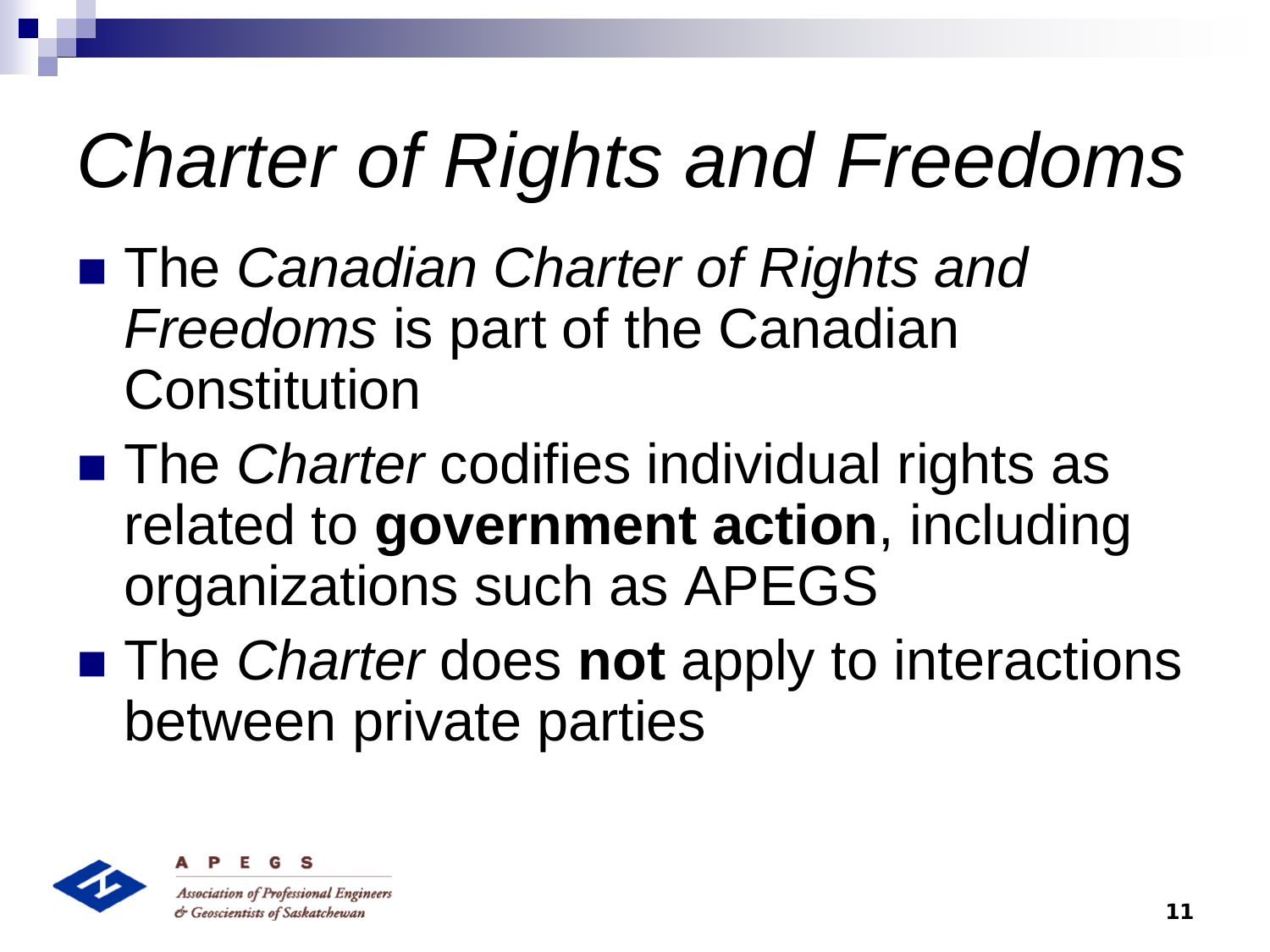# Court System

- The Supreme Court of Canada hears matters of national importance  $\Box$  Leave is required to appear at the SCC
- Federal Courts deal with matters in the federal realm (ex. national security, immigration, intellectual property)
	- □ Federal Court and Federal Court of Appeal
	- $\Box$  Tax Court of Canada deals with tax matters
- Each province has a superior trial level court and court of appeal
	- $\Box$  judges are federally appointed and paid
	- □ in Saskatchewan, it is the Court of Queen's Bench and the Court of Appeal
- Saskatchewan Provincial Court:
	- Small Claims Court jurisdiction limited by subject matter and value of claim (e.g. Saskatchewan has claim value limit of \$20,000)
	- most criminal matters and some family law matters



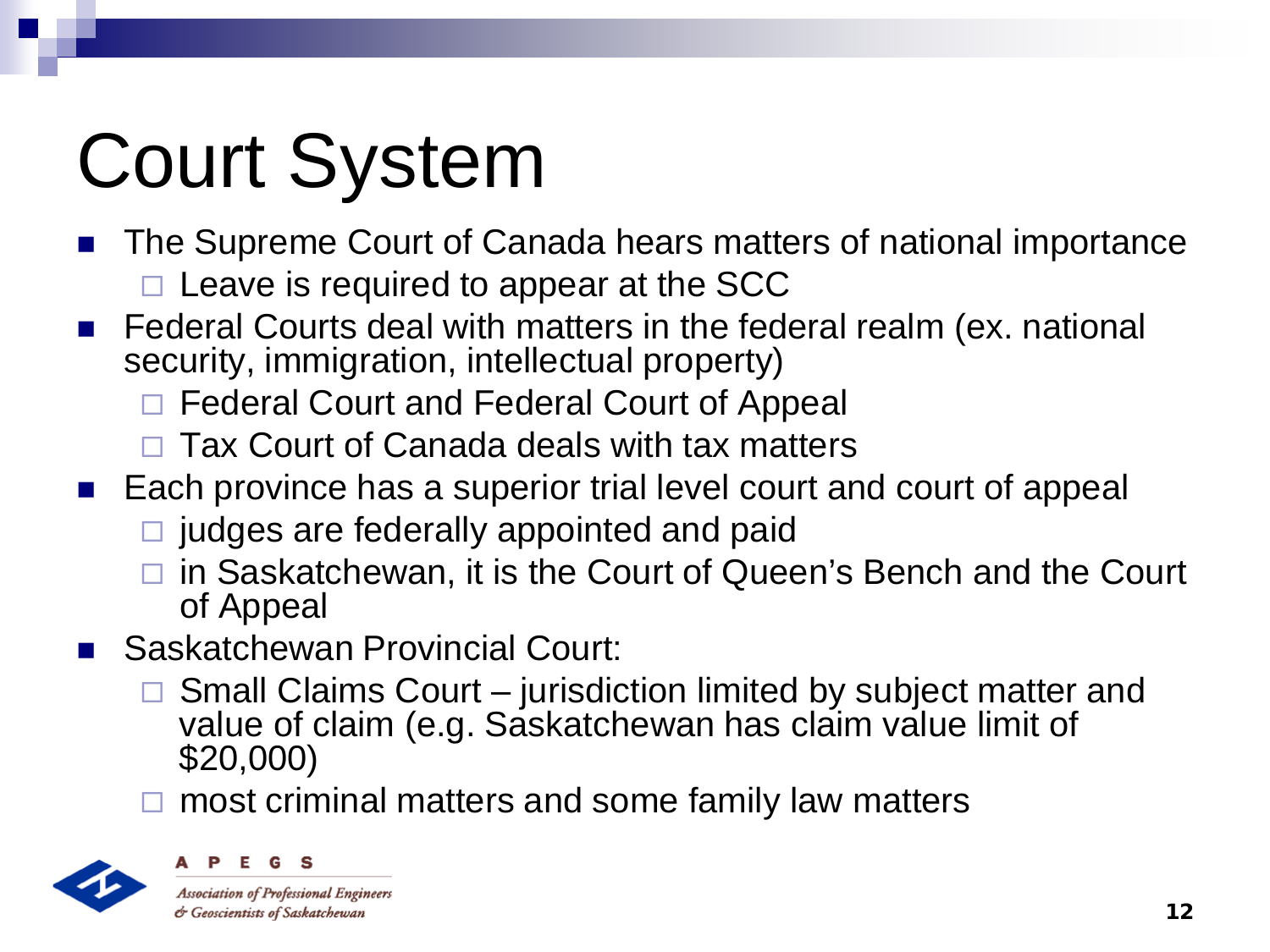### Courts Bound / Persuaded by Precedent

- Courts are bound by precedent (decisions) set by a higher level court
	- □ All courts in all provinces/territories are bound by decisions of the Supreme Court of Canada
	- □ The Court of Queen's Bench in Saskatchewan and the Provincial Court of Saskatchewan are bound by decisions of the Saskatchewan Court of Appeal
	- □ The Provincial Court of Saskatchewan is bound by decisions of the Saskatchewan Court of Queen's Bench
- Decisions from other provinces / territories or countries may be persuasive but are not binding





**Association of Professional Engineers** & Geoscientists of Saskatchewan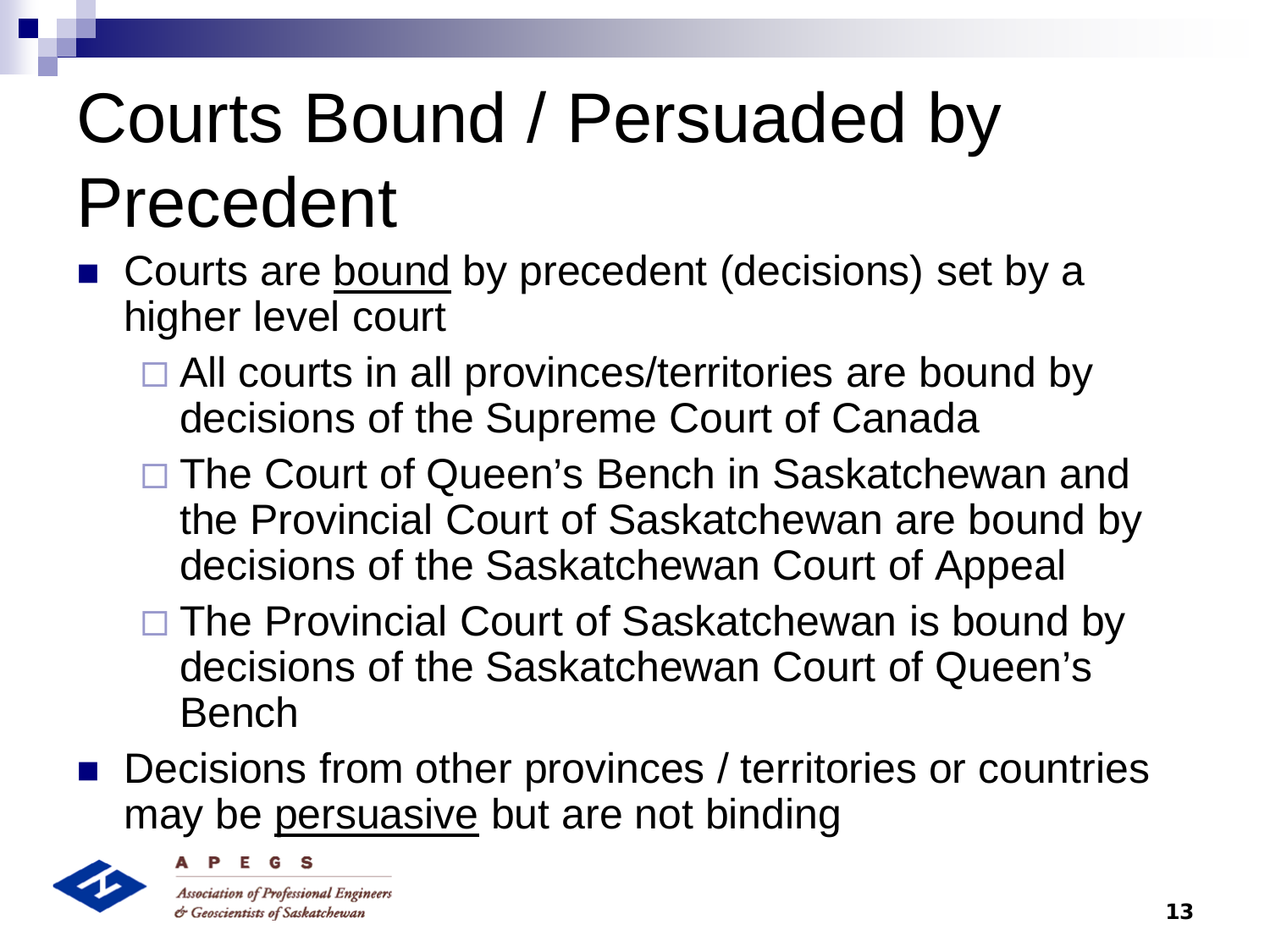# Case law

- As the law changes, past cases become less applicable
- Beware of relying on cases currently being appealed
- All relevant cases must be considered
- Construction disputes are fact specific
- Case reports are available at

[www.canlii.org](http://www.canlii.org/)



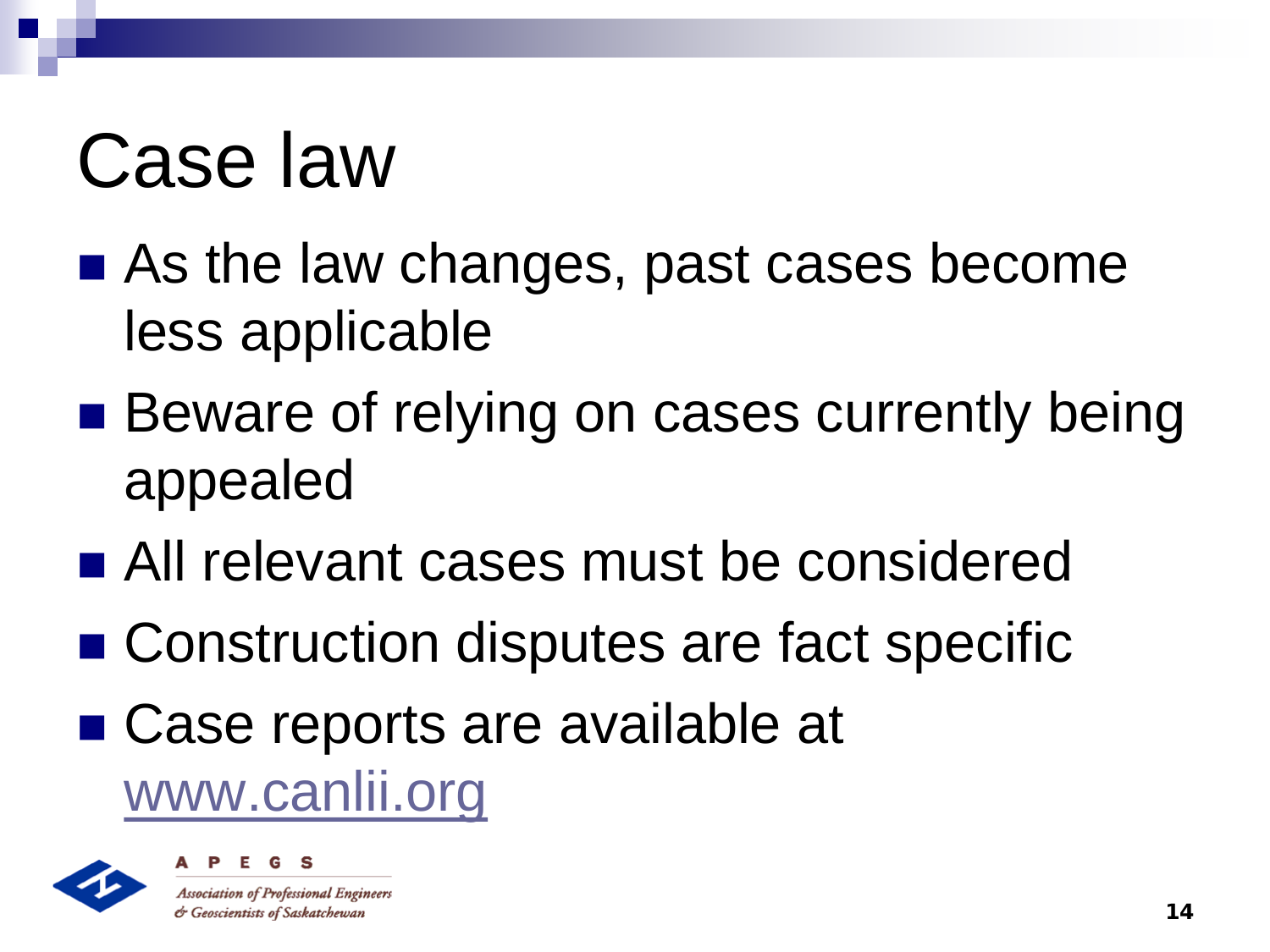# International Law

- International treaties; must be ratified
- NAFTA (North America Free Trade Agreement)
- Regardless of treaties and agreements, professionals such as engineers must be licensed or authorized in each jurisdiction in which they work
	- $\square$  ex. temporary licence for engineers wishing to work in Saskatchewan pursuant to NAFTA
- **Tax treaties: minimize double taxation**



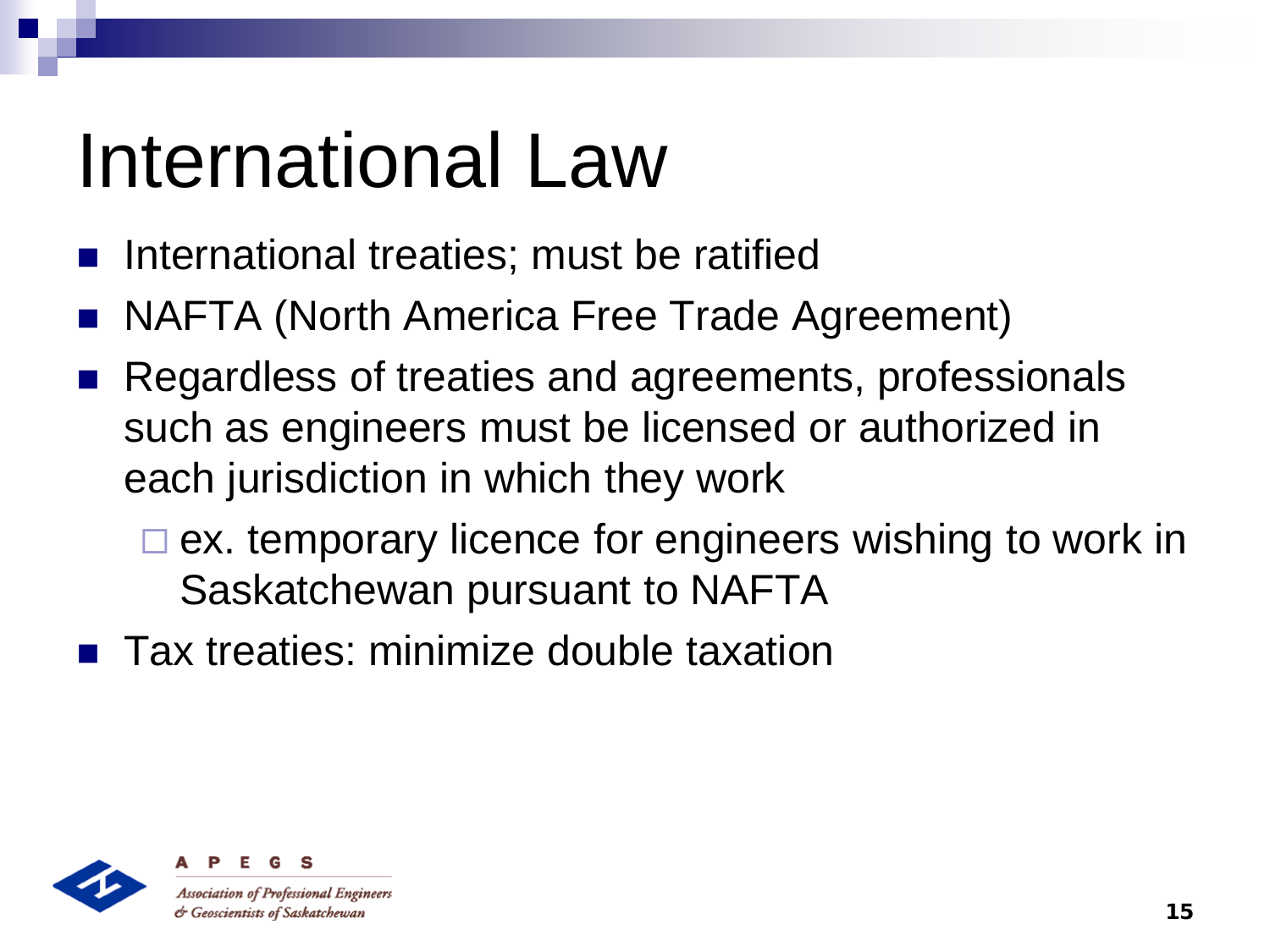# Subject Areas and Principles

- Most legal disputes for professionals will result from either:
	- □ Contracts
		- Contracts are voluntary, often need not be in writing, define rights and responsibilities
		- Key area of law for construction disputes
	- **□ Torts** 
		- Duty to not harm those in the community, intentionally or unintentionally
		- Negligence is just one type of tort, but is common in engineering and construction disputes



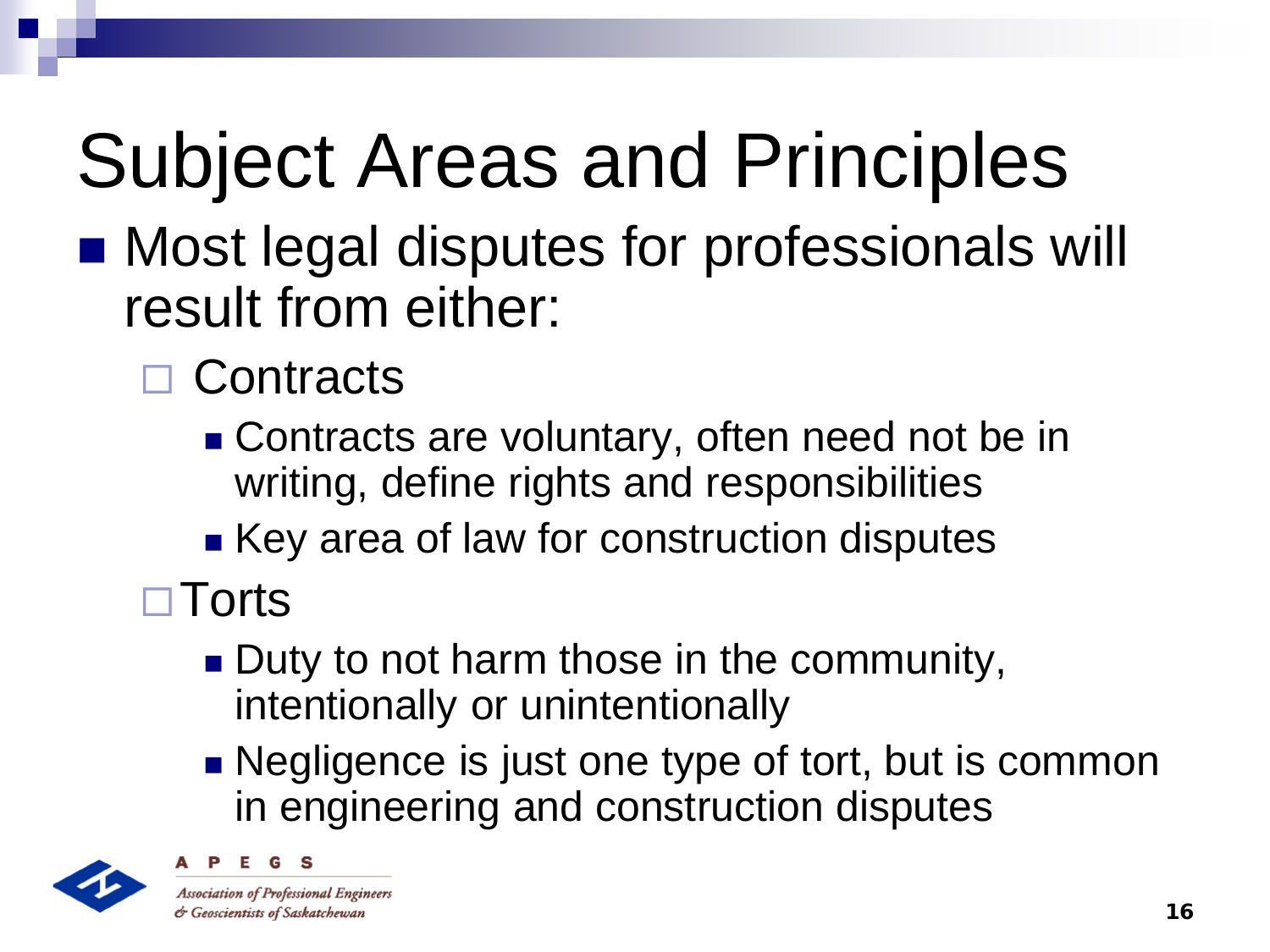#### Answer:

# Lawyers don't try to practice engineering!



S **Association of Professional Engineers**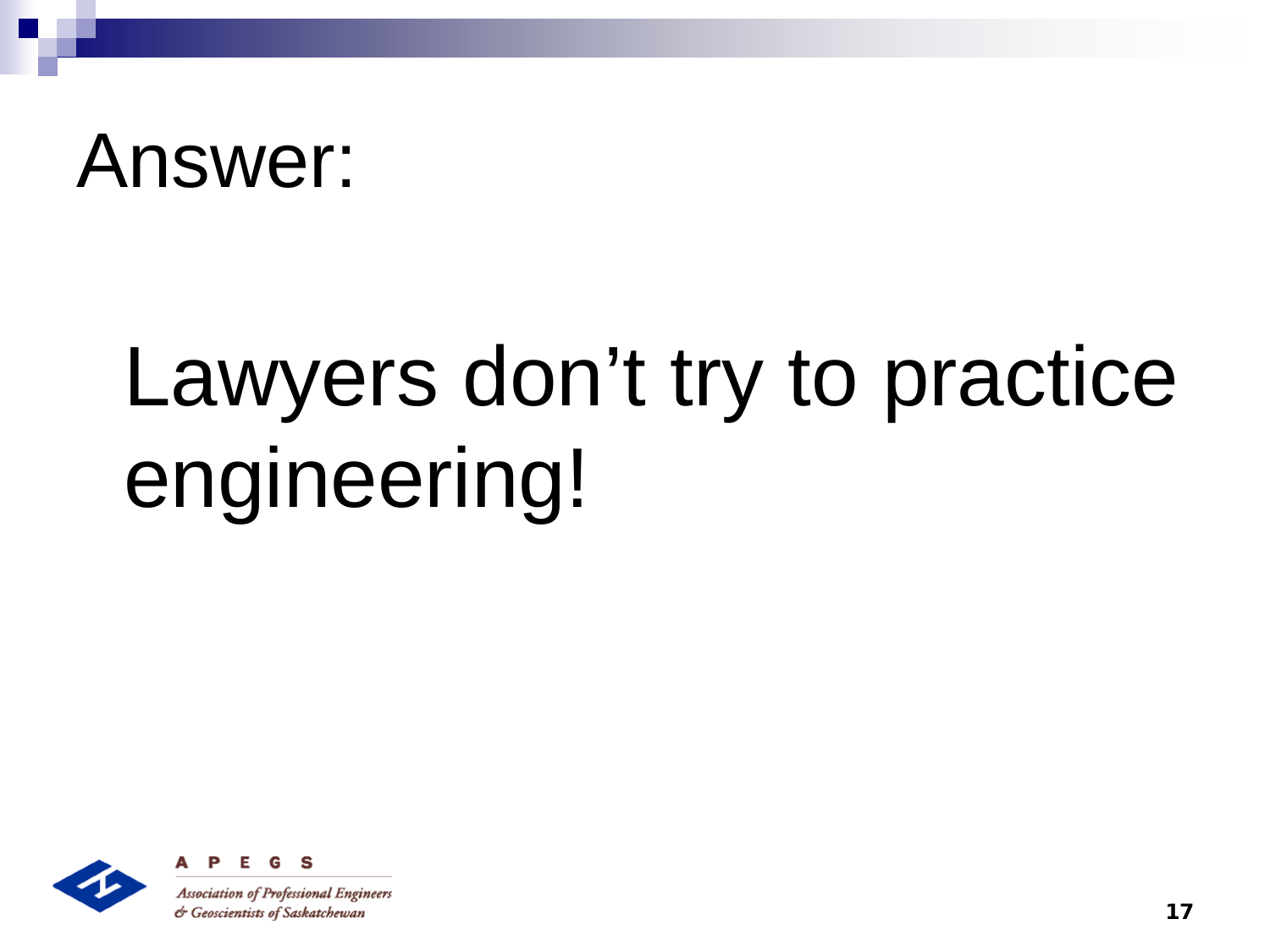### **Professional Regulation And Ethical Considerations**



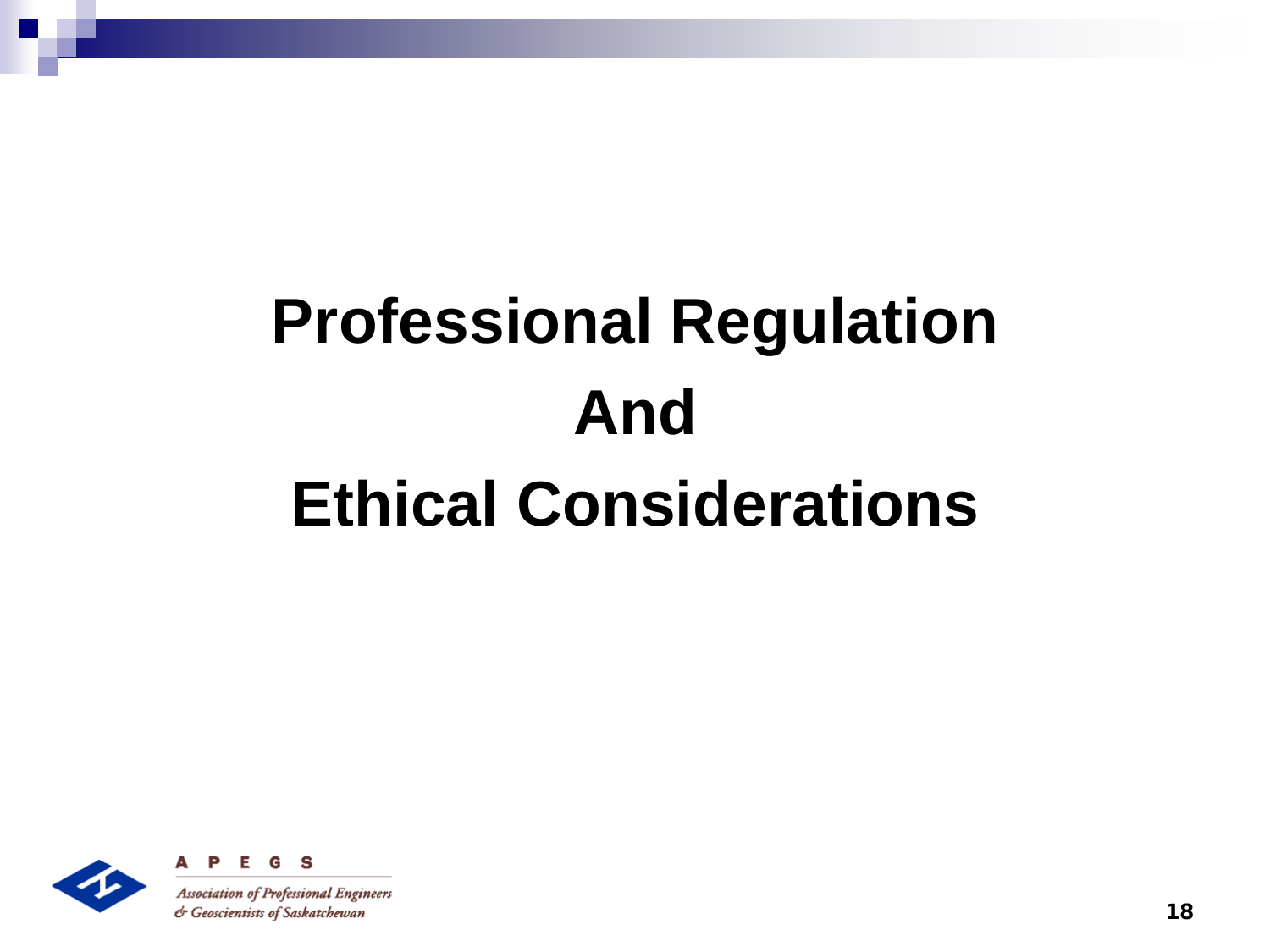#### Professional Regulation and Ethical Considerations

- **Professional Regulation is covered in these** presentations:
	- Introduction to Professionalism
	- Investigation & Discipline
	- $\Box$  Prohibition
- **Ethical Considerations are covered in these** presentations:
	- Ethics Presentation & Discussion
	- Case Study & Group Assignment
	- □ Continuing Professional Excellence
	- *Gilbane Gold* & Discussion
	- □ "The Hearing"



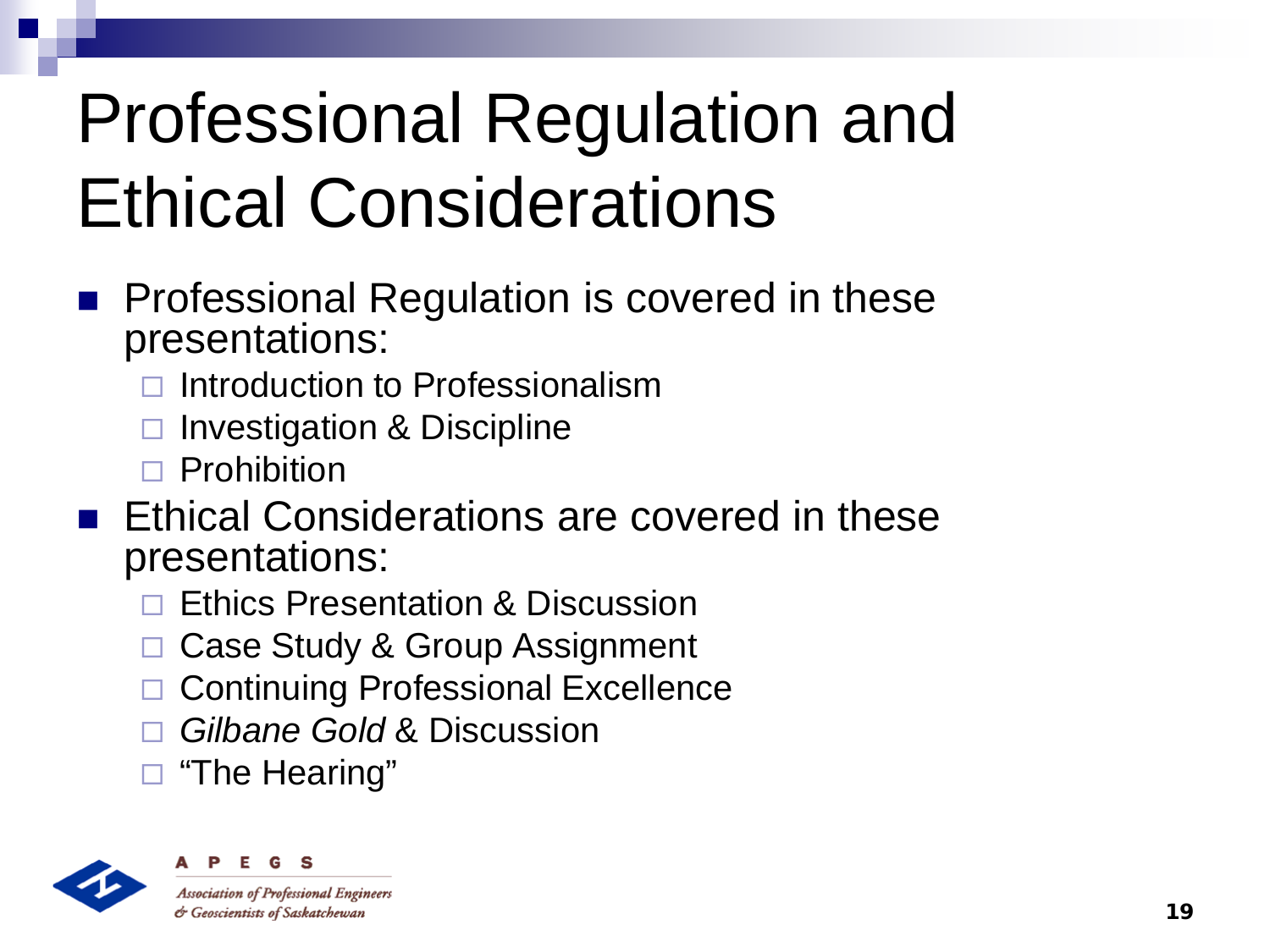#### **Property Law**

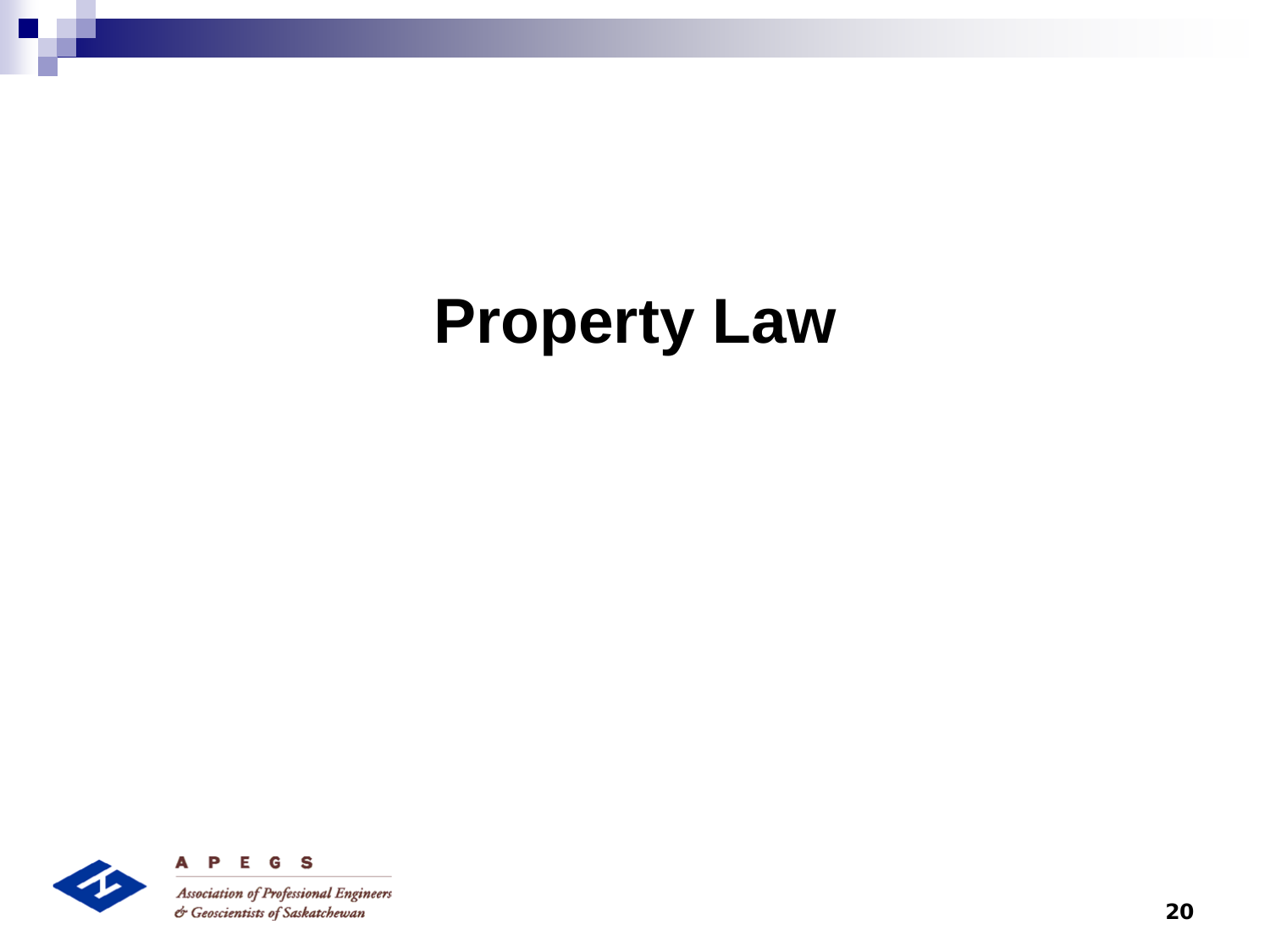## Property Law

- **Two categories:** 
	- $\square$  real property, and
	- □ personal property (an item can change from being one to the other)
- Personal property is either tangible (chattels), or intangible
- **Property should be viewed as a collection of** rights: different people may own different rights in the same item of property



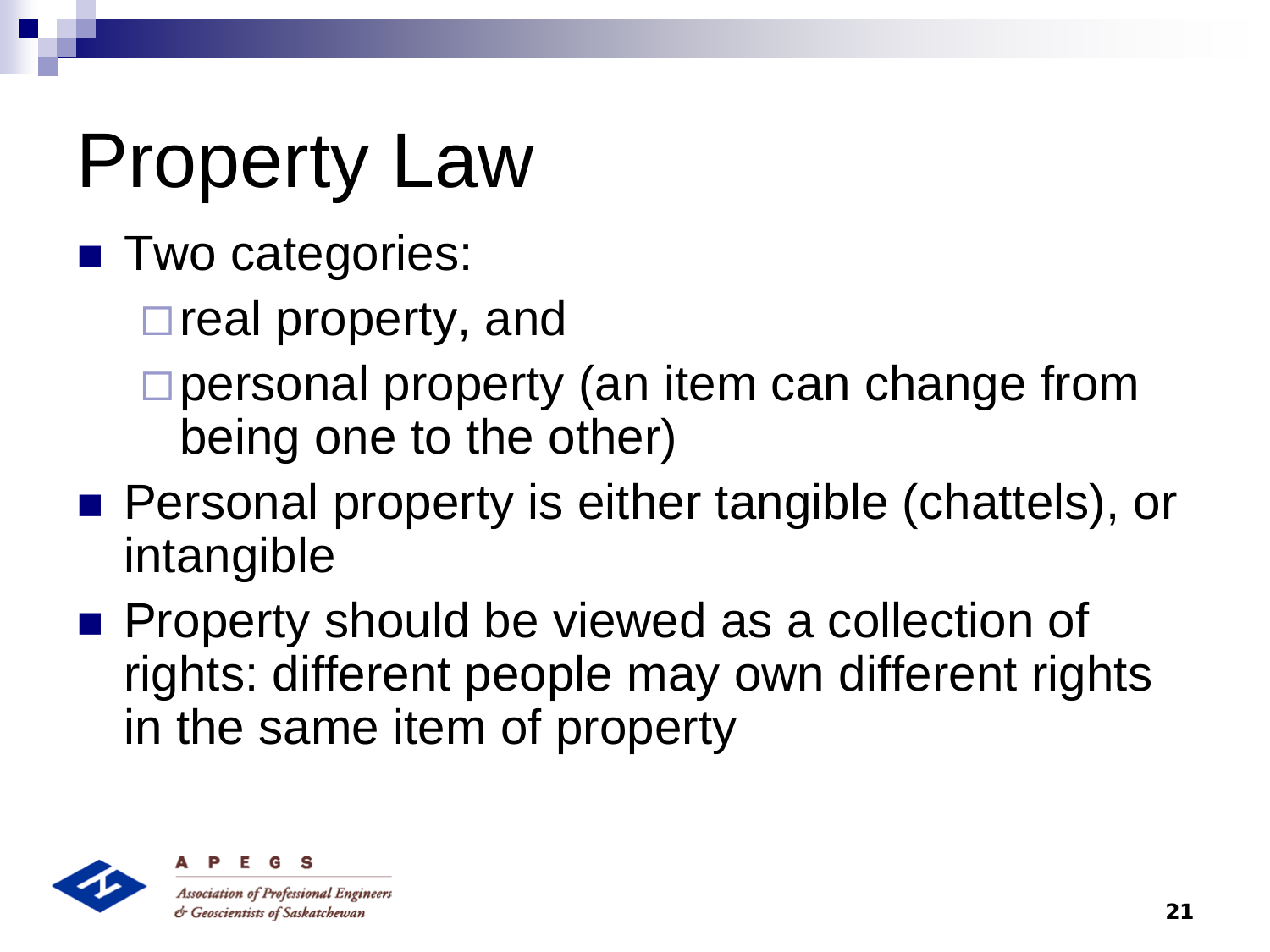# Types of Property



S



Copyright © 2007 Pearson Education Canada



22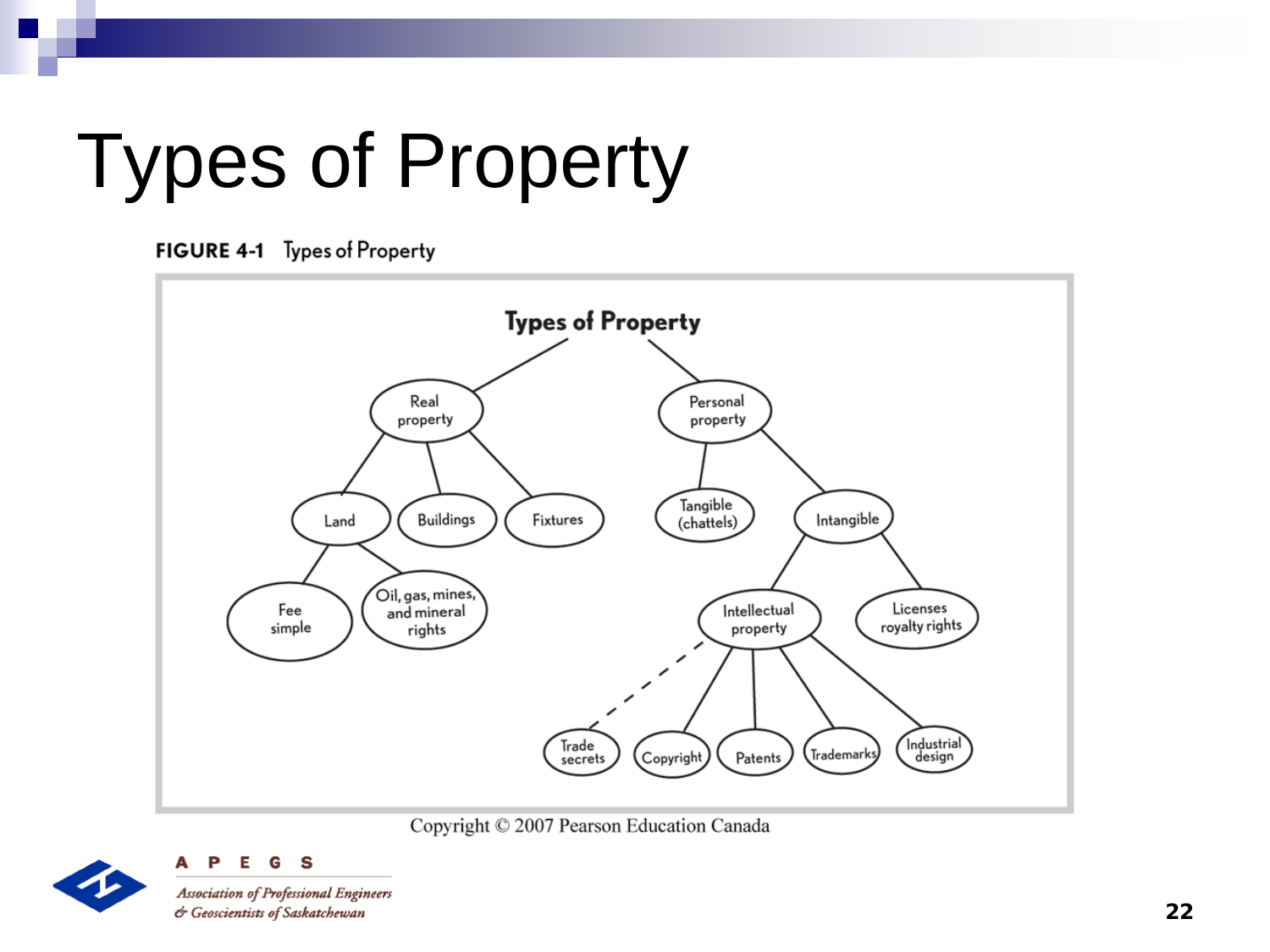# Real Property

- Real property law derived from English law
- Government has transferred rights in real property to private owners
- Government typically retained the right to expropriate, and the right to extract specified resources such as minerals
- **Fee simple is the greatest right an individual can** have in real property
	- $\Box$  includes the right to sell, lease, occupy, mortgage
	- can be held jointly: joint tenancy or tenancy in common

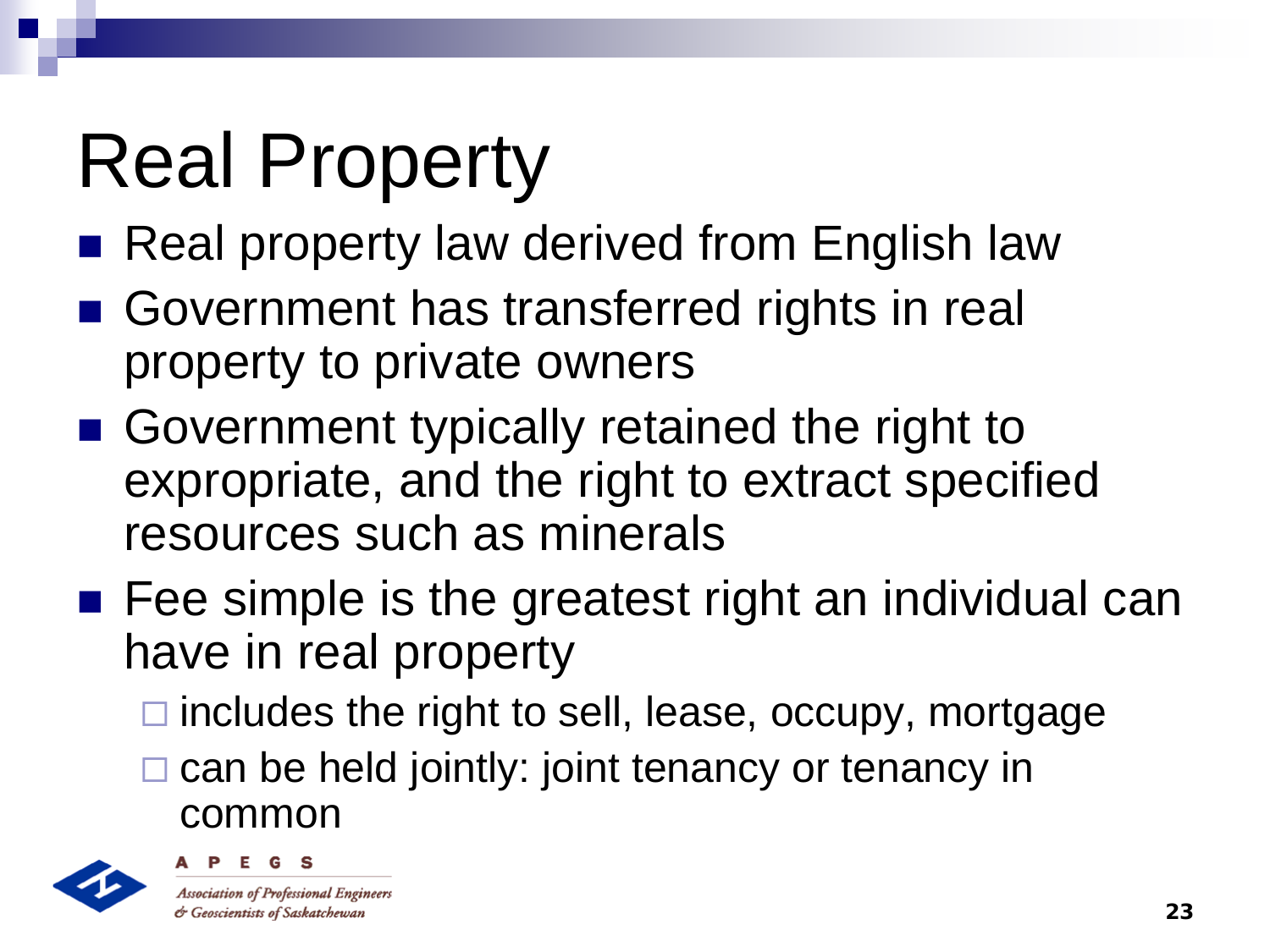#### Real Property: Mines, Minerals, Oil, and Gas

- **Ninerals often viewed as Crown or Freehold** 
	- $\Box$  Rights to resources generally excluded from fee simple rights
	- $\Box$  Crown rights retained may be held by either the provincial or federal government, which may grant licence to third party to extract the resources
	- $\Box$  Freehold minerals were often granted with early land grants (ex. CPR, HBC, early settlers)
- Right to the resources generally includes the right to access the land to extract them



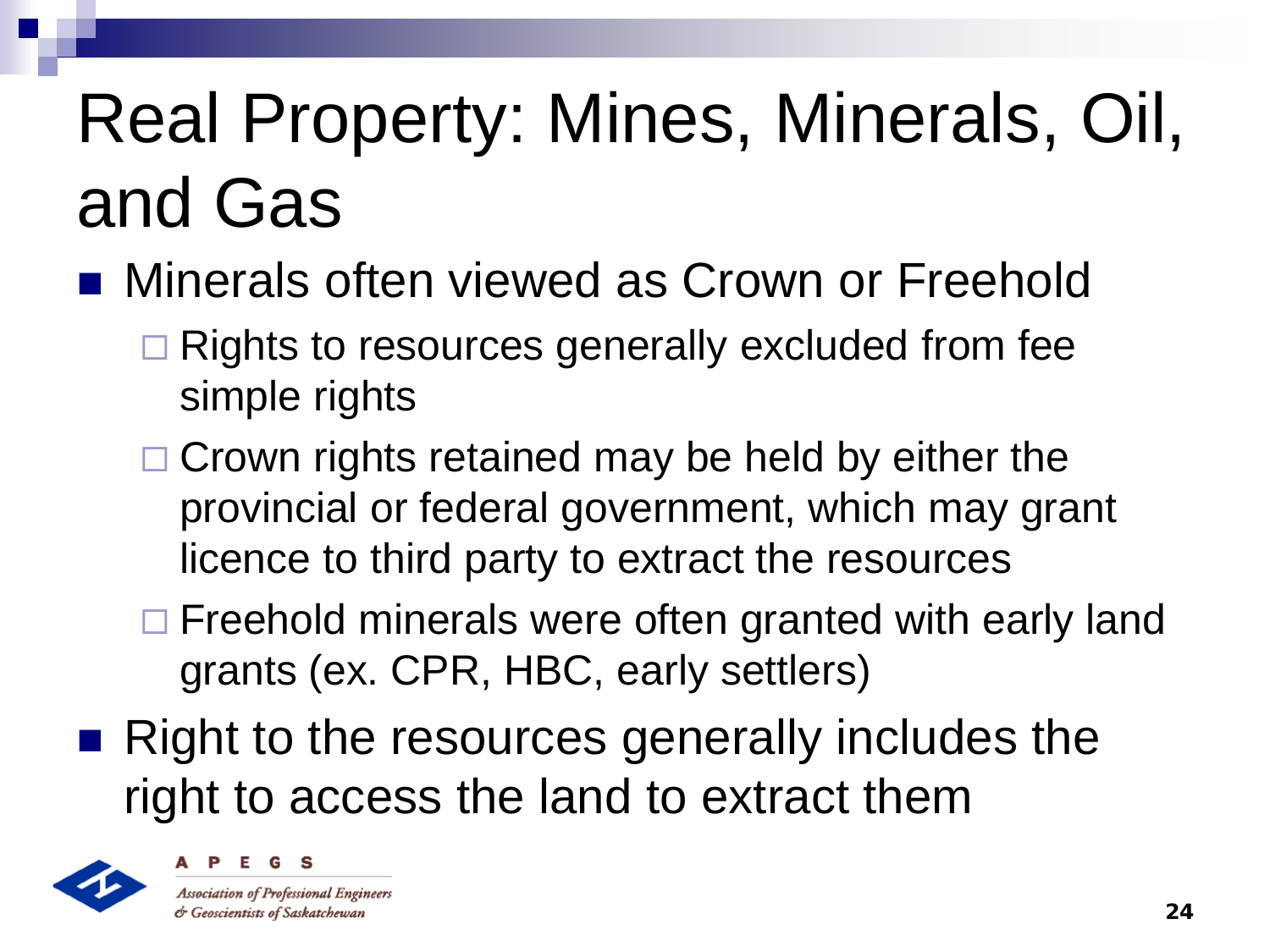#### Real Property: Registration of Rights

#### **Torrens system of registration:**

- □ Used in Saskatchewan (but not in all provinces)
- $\Box$  Certificate of title shows all rights and owners
- Act of registration creates legal rights
- $\Box$  The order of registration of interests bears on priority
- □ Land Titles Registration in Saskatchewan is through Information Services Corporation (ISC)



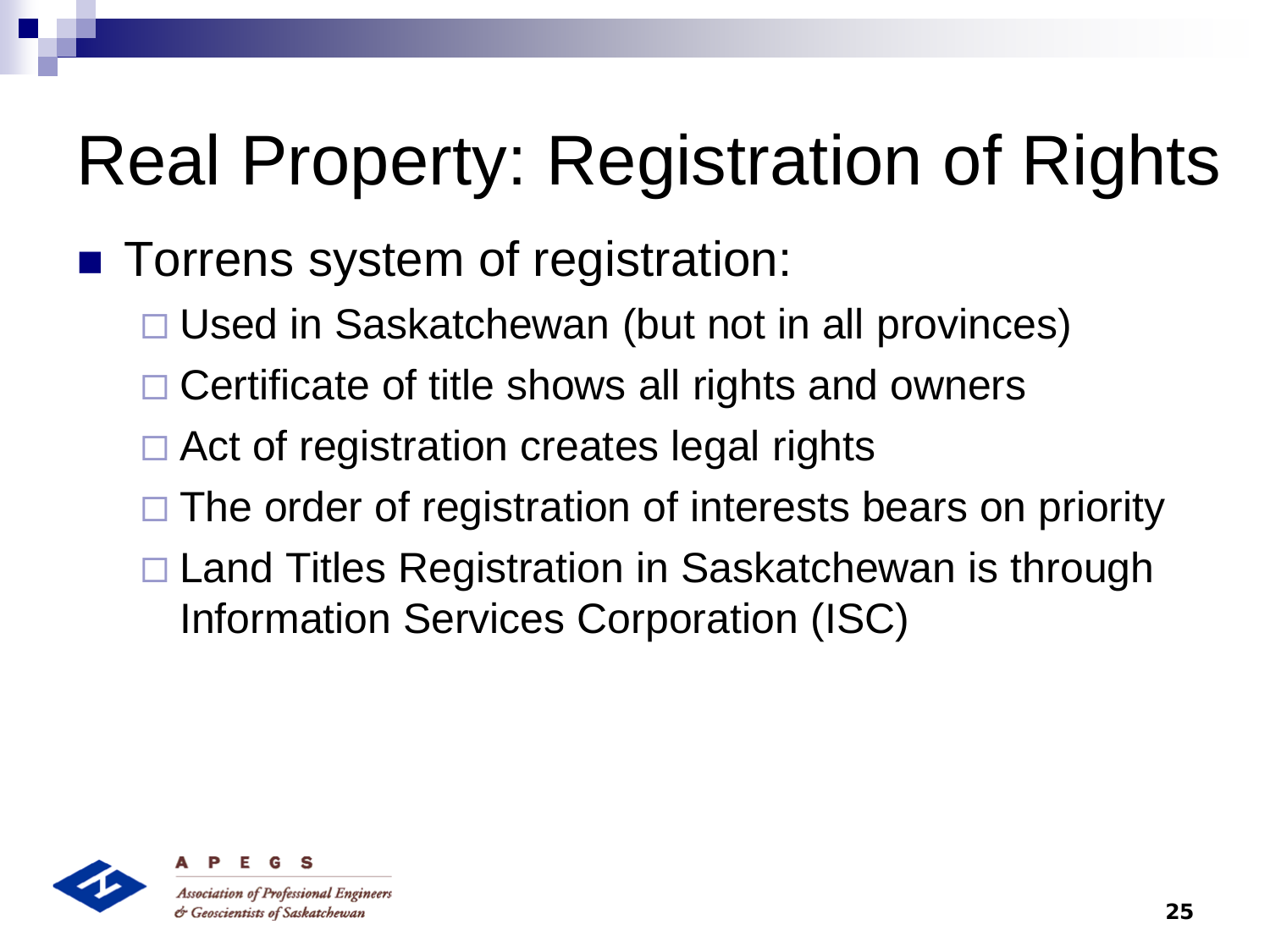# Real Property: Specific Rights

- **Lease: exclusive right to occupy**
- Mortgage: property as security for a debt
- **Easement: the right to use in some way**
- Restrictive covenant: conditions of use
- **License: contractual right to use in some** way
- *Profit à prendre*: right to extract value
- **Lien: statutory right to register a debt** against land

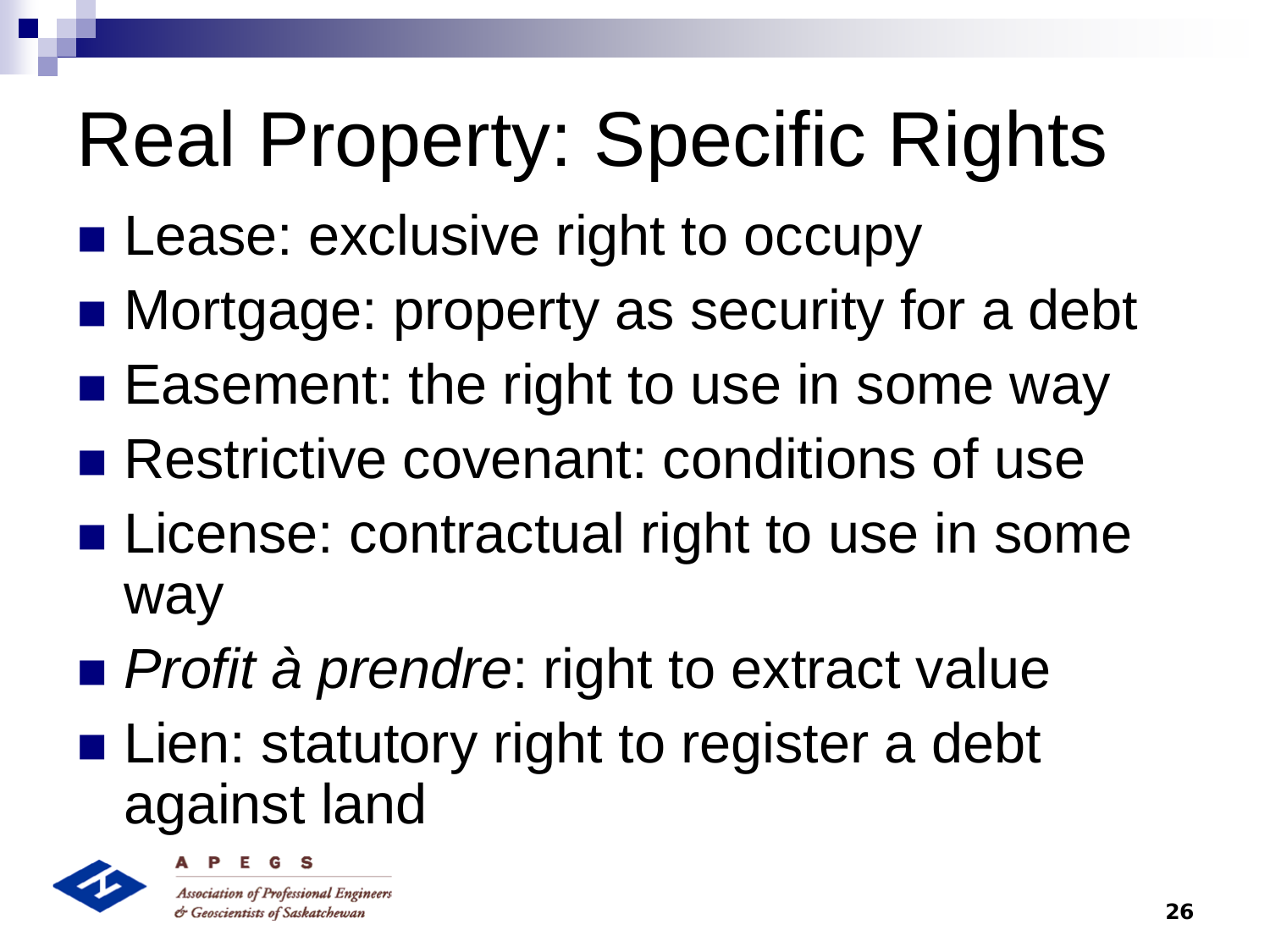# **Chattels**

- Tangible personal property
- **Often called goods**
- No registry for ownership, only for registration of security interests (priority determined partly on order of registration) □ Personal Property Registry through ISC
- Sale may be governed by legislation e.g. *The Sale of Goods Act*





& Geoscientists of Saskatchewan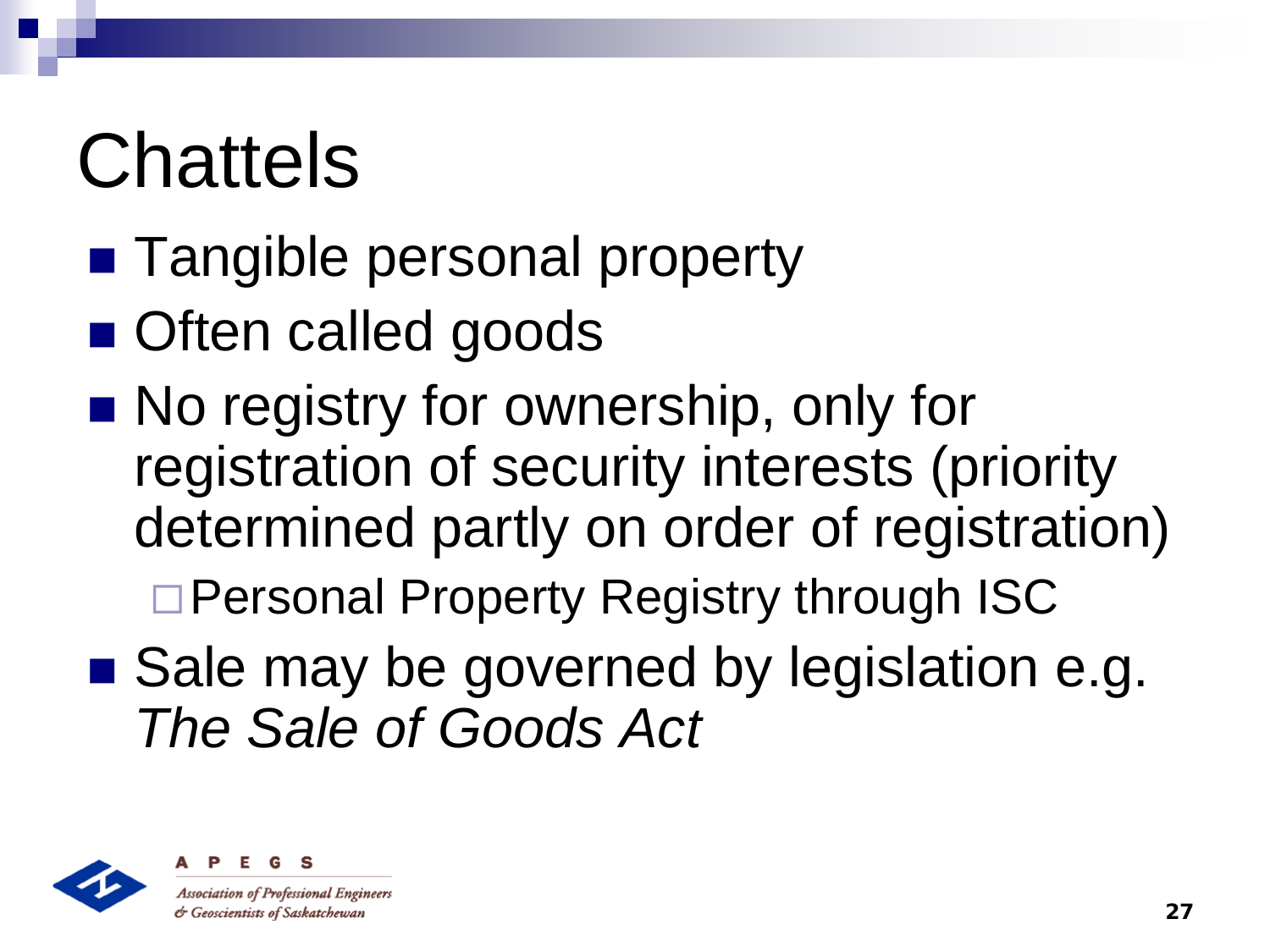# Intellectual Property

- **Protects the expression of ideas**
- Can be viewed as a bundle of rights
- Governed by federal legislation and international treaties
- Categories include:
	- **□ Copyright**
	- □ Patents
	- $\square$  Trademarks
	- $\Box$  Industrial designs
	- Integrated circuit topographies



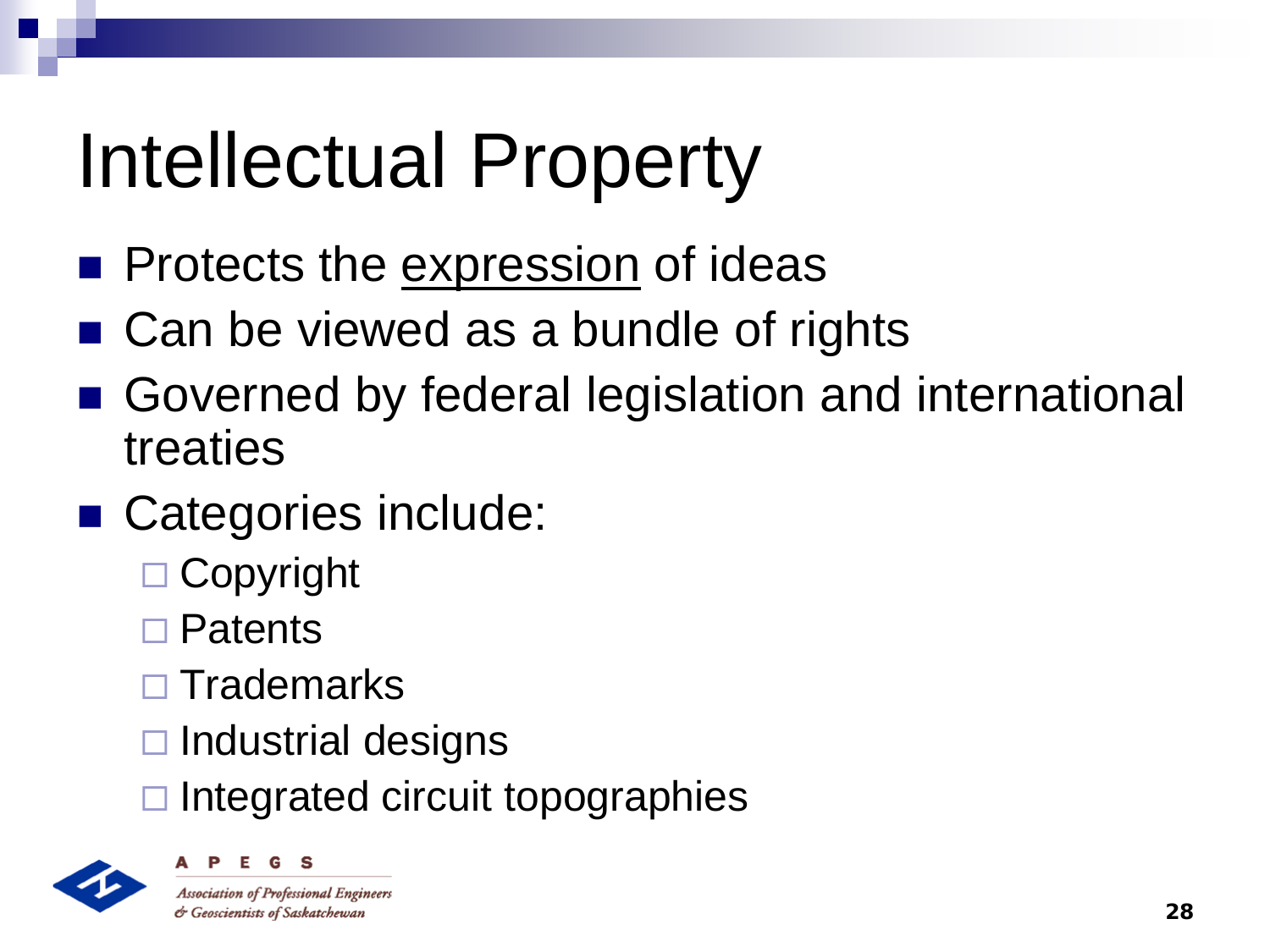# Copyright

- **Protects "works" e.g. literary, musical, dramatic,** artistic, computer software, engineering drawings
- The "work" must be original, permanent, published and the product of skill
- $\blacksquare$  Term of protection in Canada = 50 years
- Copyright can be contractually assigned (sold or licensed); moral rights cannot assigned (but can be contractually waived)
- **Protection not dependent upon registration**

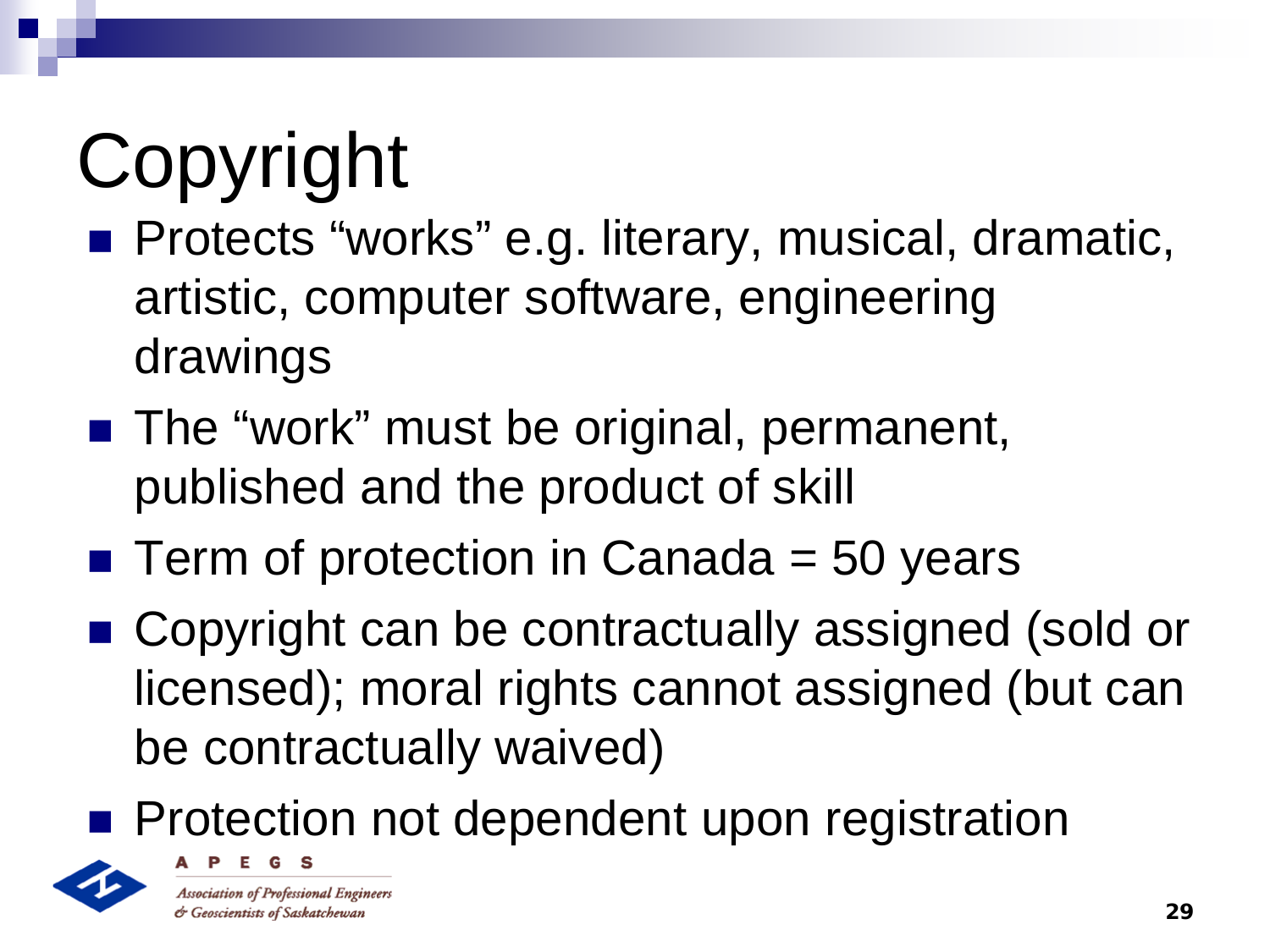#### Patents

- **Protect inventions: process, machine,** composition of matter, or an improvement on one of those
- $\blacksquare$  Invention must be new and useful
- No protection without registration
- No protection if publicly disclosed before registration
- $\blacksquare$  Term of protection in Canada = 20 years (nonrenewable)



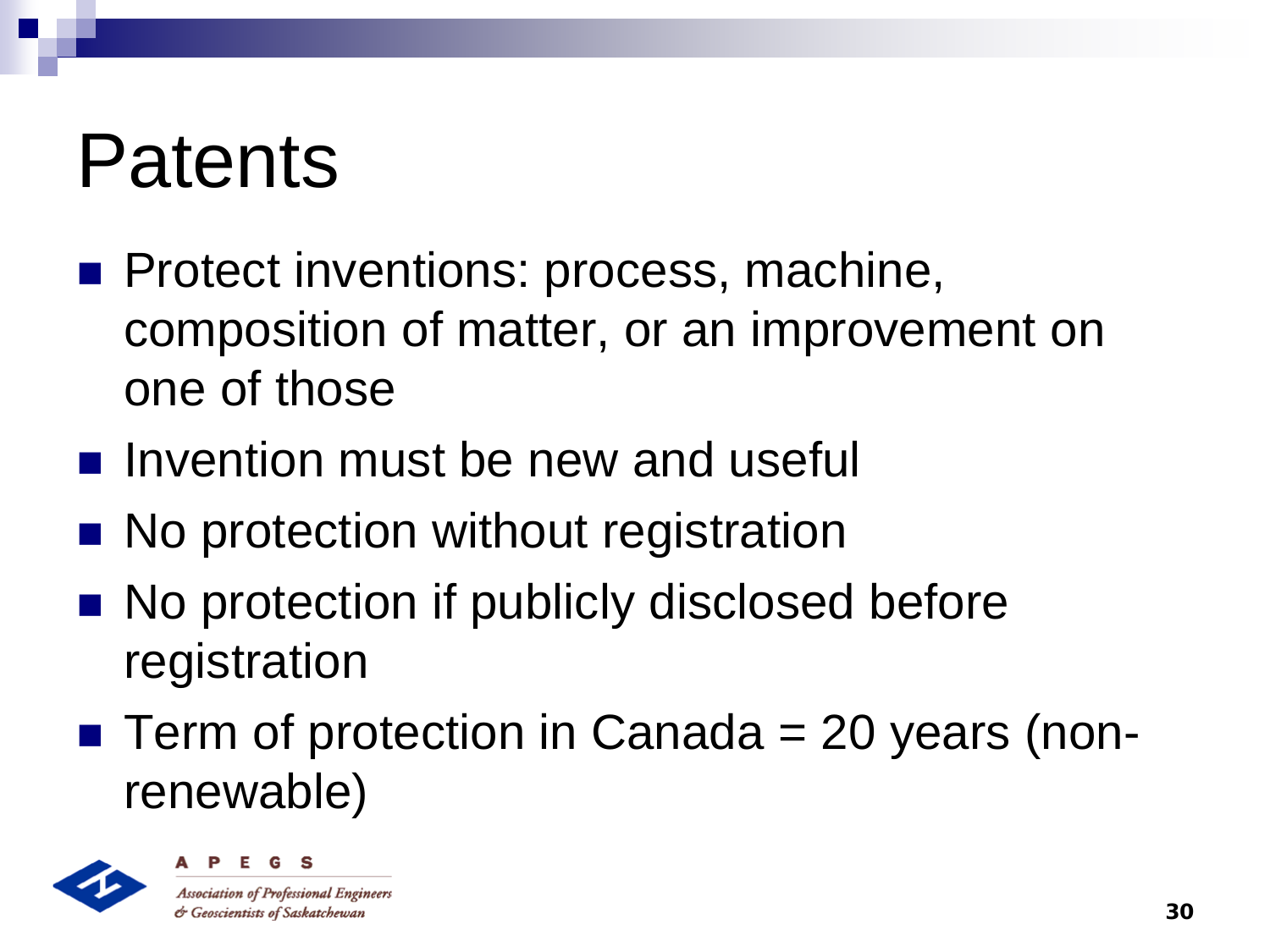#### Trademarks

- **Protects marks used to distinguish goods** or services (ex. Coca-Cola)
- Must be distinctive, and actually used, to be registerable
- Registration gives the right to exclusive use of the trademark throughout Canada
- $\blacksquare$  Term of protection = 15 years, renewable



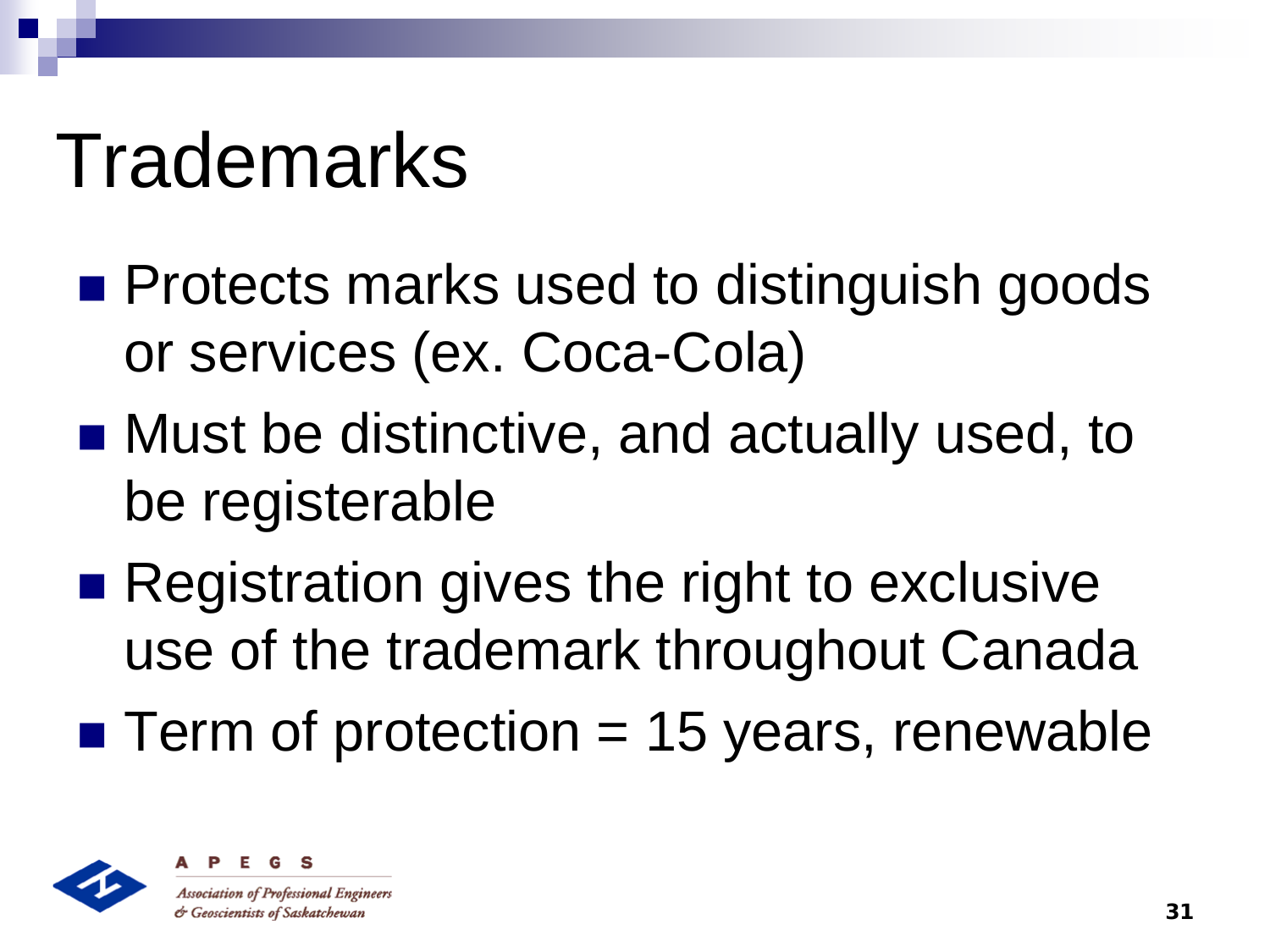#### Industrial Designs

- **Protects the shape, configuration and** general look of mass produced items
- $\blacksquare$  Term of protection  $=$  10 years



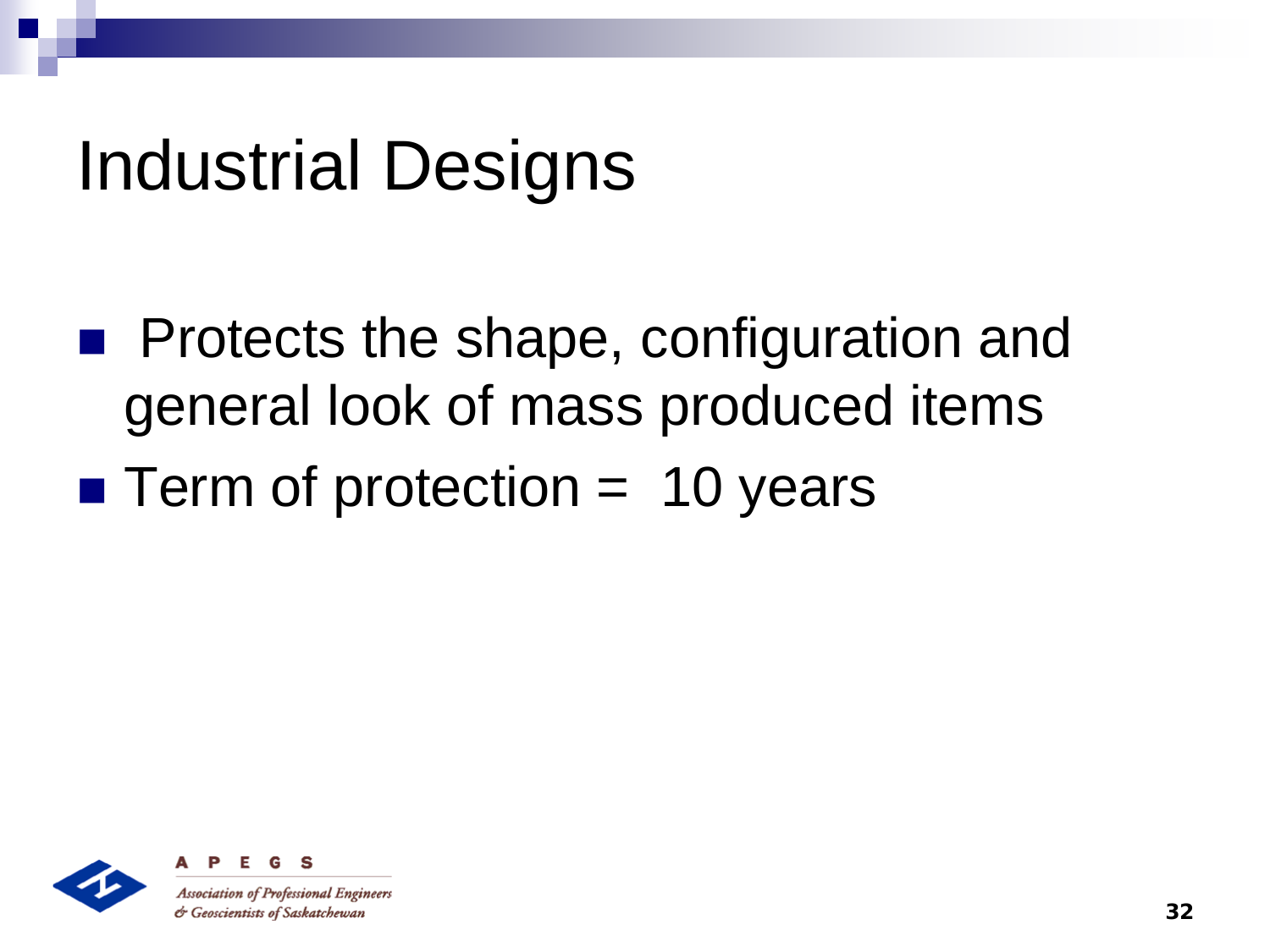#### Integrated Circuit Topographies

- **Protects the design of integrated circuits in** electronic equipment
- $\blacksquare$  Term of protection = 10 years



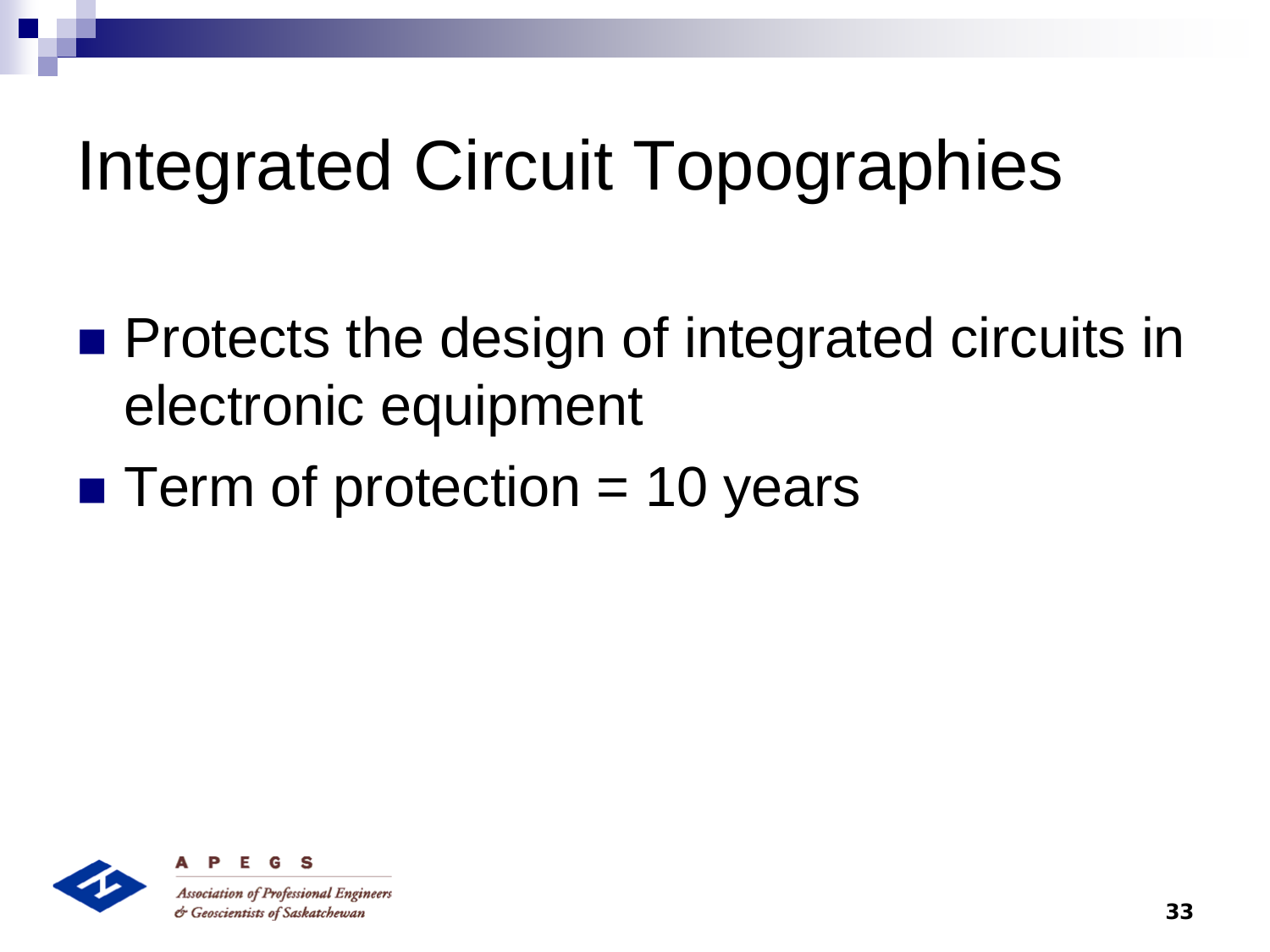#### **Business Organizations**

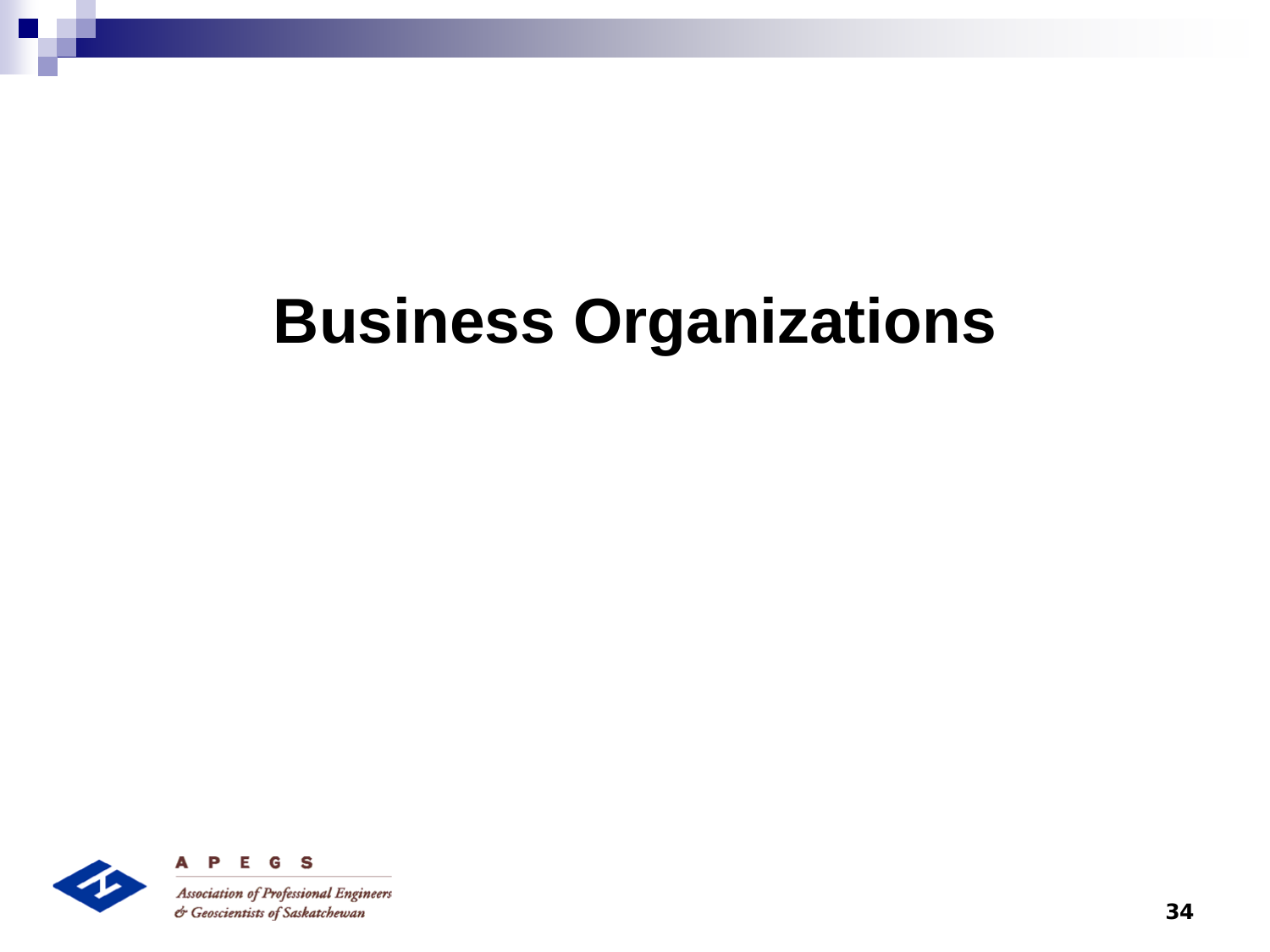### Overview of Business **Organizations**

- Many different forms of business organization, each with strengths and weaknesses
- Main types:
	- □ Sole proprietorship
	- □ Partnership
	- □ Corporation (Company)



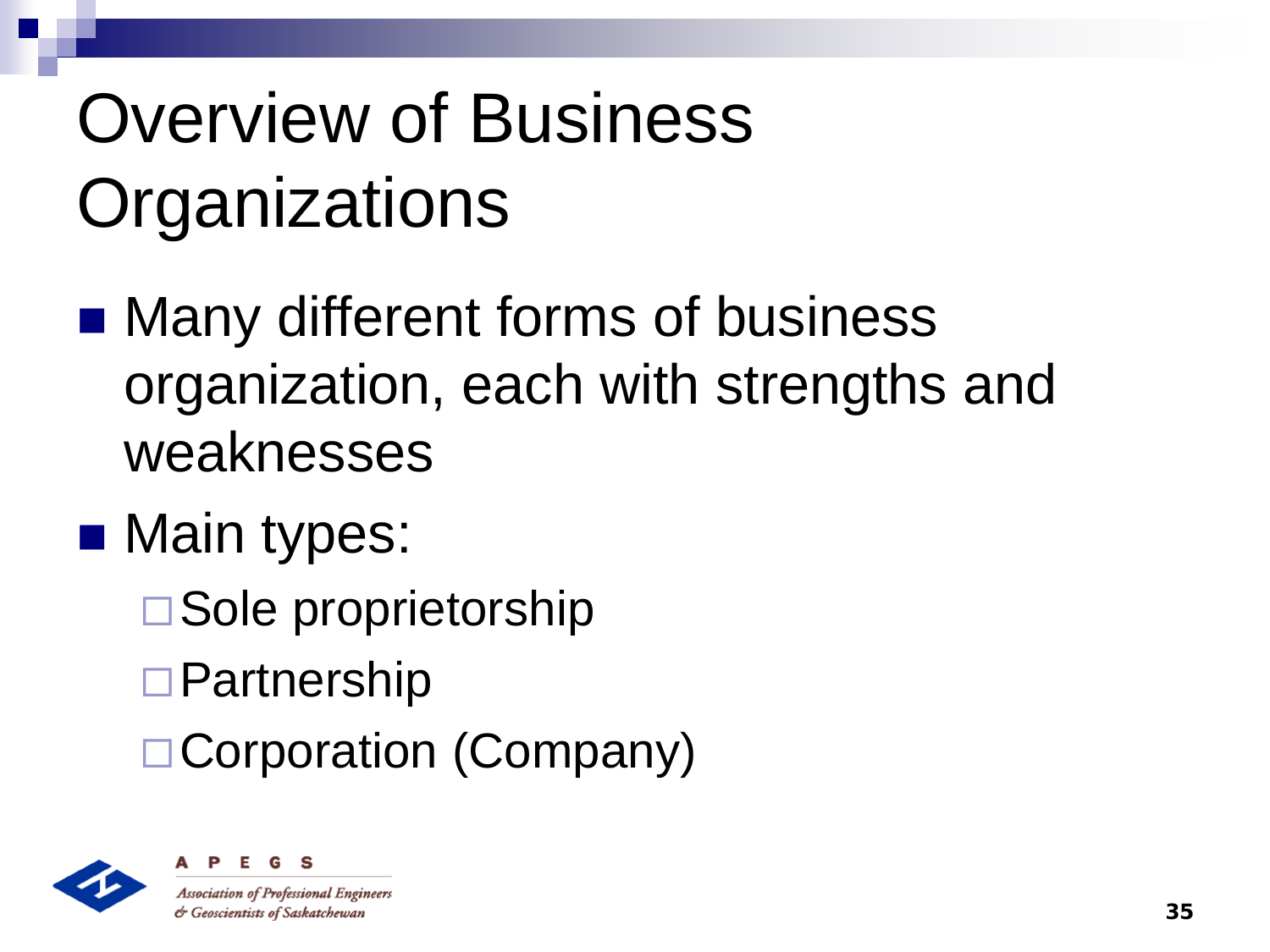# Sole Proprietorship

- An individual carrying on business (but may have employees)
- **Unlimited liability for owner**
- Required to register a business name
- Not tax efficient for high income levels
- **Low set up costs**



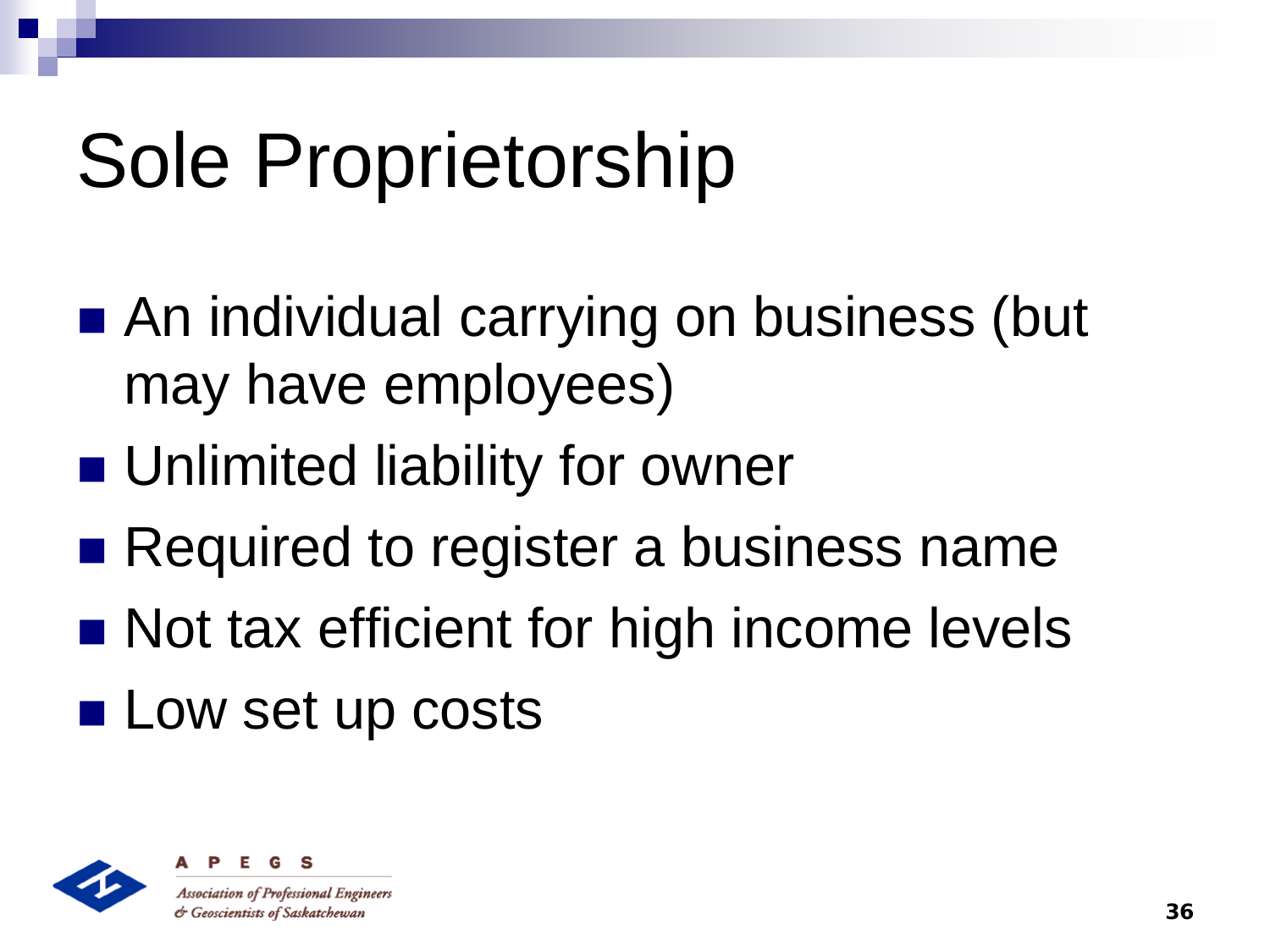## **Partnerships**

- Governed by provincial legislation, in Saskatchewan it is *The Partnership Act*
- Partnership agreements not required, but advisable (if no agreement, provisions of *Act* apply)
- Partners can be individuals, corporations or other legal entities
- $\blacksquare$  Each partner jointly liable for the debts and obligations of the partnership; liability of partners is not limited to the partner's proportionate share (special case is limited partnership)
- **Profits of partnership attributed to partners in accordance** with agreement and taxed in hands of partner



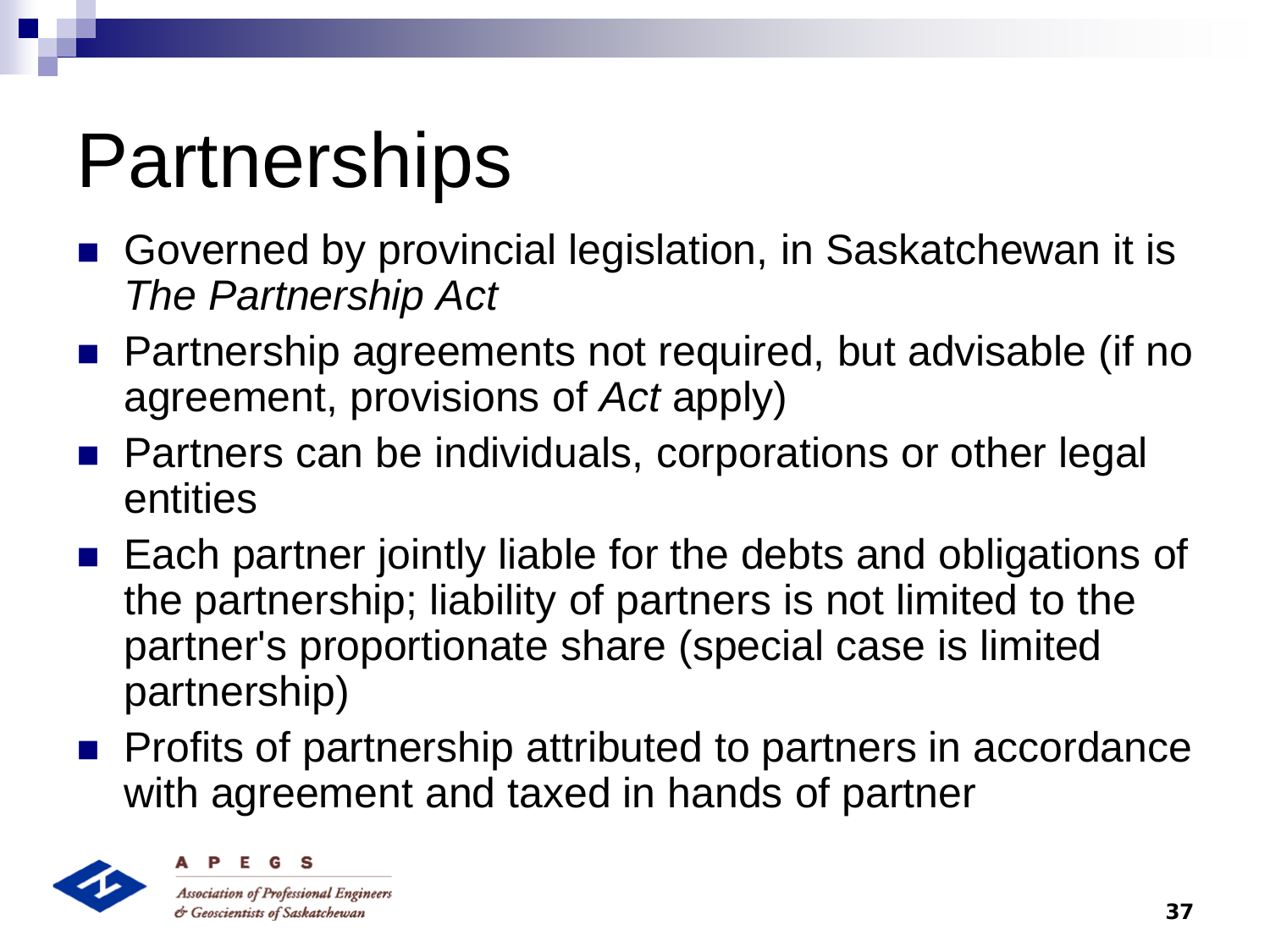## Partnerships: Fiduciary Duty

- **Partners owe each other fiduciary duties**
- **Fiduciary duty:** 
	- □ Special relationship of trust
	- $\Box$  Required (where there is a conflict) to put the interests of the partnership ahead of one's own interest
- Partnership agreement cannot negate the fiduciary duty



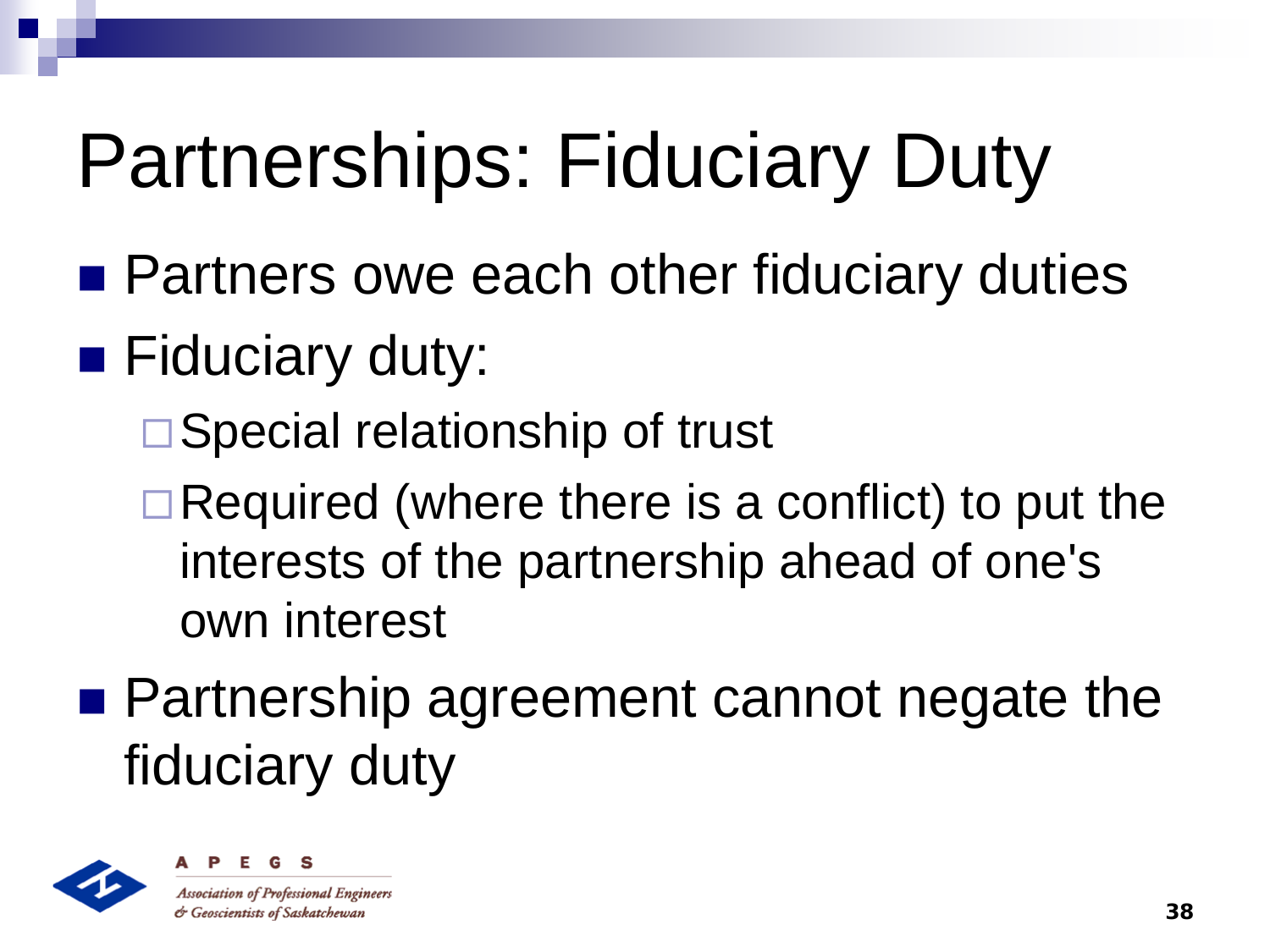## Limited Partnerships

- Require at least one general partner and at least one limited partner
- **E** Limited partners liable only to the extent of their investment
- General partner has unlimited liability (but the general partner could be a corporation)
- Limited partners not entitled to manage the business



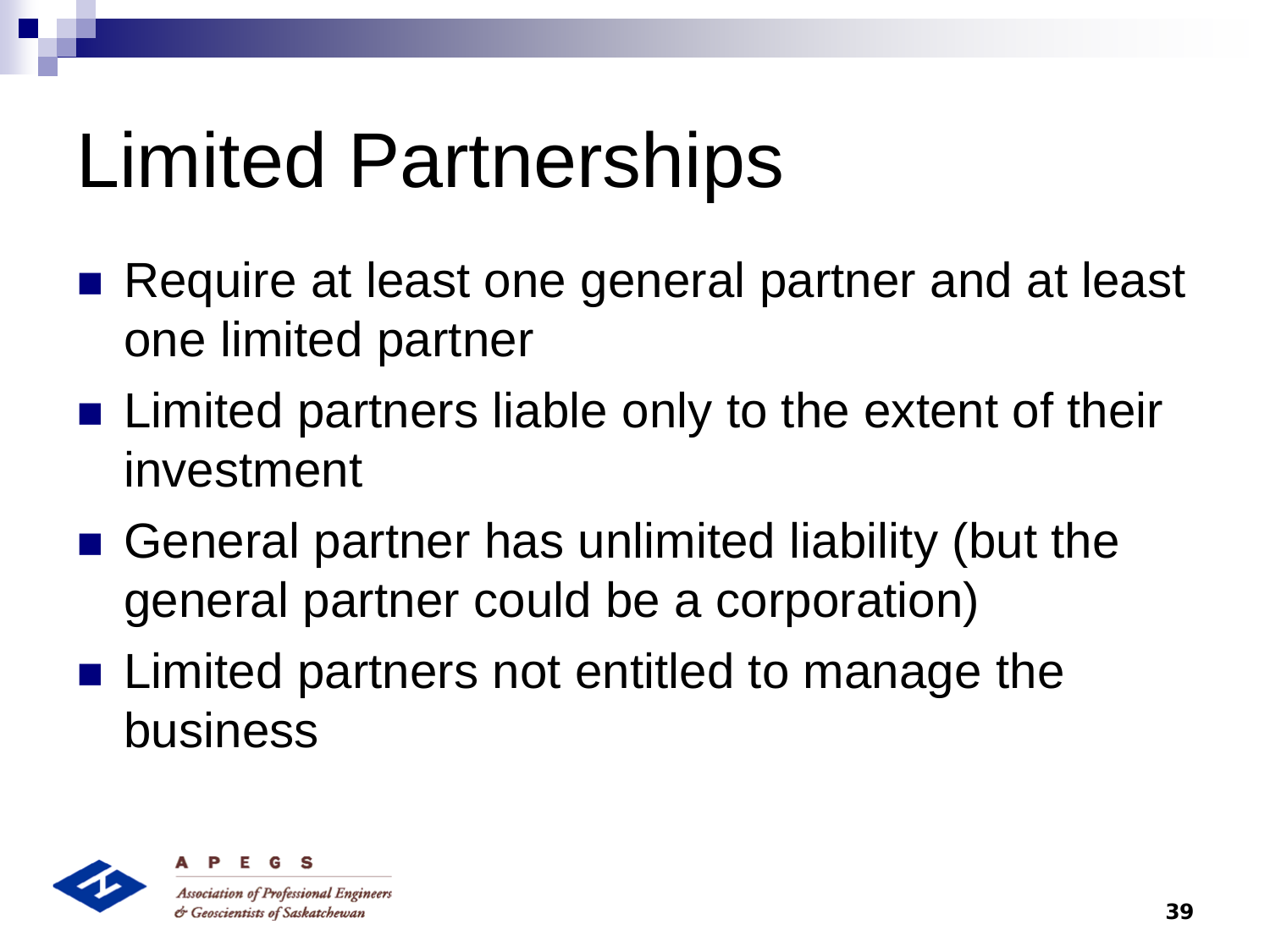## Corporations: Introduction

- The corporation is a separate legal "person"
- **E** Limited liability for shareholder, liability is limited to amount invested (unless also acting in another capacity such as director, officer, guarantor)
- Requires registration of a name, and that name must warn the public of the limited liability nature of the enterprise (ex. Corp., Inc., Ltd., Limited)
- Can be incorporated federally or provincially



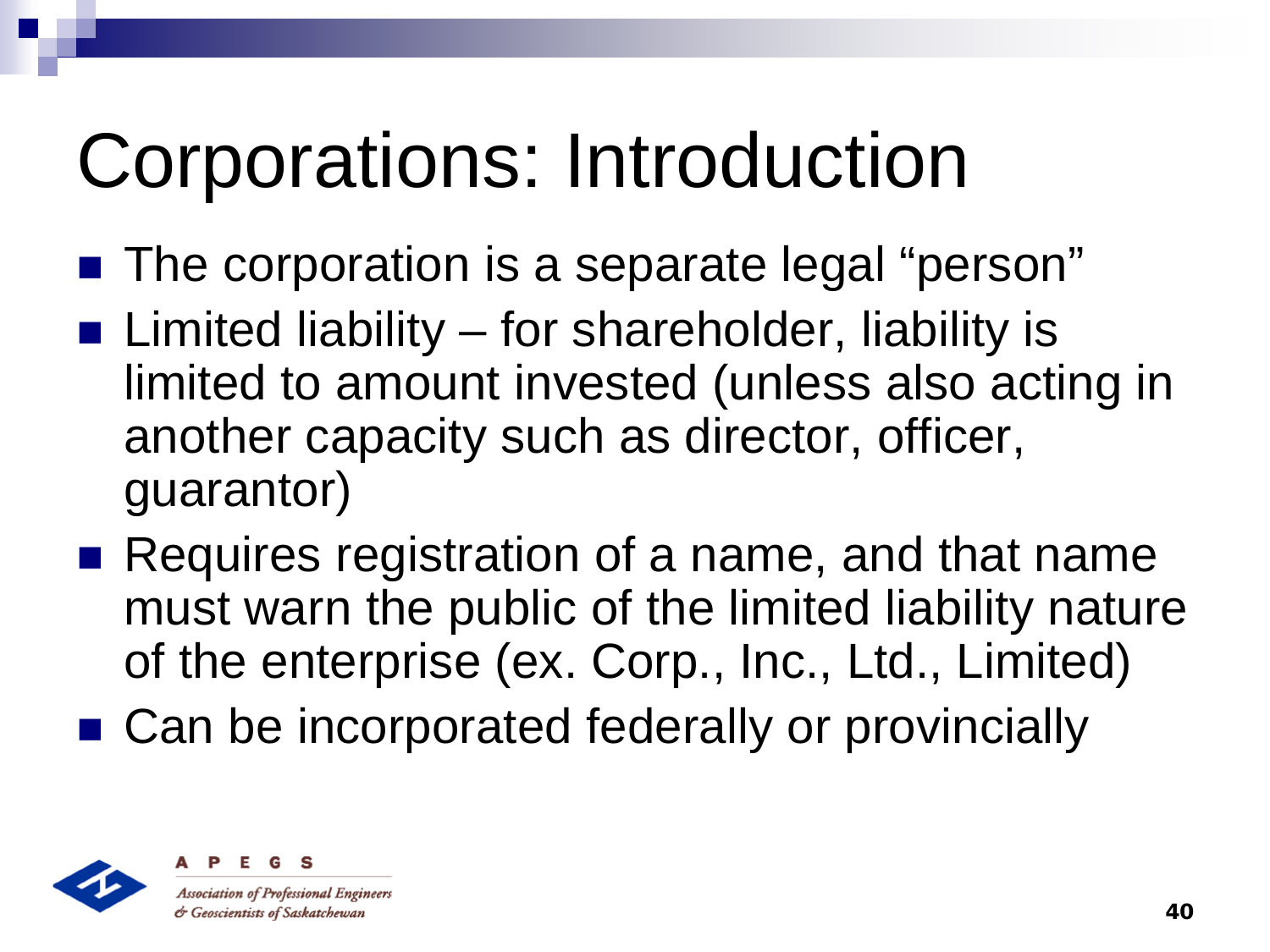## Corporations: Separate Legal Entity

- The corporation has a separate legal identity from its shareholders and directors
- Shareholder's may be required to guarantee the obligations of the corporation
- Corporation is responsible for payment of taxes under corporate tax rules
- Payments to shareholders, directors, employees taxed in their hands



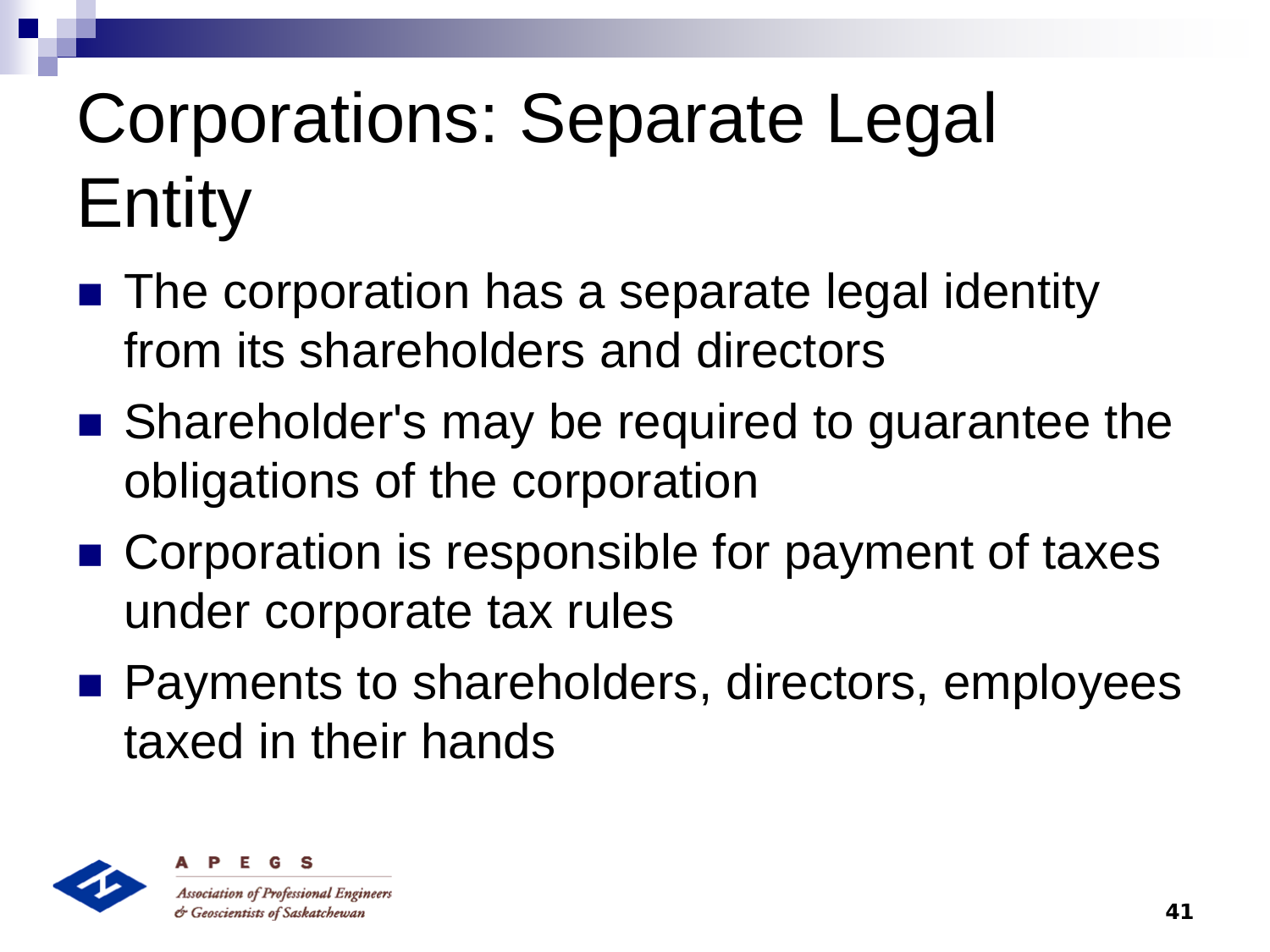#### Corporations: Organization & Control

- Owned by shareholders
- Shareholders elect directors, who in turn appoint officers
	- $\Box$  Officers and directors must be individuals i.e. a corporation cannot be an officer or director
- Articles of incorporation define the nature of the business, and the ownership structure
	- $\Box$  the corporation can enter into contracts in its own name, but the articles of incorporation may restrict the activities the business can engage in, or specify special approval procedures for certain contracts





**Association of Professional Engineers** & Geoscientists of Saskatchewan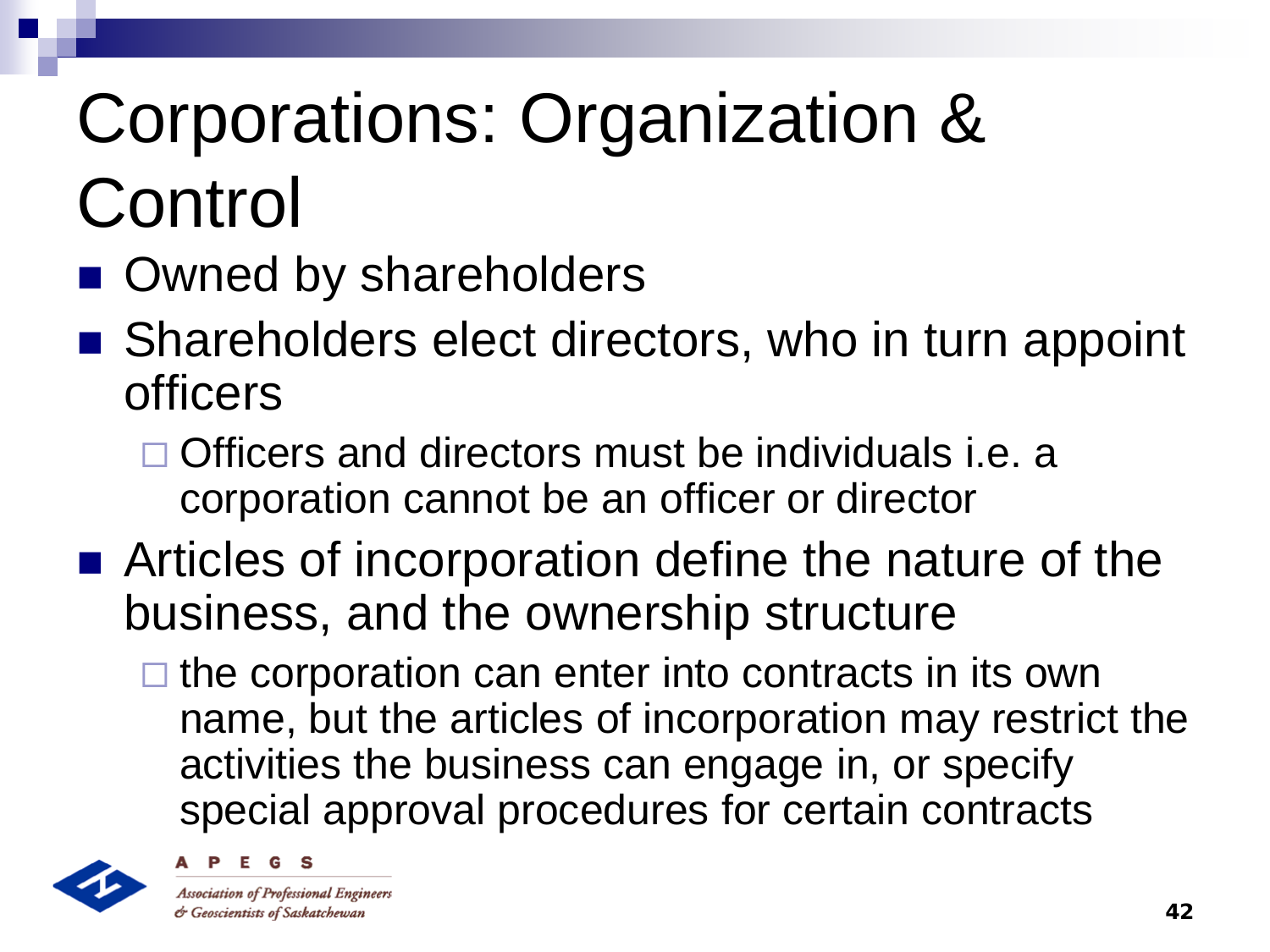## Corporations: Public v Private

#### **Private (closely held) corporation:**

- $\Box$  shares held by a small group of shareholders
- $\square$  shares not traded on a public market
- □ more limited disclosure requirements than for public corporations
- **Public corporation:** 
	- $\square$  shares traded publicly (ex. TSX)
	- **□** stringent filing and disclosure requirements



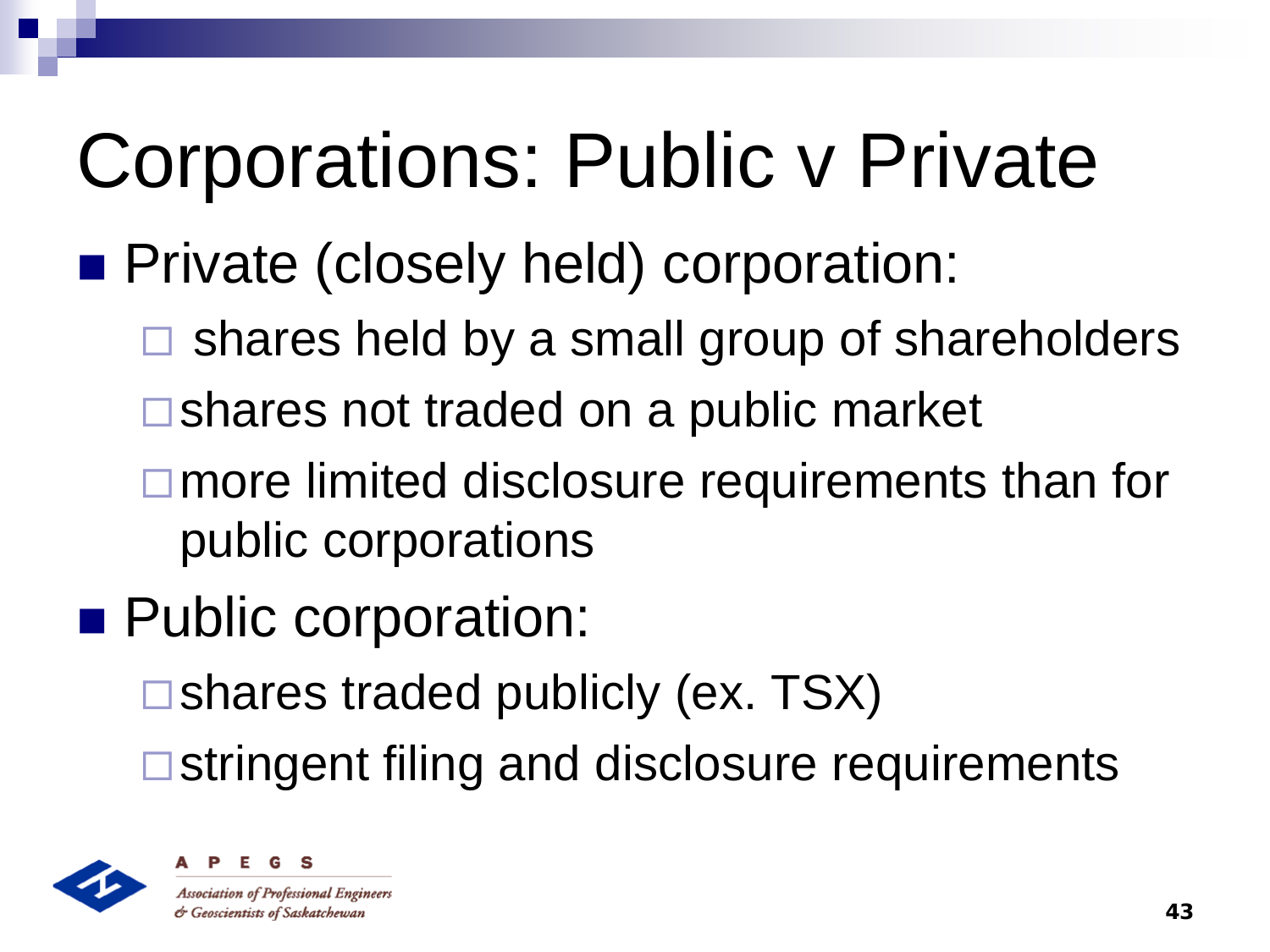# Corporations: Officers & **Directors**

- Officers and Directors owe fiduciary duties to the corporation; must disclose conflicts
- Risk of personal liability for officers and directors:
	- □ Derivative action (ex. shareholder sues director or executive officer on behalf of corporation)
	- $\Box$  Liability under statute e.g. environmental regulations, OH&S, employment standards, tax, criminal
- Due diligence defence: Acted reasonably and took reasonable precautions?
- Mitigate risk: corporate indemnity; insurance



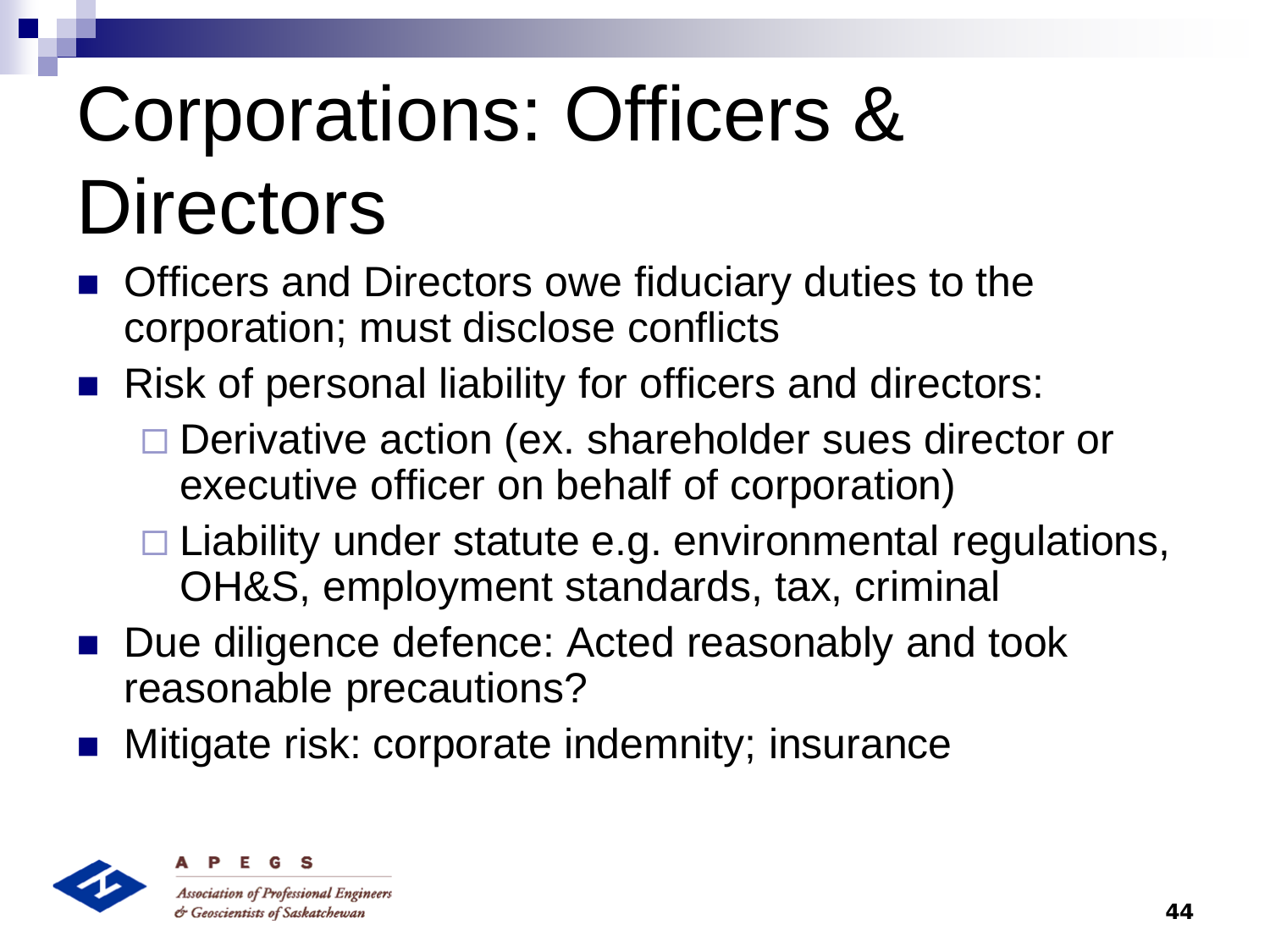# Corporations: Insider Trading

- **Unlawful insider-trading is trading in** reliance of information not disclosed to the public
- Stock tipping also prohibited
- **Insider trading rules apply to share and** commodities markets
- Civil and criminal liabilities



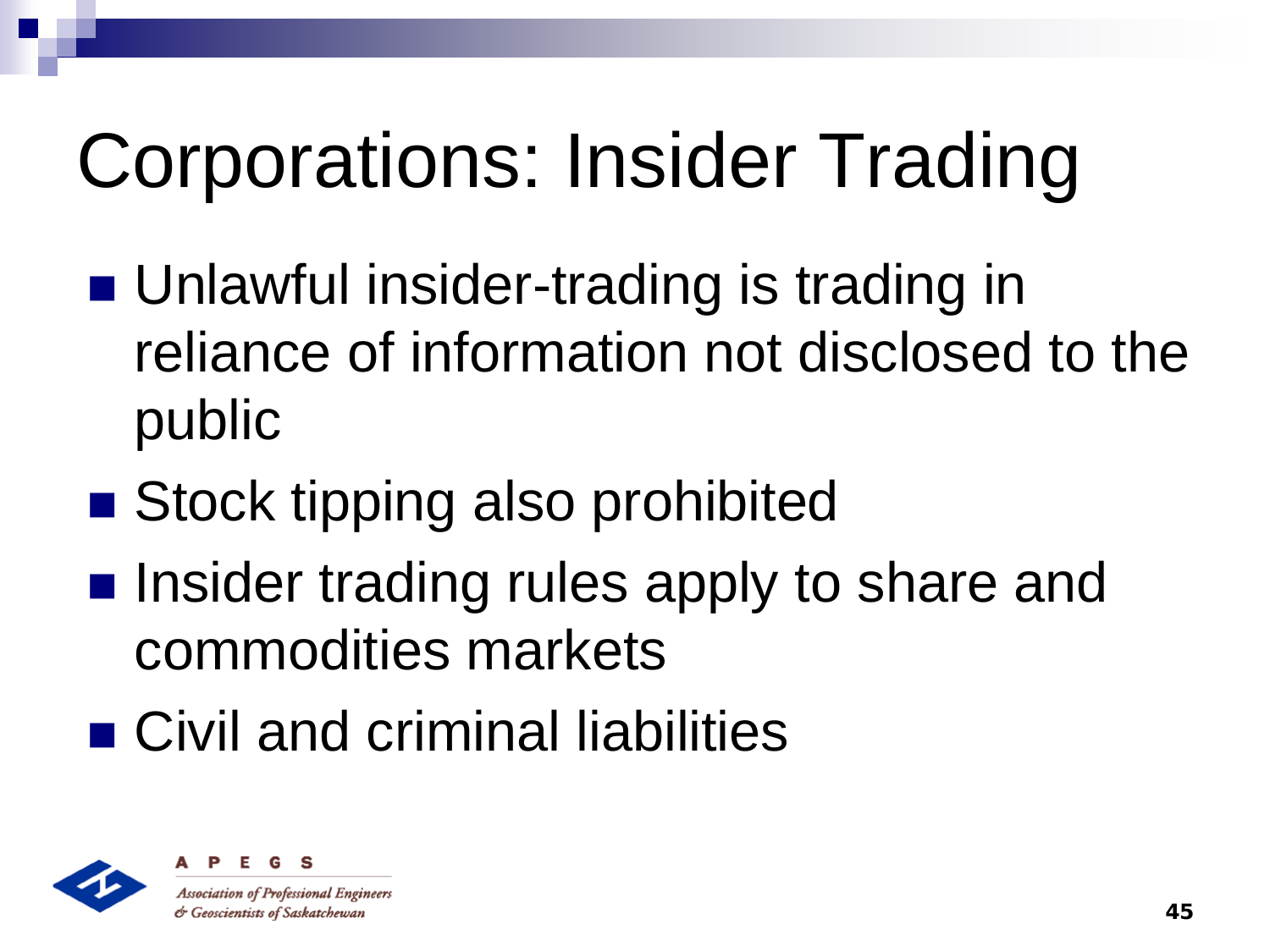#### **Contracts**

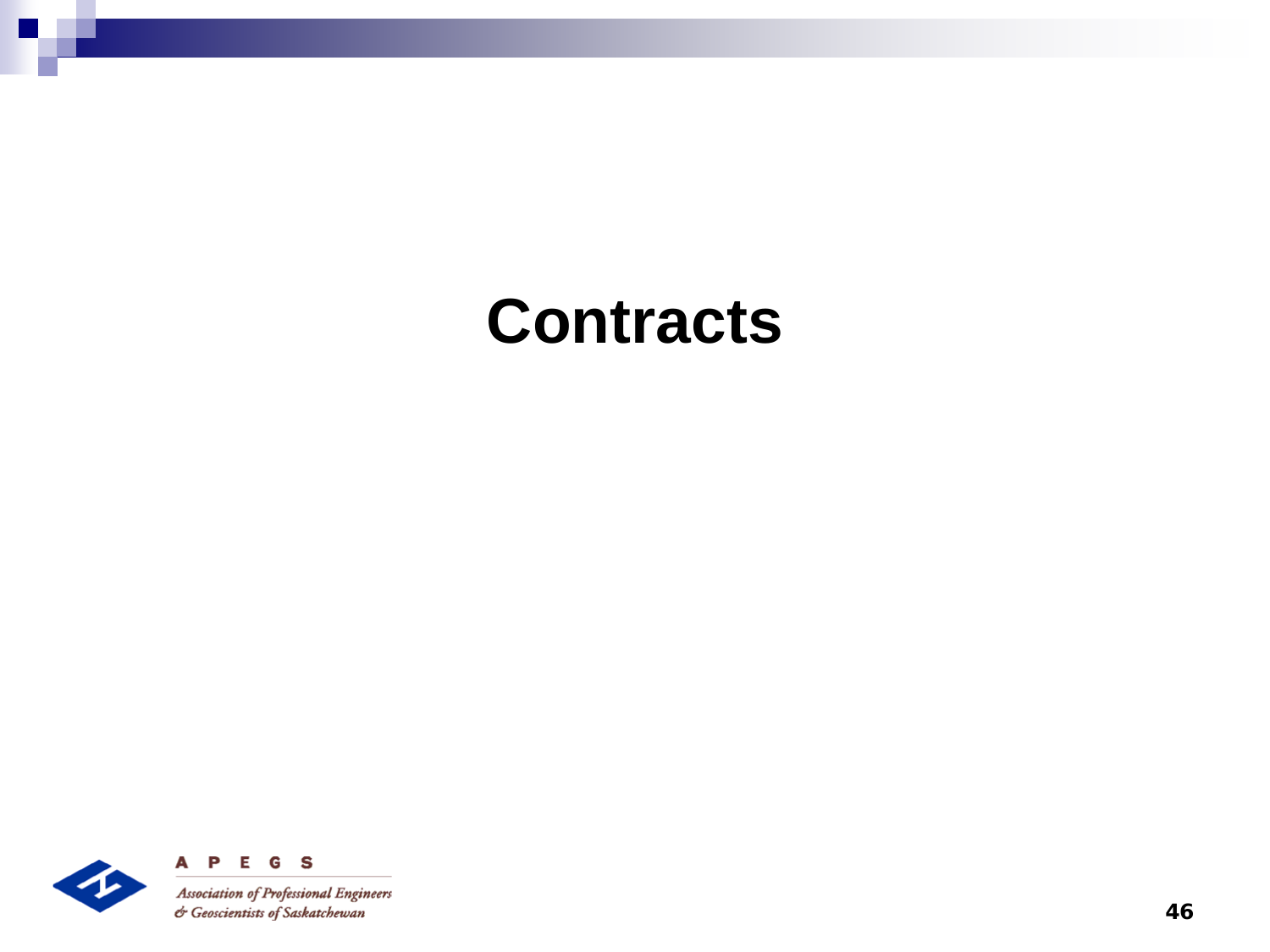## Contracts: Overview

- Enforceable voluntary agreement
	- $\Box$  Enforceable will the courts uphold the contract?
- Sets out rights, responsibilities and liabilities of parties, but also allocates risk and obligations between parties
- Terms: express or implied
- Most contracts need not be written
- Only parties **privy** to the contract can sue on it



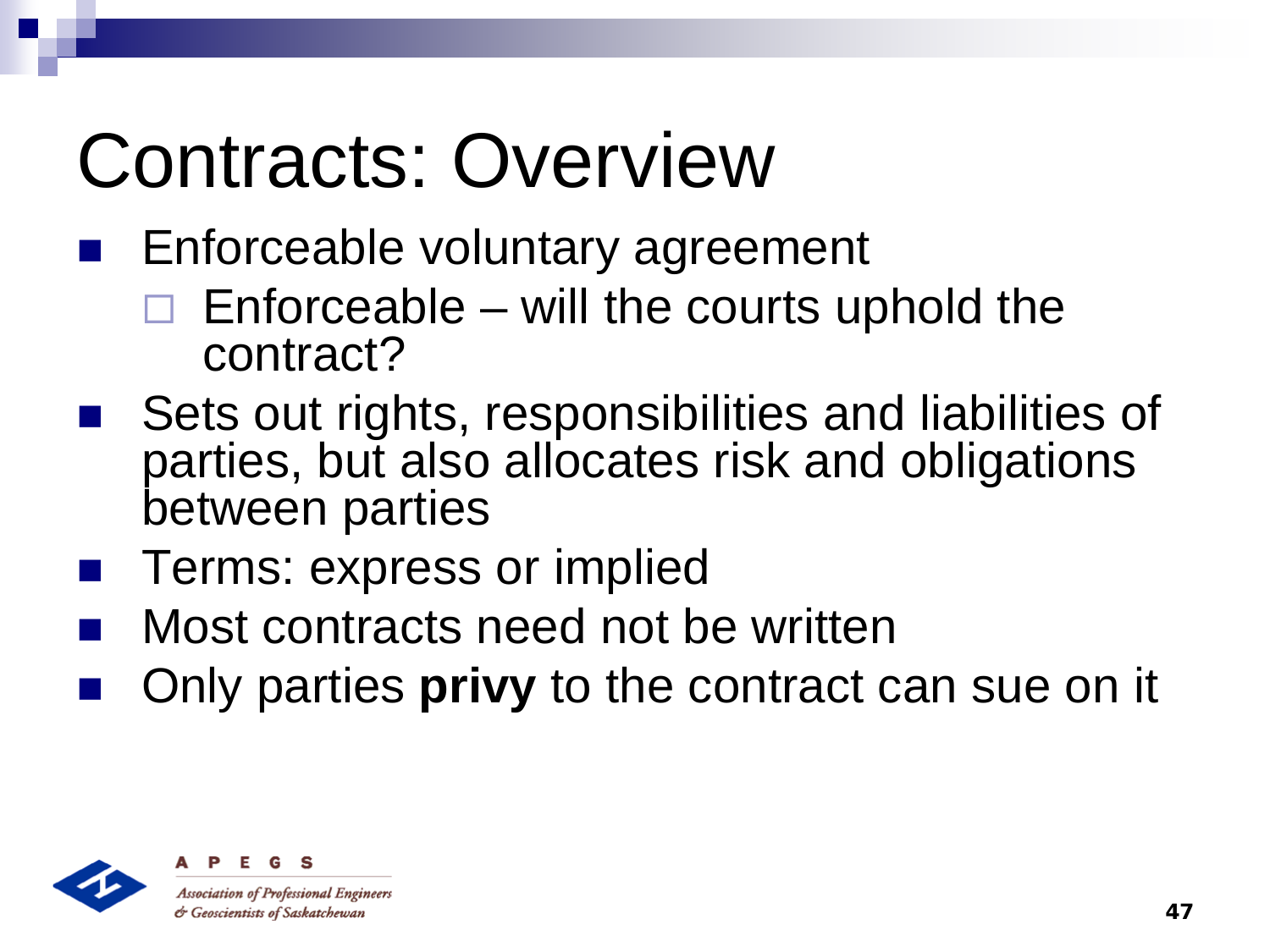#### Essential Elements

■ Essential elements of a contract: □ offer and acceptance **□**consideration □ capacity to contract  $\Box$ intention to create legal obligations lawful purpose



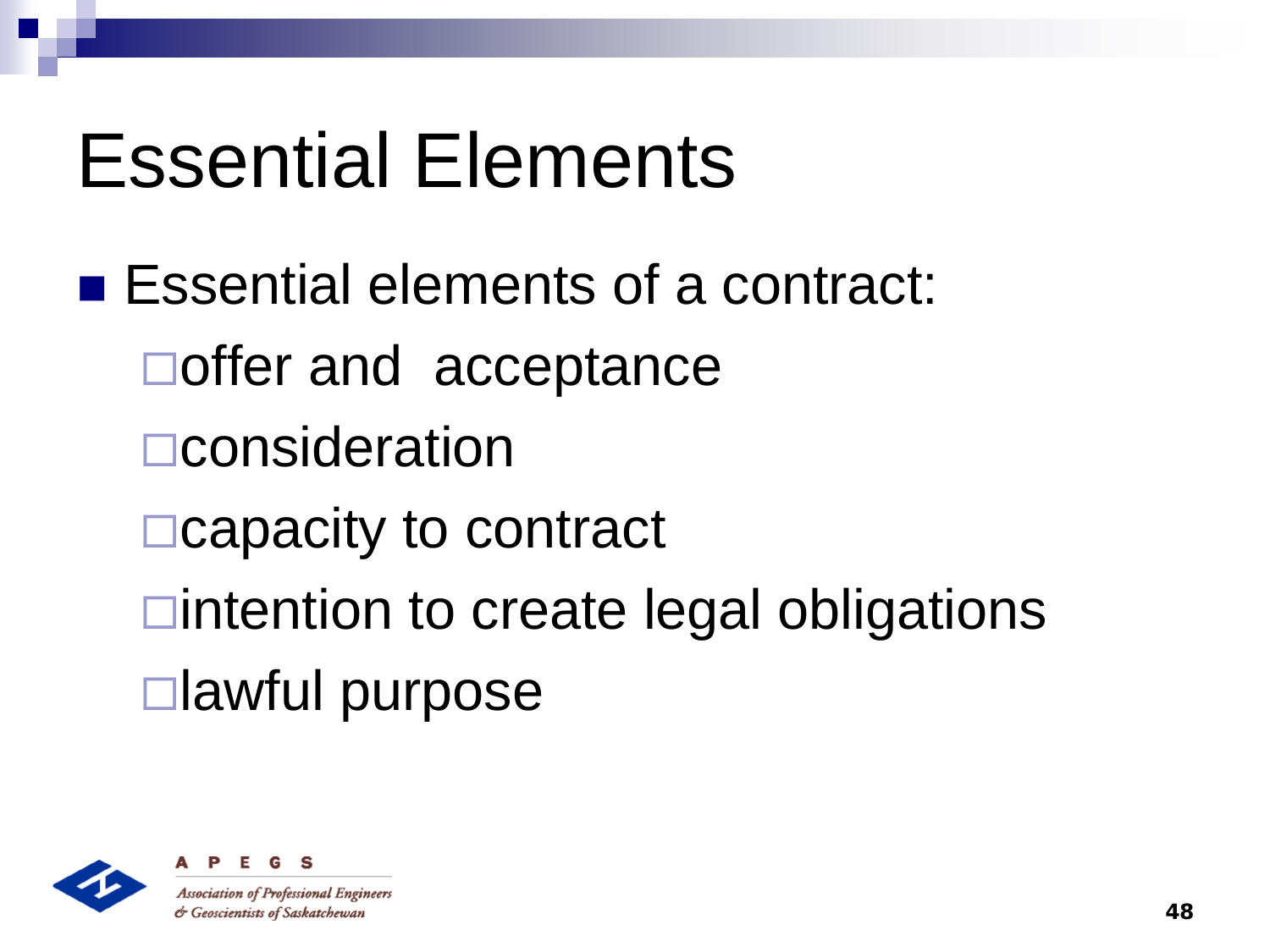# Contract Formation: Offer and Acceptance

- Offers must contain all essential terms
- Acceptance must be unequivocal agreement, or else it will be a counteroffer
- Invitation to treat: call for offers (advertisement)
- Rejection: must be communicated to the offeror; counter-offer has effect of a rejection
- In the past, no general duty to negotiate in good faith (unless required by agreement or by statute) but courts may be reconsidering this (*Bhasin* case at SCC)



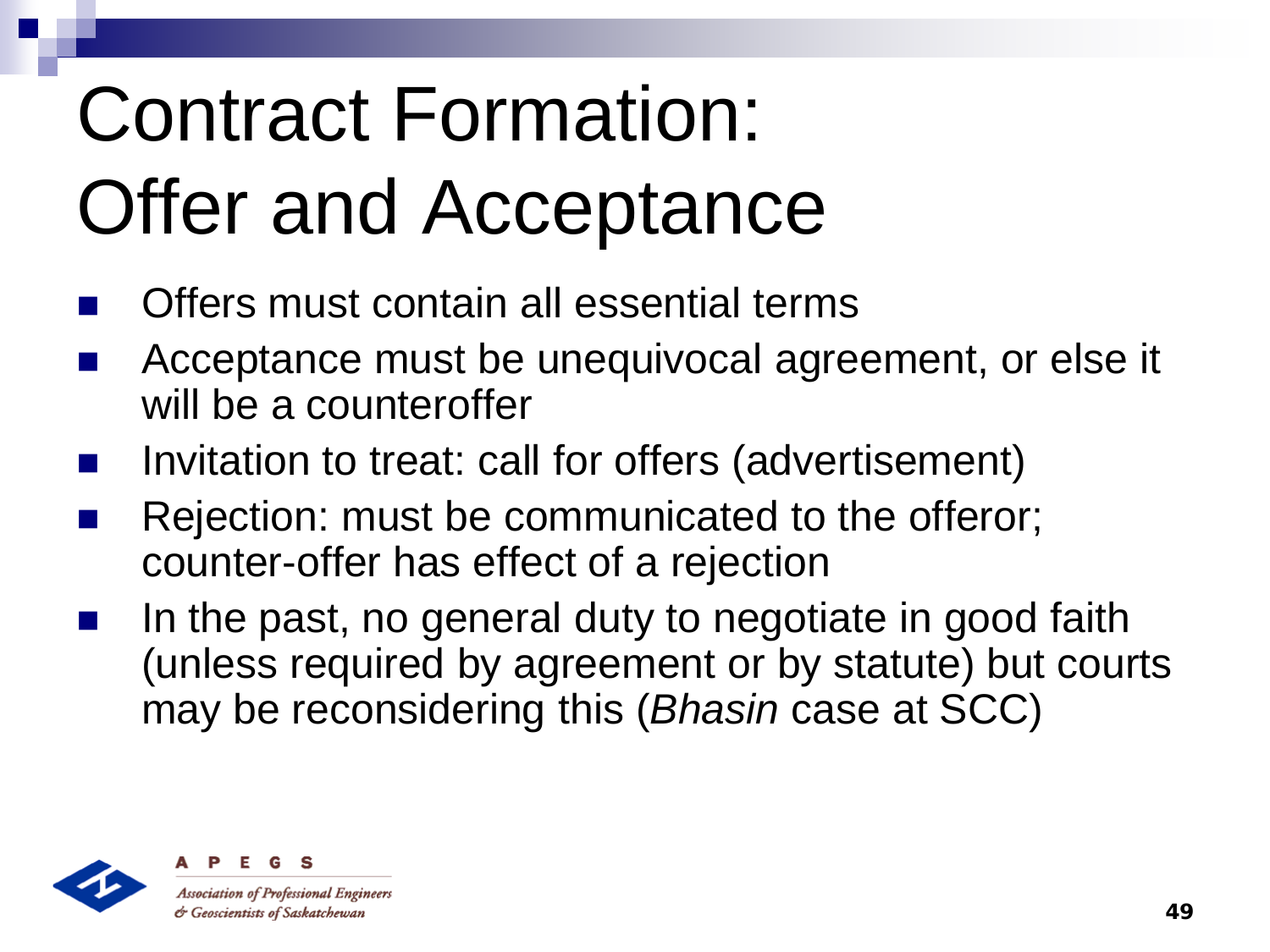## Consideration

■ Something of value: each party must give, or promise to give, something of value

**FIGURE 6-1** Contractual Consideration



Copyright © 2007 Pearson Education Canada

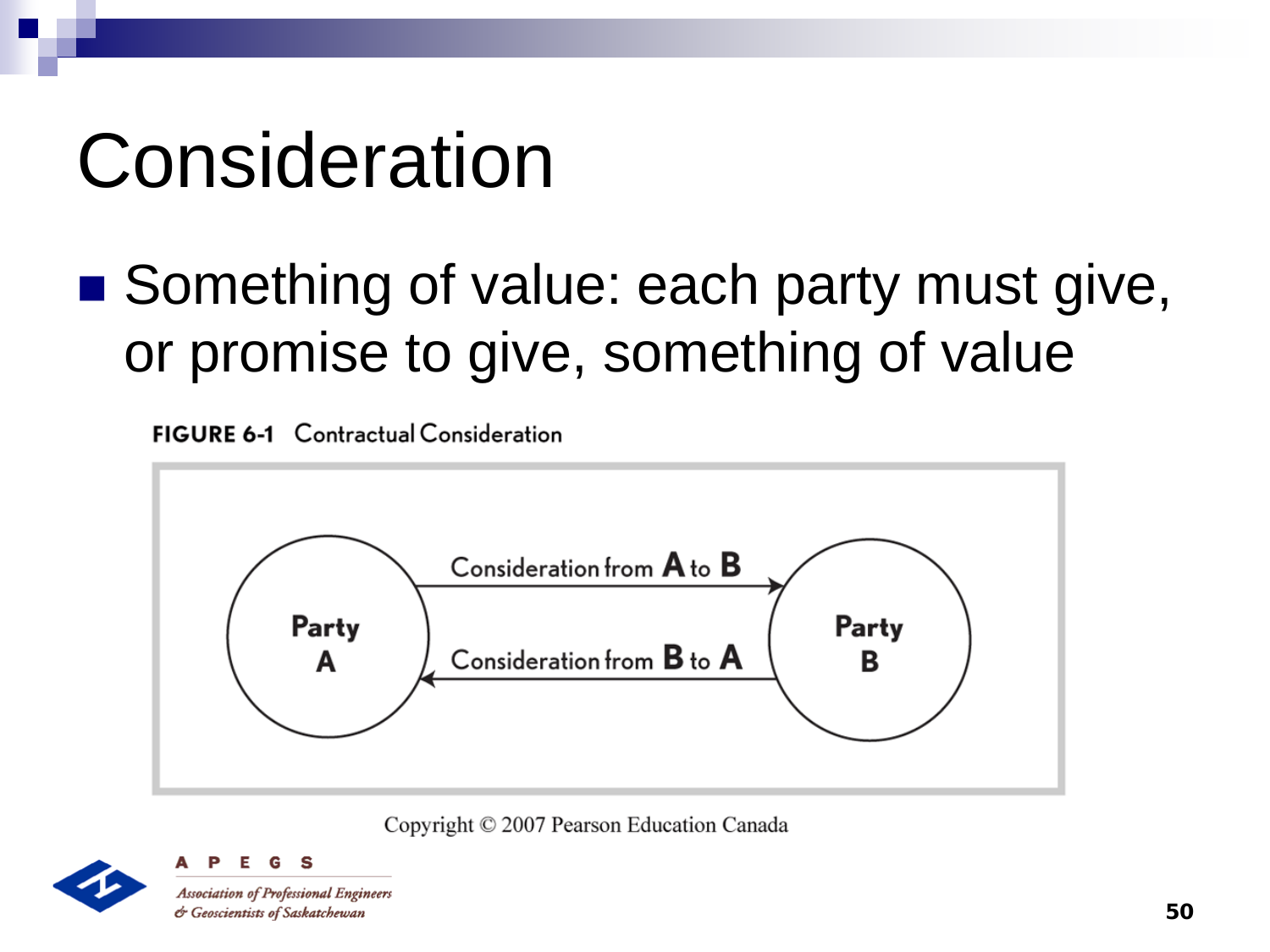## Consideration (Continued)

- Is a prerequisite for an enforceable contract
- Lack of consideration will result in an unenforceable promise to give a gift
- The consideration given by each party does not have to be of equal value
- Forbearance (e.g. giving up the right to sue) may be valid consideration
- Amendments: must have fresh consideration



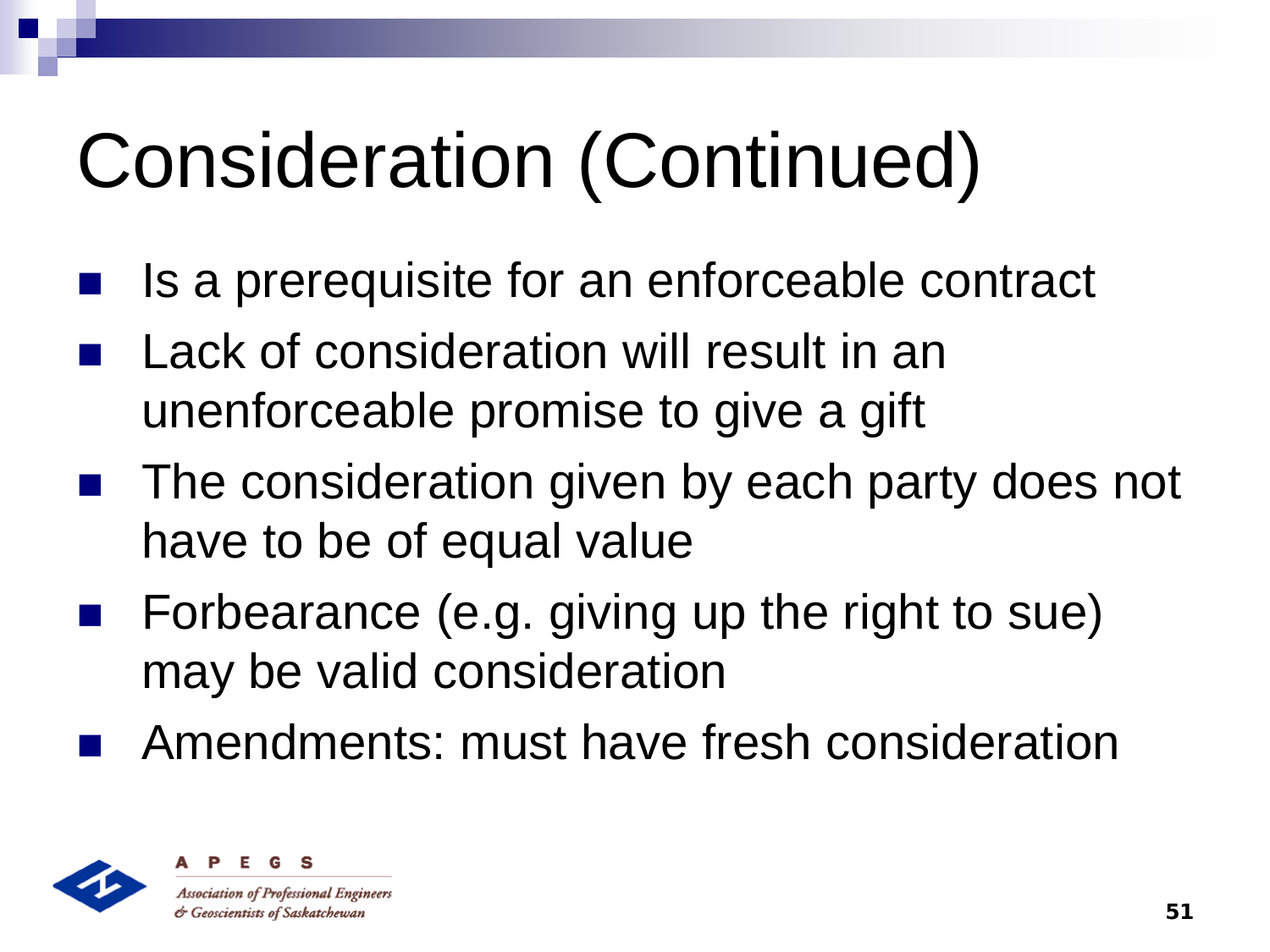## Other Elements

#### ■ Capacity

□ Minors, drunks and lunatics

- Contract may be voidable by person lacking capacity
- Intention to Create Legal Relations
	- □ court will not enforce "agreement to agree"

#### **Legal purpose**

□ Void if contrary to statute (ex. cannot contract out of Worker's Compensation) or common law (ex. contrary to public policy in restraint of trade)



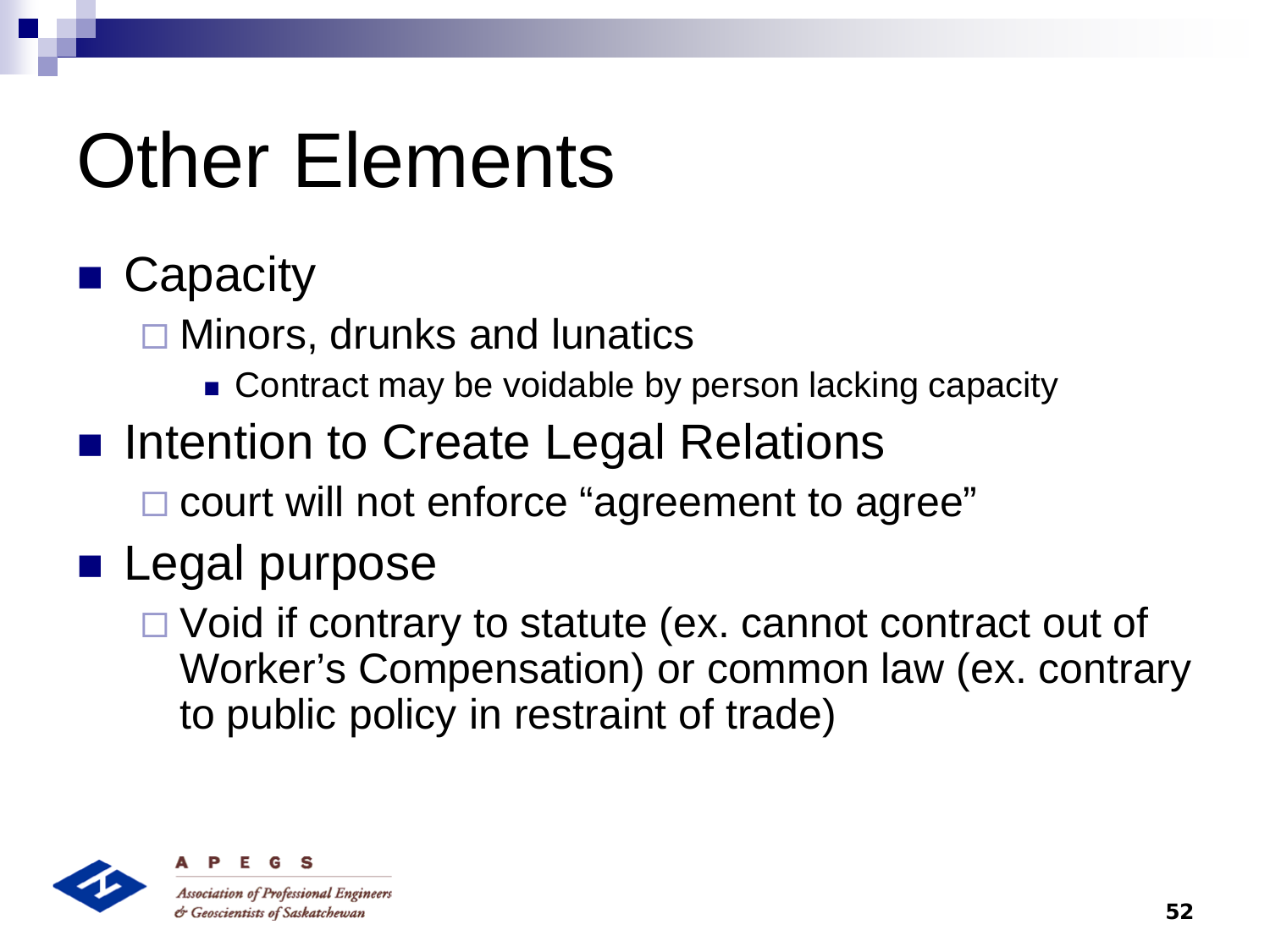#### Agreements to Agree

- Agreements to agree are not enforceable as contracts
- Letter of intent or MOU: expression of intention to form a contract in the future
- Dangers of letters of intent or MOU:
	- Parties may not appreciate they are unenforceable
	- Parties may commence performance without ever creating a formal contract
	- On the urging of one of the parties, it may be interpreted by the court as an enforceable contract



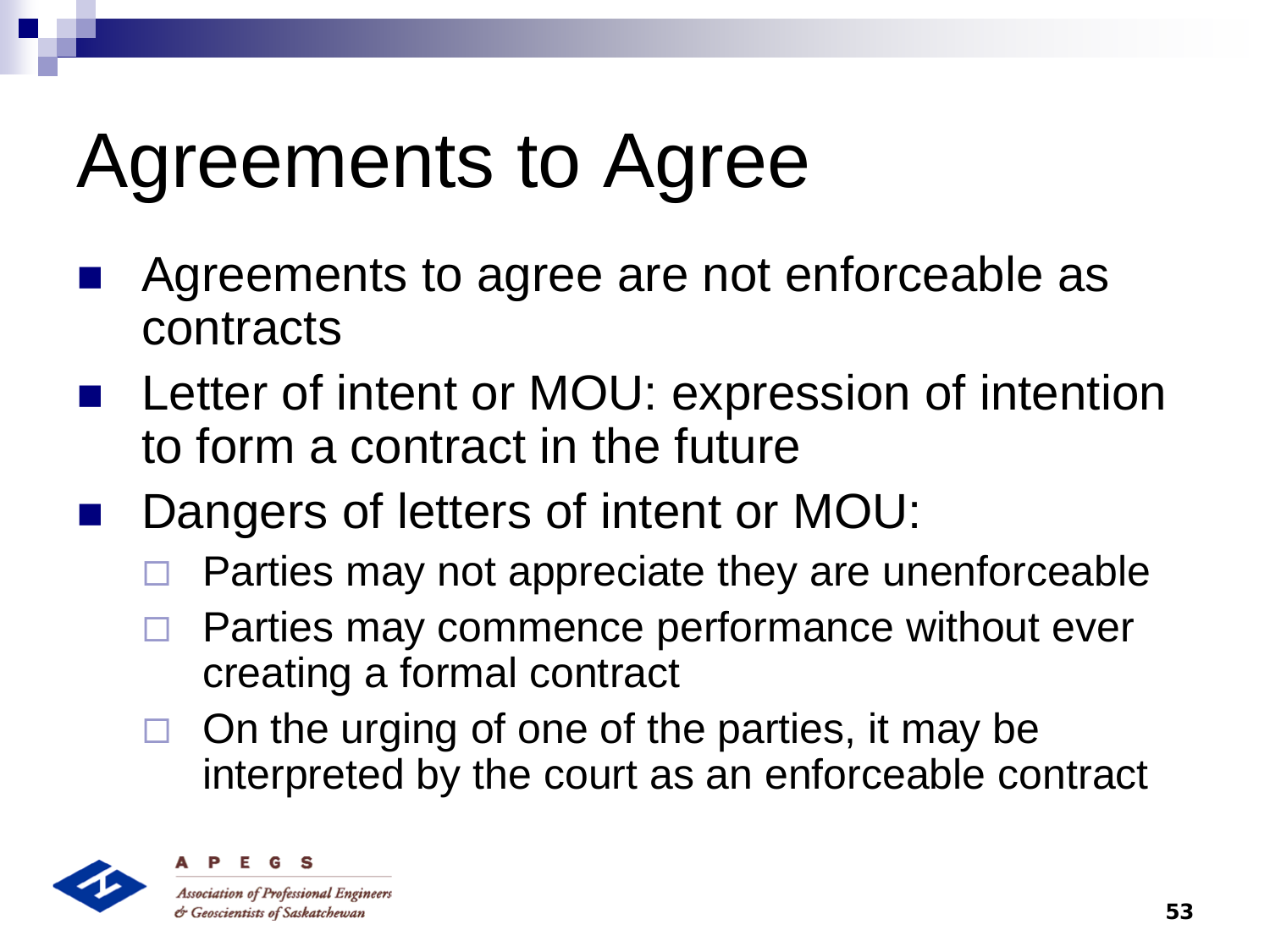# Voiding a Contract

- **n** Mistake
- **Misrepresentation**
- **Duress**
- **Unconscionability**
- **Frustration**



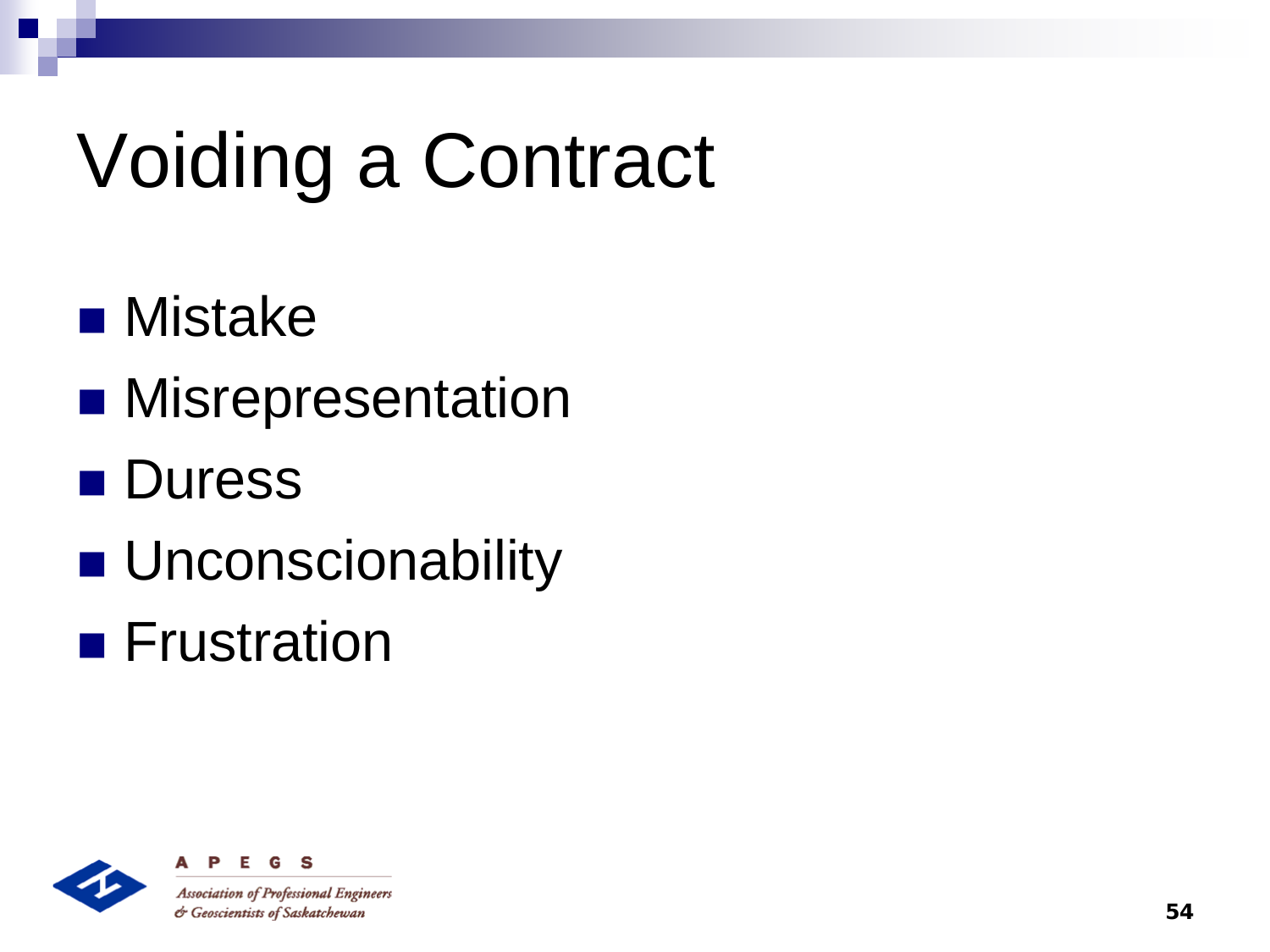#### Mistake

- Three prerequisites to void a contract for mistake
	- The mistake must be material (significant)
	- The mistake must be mutual (both parties must have been mistaken)
	- Mistake must have been made at the time the agreement was made
- There is no remedy for a mistaken party if the mistake was not mutual



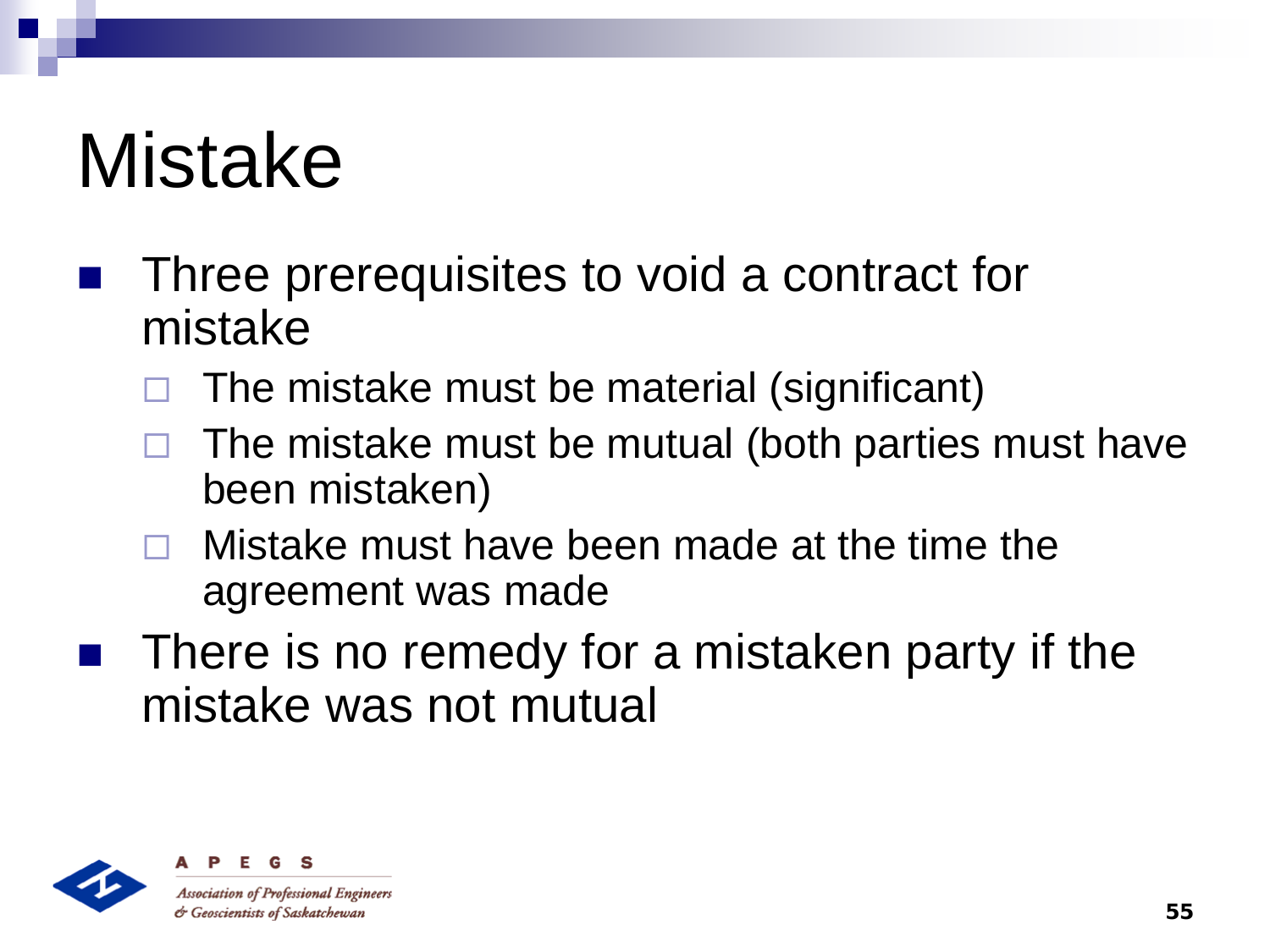#### **Misrepresentation**

- Misrepresentation: untrue factual statement that induces the other party to enter the contract
- **Three categories:** 
	- fraudulent (intentional false statement, most serious)
	- negligent (statement carelessly made)
	- innocent (difficult to obtain a remedy)
- Damages are generally available for fraudulent and negligent misrepresentation
- Common case arises with subsurface soil conditions



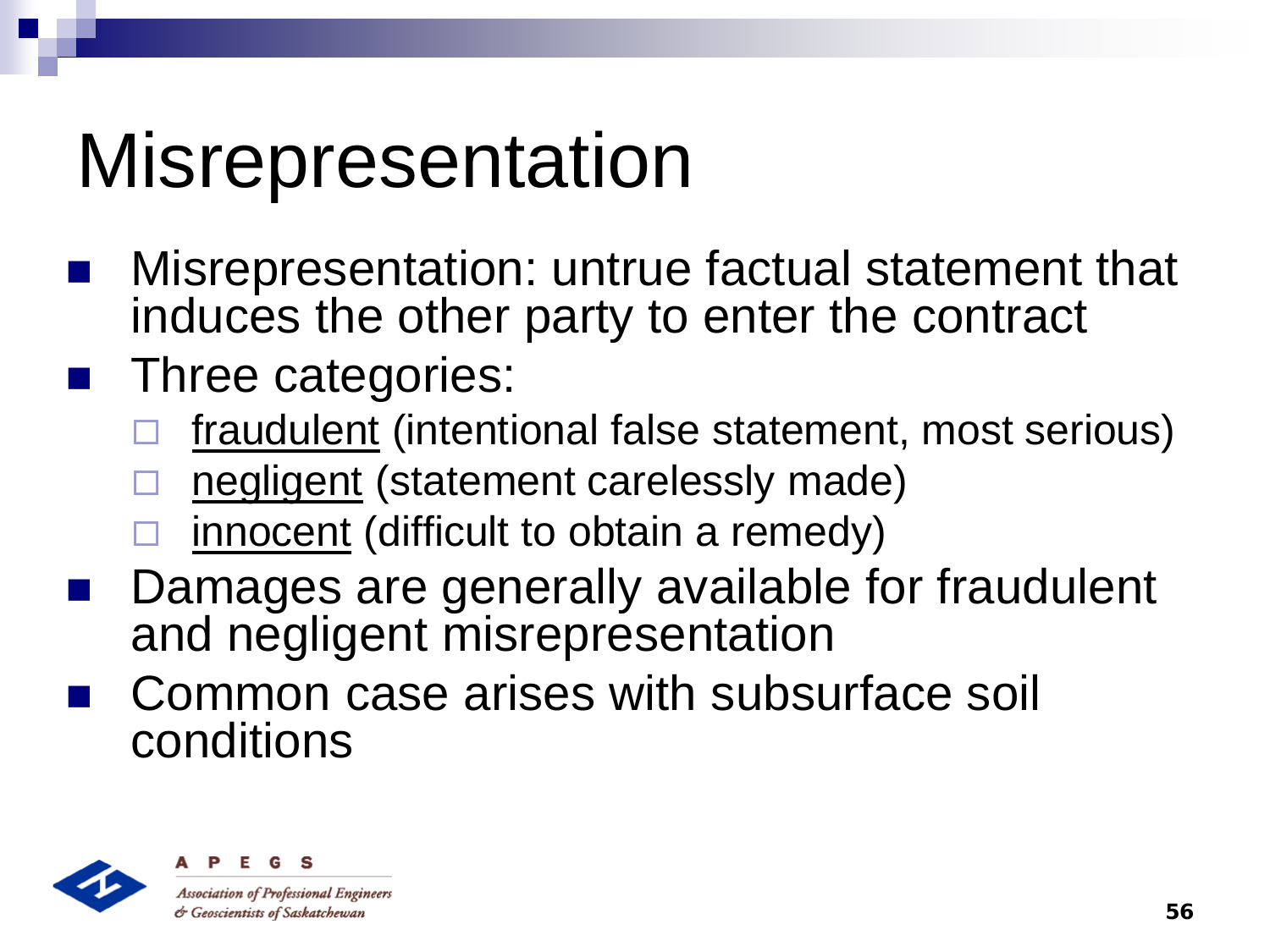#### Duress, Unconscionability and Frustration

- **Duress:** improper pressure, threats or coercion used to induce a party to enter into a contract
	- $\Box$  Must be extreme pressure: "coercion of will so as to vitiate consent"
- **Unconscionability:** so unfair, oppressive and one-sided that the courts won't enforce it
	- $\Box$  Generally requires extreme inequality of bargaining power at the time of contract formation. Fine line between legitimate business pressure, and duress
- **Frustration:** occurs when an unforeseen event makes performance impossible, or of no value
	- $\Box$  Event must not be a risk that was anticipated by the parties
	- *Force majeure* clauses: prescribe the consequences of unlikely events



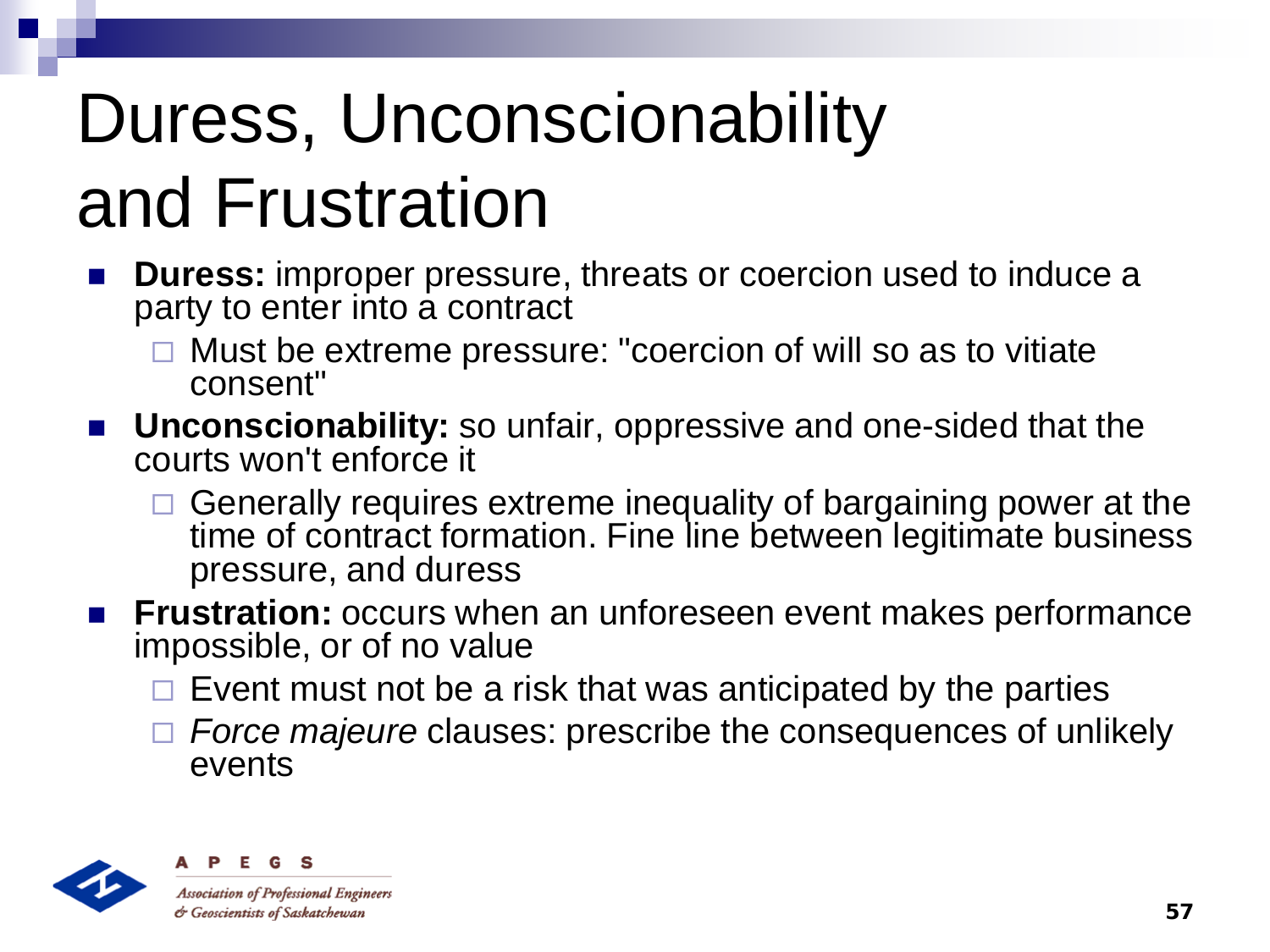## Amendment of Contracts

- Amendments must be agreed upon by both parties
- Original contract may specify formalities for amendment, and these should be obeyed
- Requirements for contract apply: agreement, consideration, certainty of terms, intention to create legal obligations
- Amendments may be voided e.g. for duress



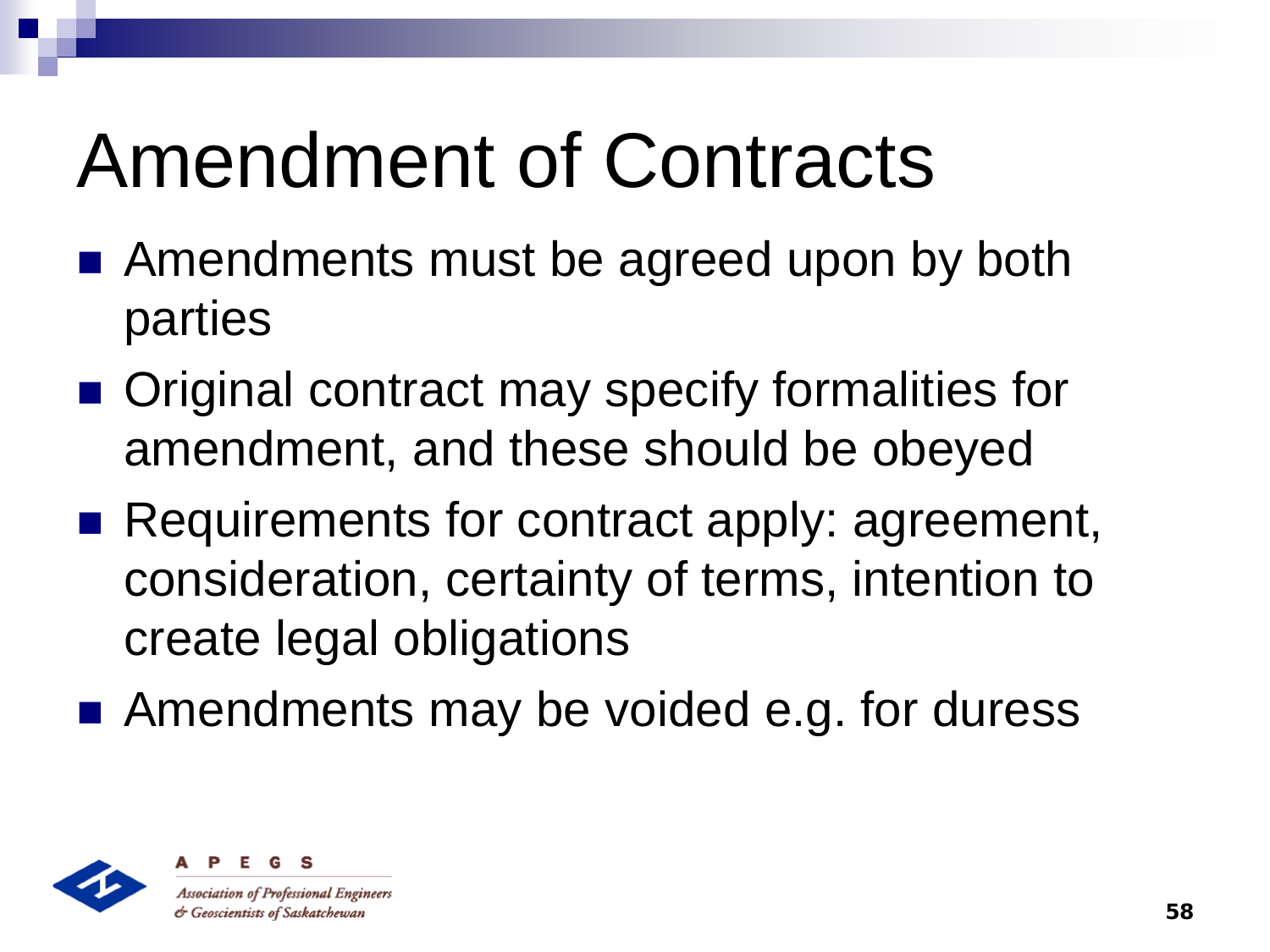## Waiver and Estoppel

- Waiver: when a party, by words or conduct, relieves the other party of the duty to perform
- Estoppel: "to be stopped"; a party is estopped from enforcing rights that it has waived
- Estoppel requires a clear expression that the waiving party intended to waive its rights, and reliance by the party benefiting
- **Formalities for amendments often waived**



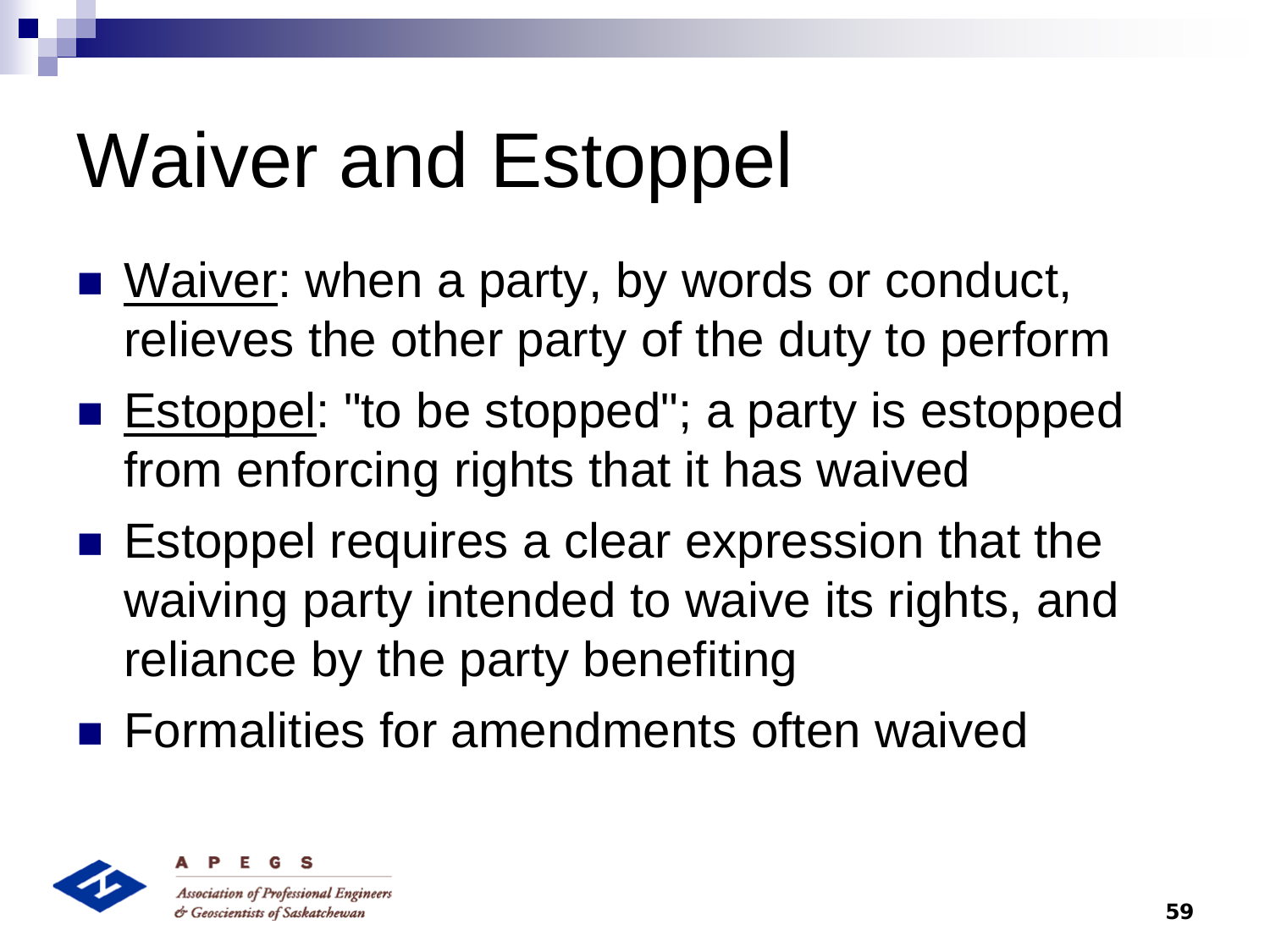## Quantum Meruit

- Quantum meruit: "the amount it is worth;" when it is not appropriate for the remainder of the contract to be enforced, but compensation is given for the work already done
- Requires that there be no valid contract in place for the work in issue
- May be used to compensate for constructive changes that are not within the contract



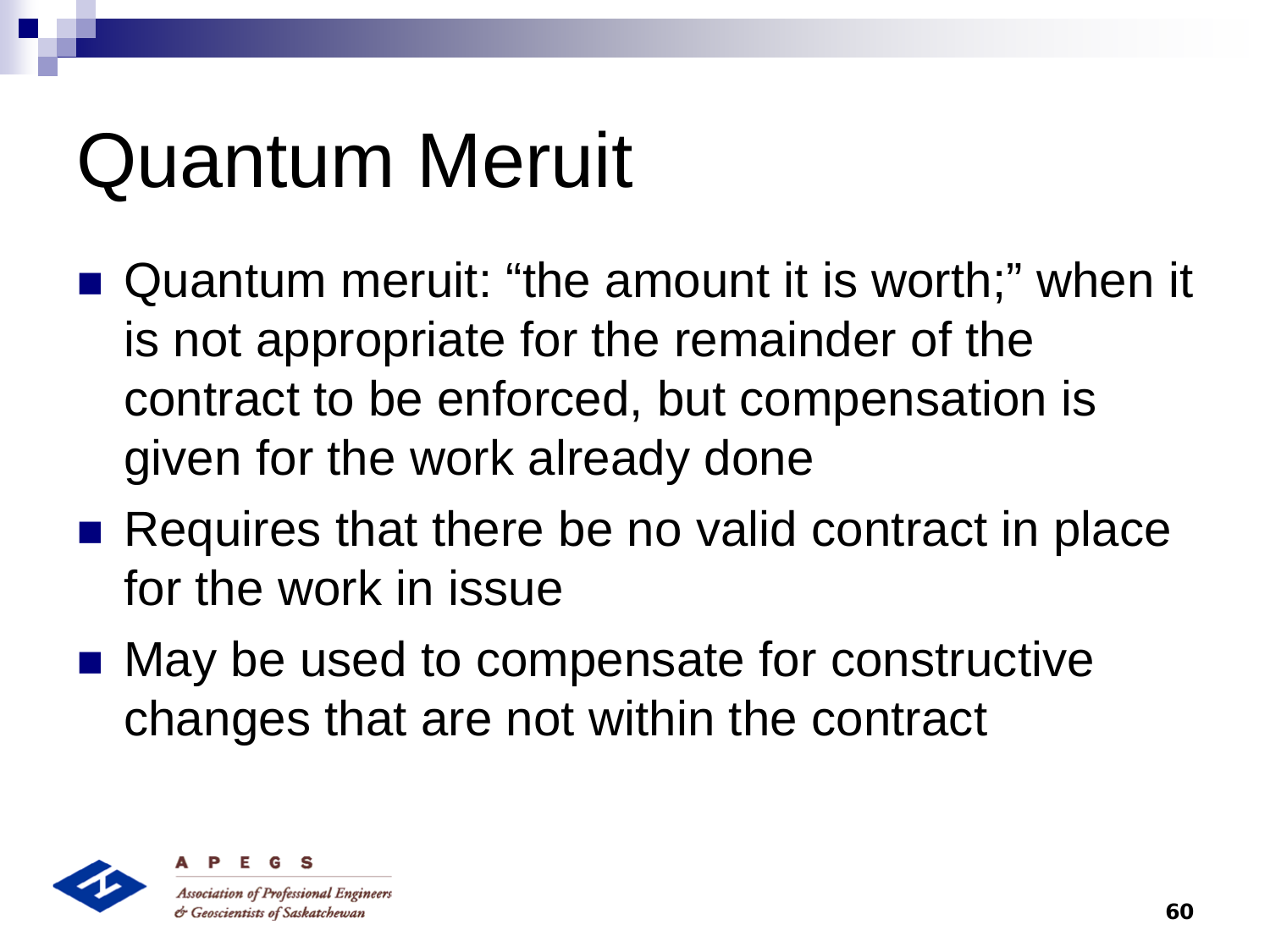#### **Breach of Contract and Remedies**



S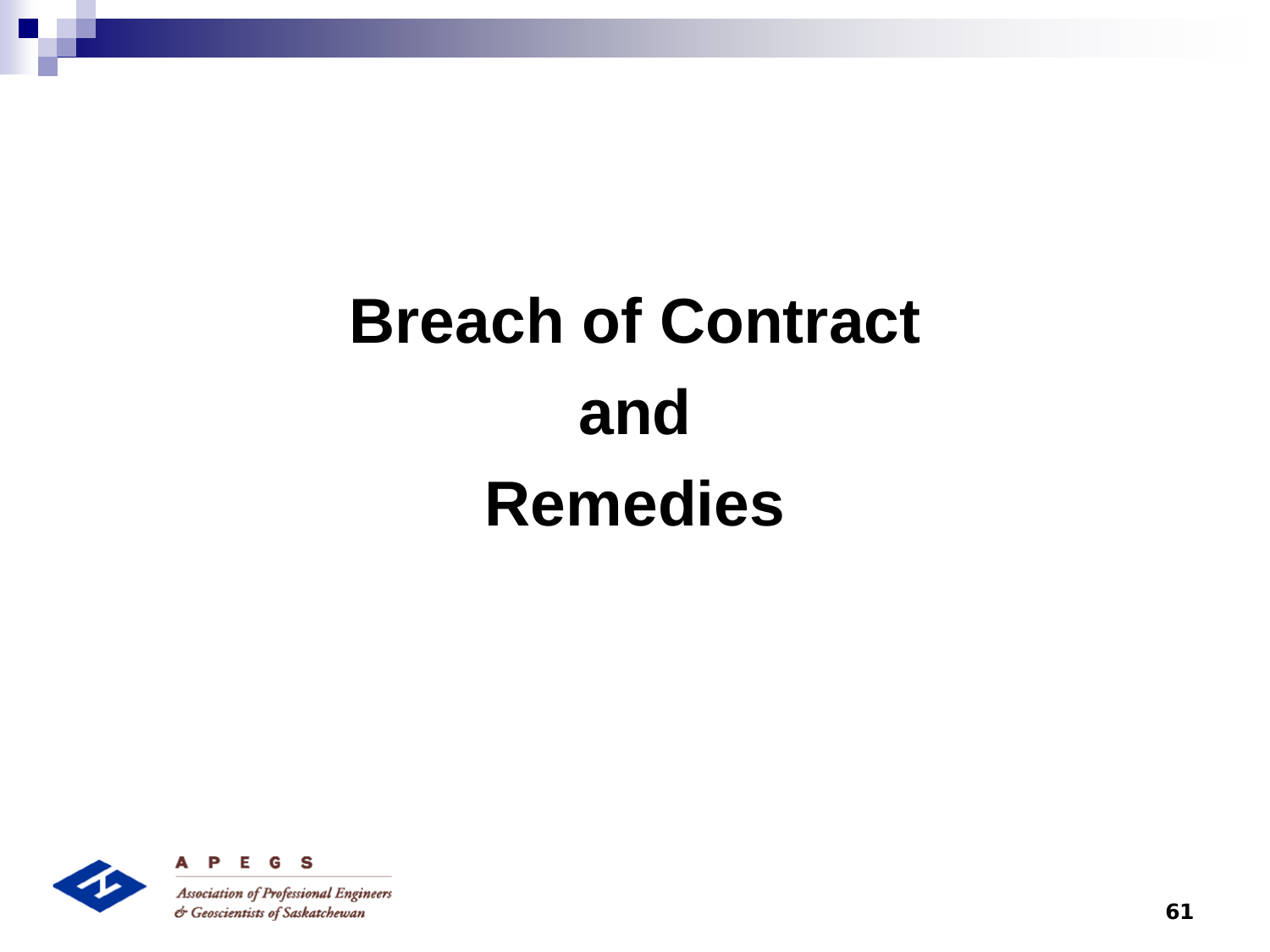## Breach of Contract: Overview

- A breach of contract occurs when one of the parties fails to meet its obligations under the contract
- After a breach occurs, if the parties are unable to negotiate a settlement, a third party (e.g. judge, arbitrator) will decide the matter
- Damages are the most common remedy for breach of contract



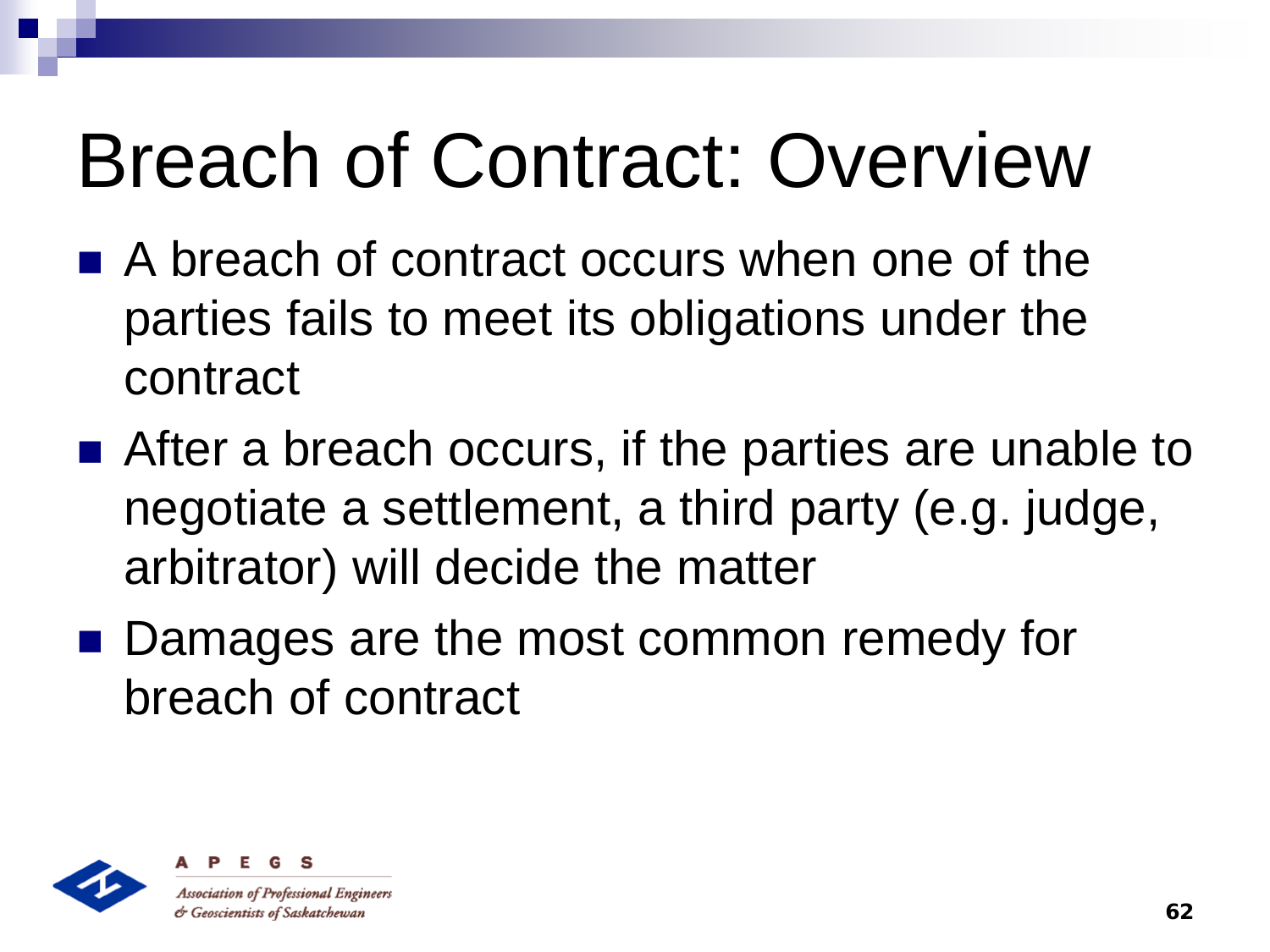#### Inability, Inadvertence and **Disagreement**

- $\blacksquare$  Inability: inability to perform is not a justification for breach of contract
- $\blacksquare$  Inadvertence: intention is not relevant to whether a contract was breached
- Disagreement: if the parties disagree over the interpretation of the contract, the party who is later determined to have been wrong will be liable if they breached the contract based on their wrong understanding of it



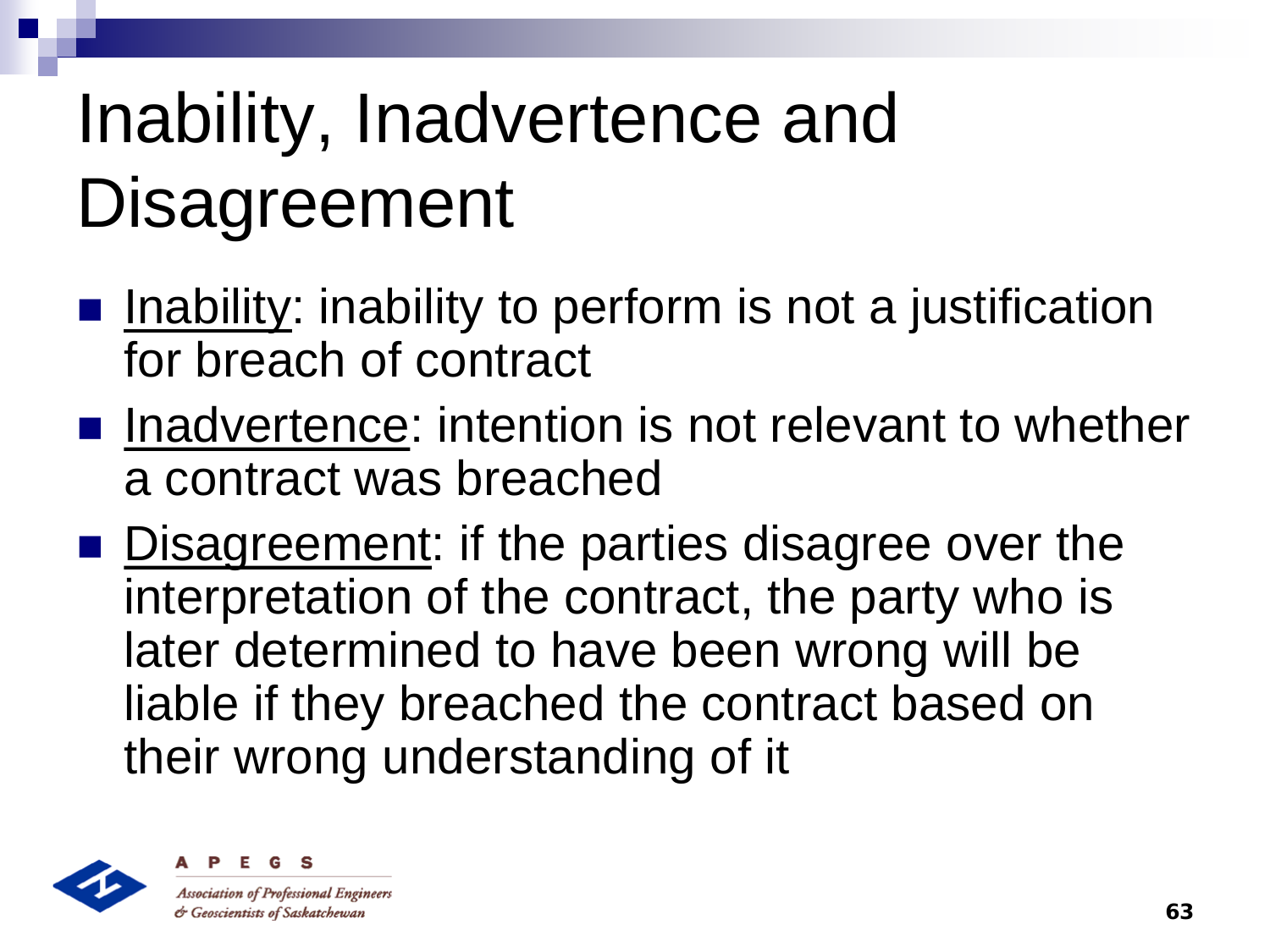## Simple Breach of Contract

- Does not entitle the innocent party to put an end to the contract
- Does entitle the innocent party to sue for damages

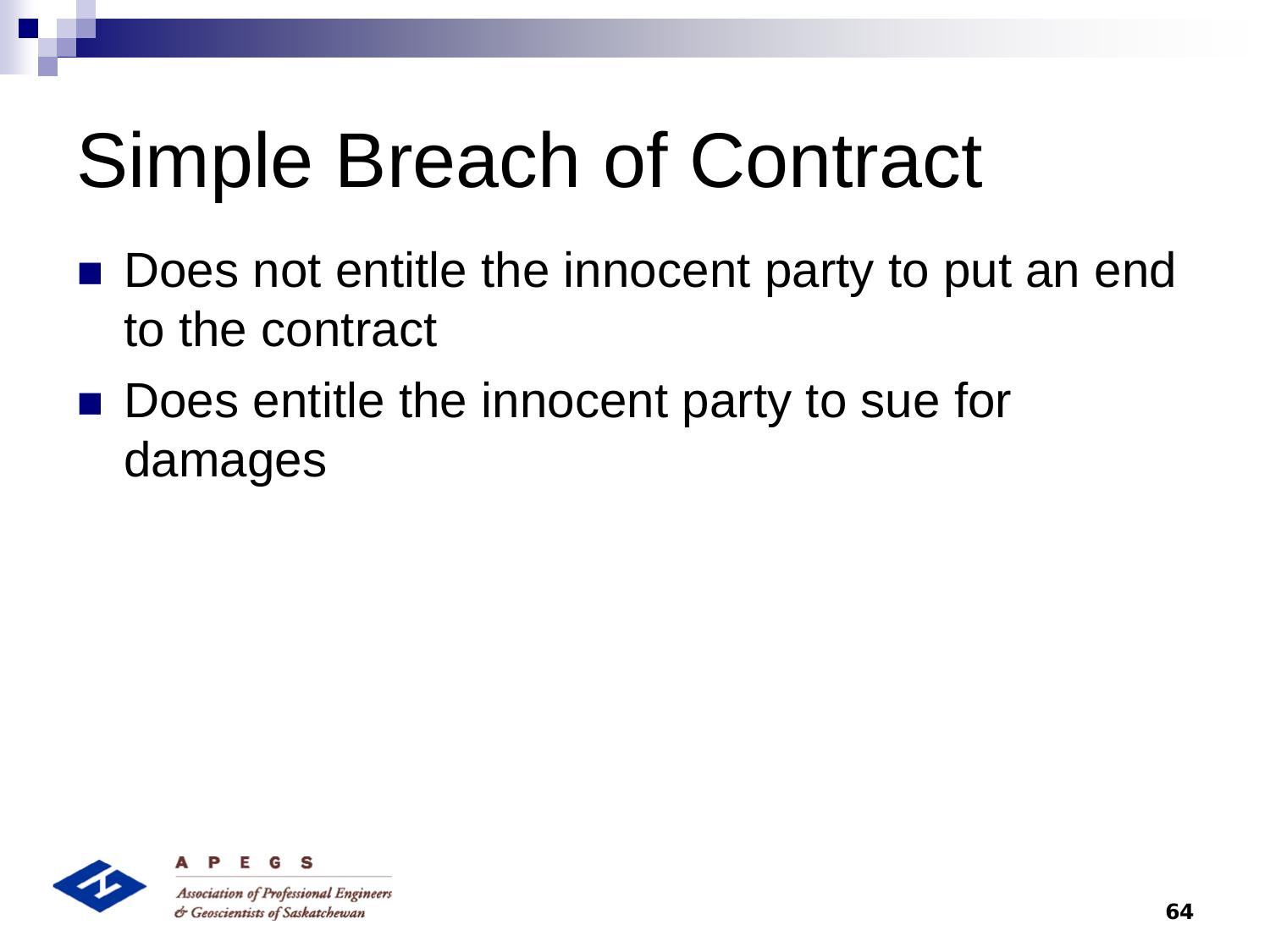# Remedies for Breach of Contract

- Damages are monetary compensation the court orders the at fault party to pay the innocent party
- Specific performance is a court order requiring completion of the contract
- **Injunction is a court order requiring a named** party to do, or not do, something
- Declaratory order is statement by the court of the rights and obligations of the parties



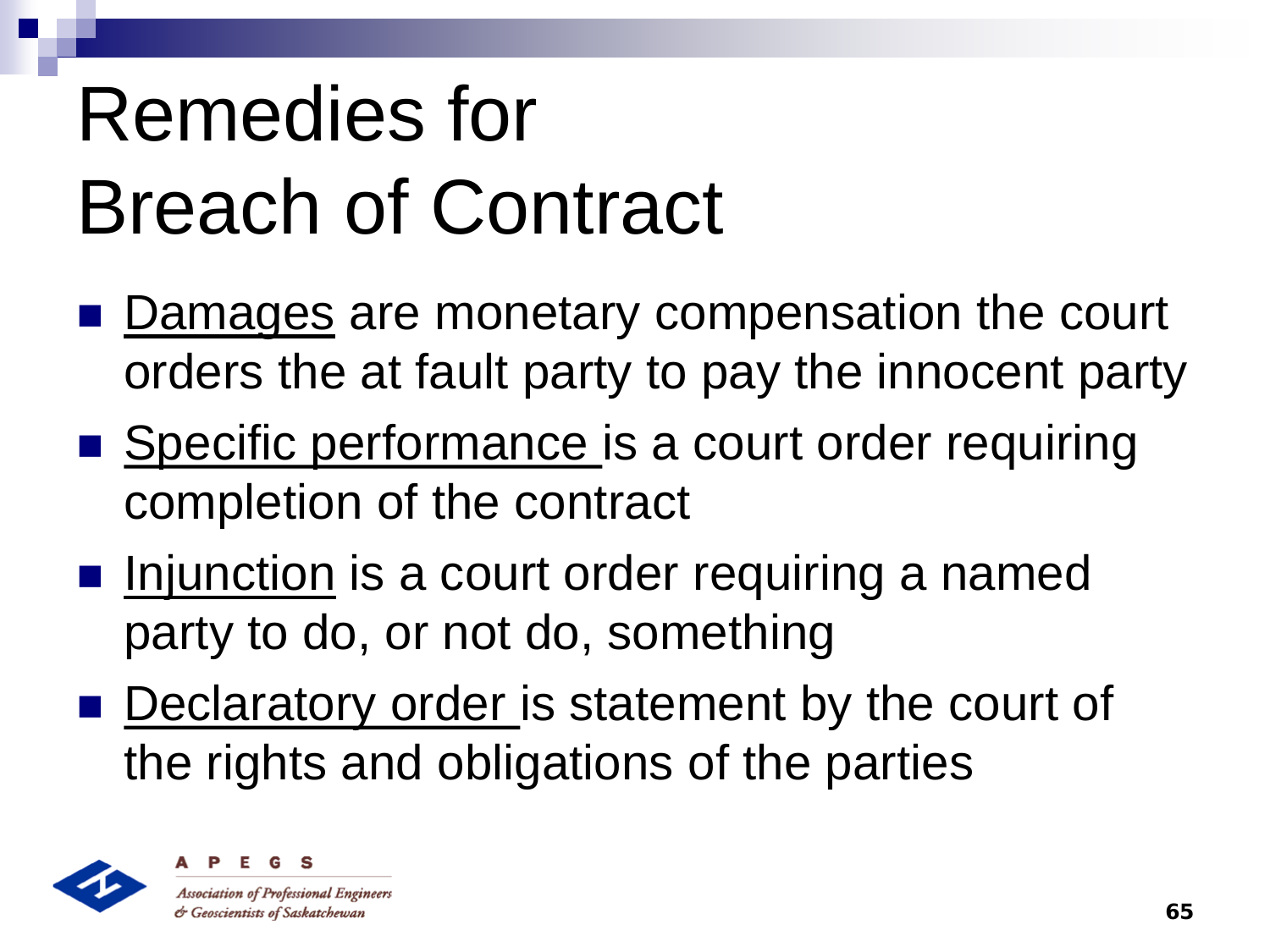## Damages

- Most common remedy for breach of contract
- Damages are calculated as the compensation required to put the innocent party in the position they would have been in but for the breach of contract
- Mitigation: the innocent party must take reasonable steps to minimize the loss suffered
- Causation: the innocent party can only recover losses that were caused by the breach of contract, speculative losses cannot be recovered
- Remoteness: only damages that are reasonably proximate to (not too remote from) the breach can be recovered

 $\Box$  What was foreseeable when the contract was formed?



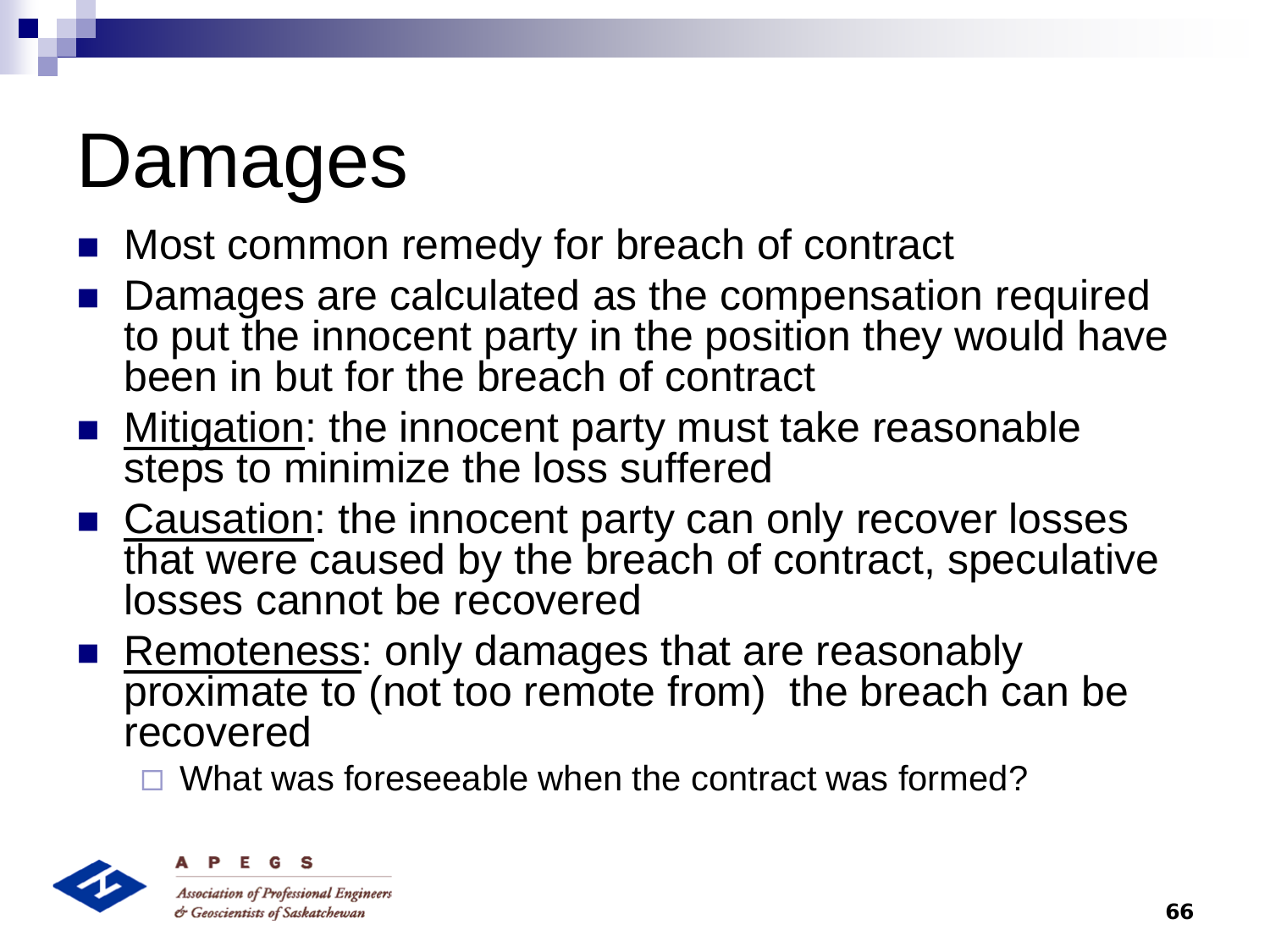# Damages (Continued)

- **Consequential damages: cover indirect losses,** such as business interruption losses
- **Liquidated damages: compensation agreed to** by the parties at the time of contract formation
	- $\square$  must be a genuine pre-estimate of the damages
	- $\Box$  if excessive, will likely be an unenforceable penalty
- **Bonus clause: additional payment for** performance that exceeds minimum requirements



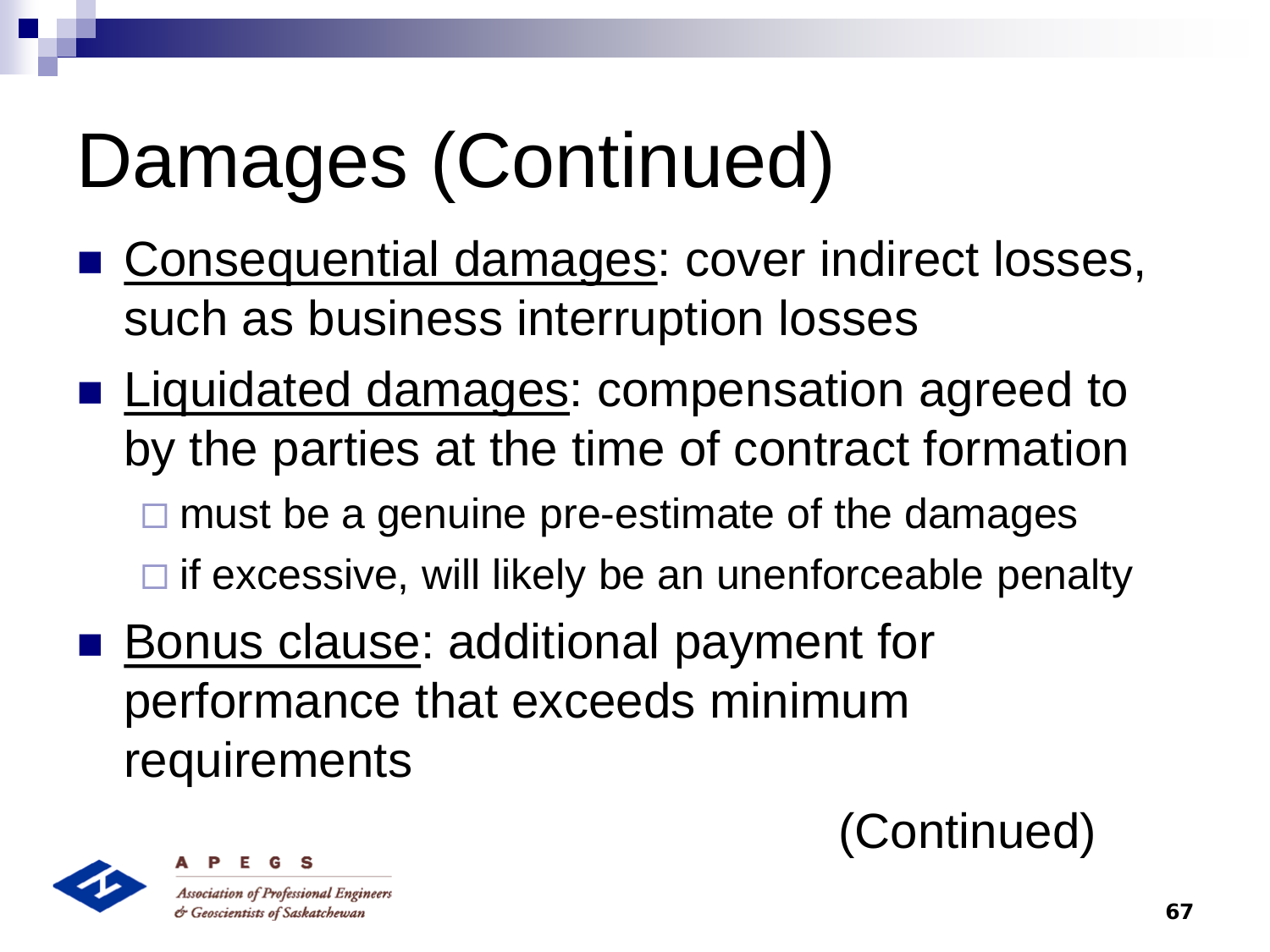## Damages (Continued)

- Courts are hesitant to award damages unless it is clear that the money was, or will be, spent on rectifying the breach
- Quantification: typically damages are based on the cost of performance
- Diminution of value: where the cost of rectification will be excessive compared to the benefit rectification will bring, damages may be based on diminution of value



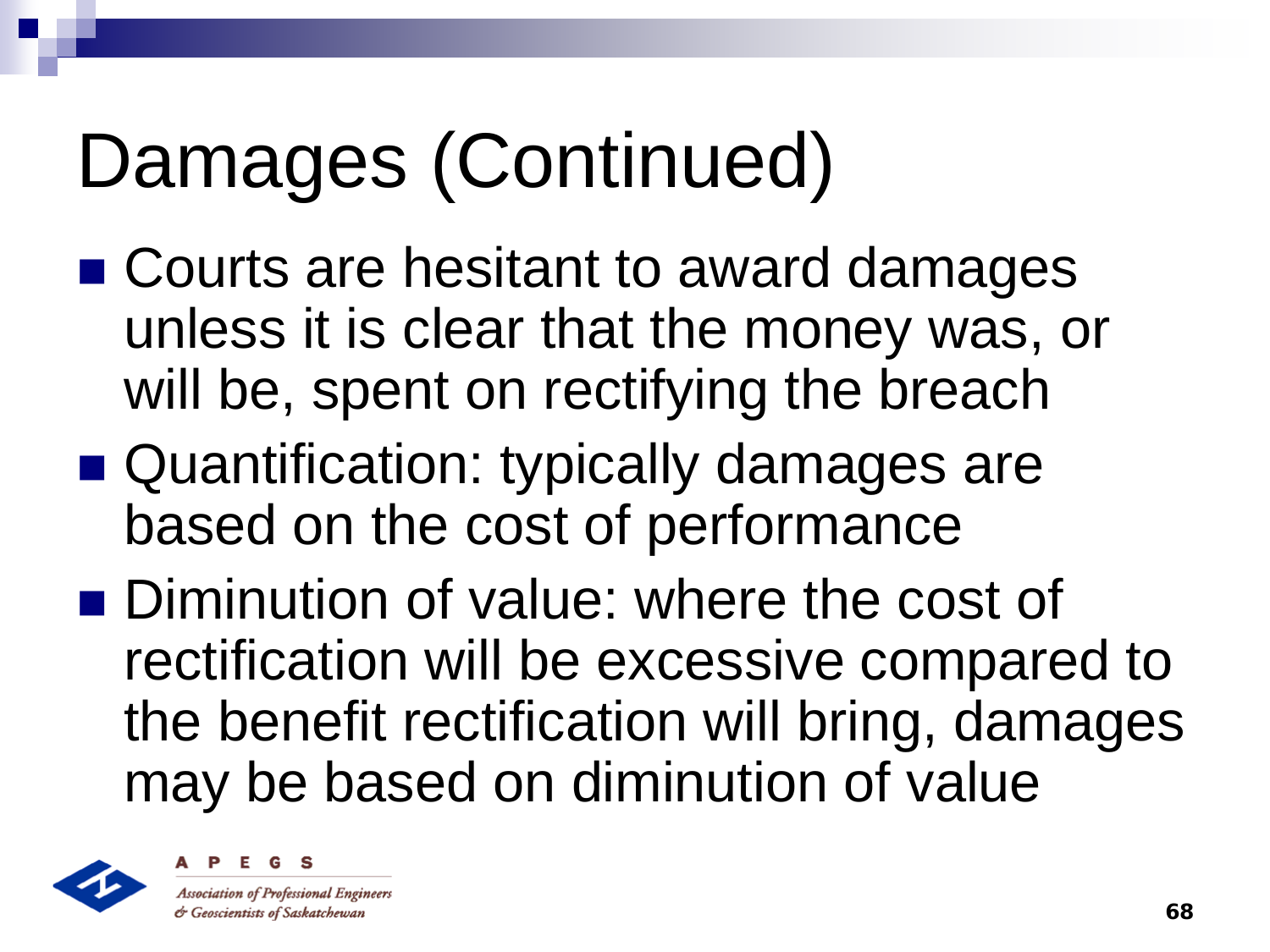## Damages: Exclusion and Limitation Clauses

- Exclusion clauses purport to completely exclude the damages or remedies available to the innocent party to the contract
- Courts construe exclusion clauses against the party that drafted them, so they must be clear and identify the liabilities excluded
- Exclusion clauses are also called exemption, exculpatory, exception, escape and protective clauses

(Continued)

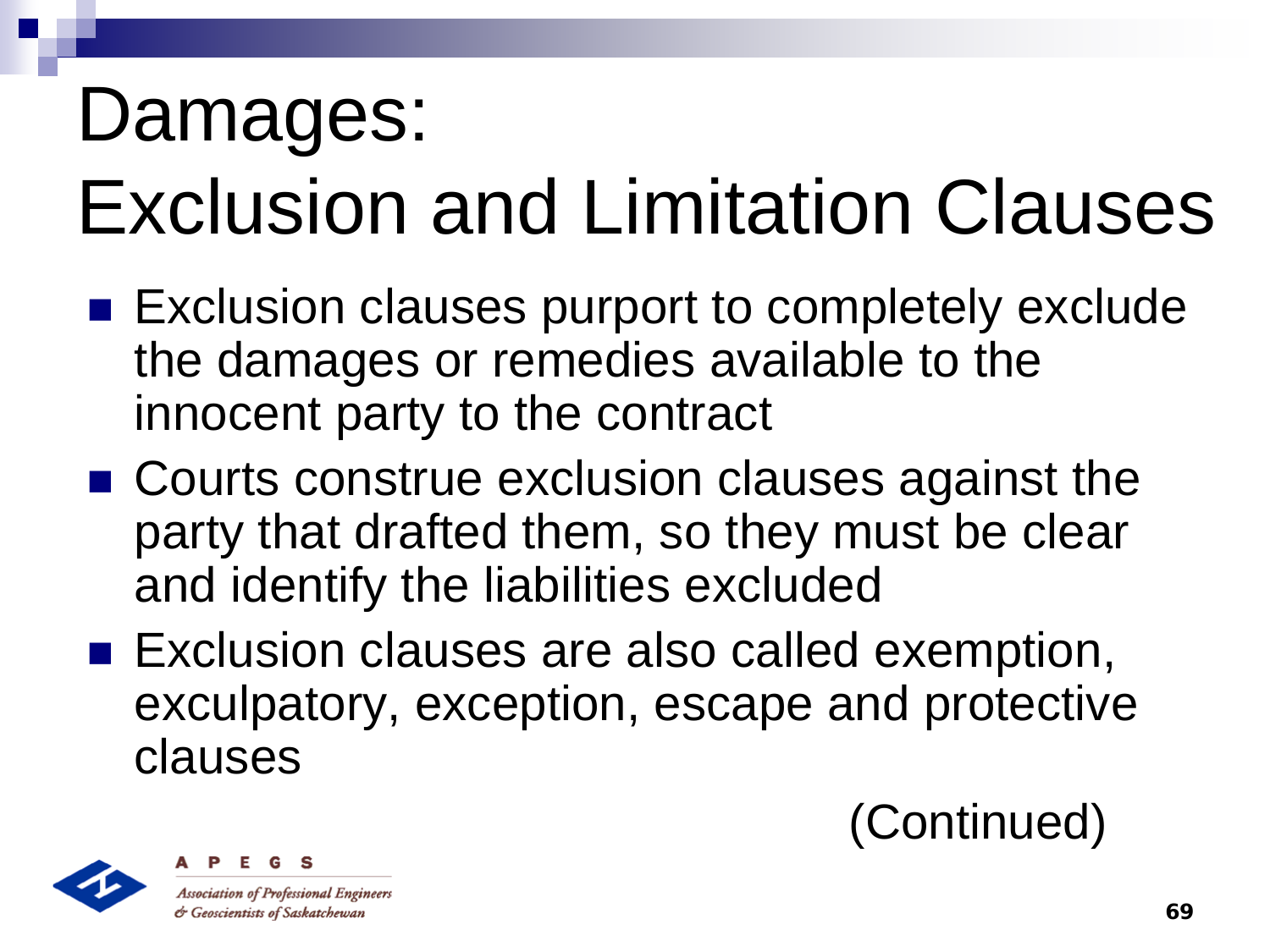#### Exclusion & Limitation Clauses

- **Limitation clauses are similar to exclusion** clauses, but merely limit liability instead of entirely excluding it
- $\blacksquare$  If a clause is clear, it should be given full force; it should only be interpreted against the drafter when there is ambiguity
- When deciding whether to give effect to a clause, the court will consider all the circumstances between the parties

(Continued)



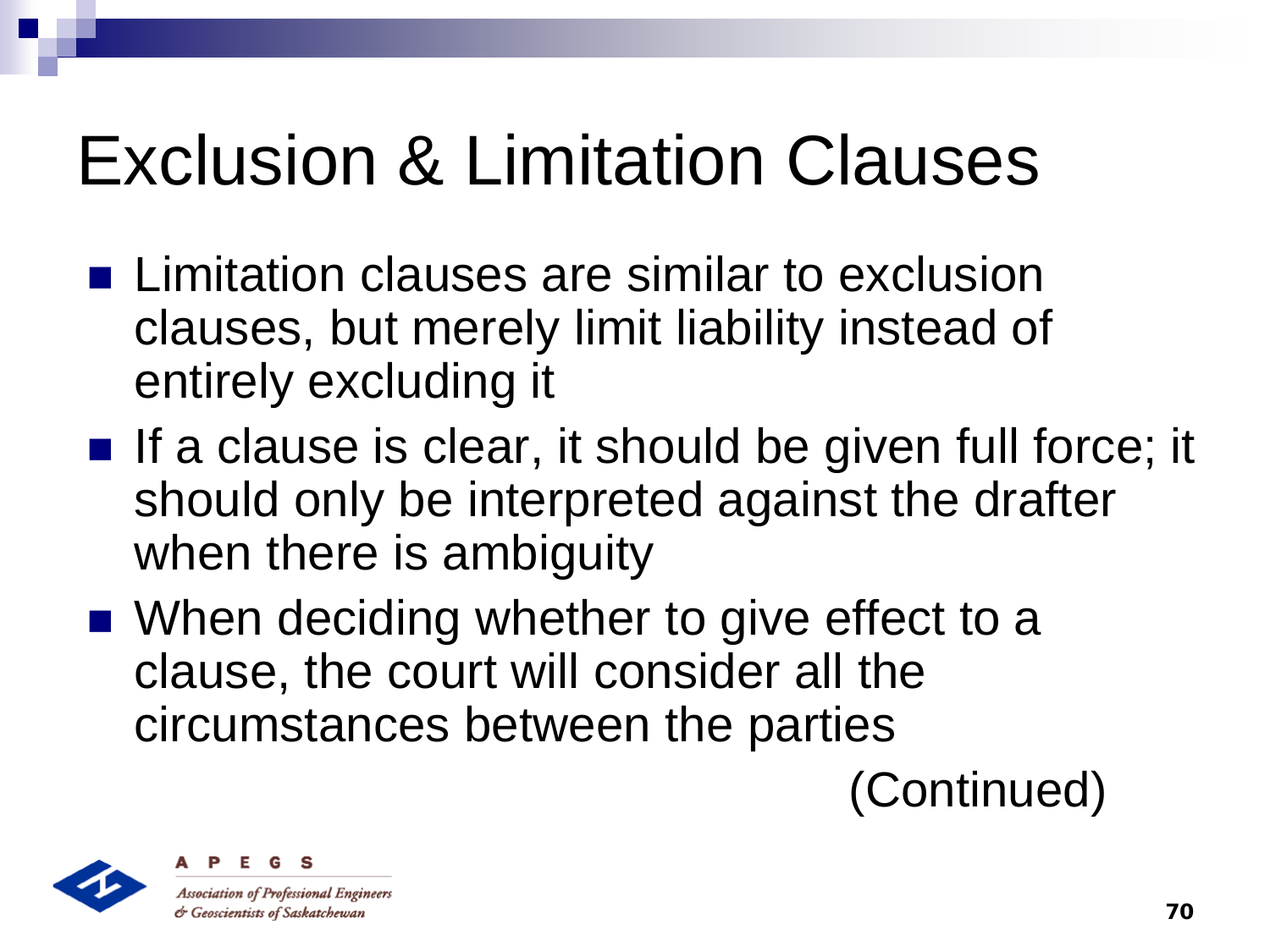#### Standard Clauses: Exclusion & Limitation Clauses (Continued)

- **Exclusion and limitation clauses can be used to** allocate almost any type of risk
- Consequential damages clause: exclusion or limitation clause that restricts the ability to claim for lost profit or other damages indirectly related to the claim being made (allows parties to provide products at reasonable prices even if failure of the product may lead to a large loss)



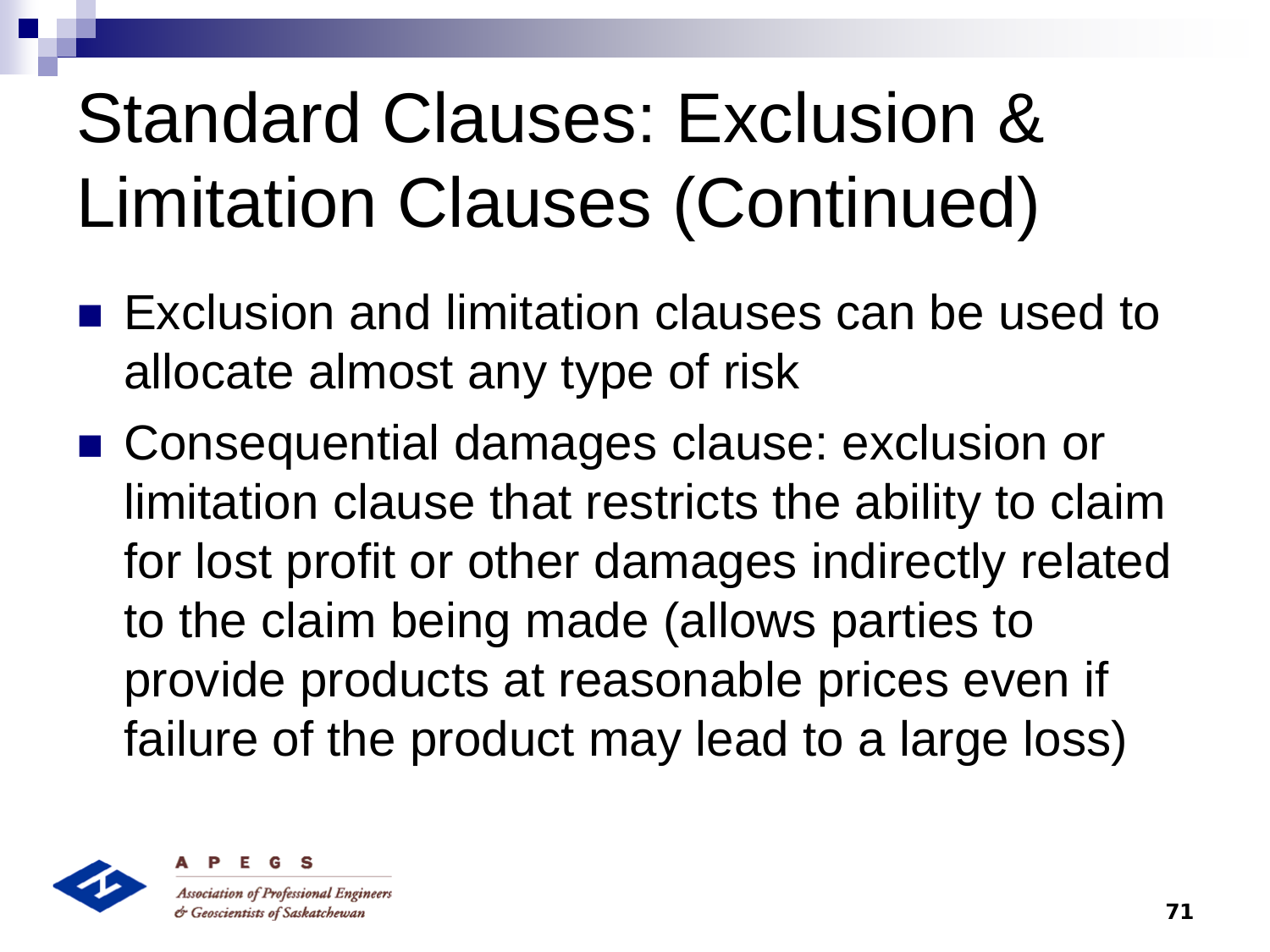#### Disagreement and Performing Under Protest

- **Under the common law, harsh consequences** can result for a party who misconstrues the contract and then acts upon that false belief: *Peter Kiewit v. Eakins*, [1960] S.C.R. 361
- In many provinces, legislation allows parties to continue performing under protest, reserving the right to claim additional payment later



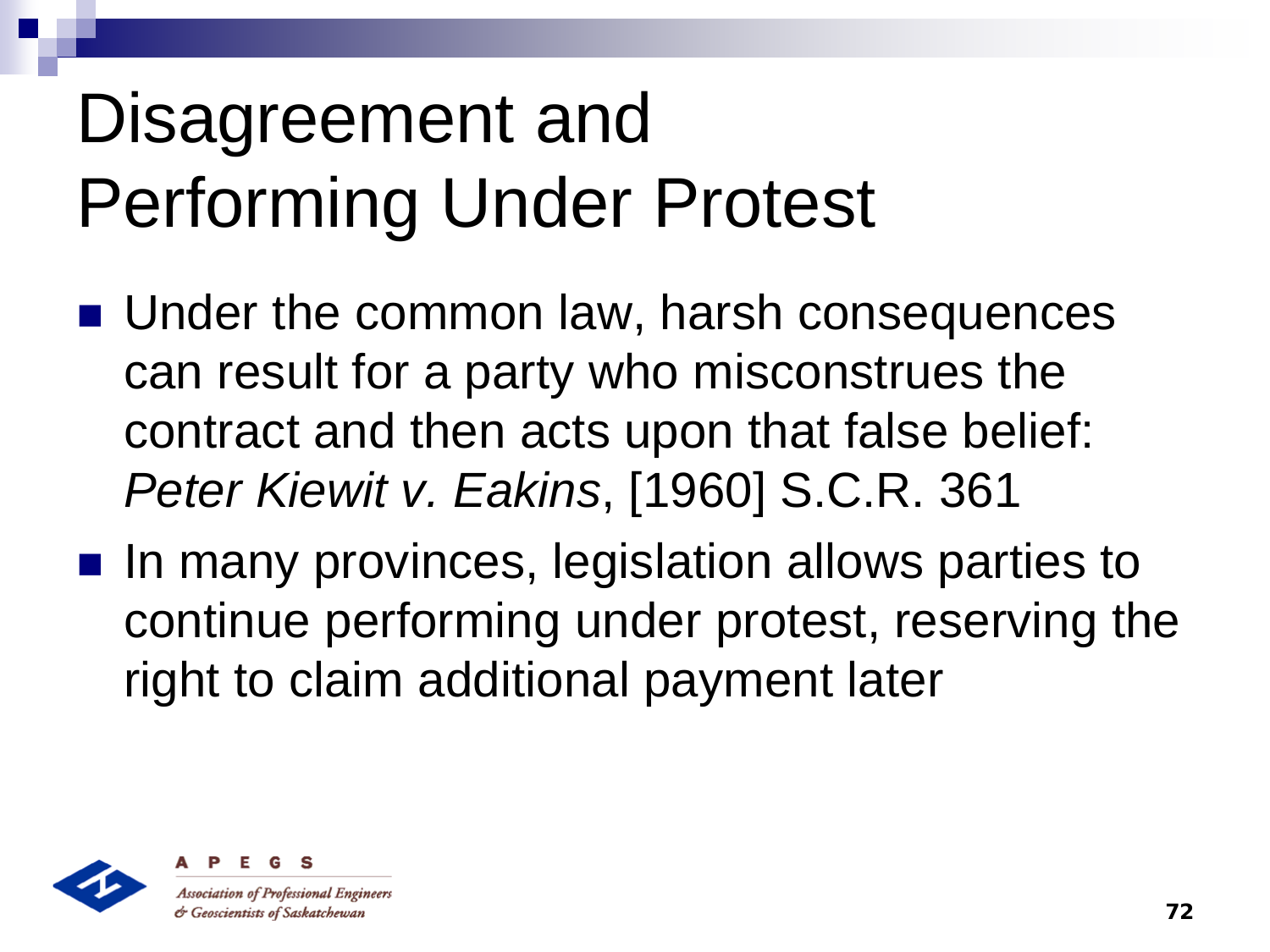## Lack of Profit

- A party may intentionally breach a contract where the consequences for doing so will be less severe than for completing it
- For example, if the contractor is near bankruptcy, the additional capital needed to finish the job may exceed the payment that would be received, so the contractor may let the company go bankrupt instead of completing the project



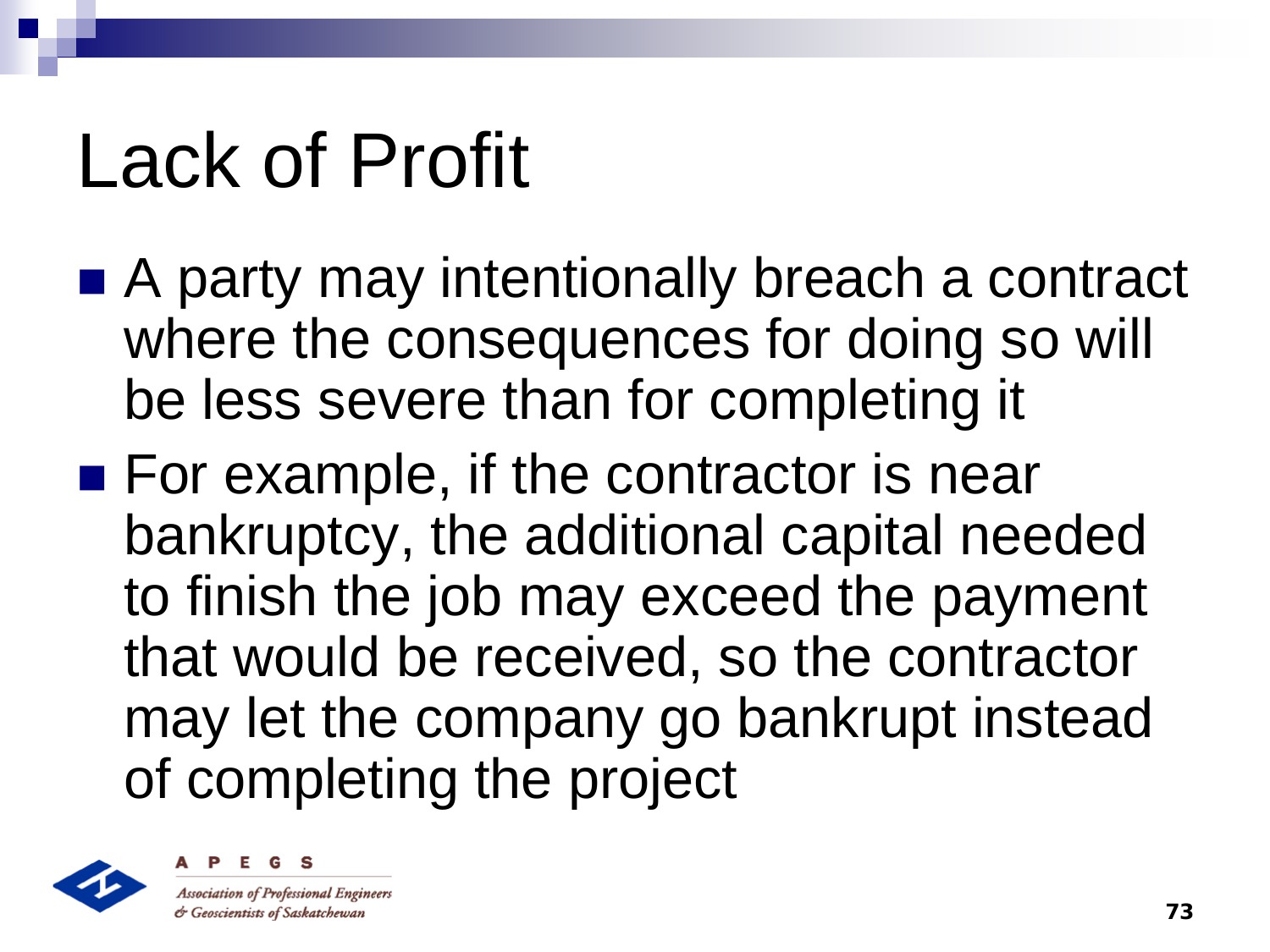## Contract Termination

■ Contract may end by: □ Complete performance **D**Frustration Mutual agreement □ Breach



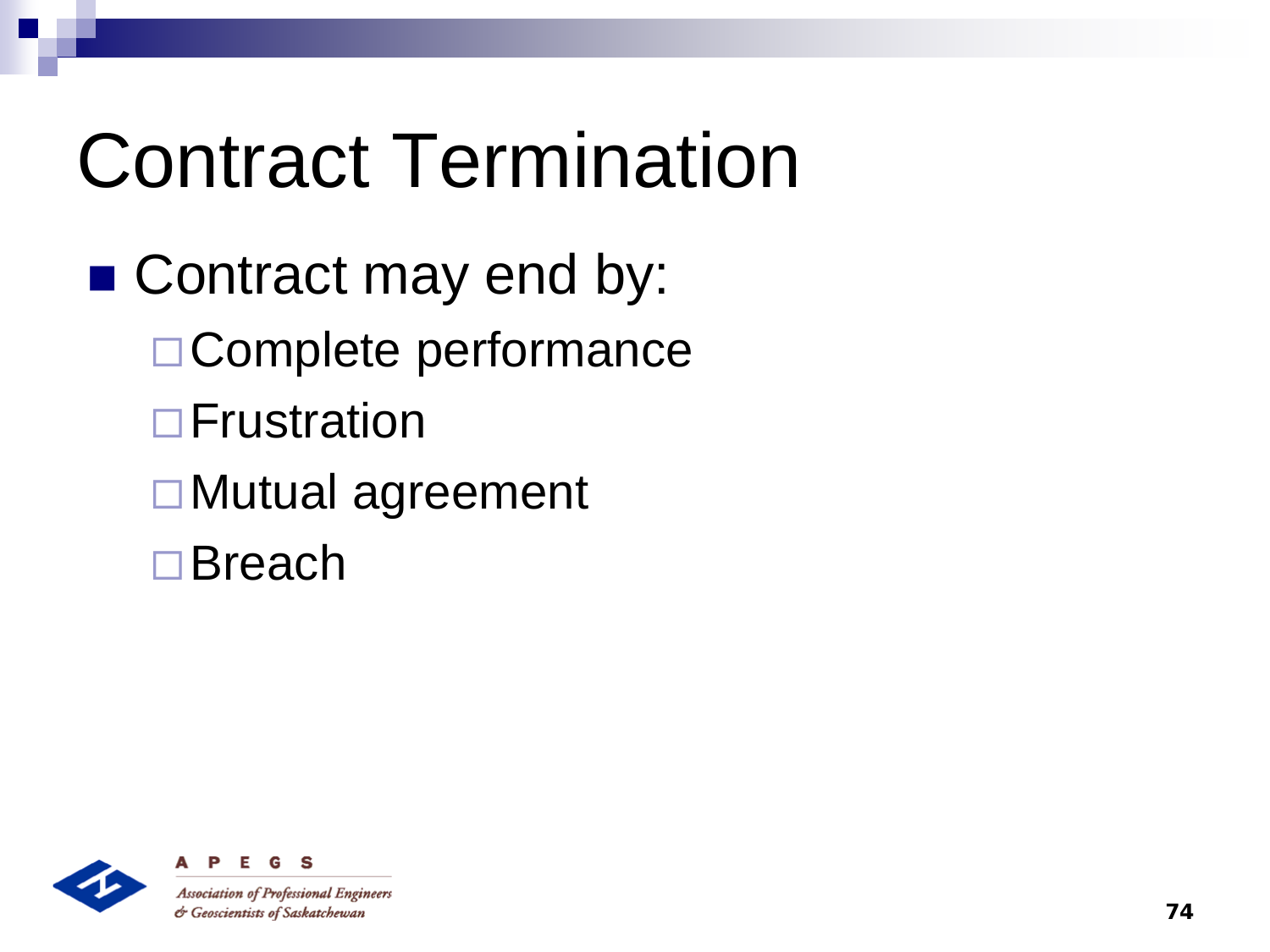#### Termination Clauses

- The parties may incorporate a termination clause into the contract
- Termination clauses specify acts that justify termination of the contract

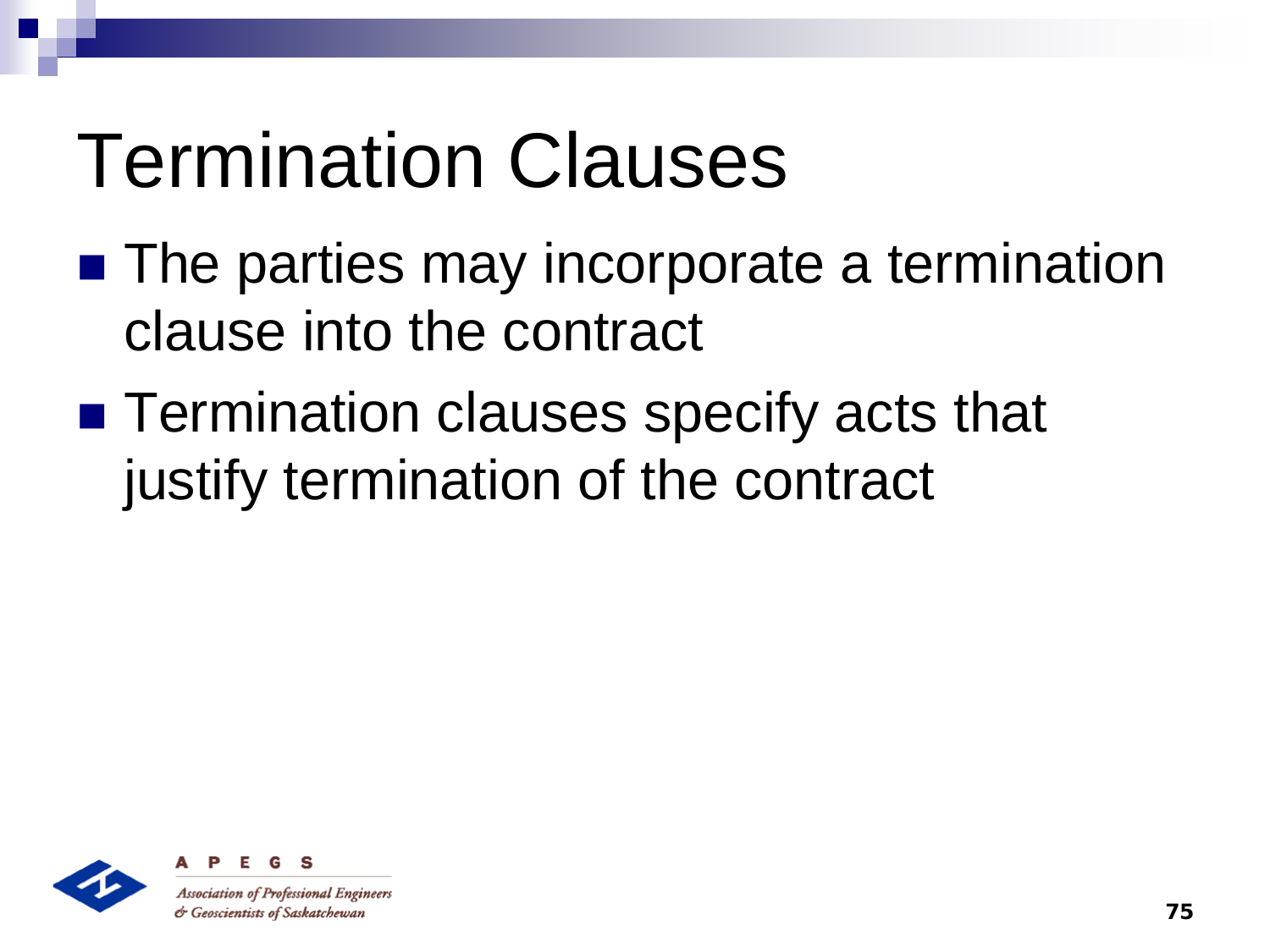## Repudiation & Anticipatory Breach

- Repudiation: When one party, by words or actions, makes it known that it does not intend to perform its obligations under the contract
- Anticipatory Breach: When one party lets the other know, before the time for performance, that it will not be performing its obligations, the anticipatory breach will be a repudiation



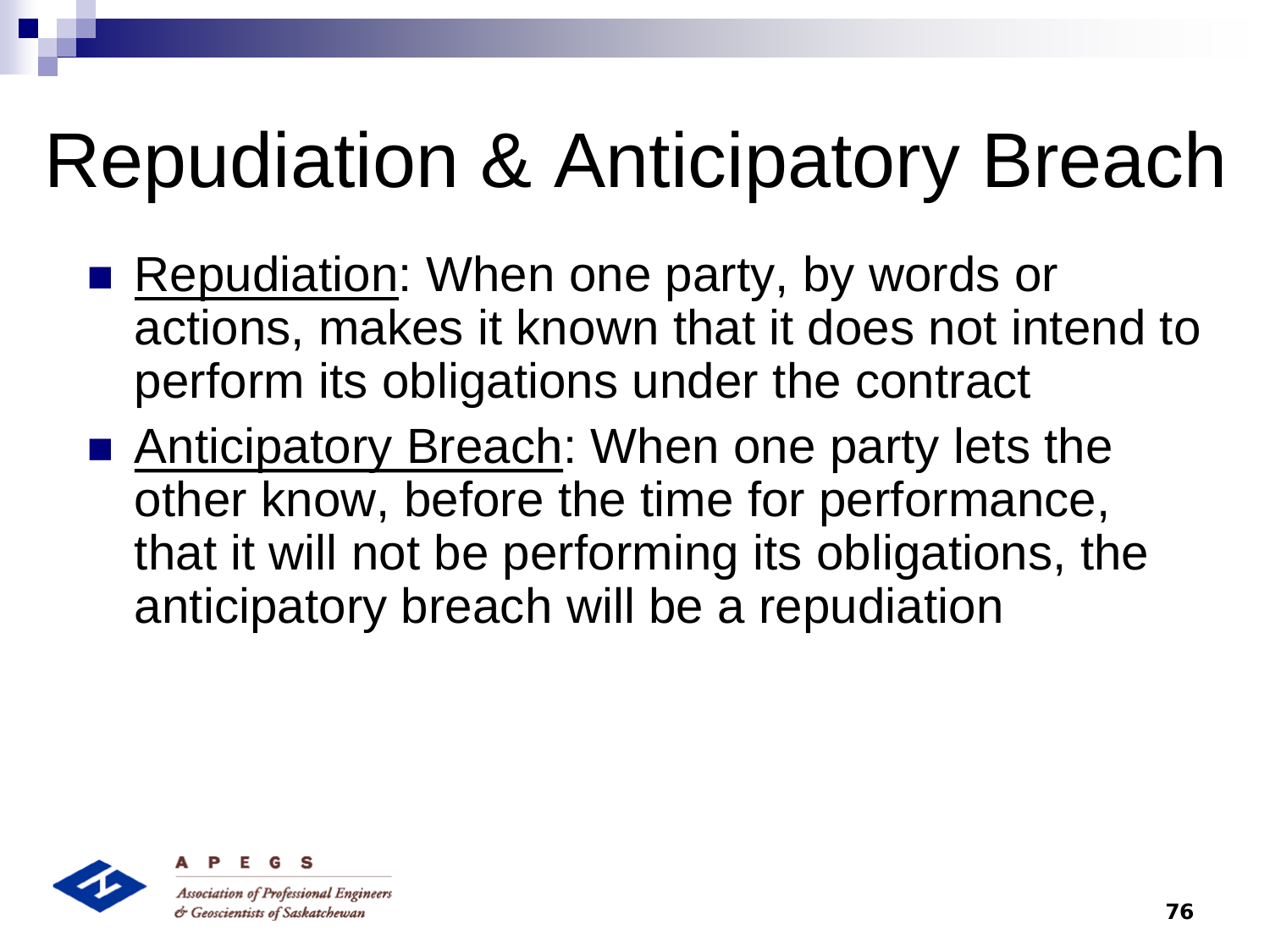#### **Drafting and Interpretation of Contracts**

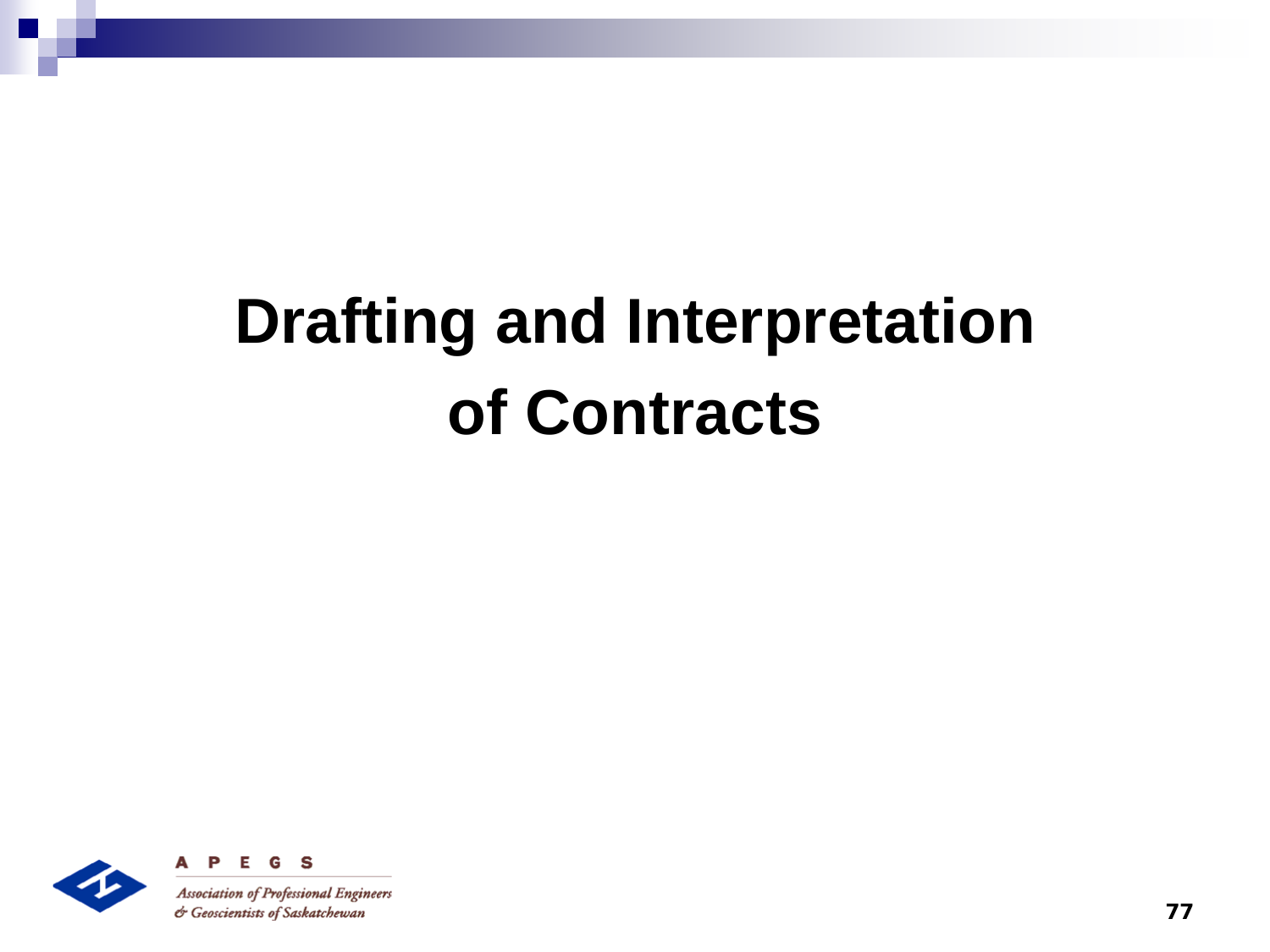### Principles of Interpretation

- Key principles of interpretation:
	- $\Box$  give effect to the objective intention of the parties
	- **□ apply the canons of contract construction**  $\Box$  if necessary, consider additional evidence
- The court should not re-write the contract for the parties, but rather, interpret the contract the parties made



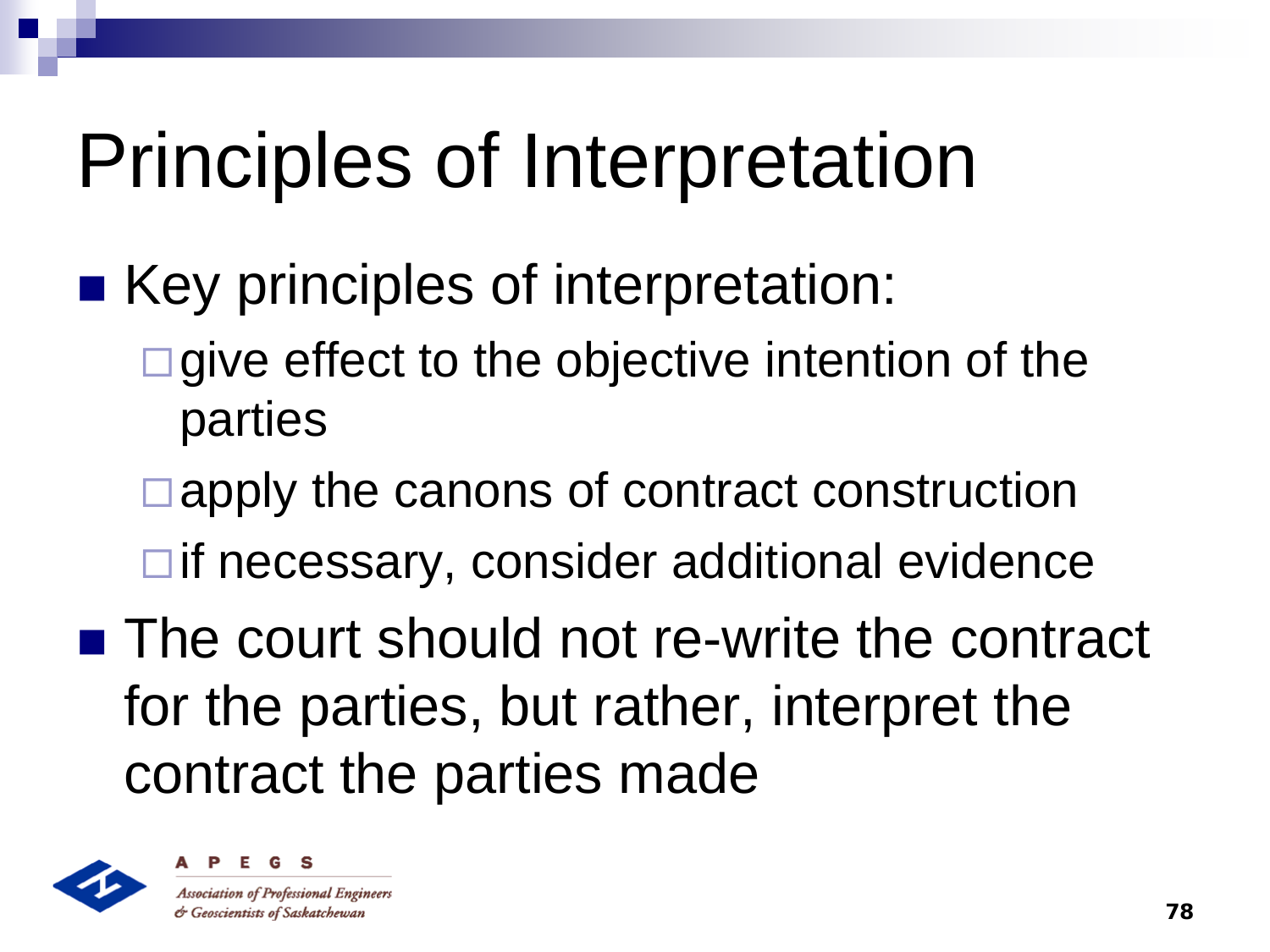#### Interpretation: The Intention of the Parties

- Courts aim to give effect to the intention of the parties
- Establish the *objective* intention of the parties by reviewing the terms of the contract
- Objective intention is what reasonable parties would have intended by agreeing to the specified terms; what the parties subjectively intended is not relevant



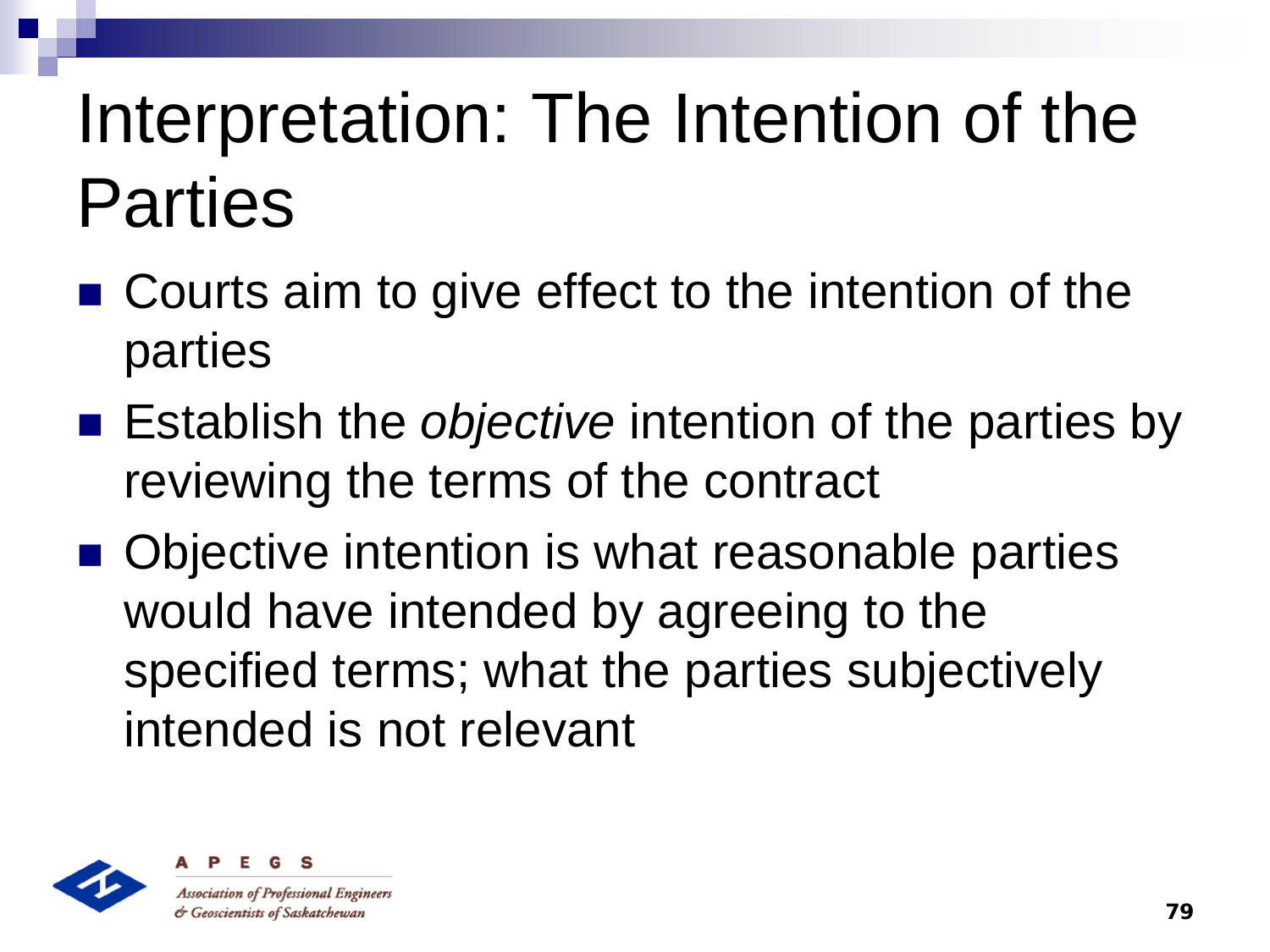### Canons of Construction

- Are not rules of law, but guiding principles
- Canons include:
	- □ Plain and ordinary meaning: the "golden rule"
	- □ Special Meaning: if the context requires it
	- $\Box$  Reading the contract as a whole
	- □Giving effect to all parts of the contract: don't read one part in a way that makes another part redundant





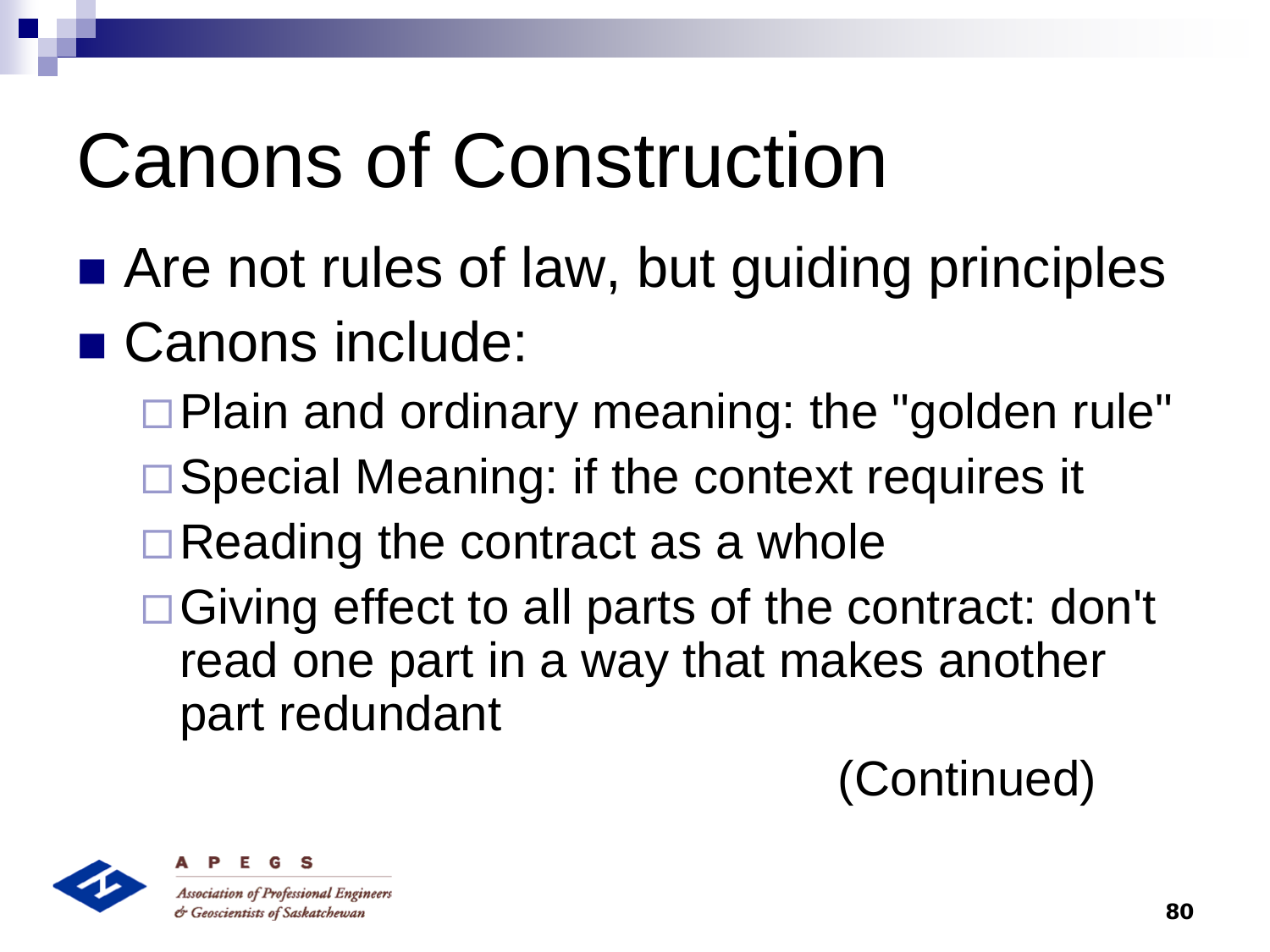#### Canons of Construction (Continued)

#### ■ Canons (continued)

- □ Restriction by express provisions: special conditions trump general provisions
- □ Commercial purpose: presume the parties did not intend a commercially unreasonable result
- □ Context: read the words in context
- □ Contra proferentem: construe ambiguous provisions against the party that who drafted the contract



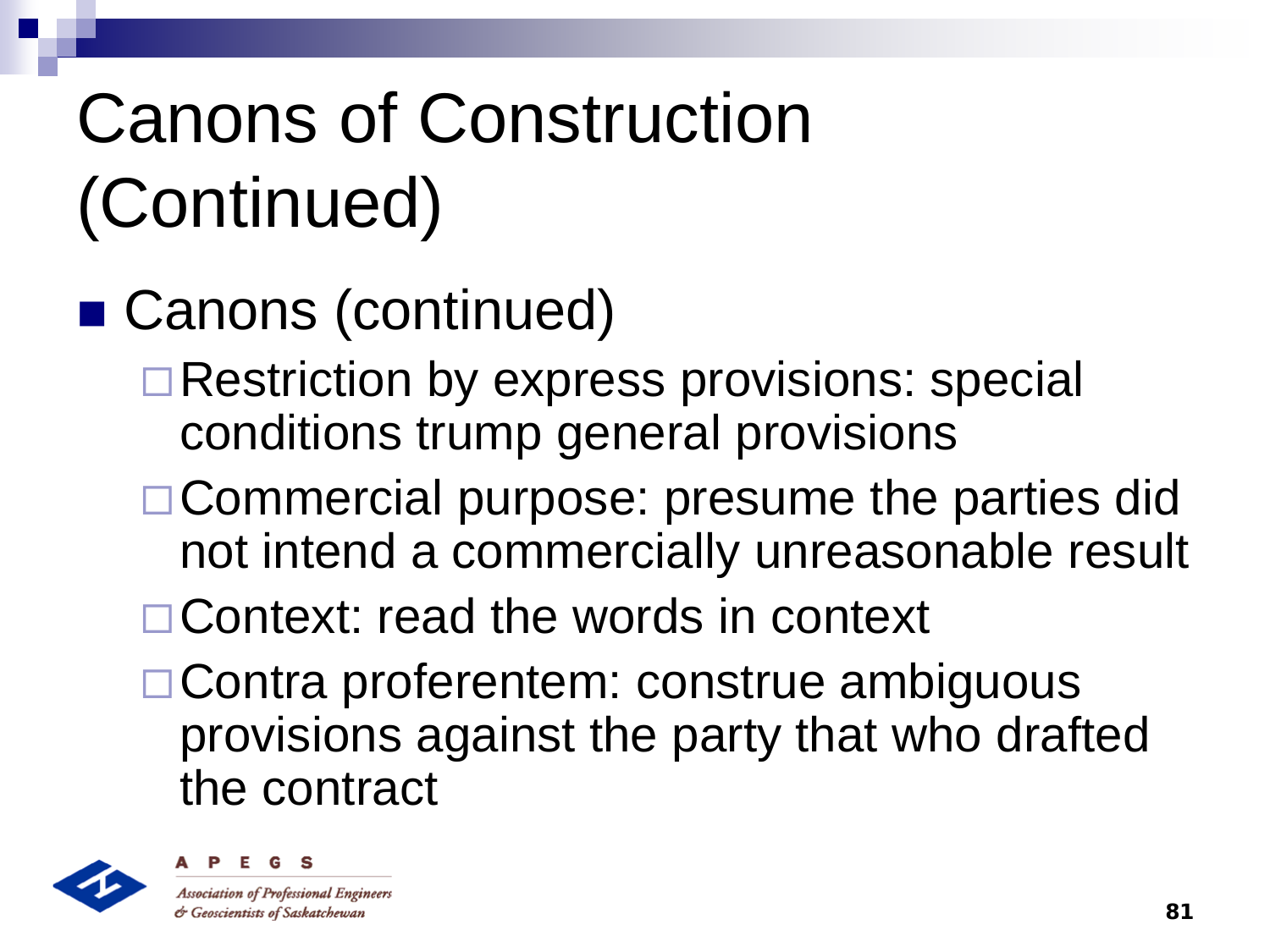#### Additional Evidence

- $\blacksquare$  The contract itself is the primary evidence
- Parol evidence rule: where the contract is clear and unambiguous, extrinsic evidence of the parties intentions will not be considered
- The parol evidence rule does not preclude evidence of the factual matrix i.e. background
- Where the contract is ambiguous, subsequent conduct of the parties may be considered



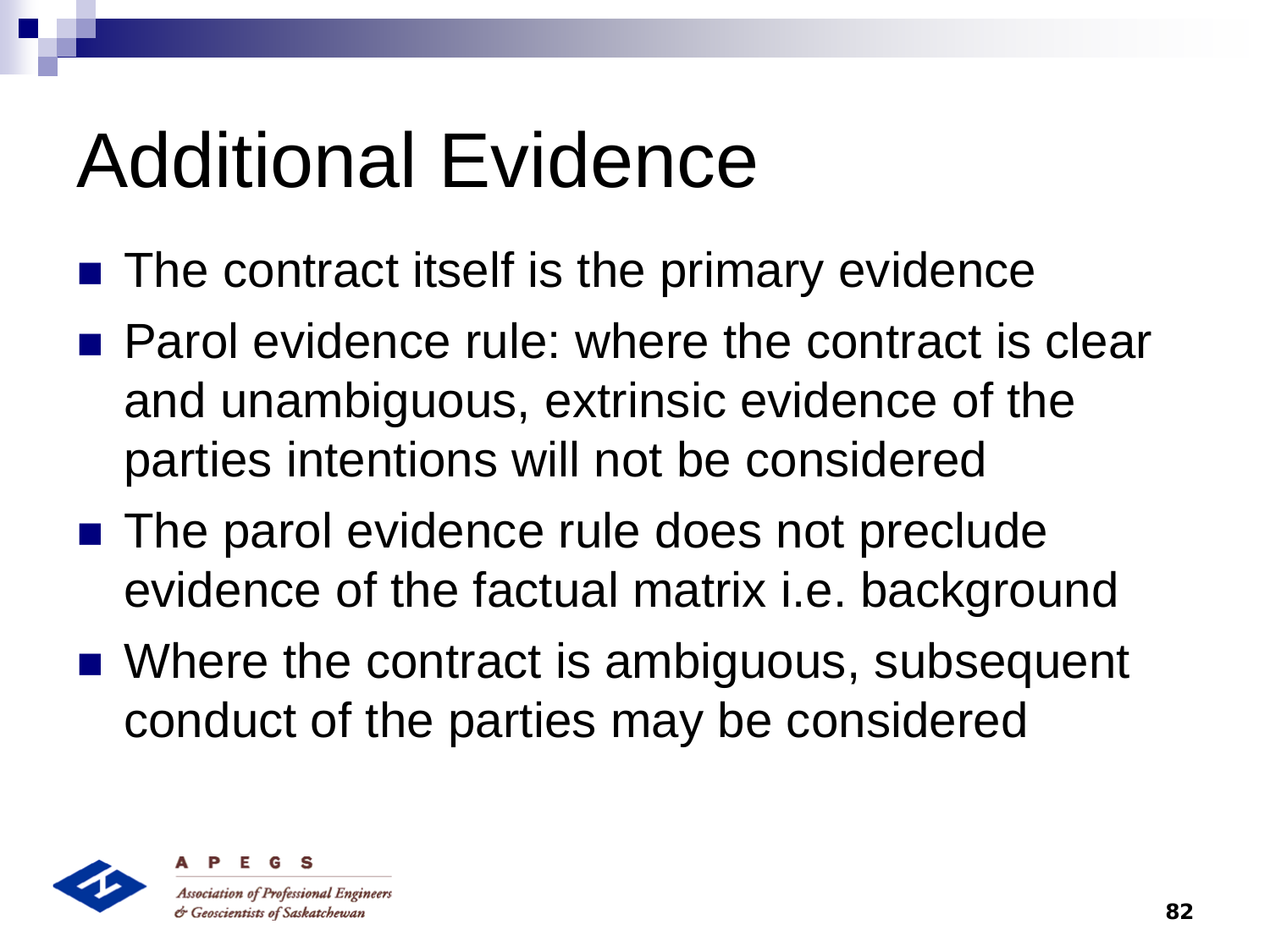# Drafting Contracts

- Three principal purposes of drafting:
	- $\Box$  Reflect the business arrangement between the parties
	- $\Box$  Clearly allocate risk between the parties to minimize the likelihood of disputes
	- $\Box$  Provide protections and incentives for the parties
- Carefully consider the fundamental elements
- Consider "what if" scenarios

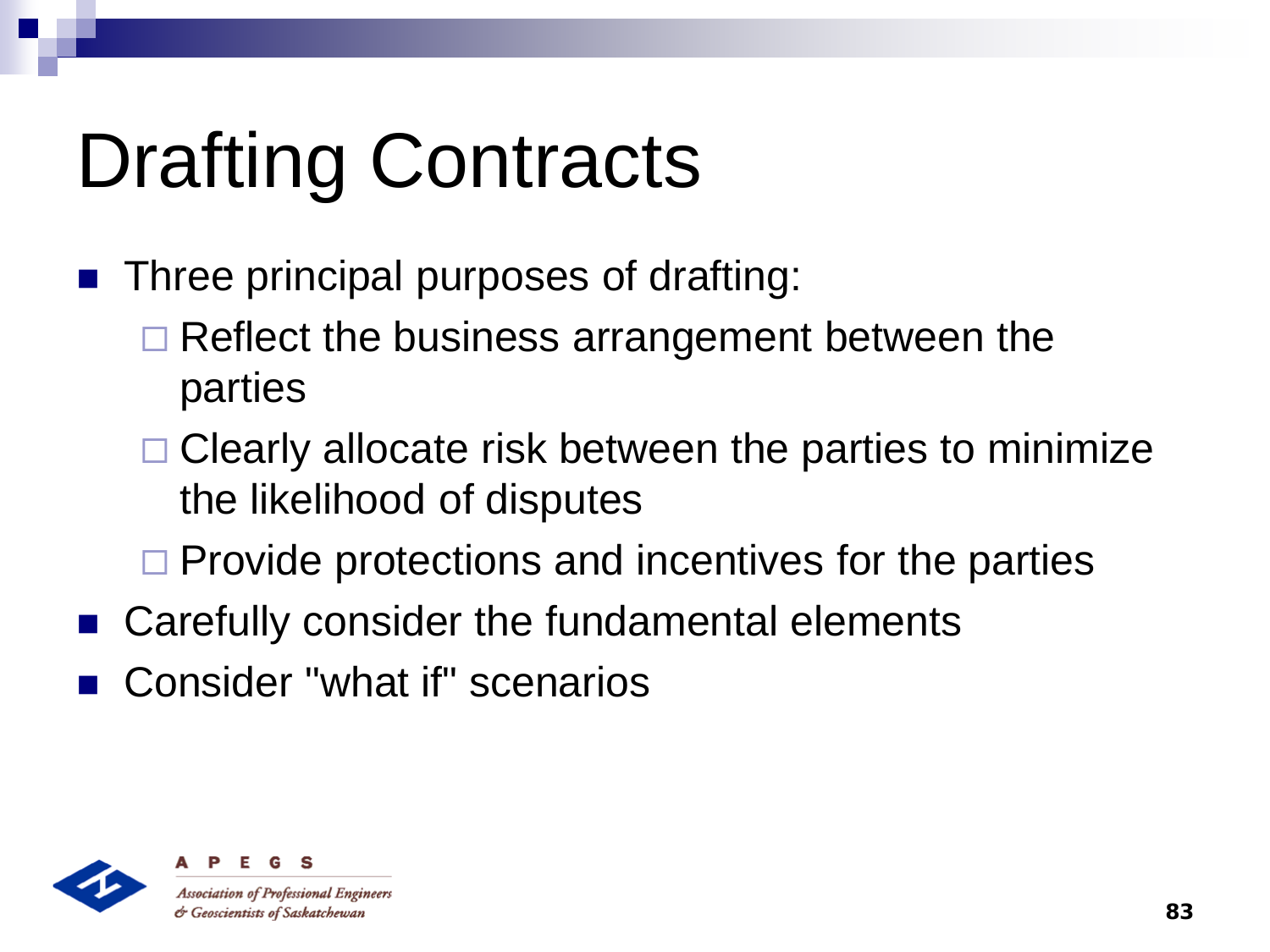#### **Other Contract Issues and Special Clauses**



**Association of Professional Engineers** & Geoscientists of Saskatchewan

G S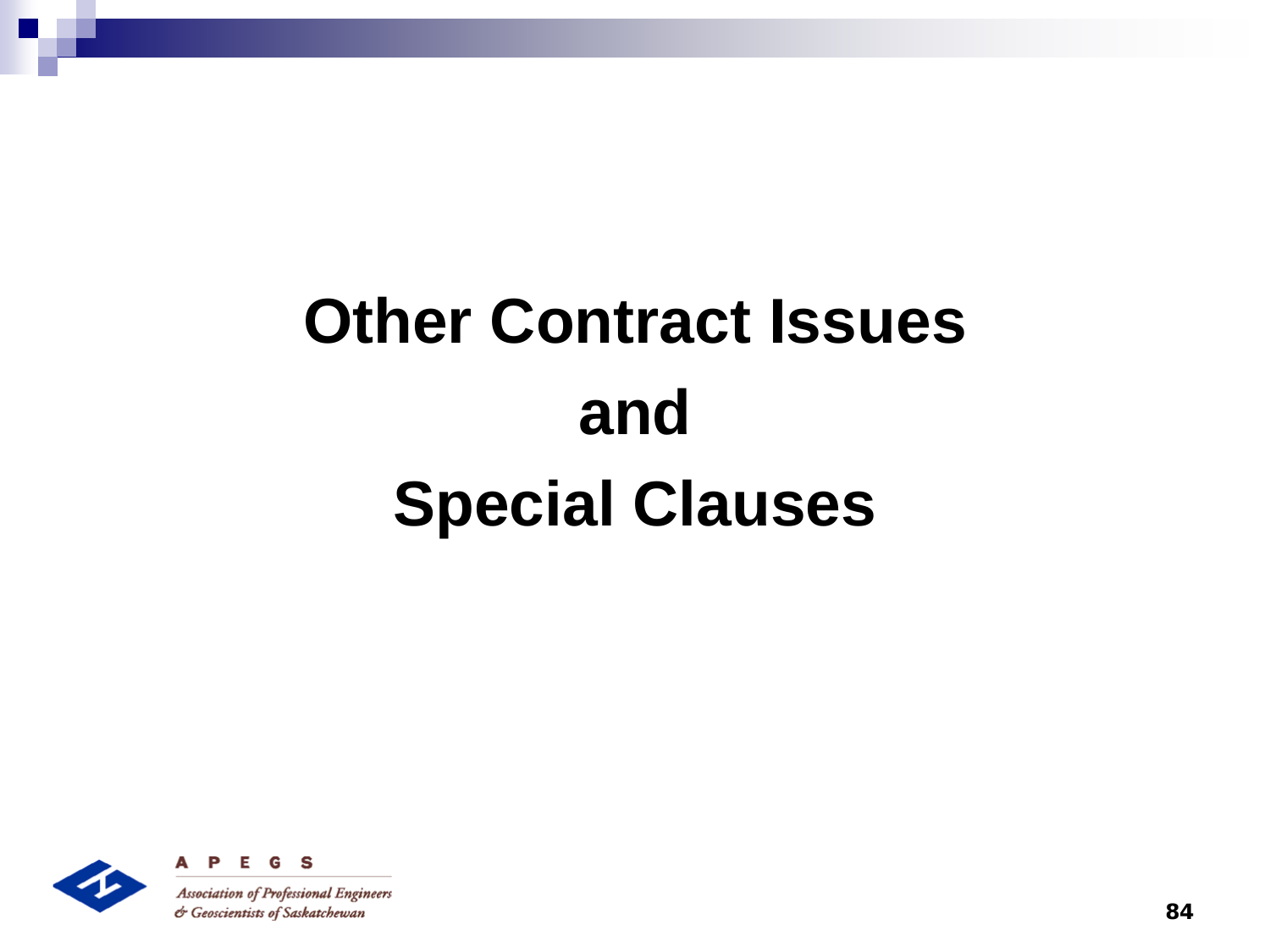## Agency and Authority

- An agent is person authorized to act on behalf of another party; the principal
	- $\Box$  Engineer is often the agent of the owner
- Agency relationship can be created by
	- Actual authority is an actual agreement between the agent and the principal
	- $\Box$  Apparent authority is the representation by the principal to a third party
- $\blacksquare$  The principal is bound by the acts of the agent that are done within the scope of the agency



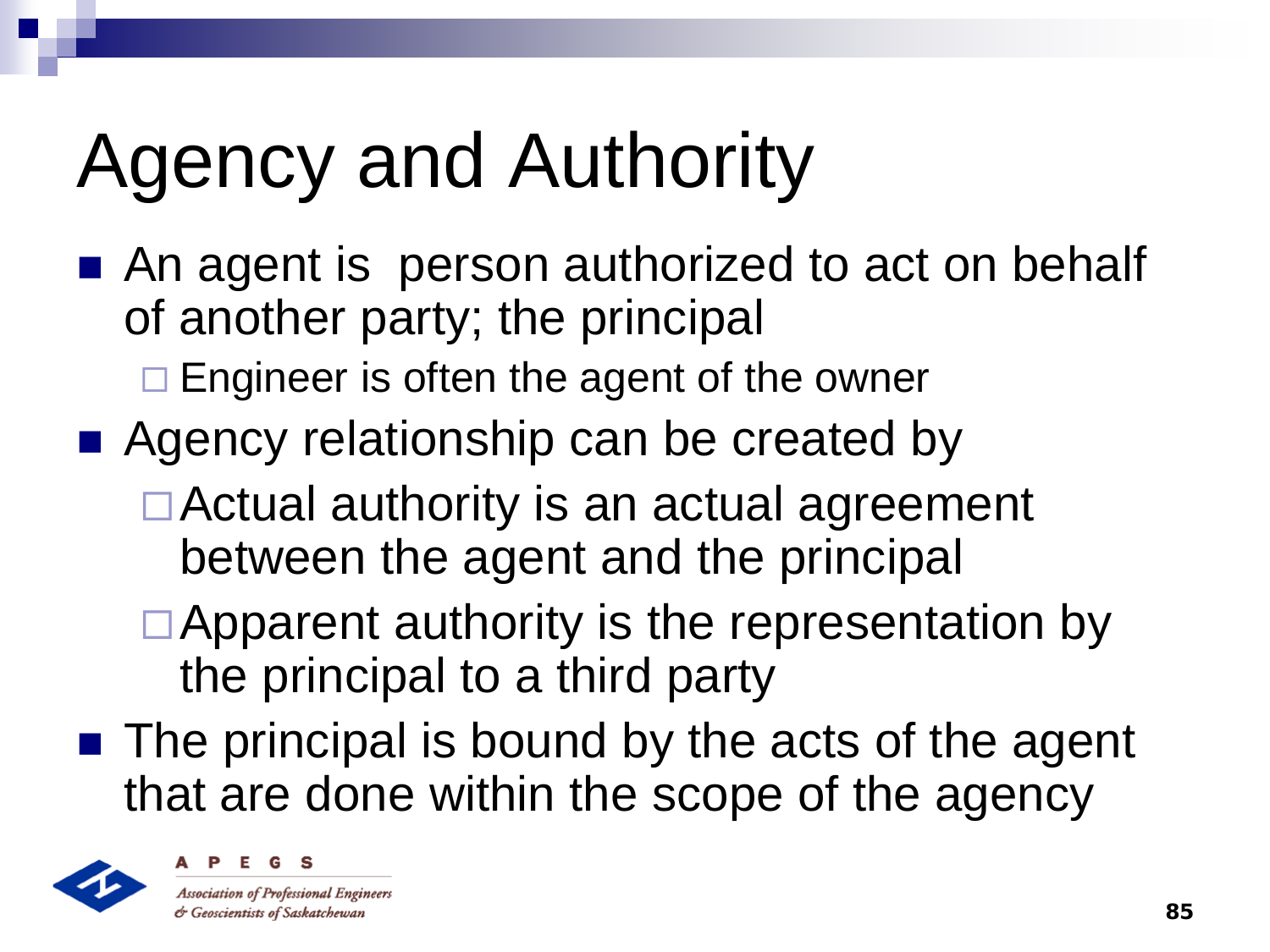## Principles of Agency

- Agency may be limited in scope
- Agents are not personally liable for the obligations they commit their principals to
- If an "agent" does not have actual or apparent authority, they will be personally liable for the contracts they purport to enter into on behalf of their principal



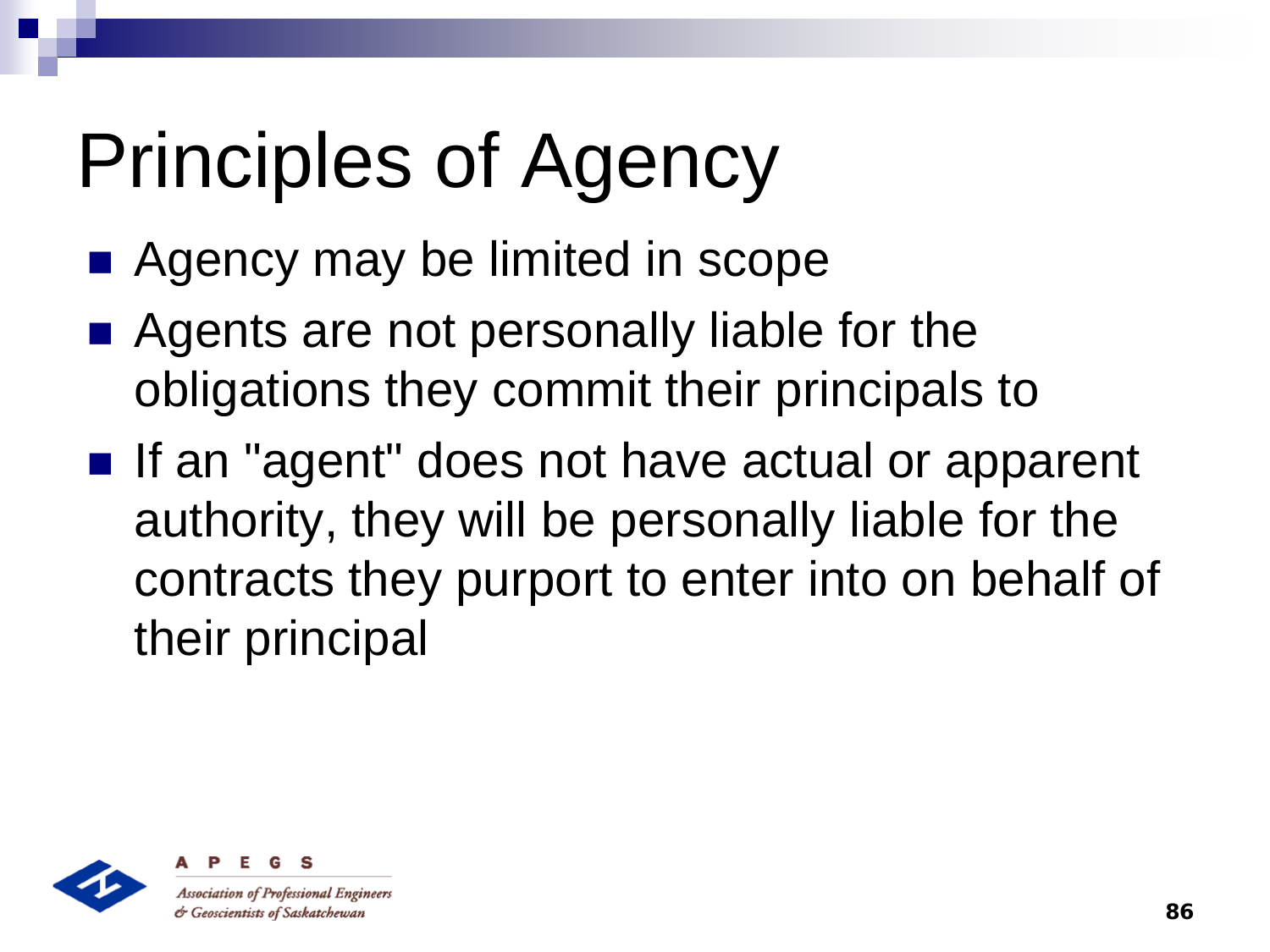### Indemnities

- An indemnity is an agreement to bear the financial loss of another party for a specified event
- Insurance policies are contracts of indemnity
- Many indemnities simply reflect the common law that each party is responsible for the harm it causes; these clauses add clarity to avoid litigation, and give the indemnified party contractual remedies



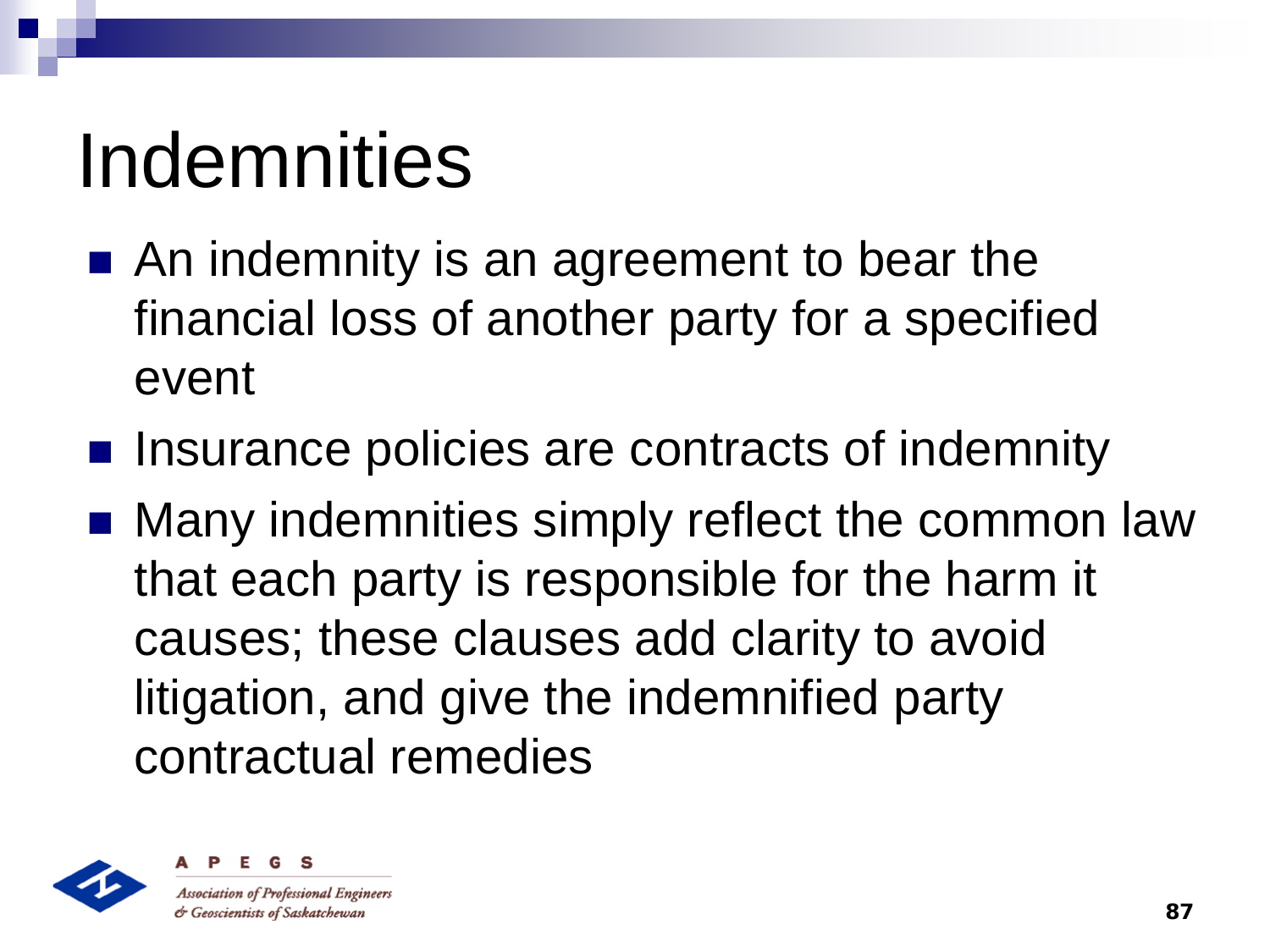# Change Orders

- Changes to the scope of work frequently occur on construction projects
- Extra: increase in the contract price
- Credit: decrease in the contract price
- Change Orders result from
	- □ Design changes (design error, cost saving, changes to building regulations)
	- □ Unforeseen conditions



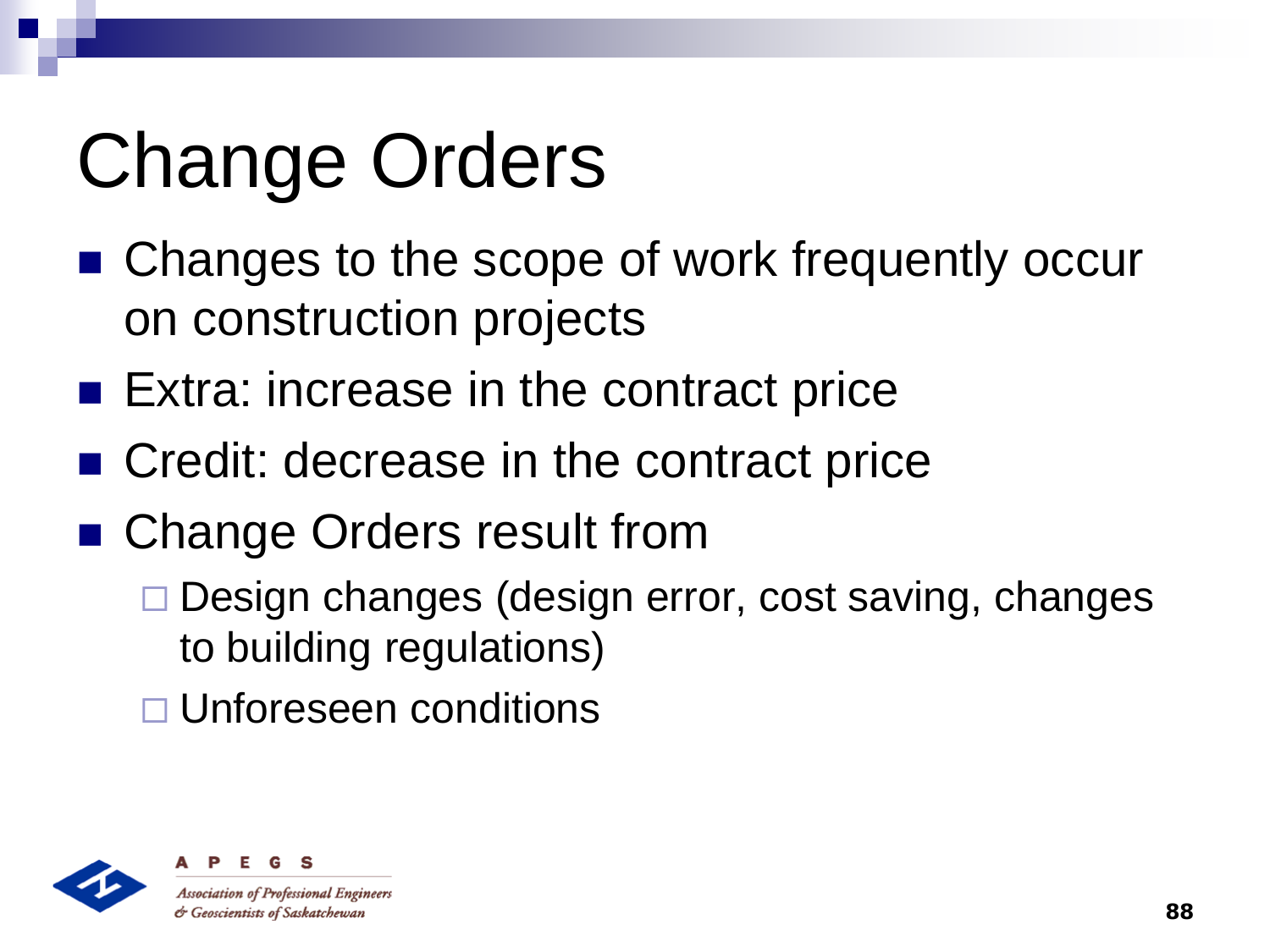# Extras for Design Negligence

- Contractors are entitled to extras resulting from design changes
- Owners may have the right to recover the costs of design changes from the consultant, but generally waive this right if the amounts are relatively small



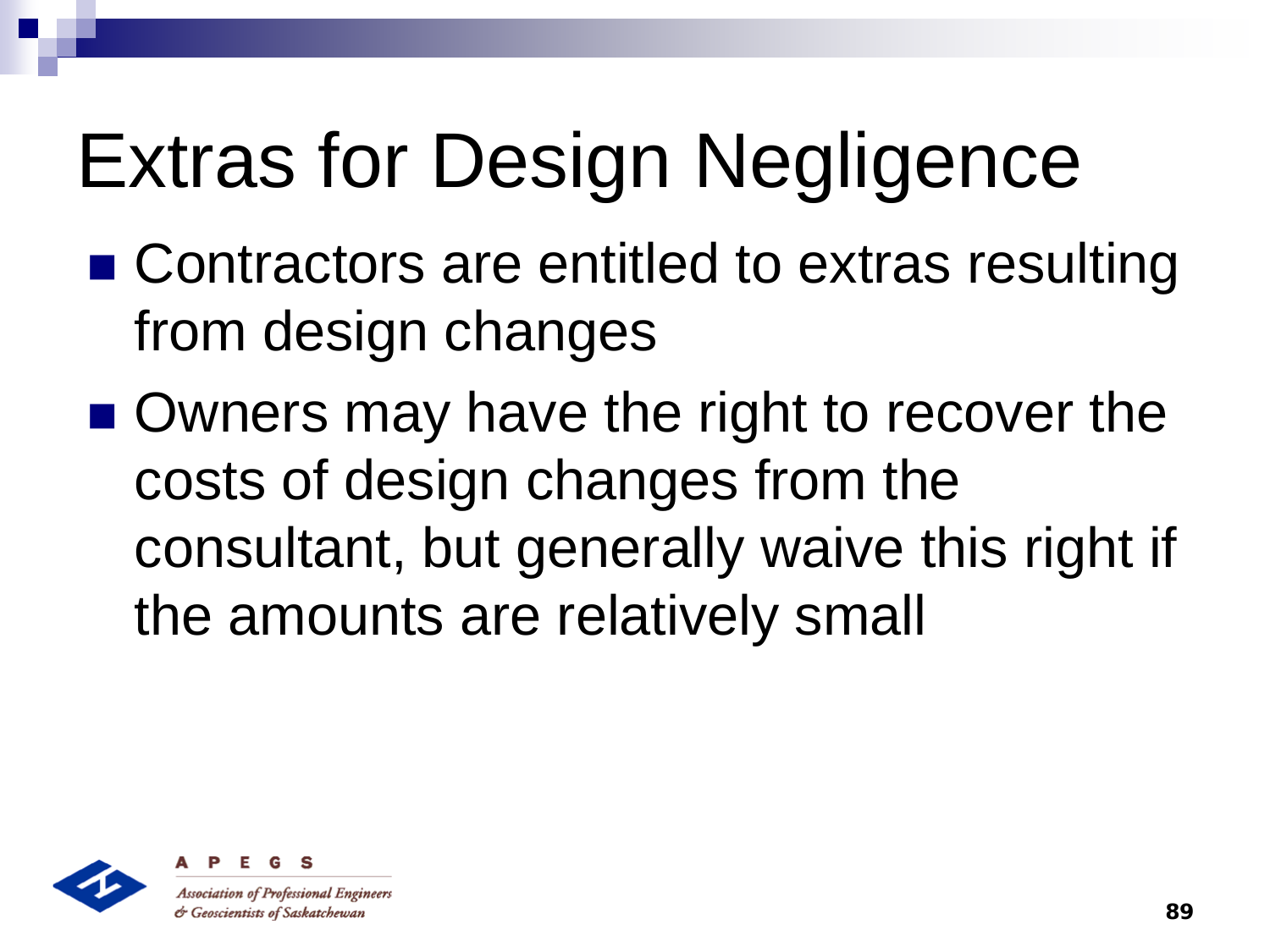#### Impact Costs

- $\blacksquare$  Impact costs occur when extra work is requested that may impact the schedule and efficiency of the rest of the work
- When agreeing to a price for an extra, contractors are expected to incorporate all impact costs arising from that extra
- However, the parties may agree that the contractor retains the right to claim impact costs at some later time



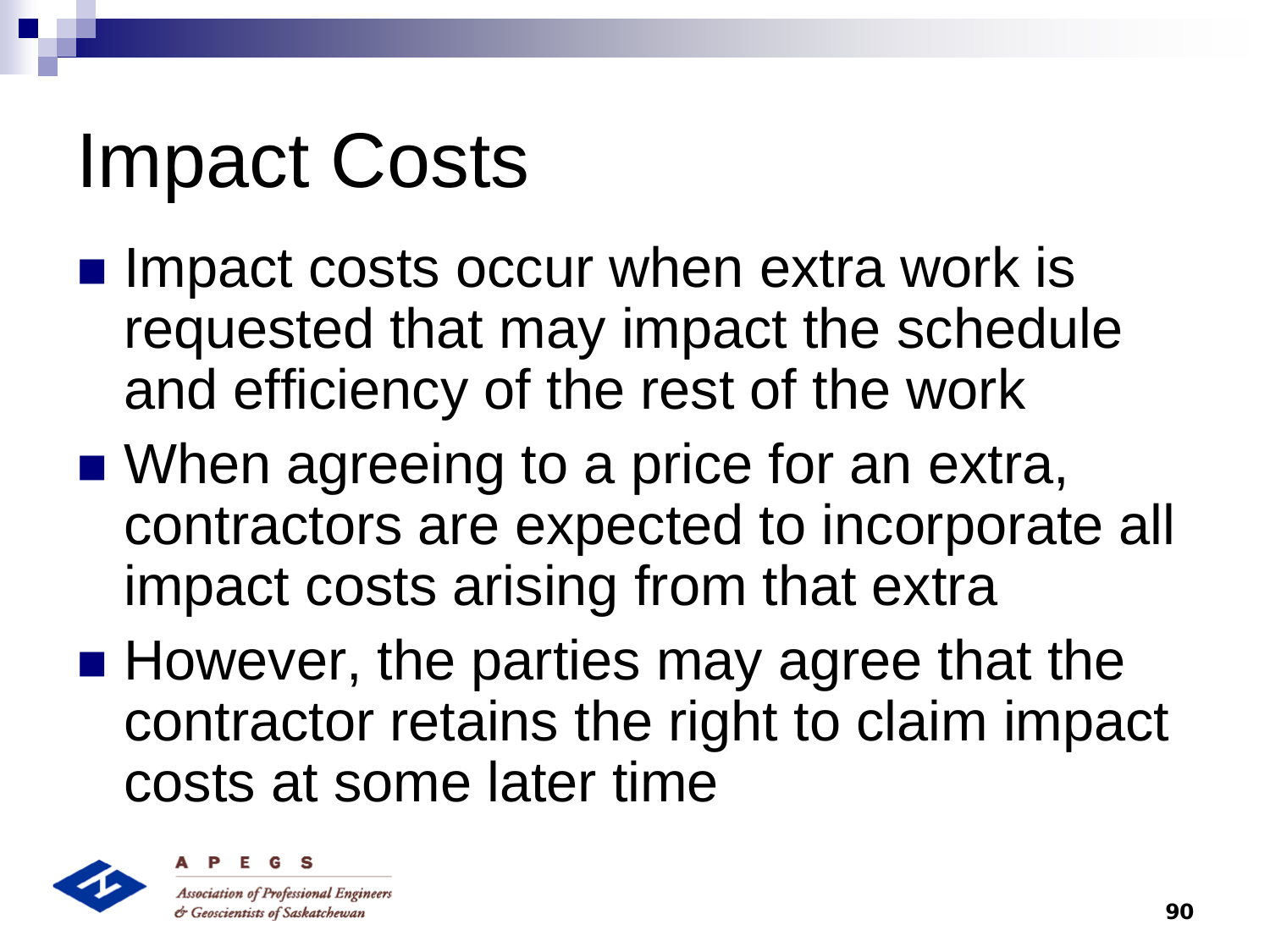### Performing Under Protest

- $\blacksquare$  Ideally, the parties agree on the cost of the extra before the work is done
- $\blacksquare$  In reality, the owner may instruct the contractor to do the extra work before a price is agreed upon: change directive
- To reserve the right to dispute payment for a change directive, the contractor should file a notice of performance under protest



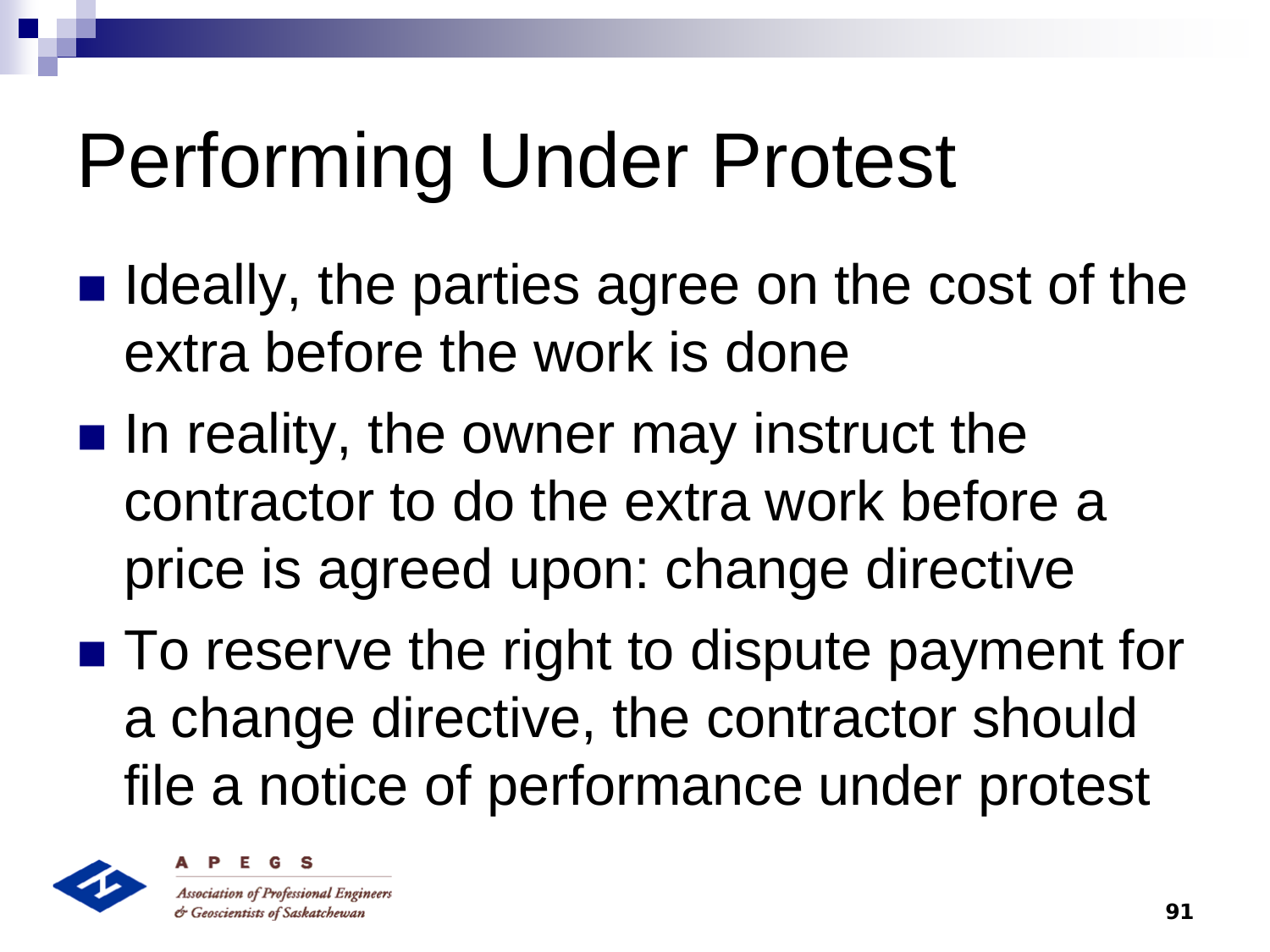## Unforeseen Conditions

- $\blacksquare$  "Unforeseen" refers to conditions that are known to be possible, but are not expected to occur e.g. large amounts of subsurface rock
- **Unforeseen conditions commonly result in** extras, but may also lead to credits
- The owner is required, at the tender stage, to divulge all available information regarding unforeseen conditions





(Continued)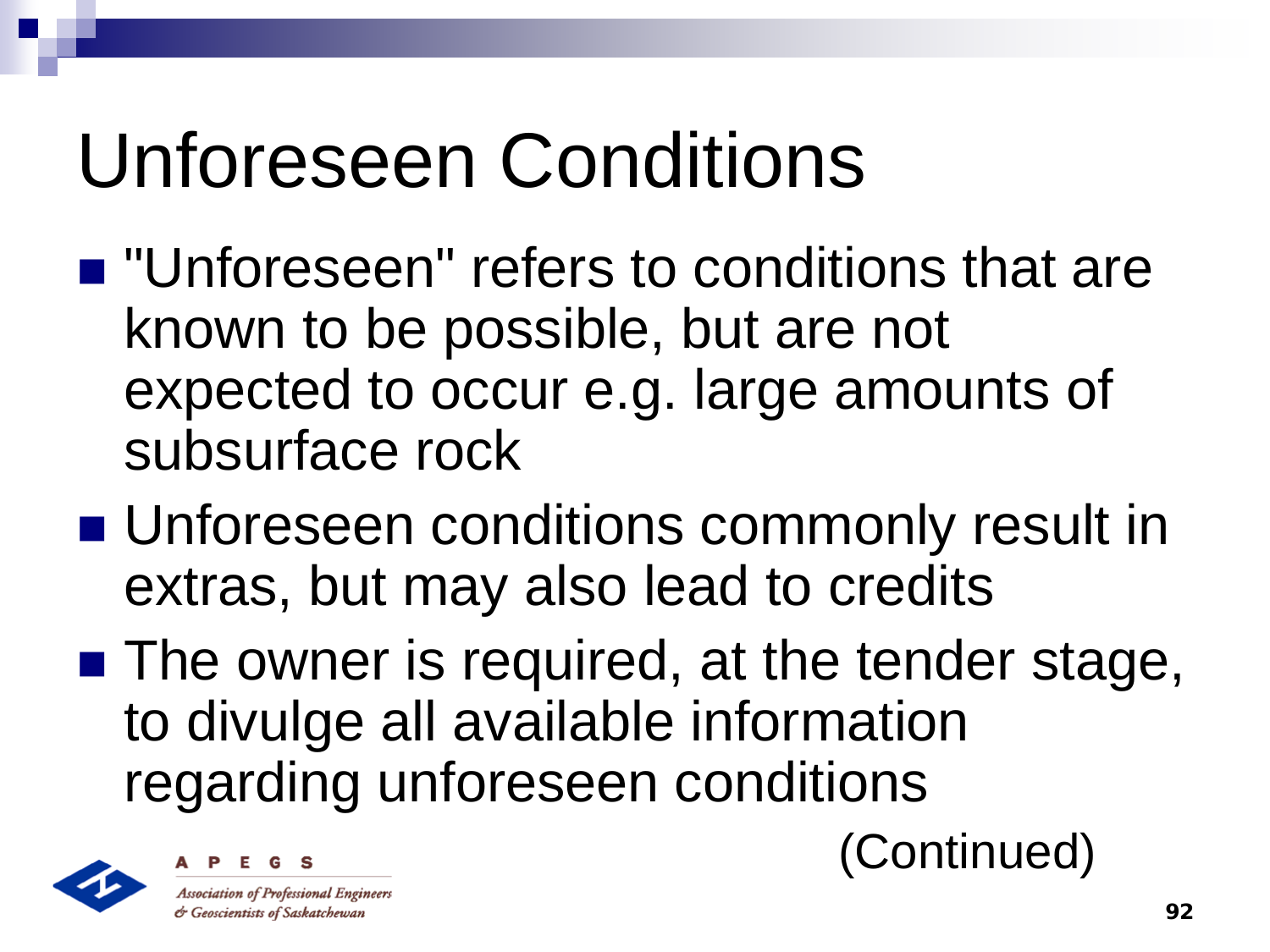#### Unforeseen Conditions

- The contract documents may shift the risk of unforeseen conditions onto the contractor
- Bidders will seldom have time to thoroughly assess the risks associated with unforeseen conditions e.g. by doing a soils investigation
- $\blacksquare$  It is often economically inefficient to have the contractor bear the risk of unforeseen conditions



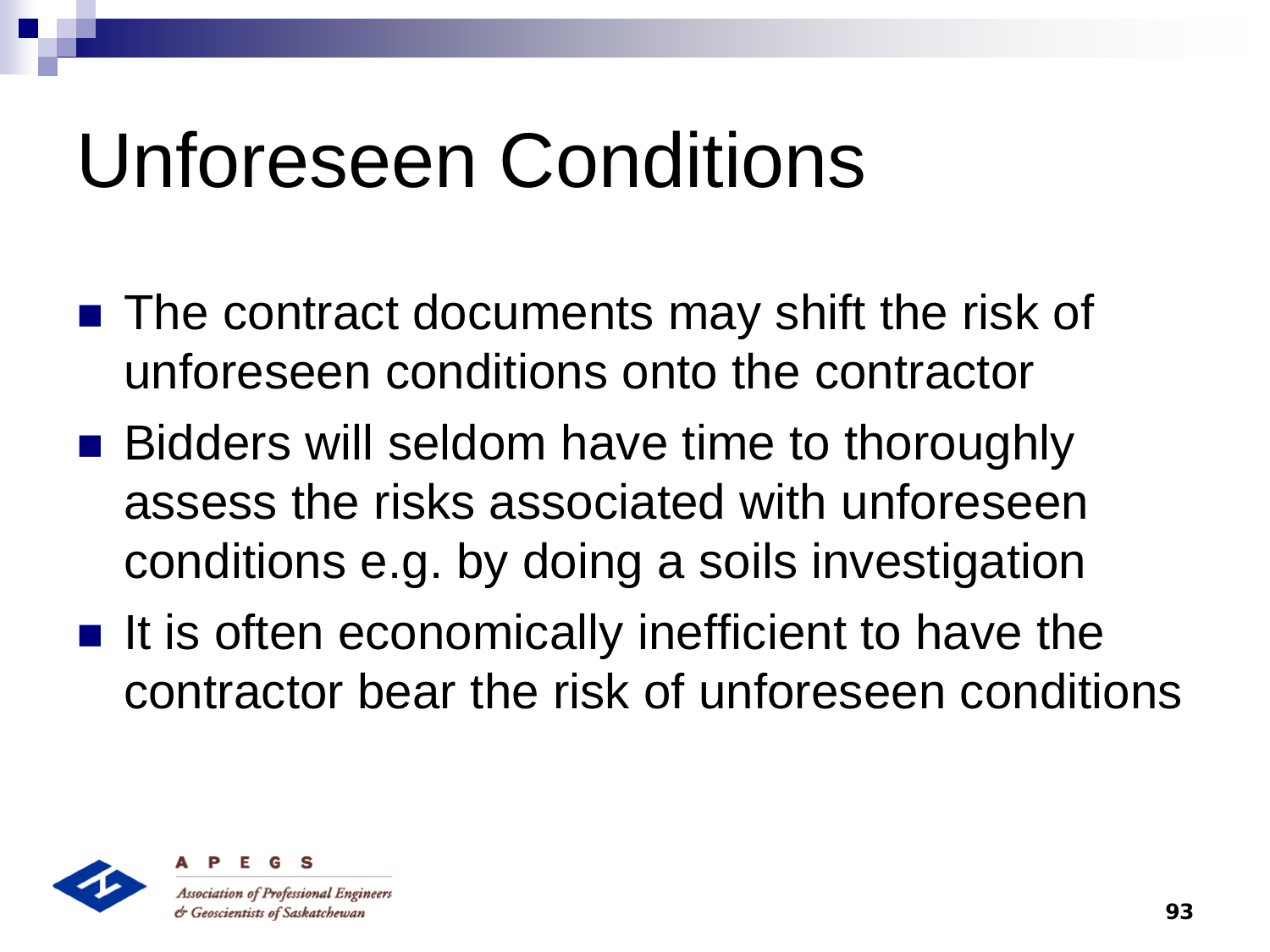# Contract Administration: Authority

- The contract administrator is typically the owner's agent: architect or engineer
- The administrator may have limited authority; the law of agency applies
- The scope of duty of the administrator should be clearly defined
- Administrators must be impartial at times e.g. when interpreting contract documents
- The administrator must not interfere with the right of the contractor to choose the method & order of work



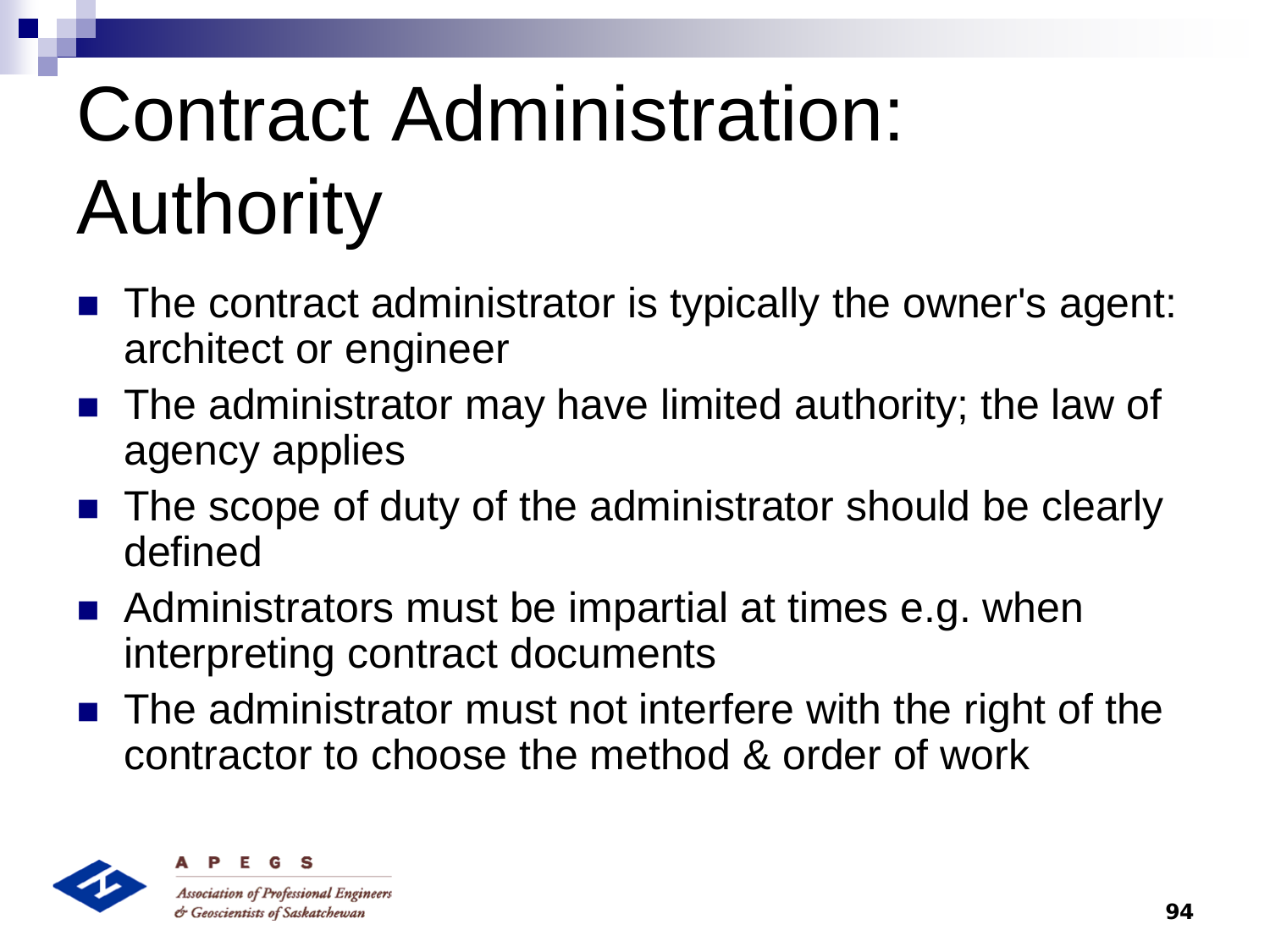### Consultant as Agent and Arbiter

- Consultant may play a dual role: owner's agent and initial arbiter of disputes
- As arbiter, the consultant must act fairly to the contractor, and not favour the owner's interest
- Conflict of interest: a consultant's decision in favour of the contractor may have financial consequences for the owner, or even the consultant (insurance issues arise)
- You may also lose the client



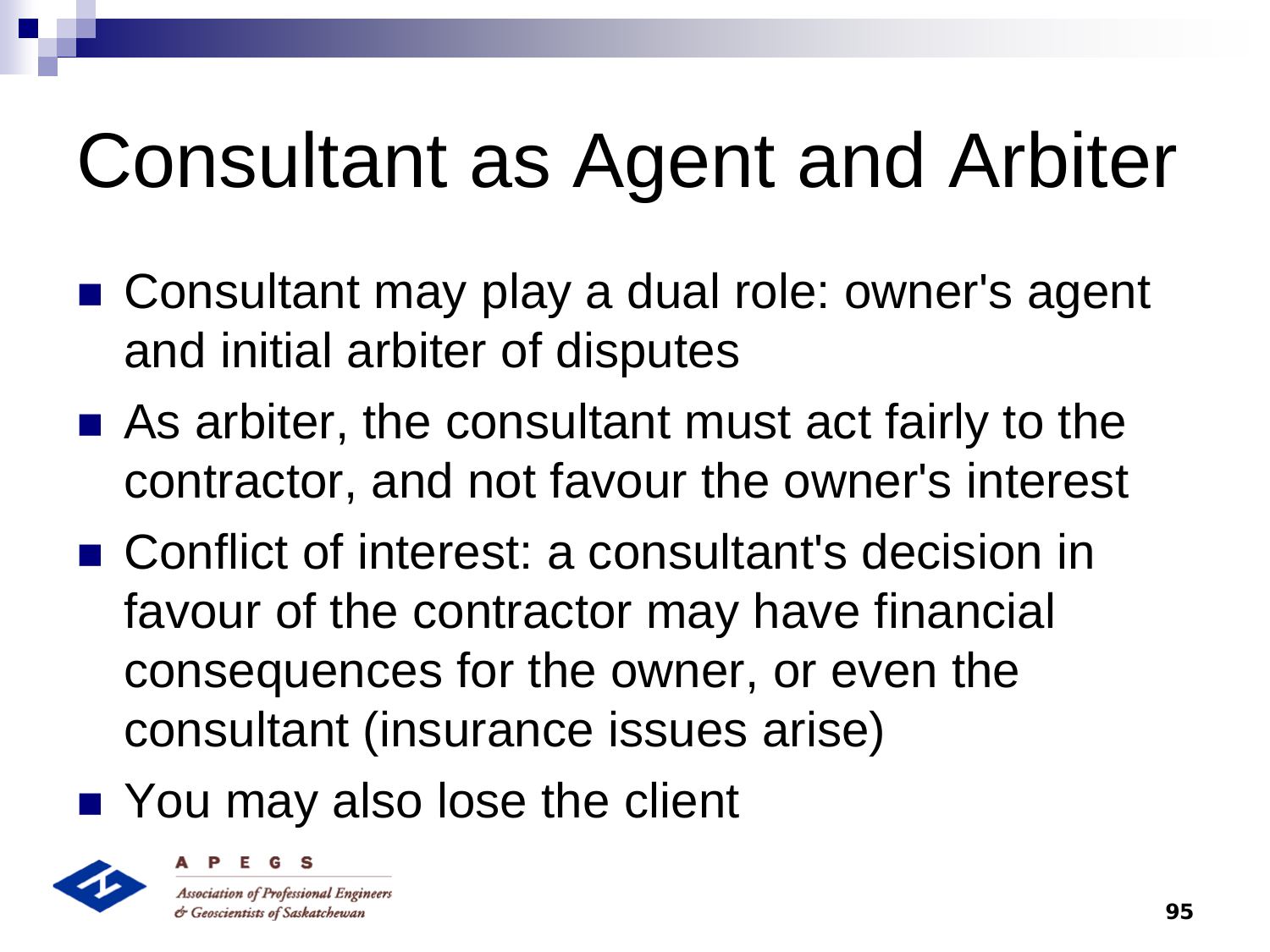#### Contract Administration: Timeliness

- The administrator must perform tasks in timely manner:
	- $\square$  inspect shop drawings
	- **□ conduct field reviews**
	- □ provide advice
	- **□** make decisions
- $\blacksquare$  If the administrator fails to act in a timely manner, impact & delay claims may result



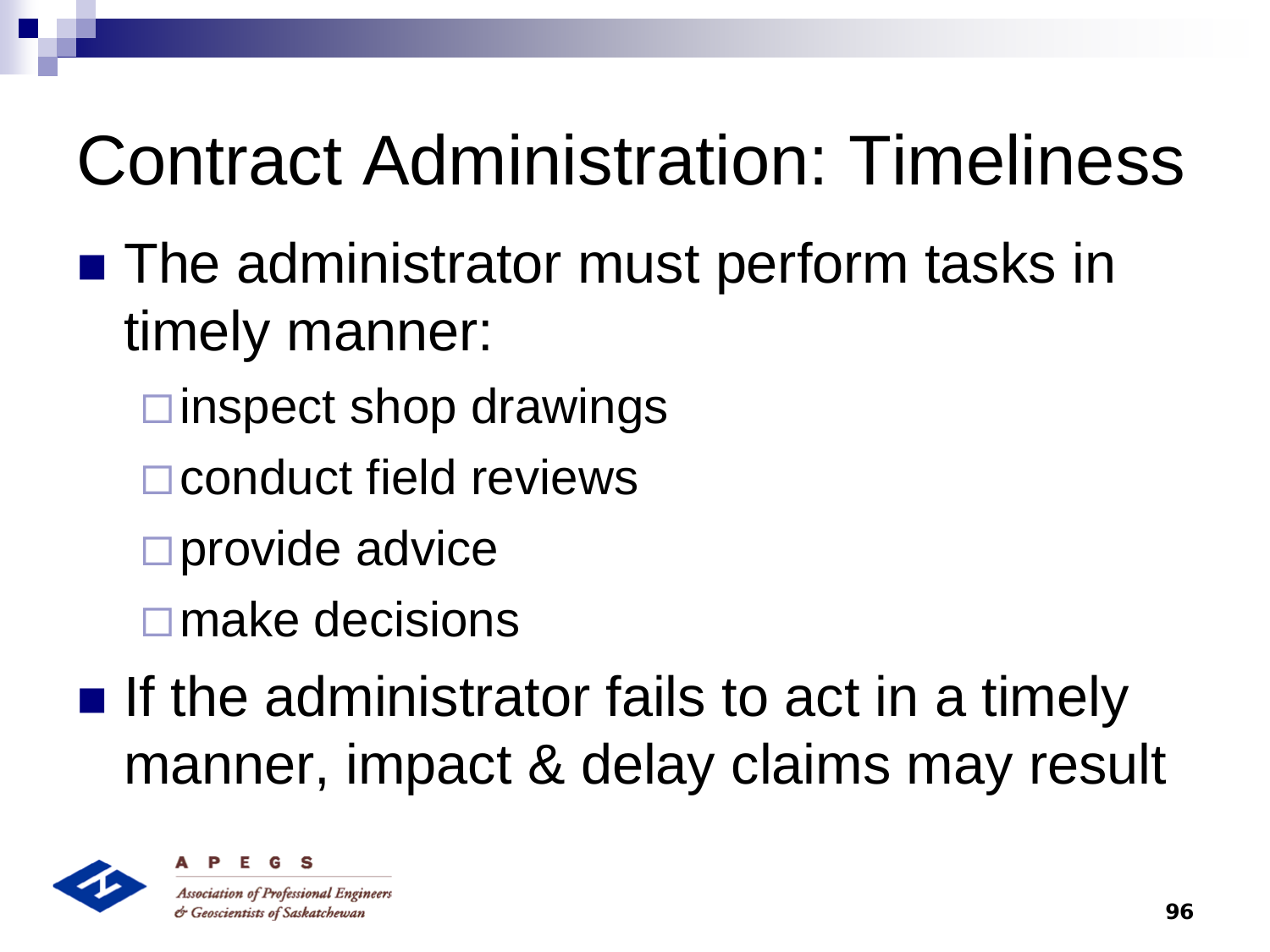#### Contract Administration: Field Reviews

- The administrator's field review duties may not be clearly detailed in the contract
- Courts will impose a requirement of reasonableness: frequency and scope
- **The administrator and owner should agree** on the purpose of the reviews: to check for general conformance with specifications, or, to guarantee the work?





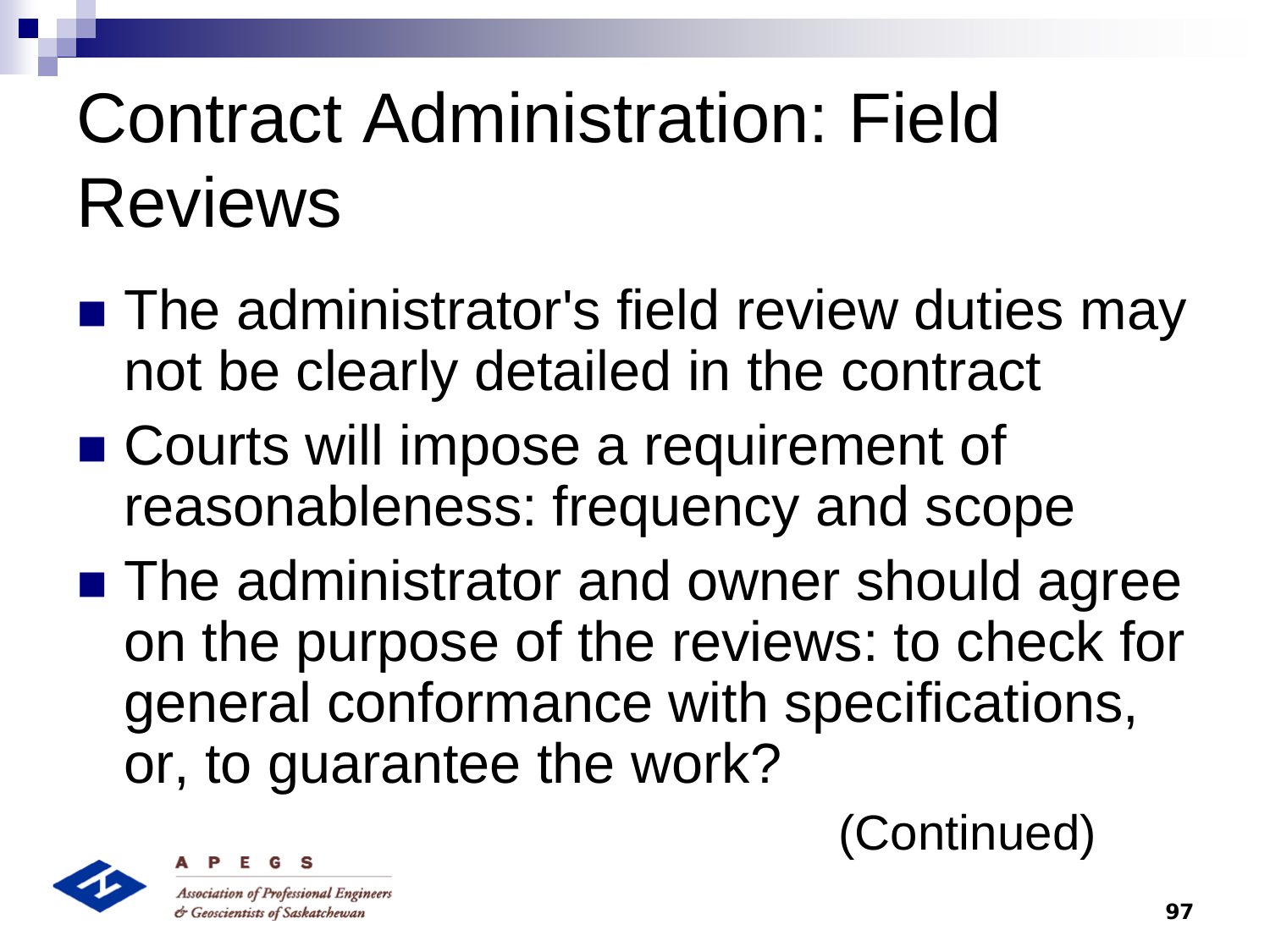#### Contract Administration: Field Reviews (Continued)

- Regardless of the number of reviews, the timing of reviews must be adequate considering the function of the reviews
- The standard of review expected of the administrator is defined by the contract documents, not by the fees the owner pays the administrator
- If the fees are inadequate for the reviews required, the administrator should decline working on the project



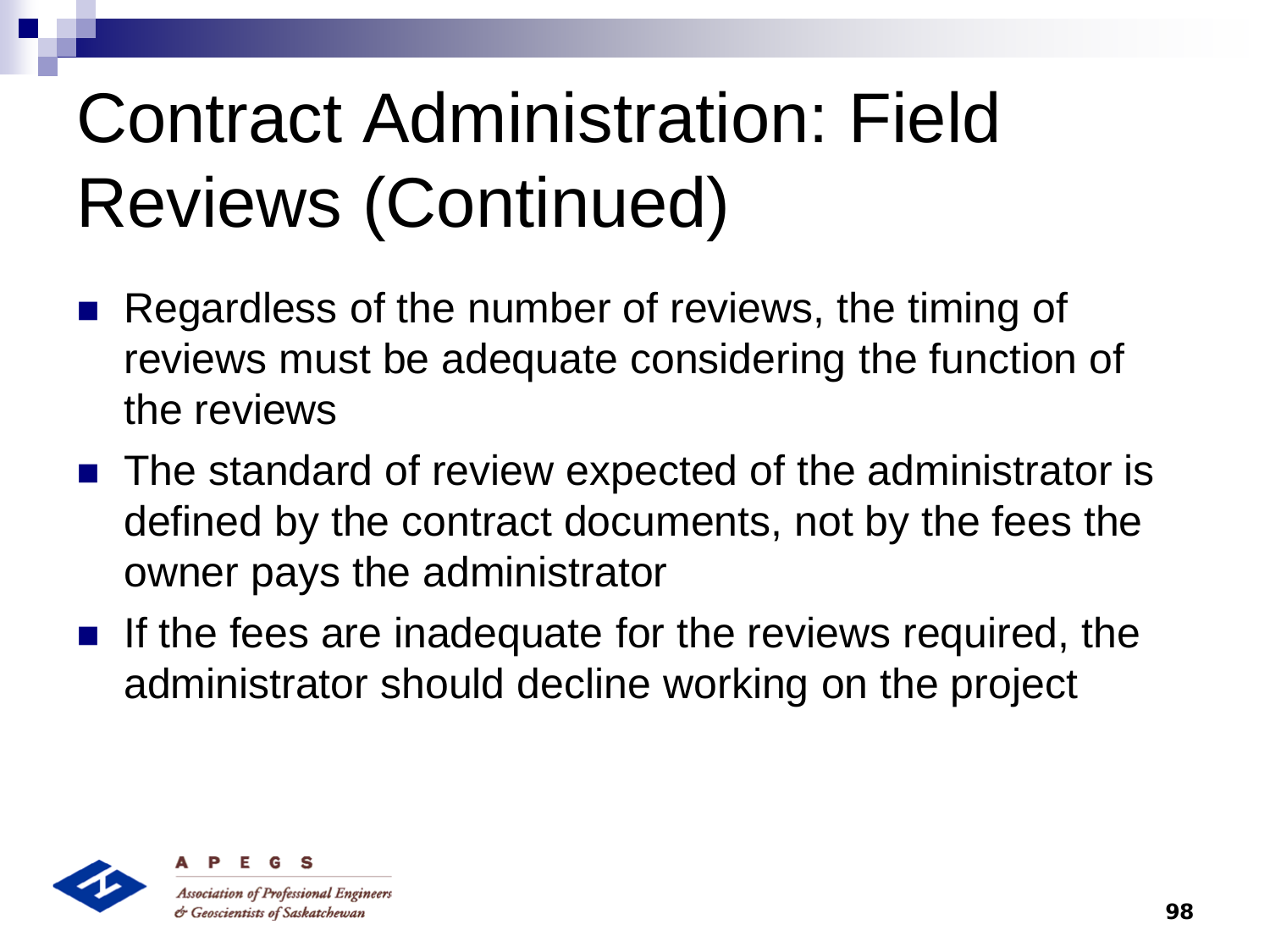#### **Getting to Contract**

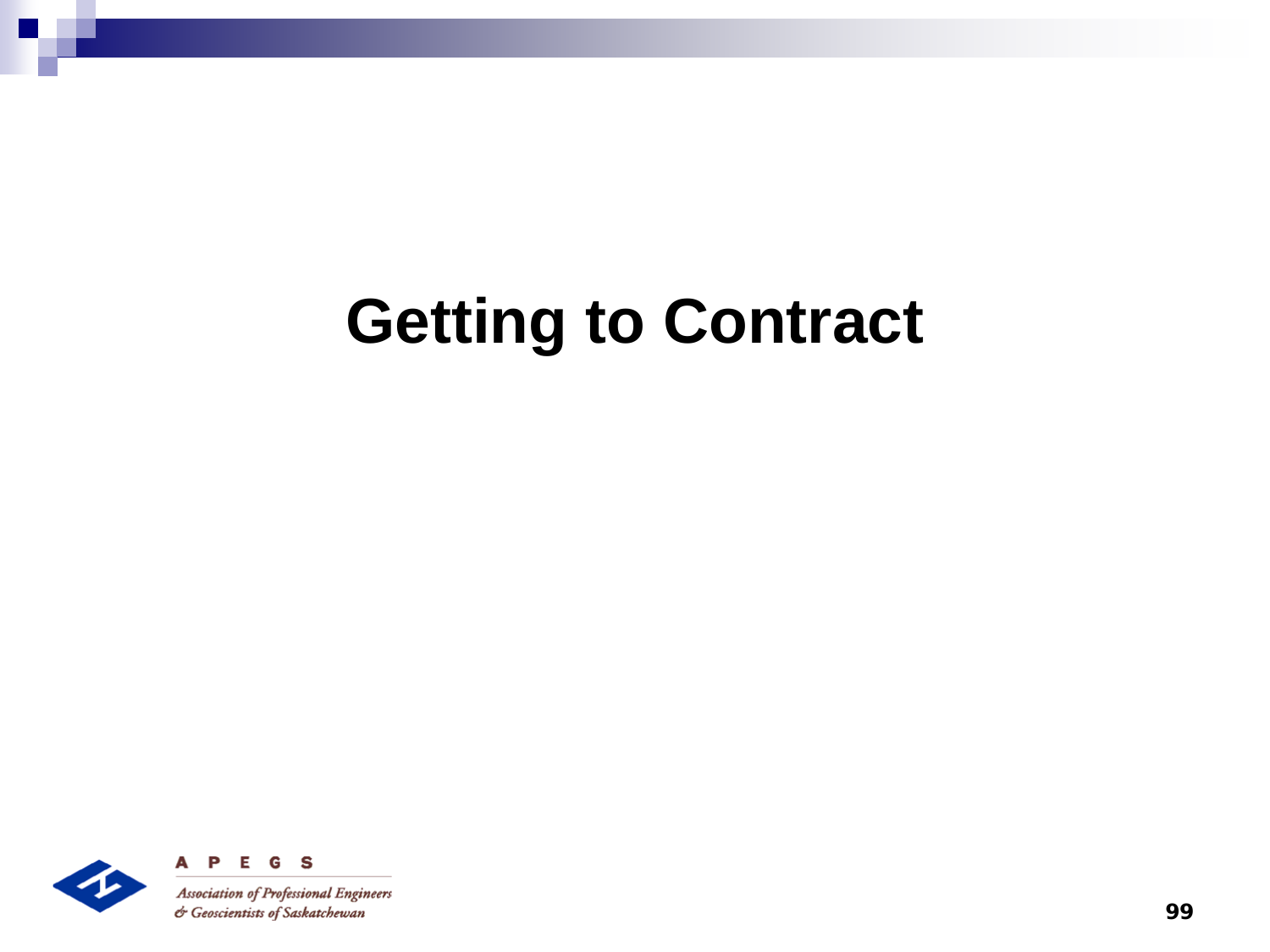### **Overview**

- Goals for all contracts: to be completed on time, within budget, to a high quality
- There are different methods for getting to contract e.g. call for tenders, negotiation, request for proposals, sole source; each has advantages and disadvantages
- **Buyers must choose the delivery system** and the method of payment e.g. fixed price, cost plus, public-private-partnership



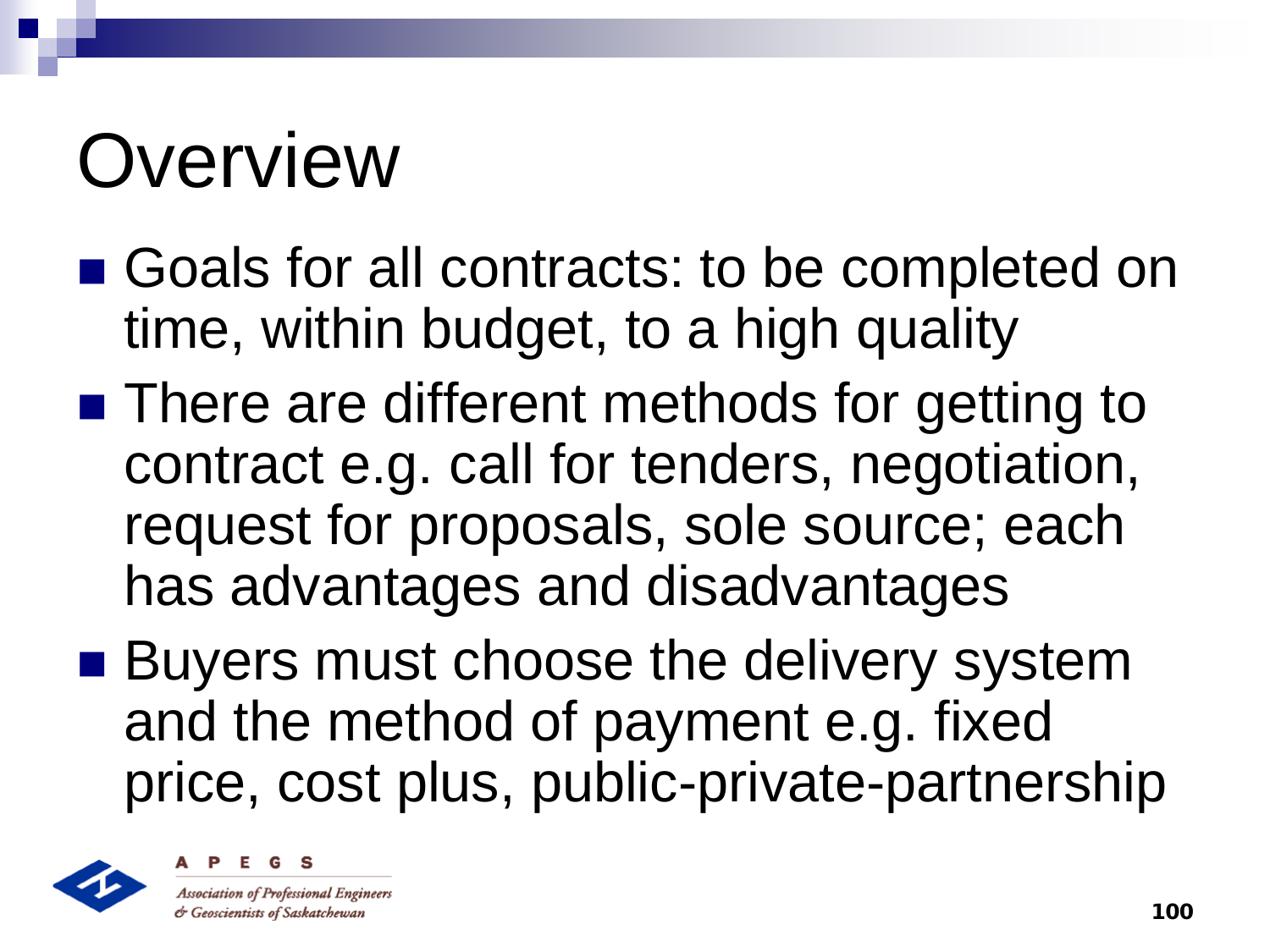# Transfer of Risk and Obligation

- A key aspect of contract negotiation is distributing risks (e.g. cost increases) and obligations (e.g. design responsibility) between the parties
- Risks can be assigned to a party, shared between the parties, or transferred to a third party e.g. supplier, insurer, bonding company
- Generally, costs are minimized when risks are optimally distributed



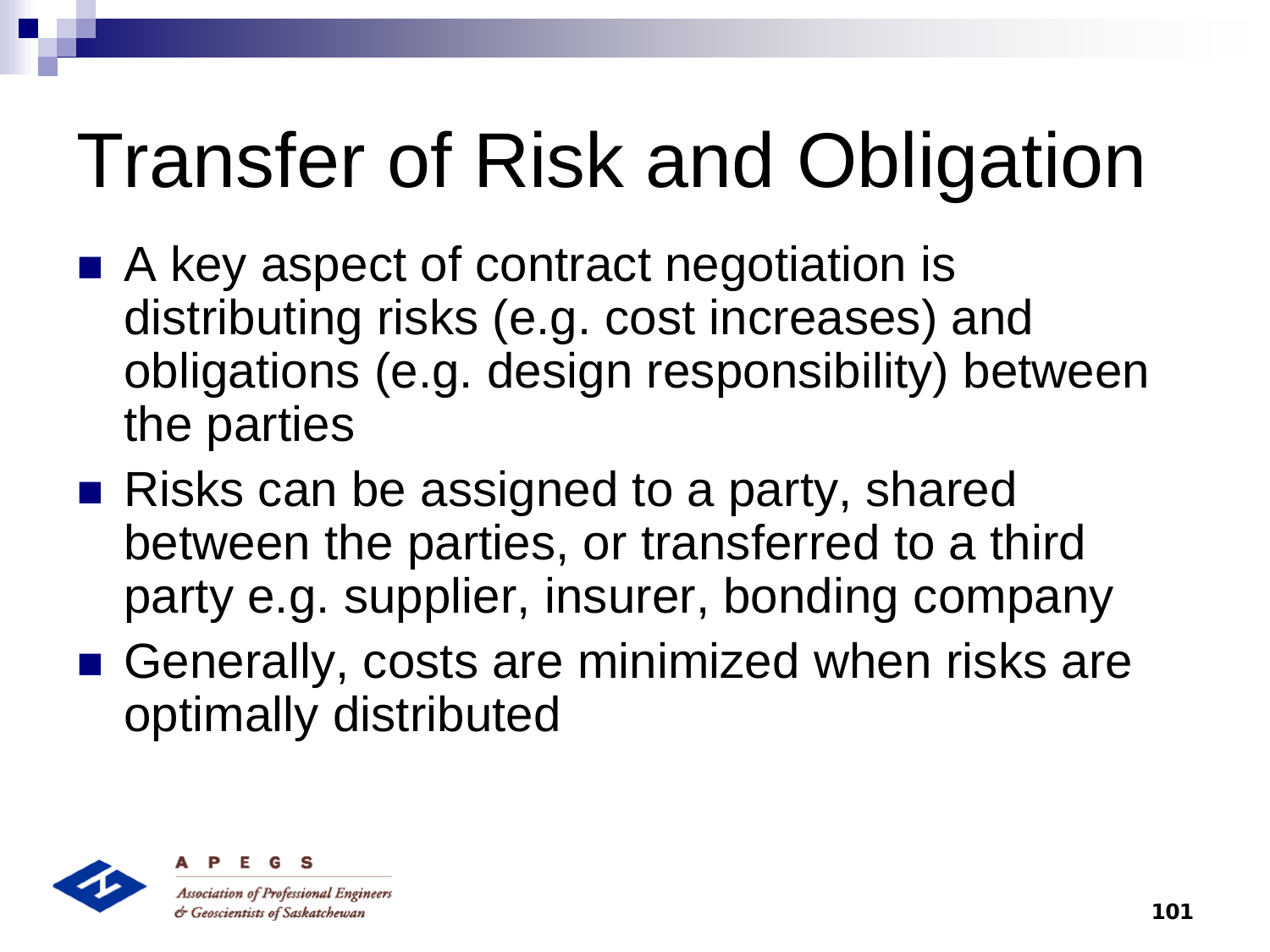#### Choosing a Procurement Process: **Overview**

- Buyers generally start by appointing a consultant
- Early on, the buyer must select a suitable procurement process
- Some buyers, e.g. government institutions, may be obligated to use a formal tender process because it is fair and transparent
- Using a tender process precludes negotiation



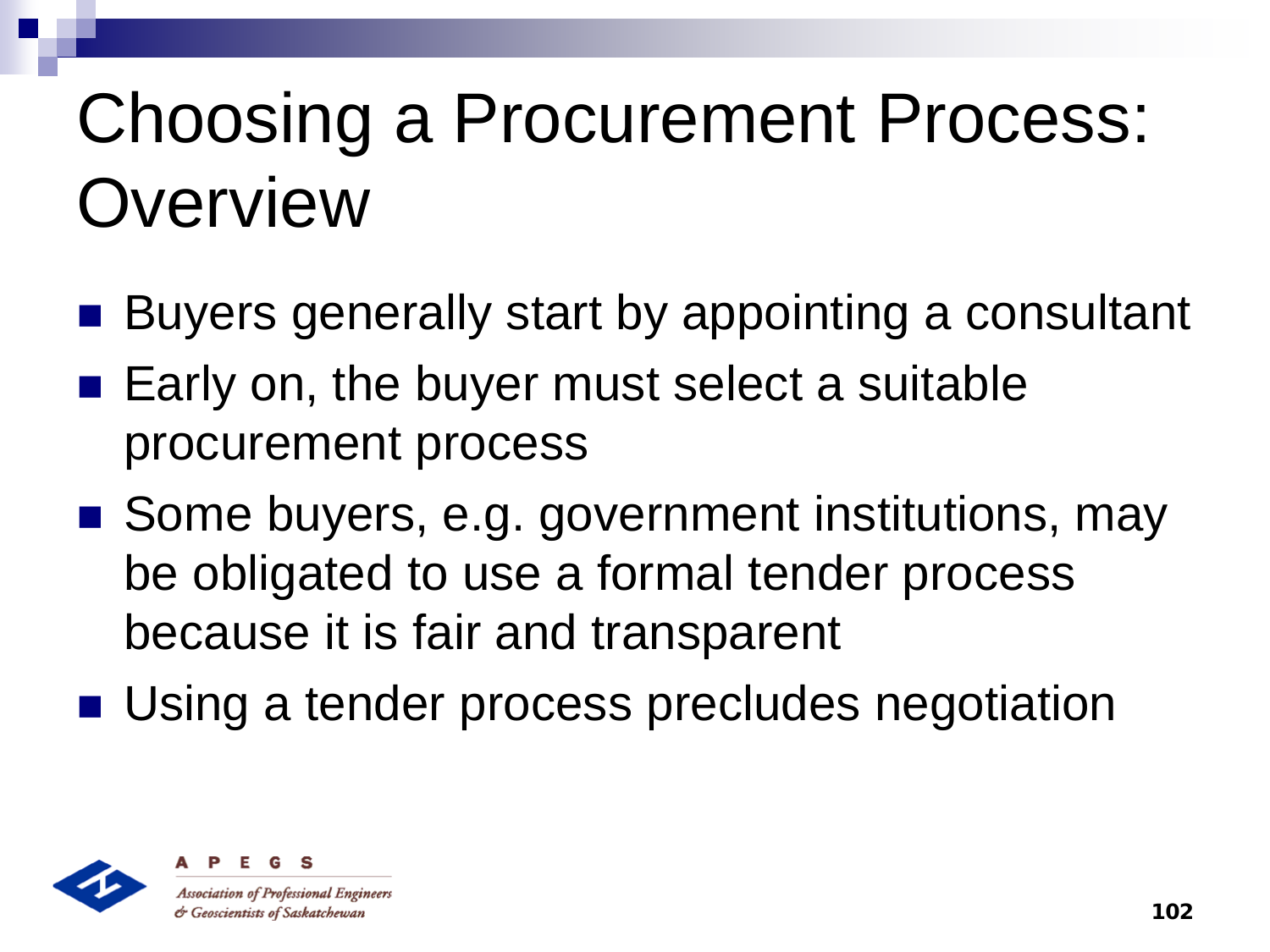# Tendering

- The law of contract applies
- Large amounts of money at stake: failure to abide by the rules of the process may result in lost contracts for bidders & liability for buyers
- Law of mistake applies, but courts are reluctant to allow bidders to withdraw bids
- Bid depositories resolve some of the problems inherent in tendering
- Know the process if it is within your field of practice

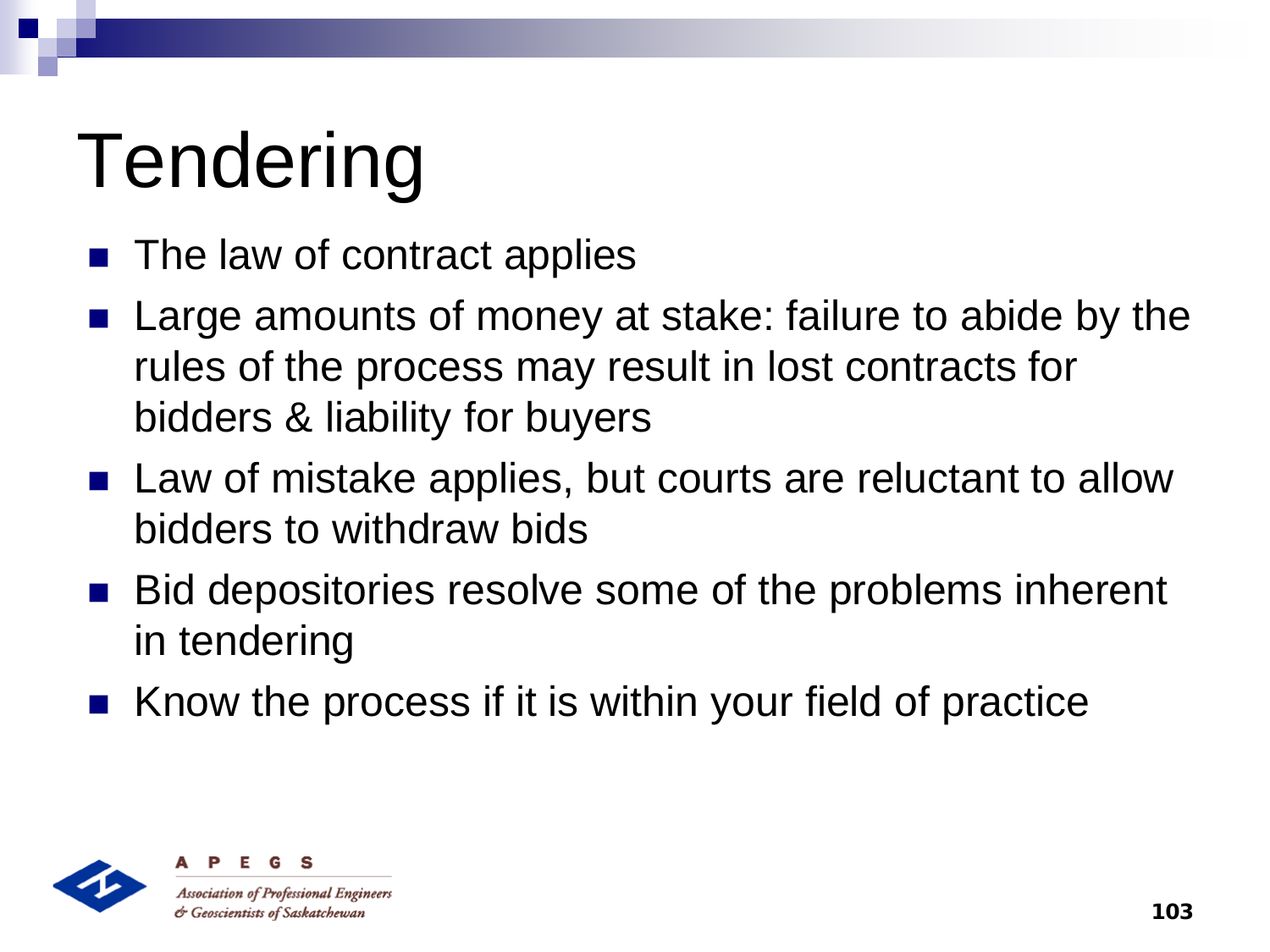#### Selection of Method of Project Delivery

- The nature of the project drives the choice of project delivery model
- **Transparency and fairness requirements for** public projects may necessitate a tender process
- Labour and materials markets may influence the choice of project delivery model
- **Innovative delivery models are sought to** alleviate the adversarial relationship that has traditionally existed between buyers and sellers



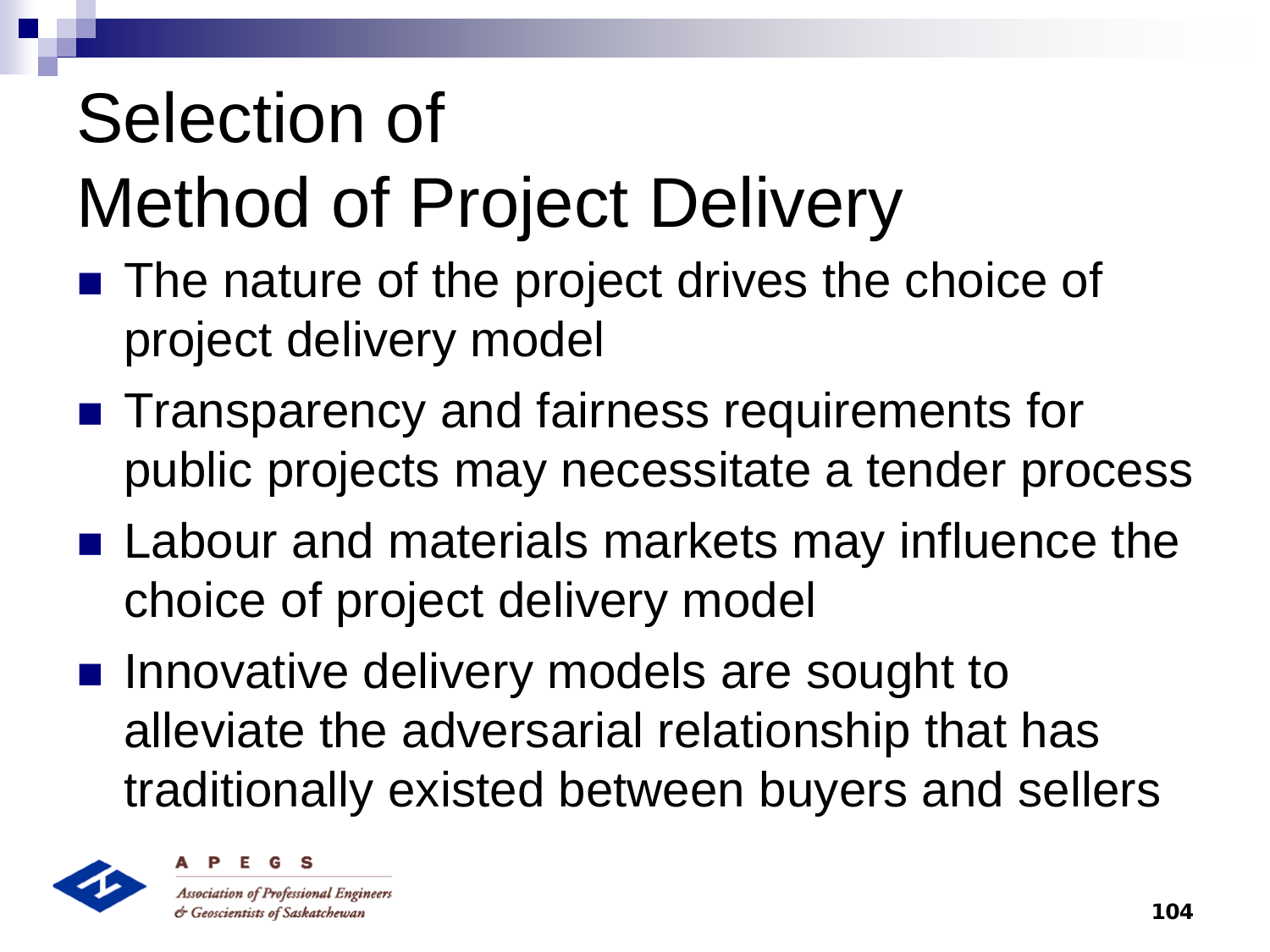## Methods of Project Delivery

- Design-Bid-Build
- Construction Management
- Design-Build
- Design-Build-Operate
- Design-Build-Operate-Finance



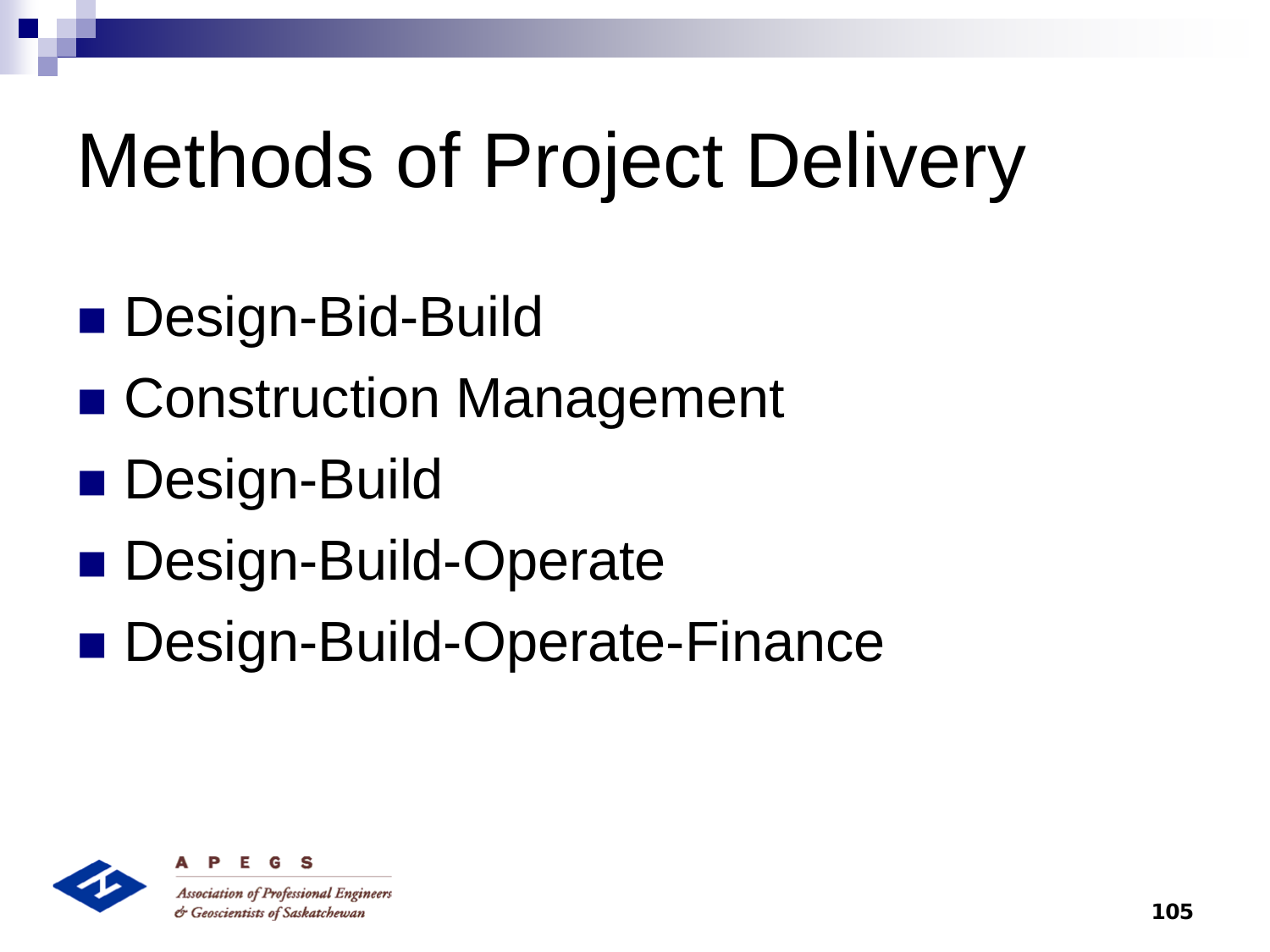#### International and Interprovincial Trade Agreements

- Set rules for the transfer of goods and services
- May influence procurement and dispute resolution processes
- International agreements: NAFTA, WTO
- **Interprovincial agreement: Agreement on** Internal Trade (AIT), New West Partnership
- Treaties have criteria for determining which transactions they cover



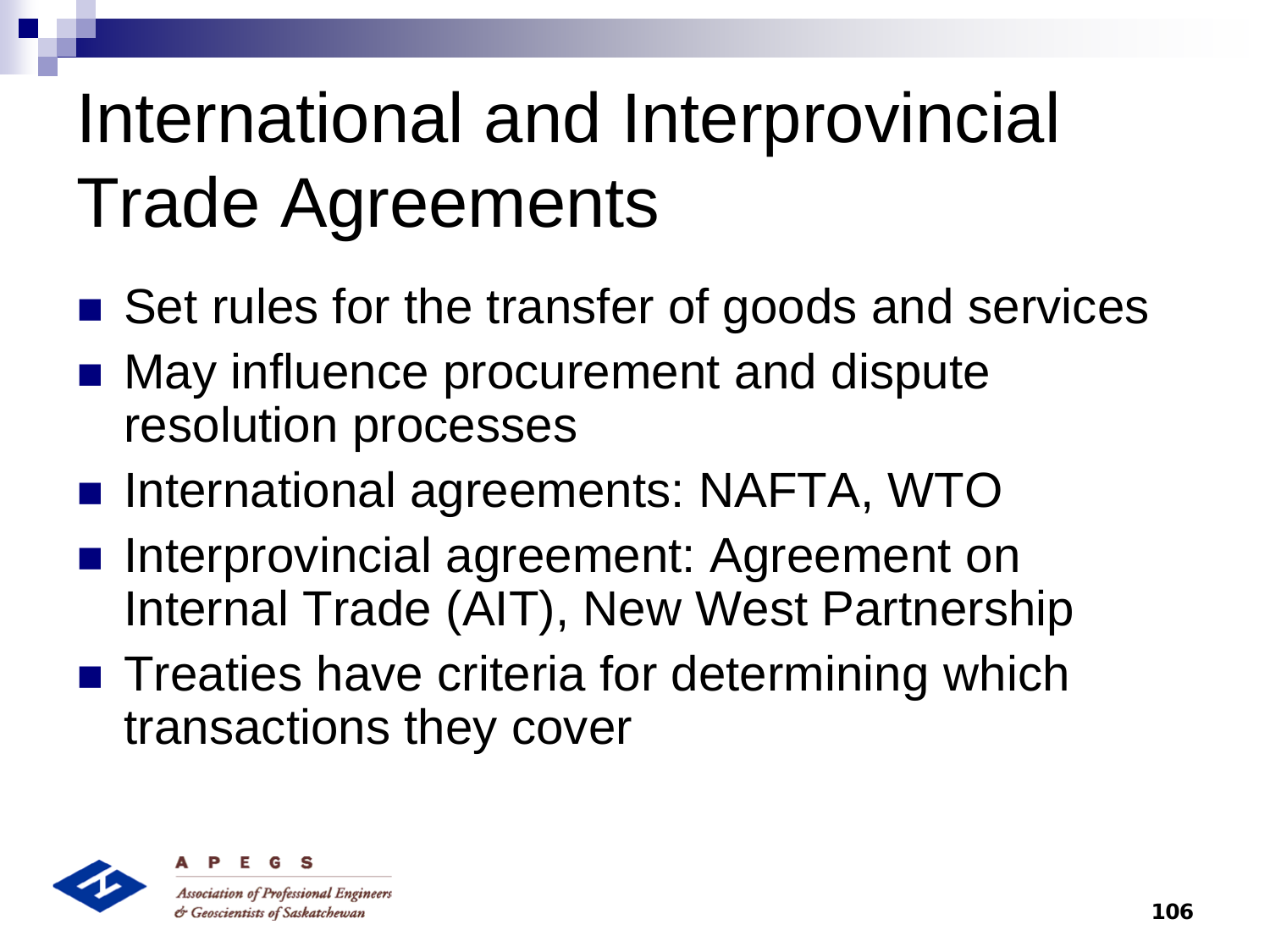#### **Specific Contracts and Clauses**



S

107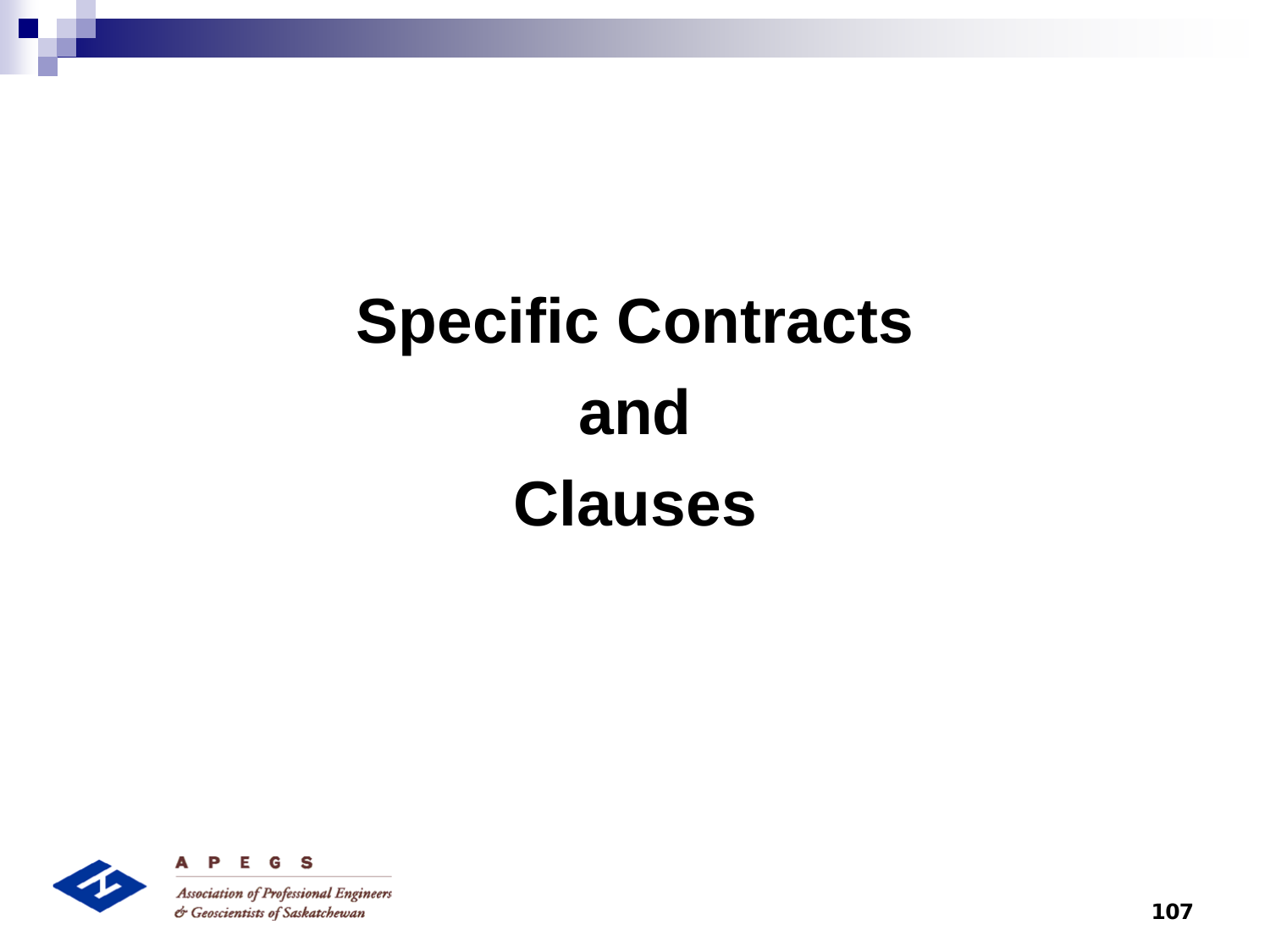## **Overview**

- The method of payment often defines the form of contract e.g. lump sum, cost plus
- Other contracts are defined by the roles the parties will perform e.g. design-build
- Some contracts confer rights (e.g. licensing agreements); others provide for the provision of services (e.g. professional service agreements)
- $\blacksquare$  In all contracts, the roles and duties of the parties must be clearly defined



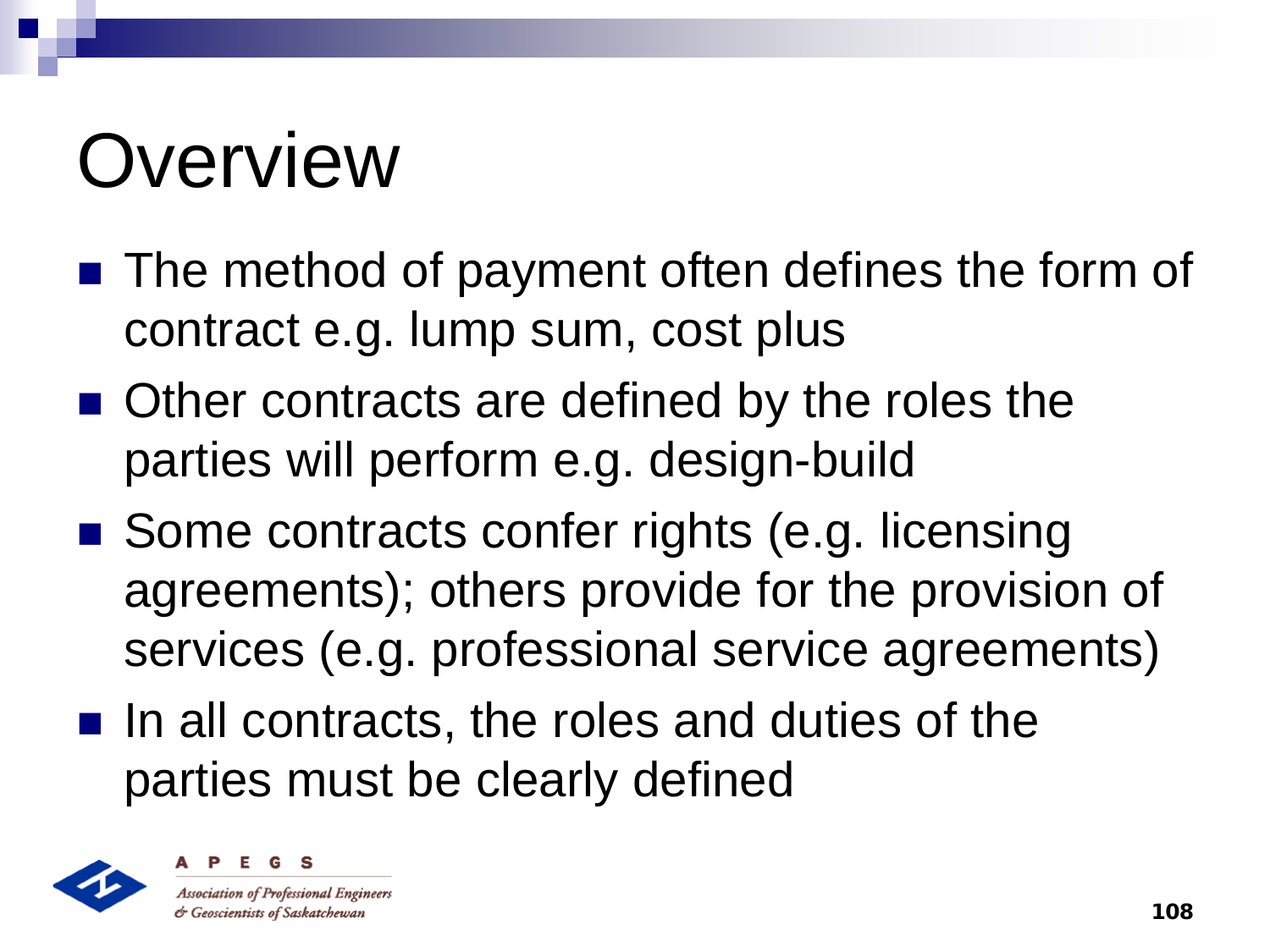#### Standard Form Contracts

- Created by industry groups for use by their members, and generally favour the interests of their members over the parties their members will contract with
- Most standard form contracts require modification to suit the particular context
- Standard form contracts are often used without modification to save costs, but this can lead to far greater costs if litigation results



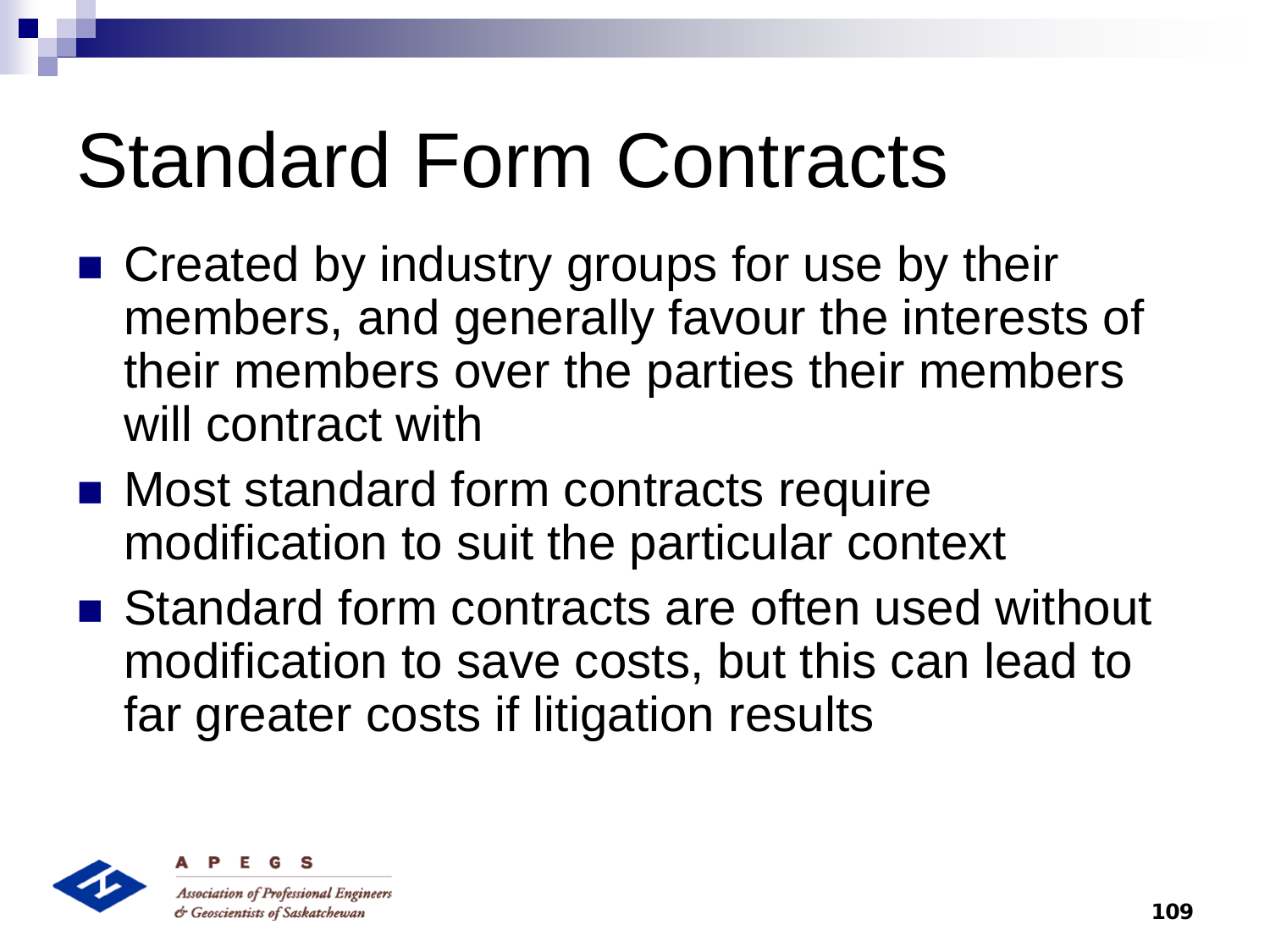# Examples of Contract Types

- Fixed price contracts (CCDC2)
- Cost Plus Contracts
- Unit Price Contracts
- Construction Management Contracts (CCA5)
- Design Build Contracts (CCA14)
- **Public Private Partnership**



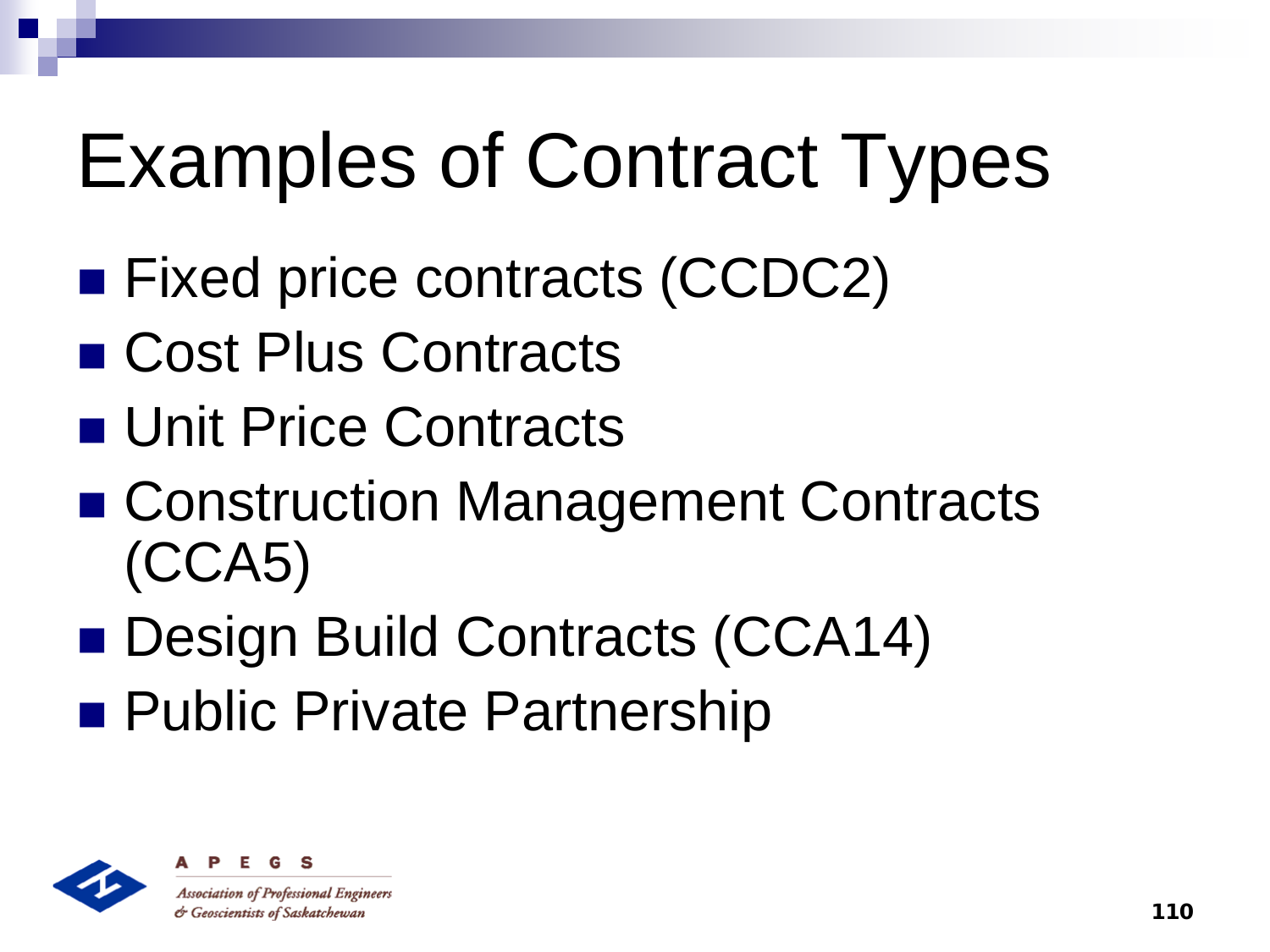#### Professional Service Agreements: Introduction

- Should define the scope of work and expected outcomes
- May be fixed price, cost plus, or a percentage of the actual construction costs
- **Often have limitation of liability clauses that protect the** consultant from claims in excess of the available insurance coverage
- May give the owner alternative remedies in the event the claim is not covered by insurance
- **Field review clauses are often contentious: the scope** and purpose of the review should be clearly set out



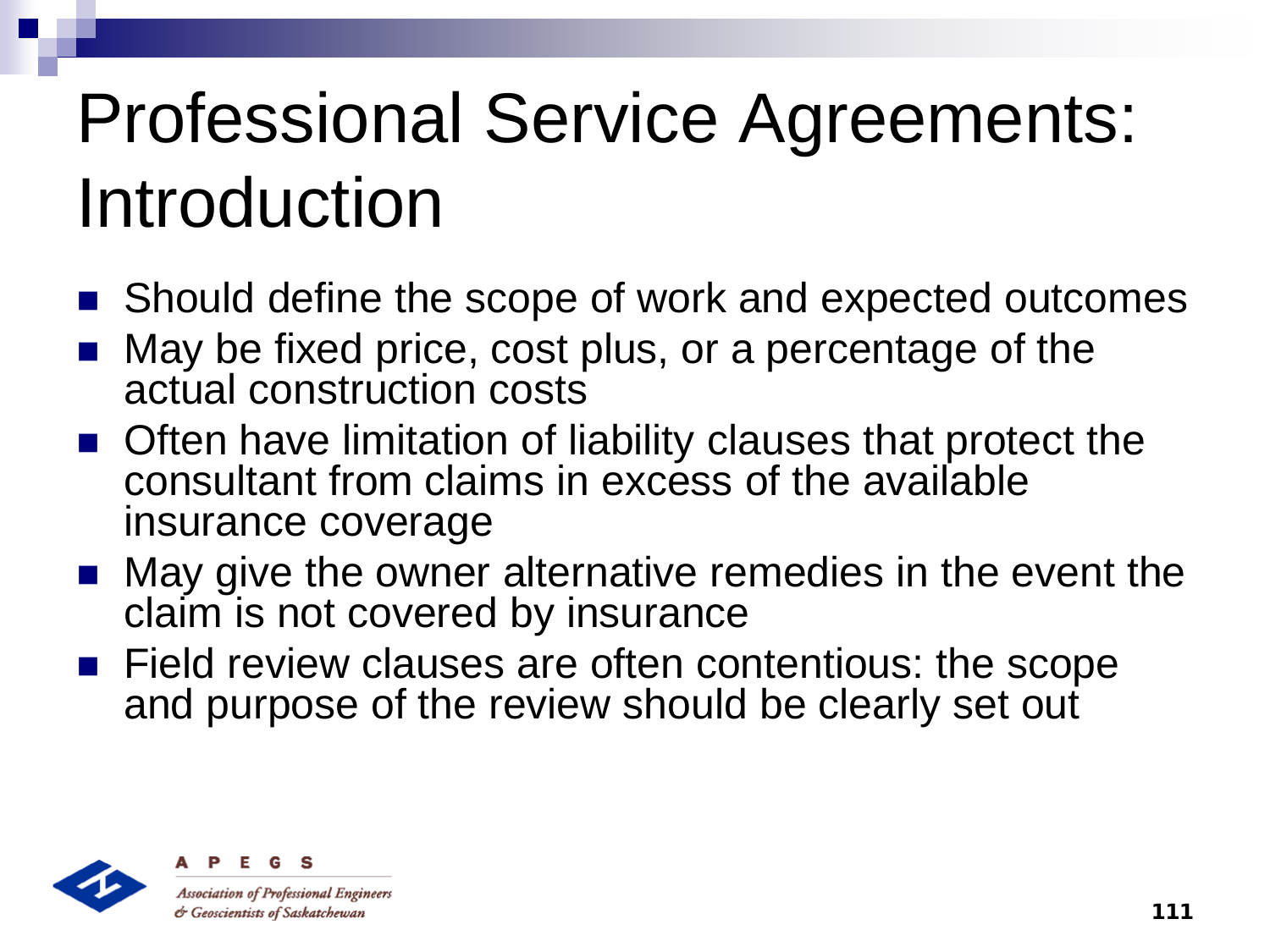# Engineering Service Agreements

- Commonly used standard form contract: ACEC 31
- The parties should address the following issues in detail when using ACEC 31:
	- **□Site inspections**
	- □ Copyright
	- $\Box$  Limitation of liability
	- **□ Termination**



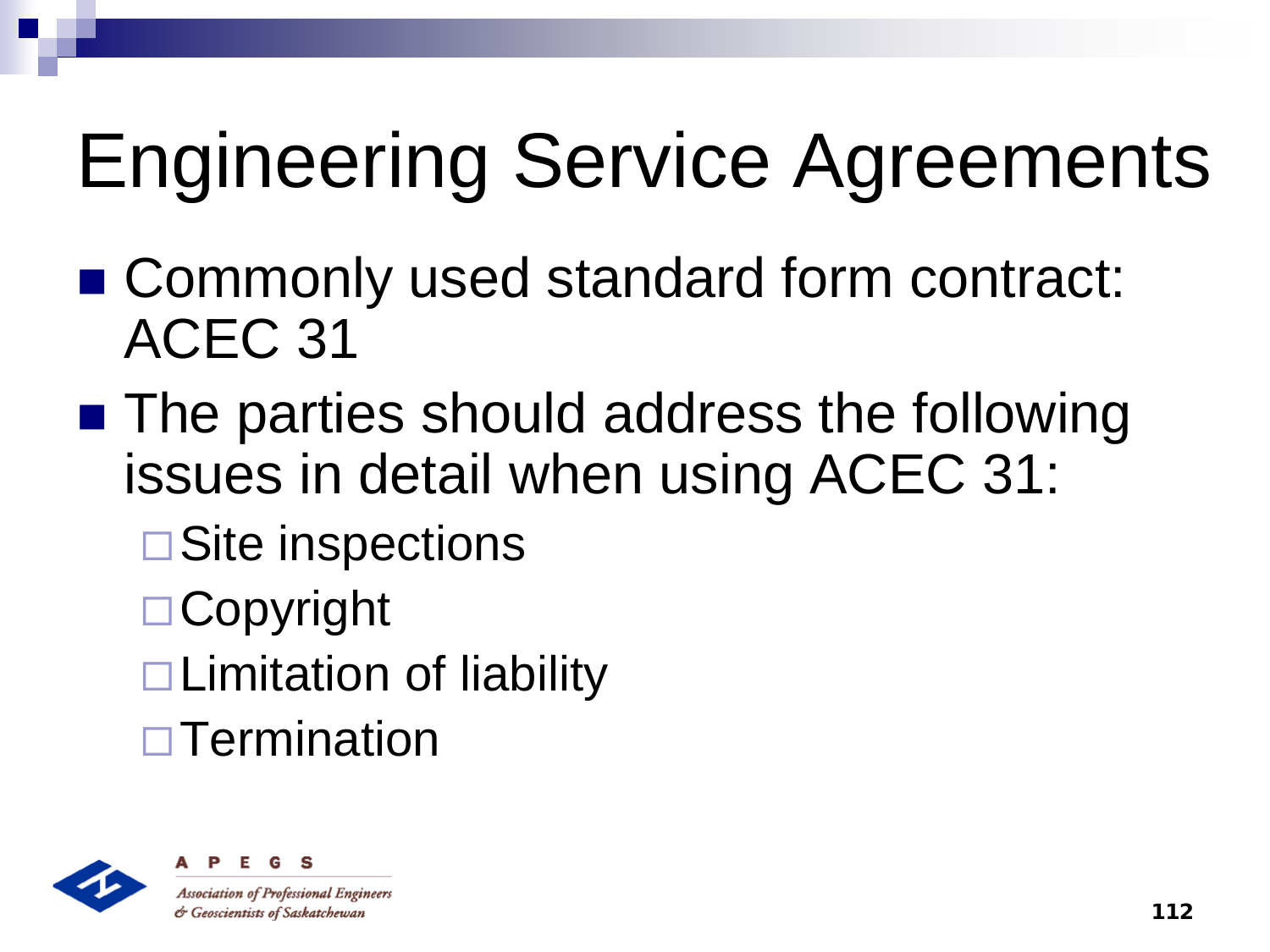# Geoscience Service Agreements

- Commonly used standard form contract: AAPG Contract for Geoscience Services
- The parties should give special attention to the following clauses:
	- $\square$  The scope of services
	- $\Box$  The responsibility for workers' compensation insurance premiums
	- $\Box$  Termination of the relationship
	- $\Box$  The liability of the Geoscientist



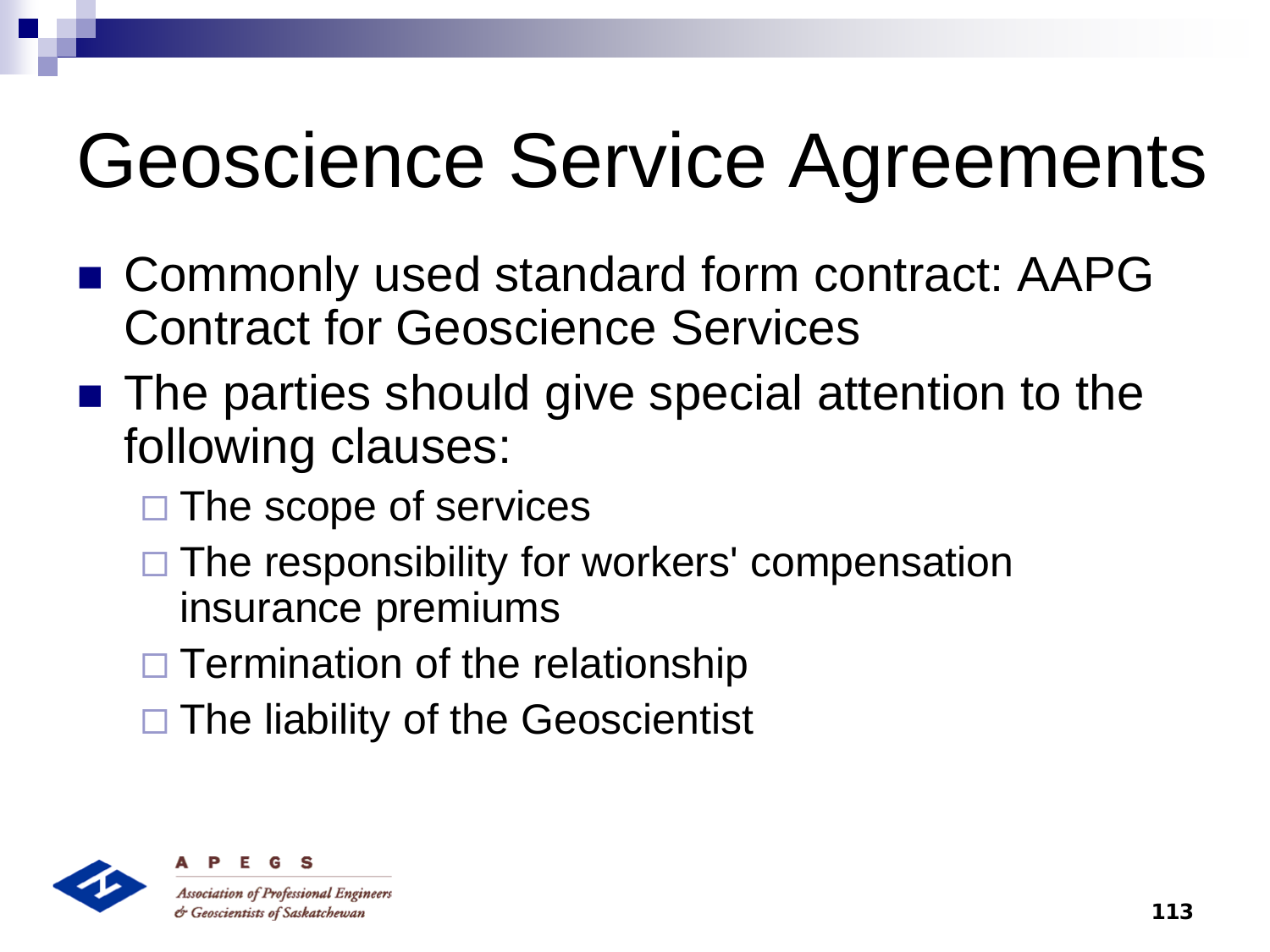# Geoscience Agreements

- Define rights and responsibilities in exploration projects
- Take many forms e.g. joint ventures, limited partnerships
- Grubstake agreement: contributions are made to the prospector's exploration costs in return for a stake in the resources discovered
- Option agreements: provide the optionee with the right to purchase land at a specified price within a specified time frame



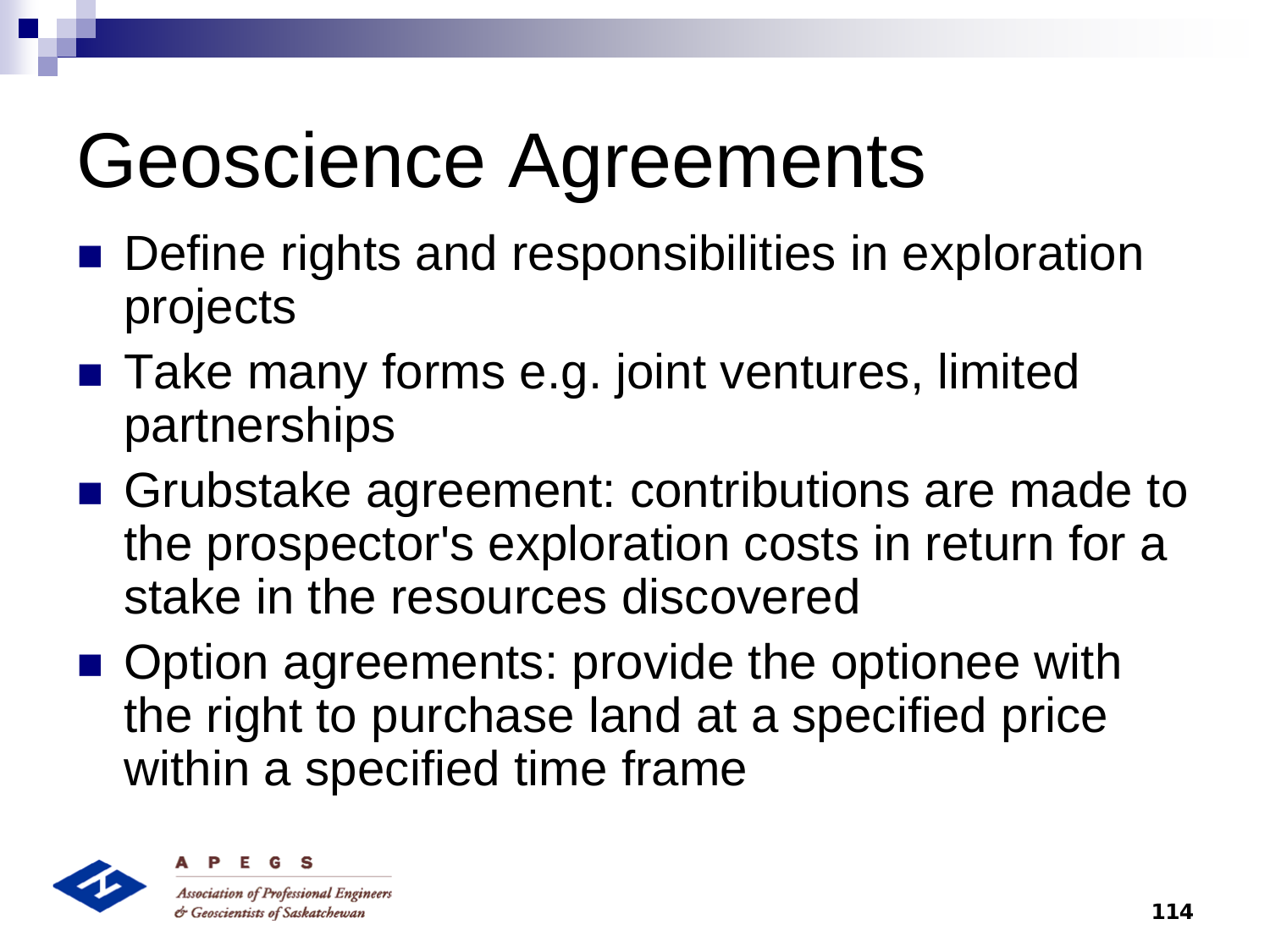# Standard Clauses

- Scope of Work
- Contract Time
- Changes
- Damages and Bonuses
- **Narranties**
- **Termination**
- **n** Indemnification
- **Exclusions and Limitations**
- **Dispute Resolution**

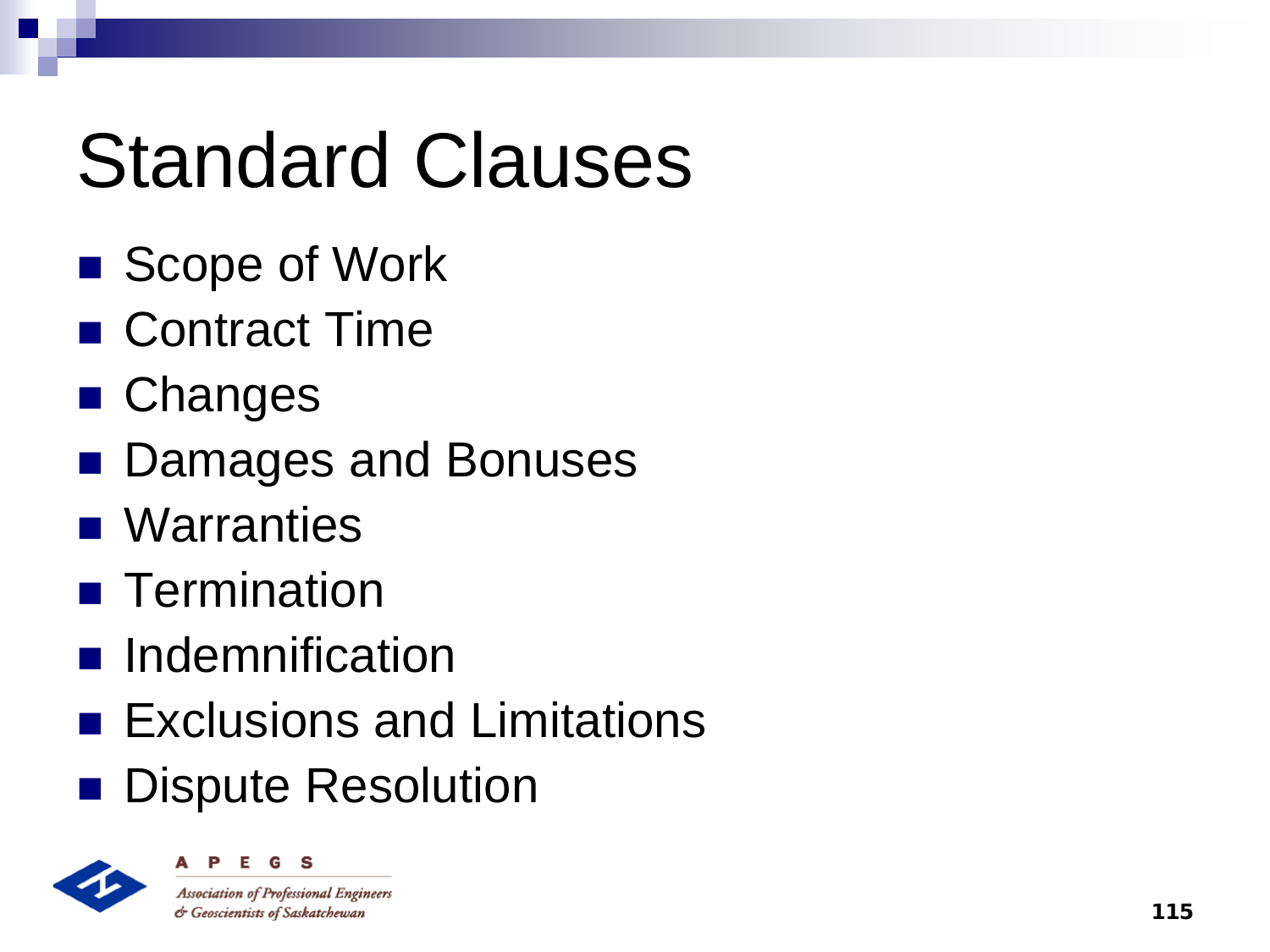# Licensing Agreements

- A license is a grant of rights
- **Exclusive license: licensee obtains the exclusive License** right to use the rights granted by the licensor
- The "grant provision" is the most important in a license agreement; it defines the scope of the license
- Commonly used in intellectual property and real property
- The license fee may be based on profits made by the licensee



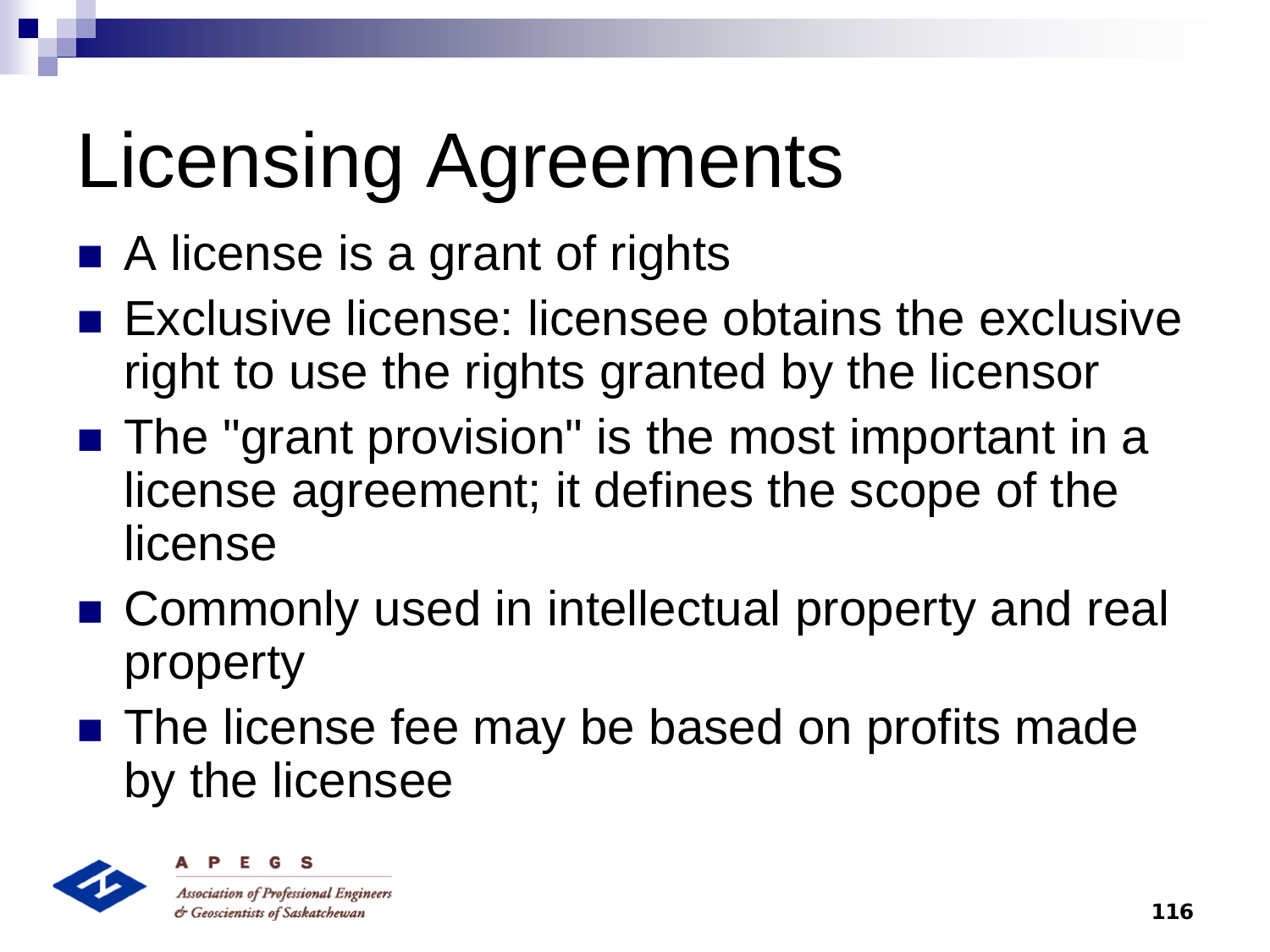# Requirement of Writing

- Some contracts must be in writing to be enforceable
	- *Statute of Frauds* (1677)
	- **□Examples:** 
		- **Transfer of an interest in land**
		- Contract in which one party becomes a surety (ex. guarantee the debt of another)



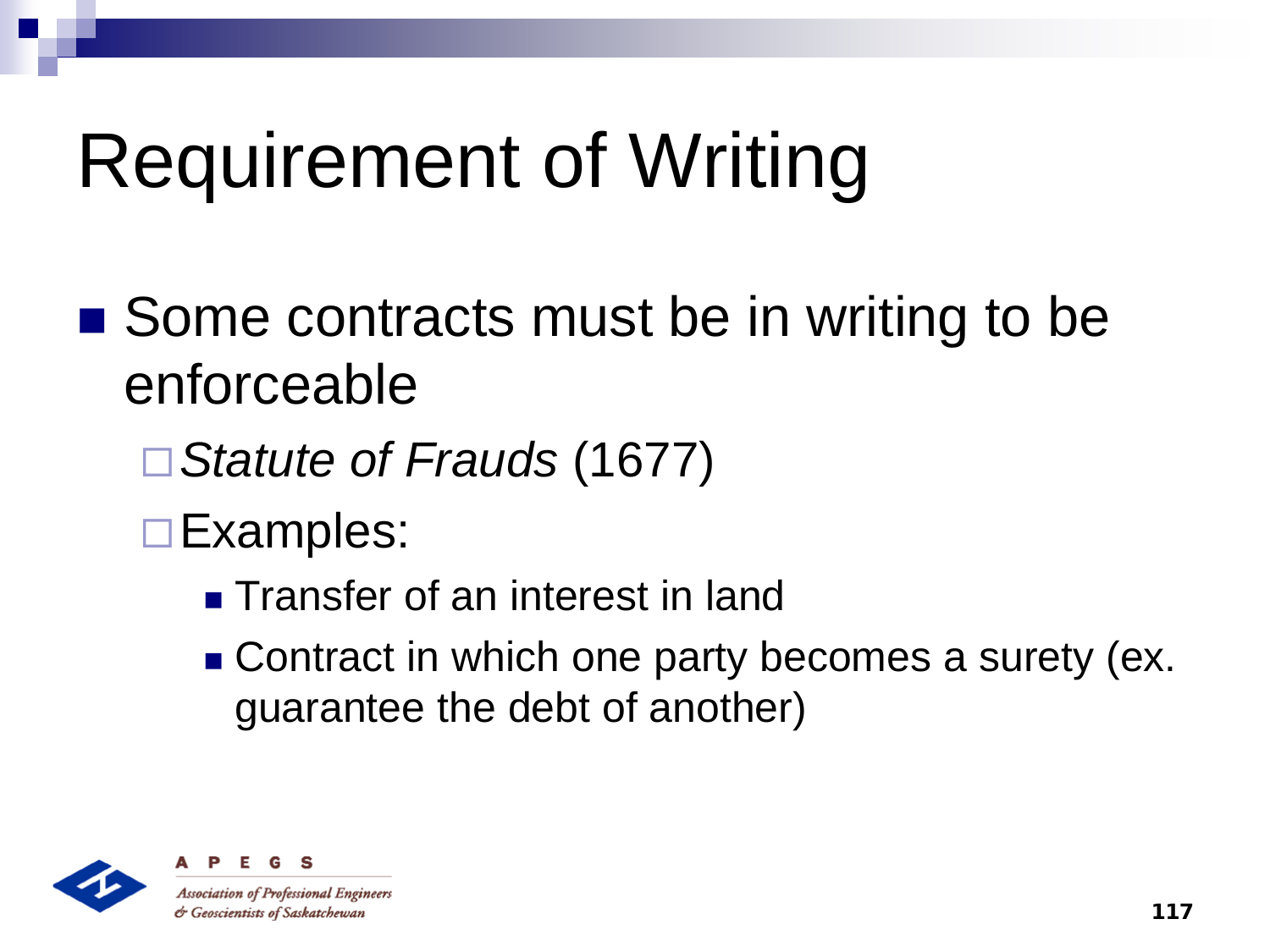#### **Torts**

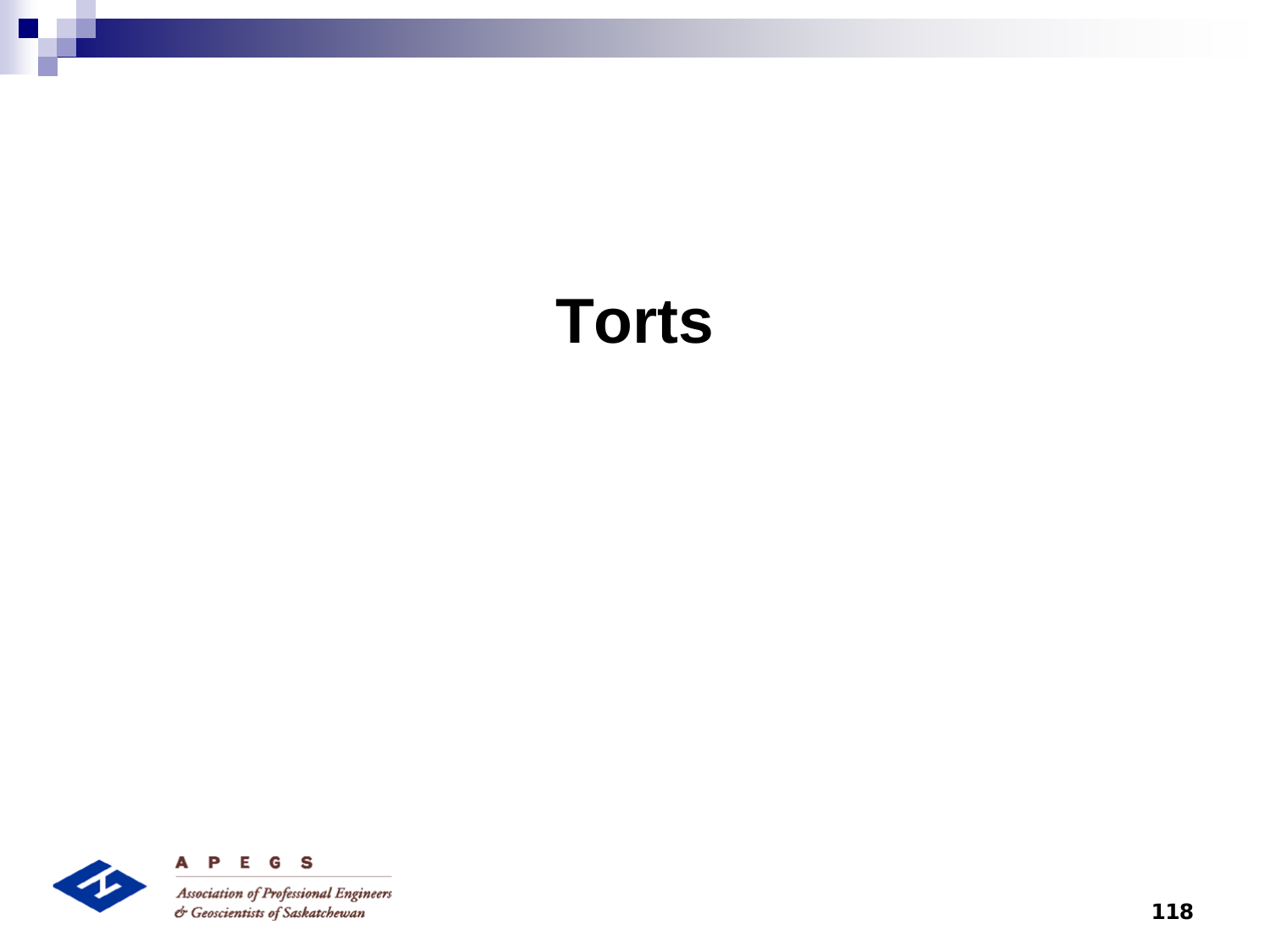# **Overview**

- Tort is the breach of a duty of care owed to another party that causes injury or loss to that other party
- Negligence is the tort engineers and geoscientists are most commonly sued for
- Two categories of tort: intentional and unintentional
- Tort law evolves continually as new cases are decided



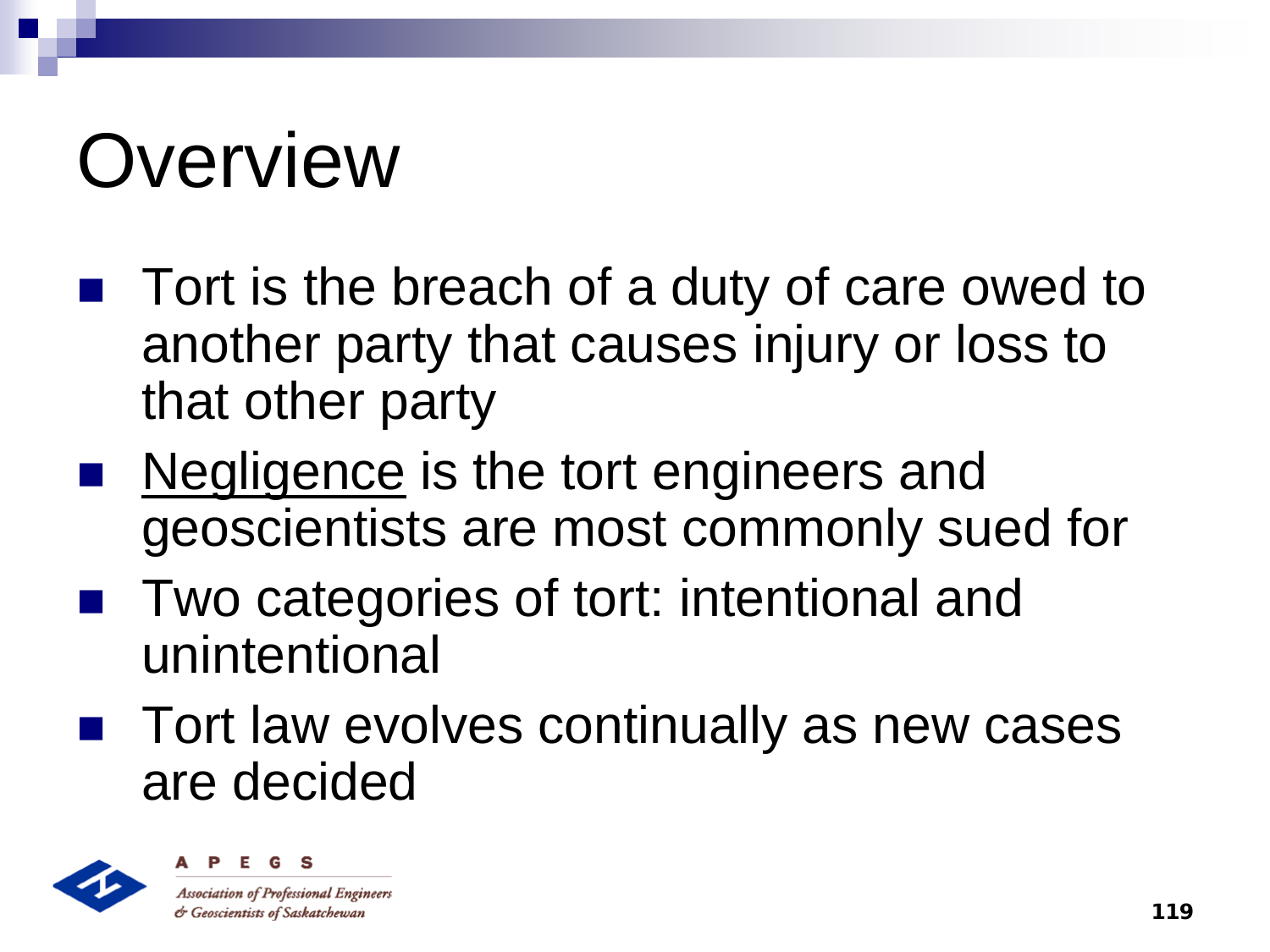#### Categories of Tort

#### FIGURE 12-1 Types of Tort



Copyright © 2007 Pearson Education Canada



G S **Association of Professional Engineers** & Geoscientists of Saskatchewan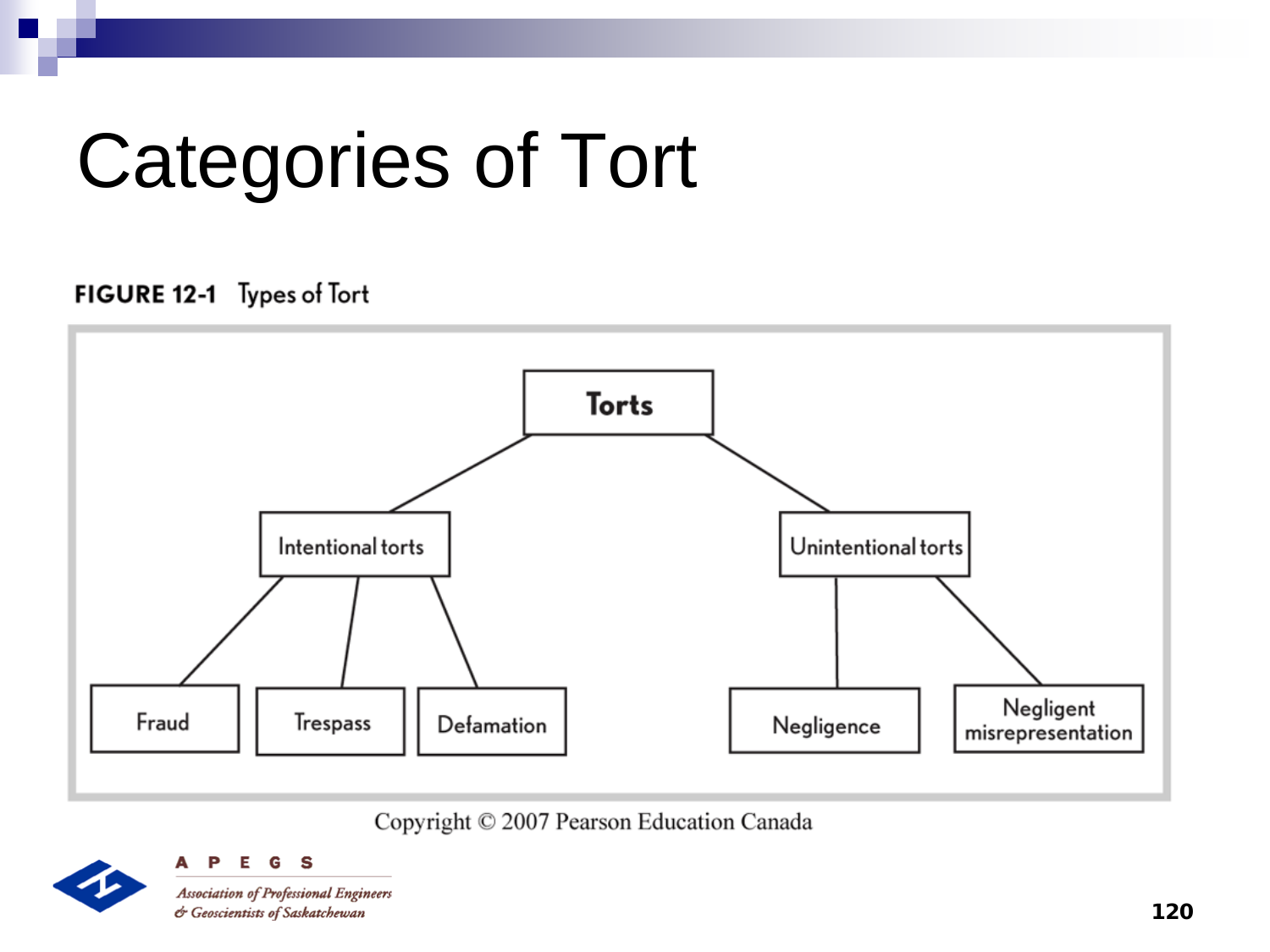# Overview of Negligence

- Negligence is an unintentional tort
- Basic elements:
	- The defendant owed the plaintiff a **duty of care**
	- The defendant **breached that duty**
	- The **plaintiff suffered a loss**
	- The breach of duty by the defendant was the **proximate cause** of the plaintiff's loss
- Negating any element will be a complete defence to a claim of negligence



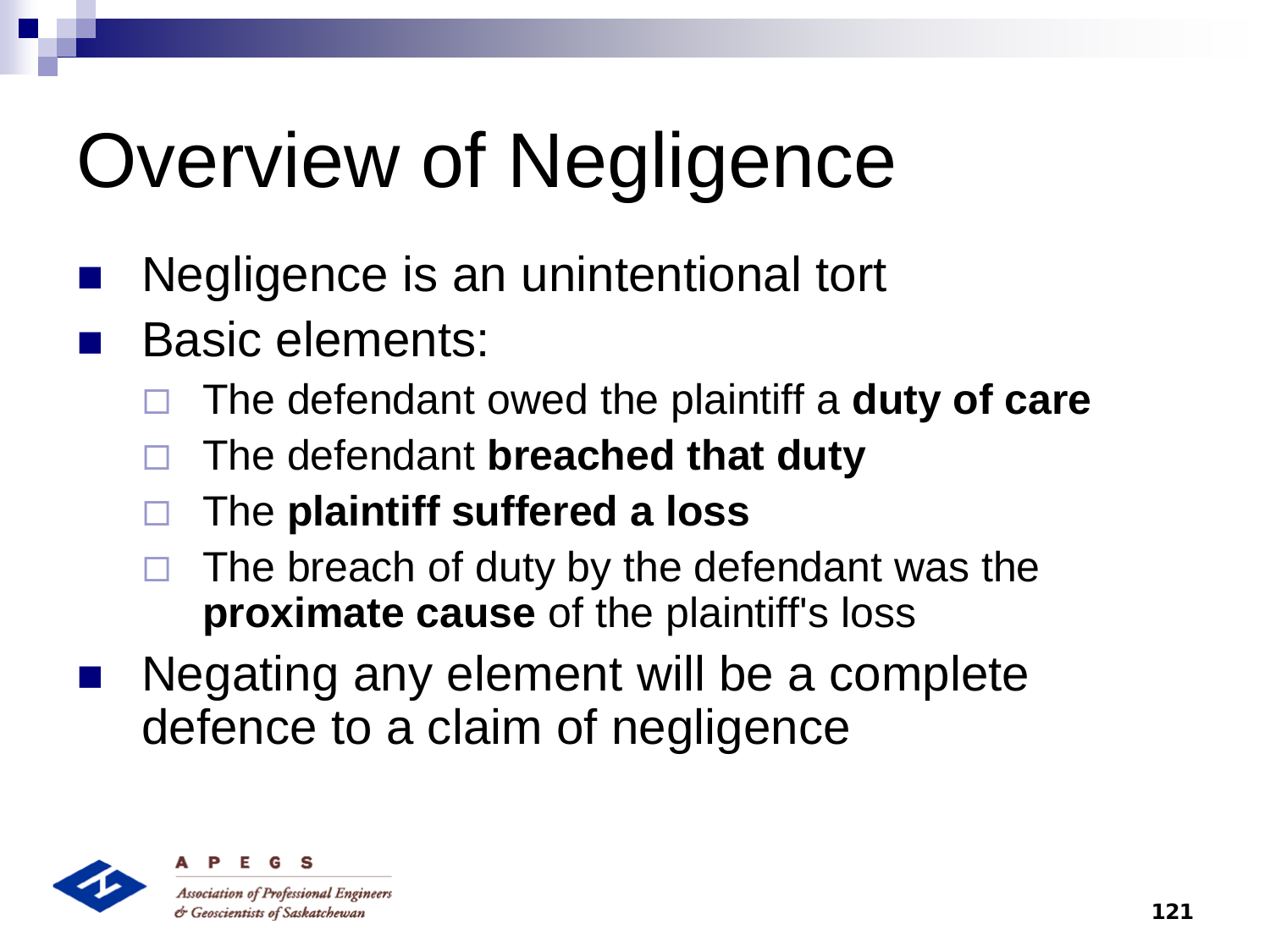# Duty of Care

- Duty of care is an unsettled area of law
- Whether a duty exists is based on **reasonable forseeability**
- A duty of care is more likely to exist where there is a pre-existing relationship between the parties
- A tort duty of care can co-exist with a contractual duty of care



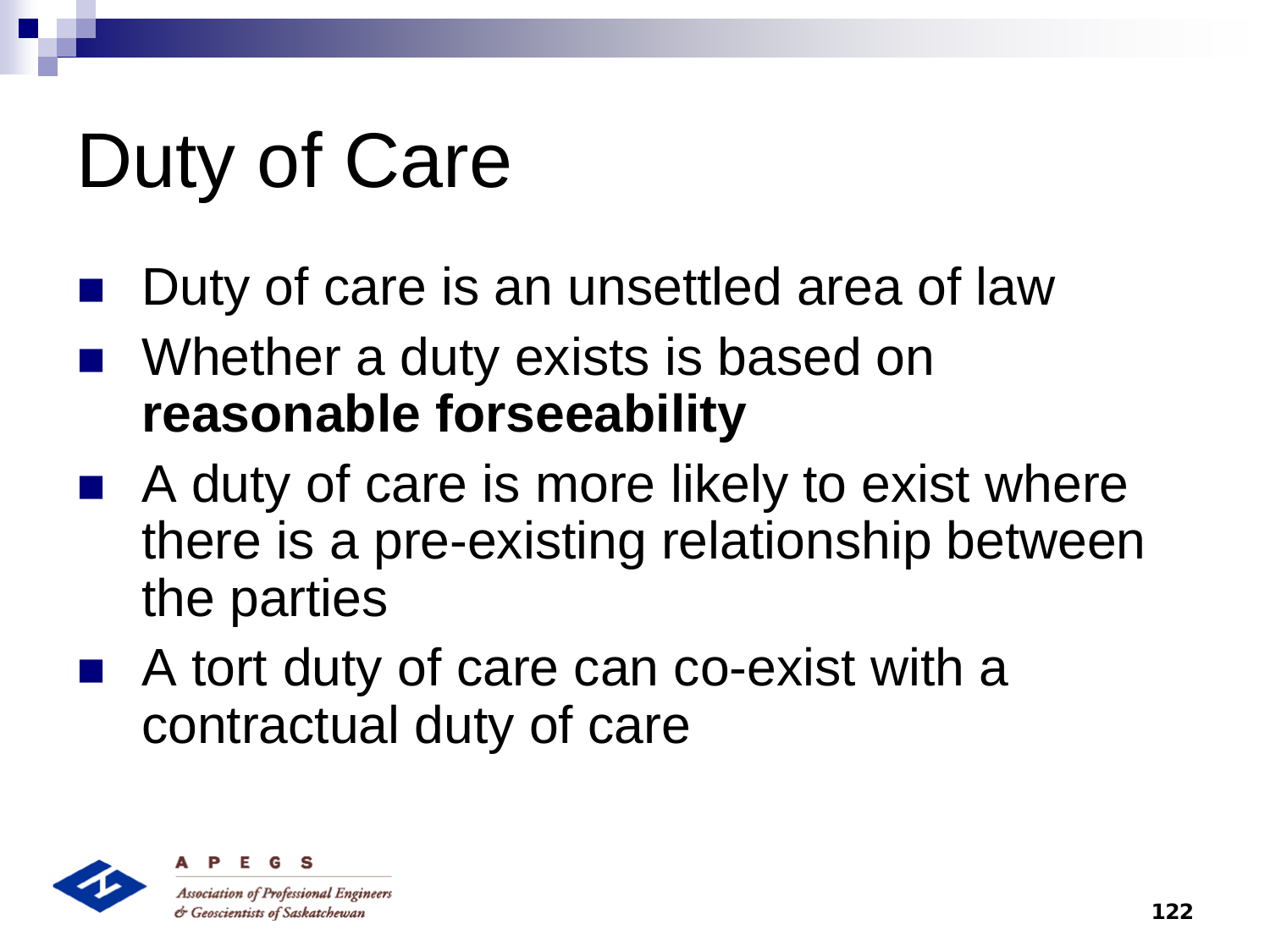#### Duties of Care for Architects, Engineers and Geoscientists

- Professionals owe a tort duty of care to the owner even if there is no contractual relationship with the owner e.g. when an engineer is hired by the architect
- A consultant who prepares specifications owes a duty of care to bidders
- Generally, consultants hired by the owner do not have a duty of care to the contractor, or to the contractors employees, but if the consultant supervises the project, such duties may arise
- Third parties to the construction process may have tort claims against consultants if the harm was foreseeable



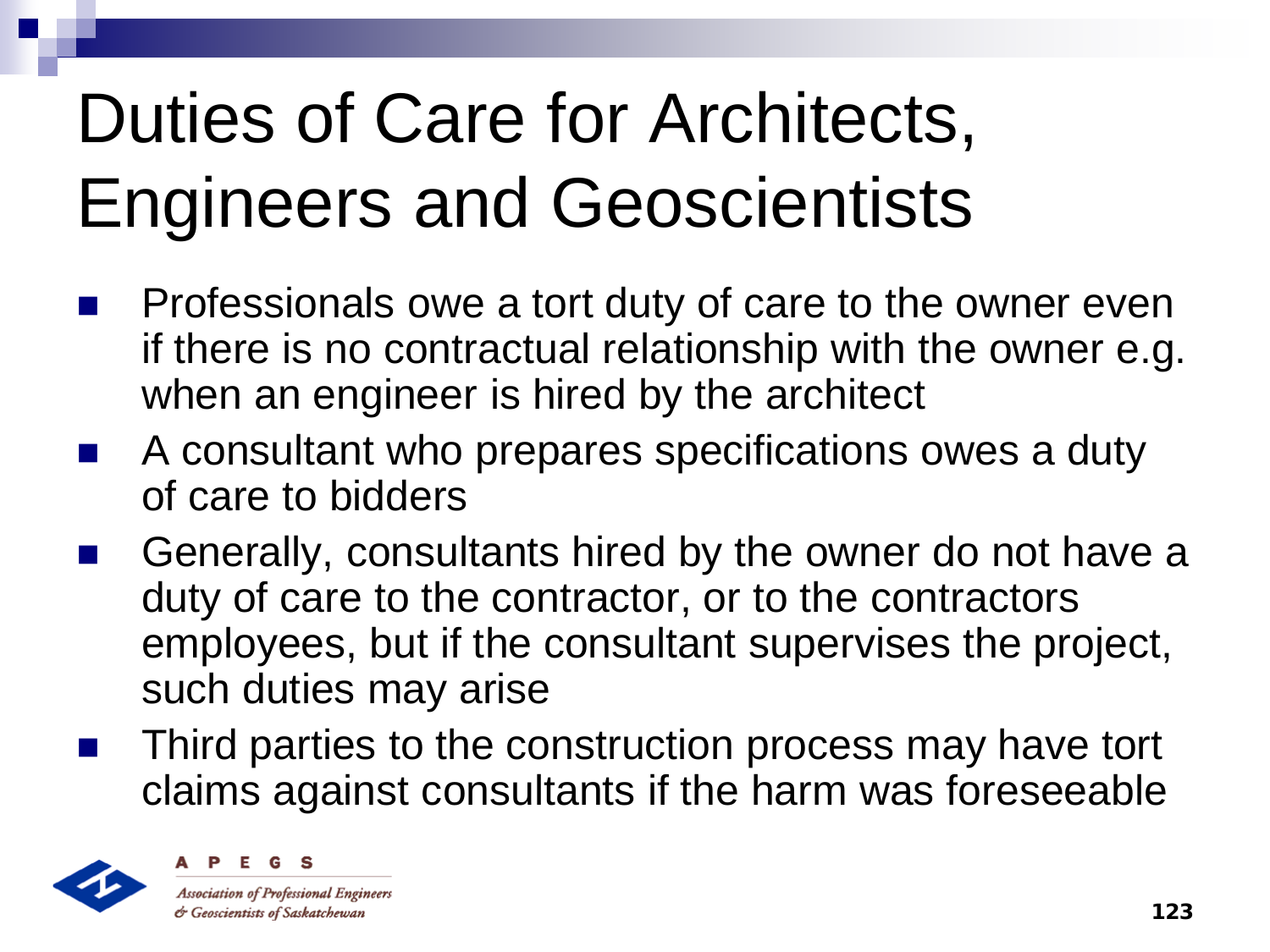#### Pure Economic Loss

- Pure economic loss is financial loss without any associated personal injury or damage to property
- Historically, courts in Canada have barred negligence claims for pure economic loss because of the large amount of liability that would result if such claims were allowed
- Exceptions: pure economic loss can be recovered for some torts e.g. negligent misrepresentation, dangerous defects
	- (5 categories see: Design Services Ltd. v. Canada)



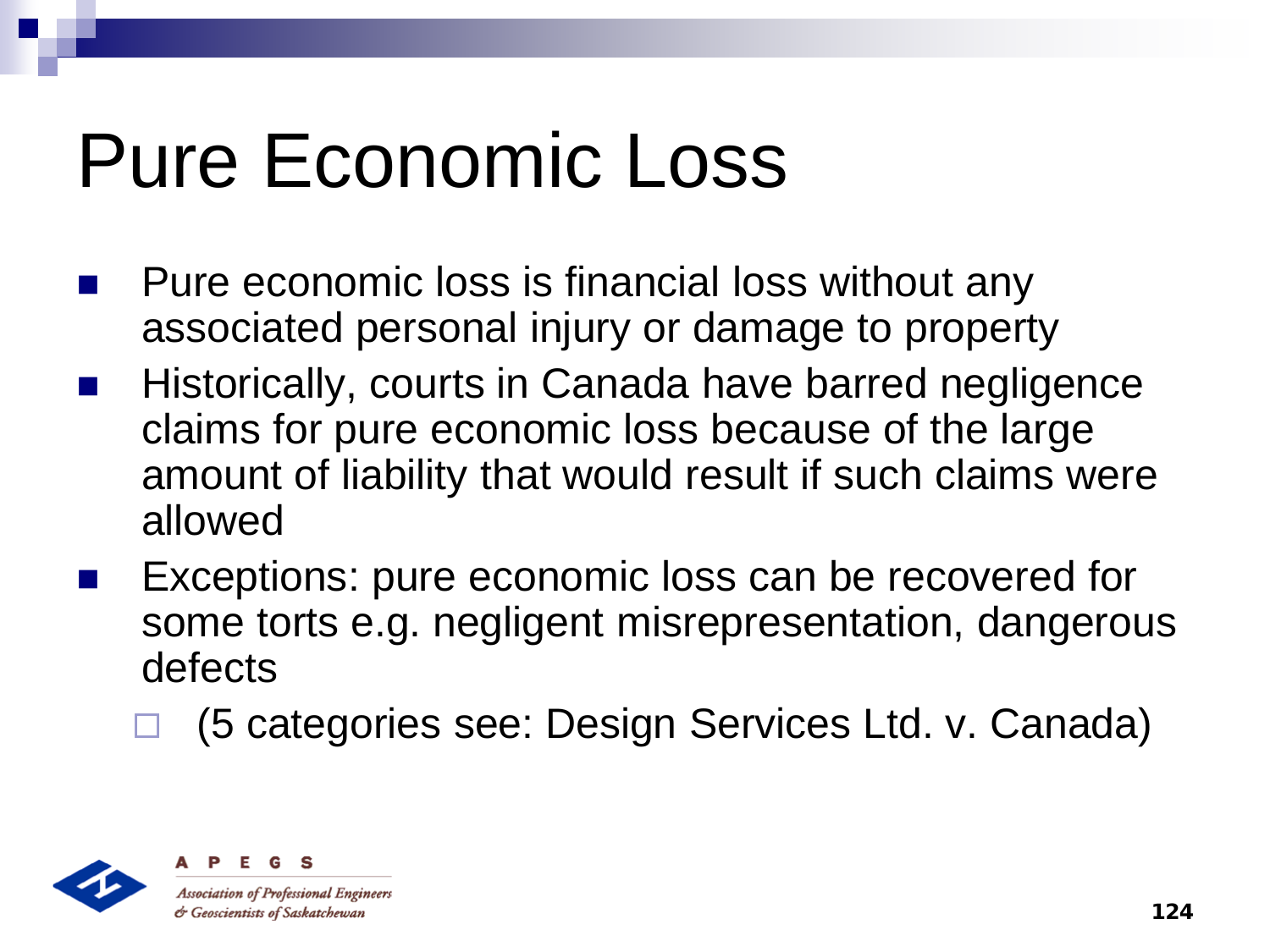#### Reducing the Risk of Negligence Claims

- Contractual limitation clauses can limit tort duties of care
- Contractual limitations only apply between the parties to the contract, but may be relevant to whether a party to the contract owed a duty of care to a third party e.g. if the owner's contract with the consultant states that the consultant is not responsible for work methods, it is less likely that the consultant owes a duty to a person injured by dangerous work methods





& Geoscientists of Saskatchewan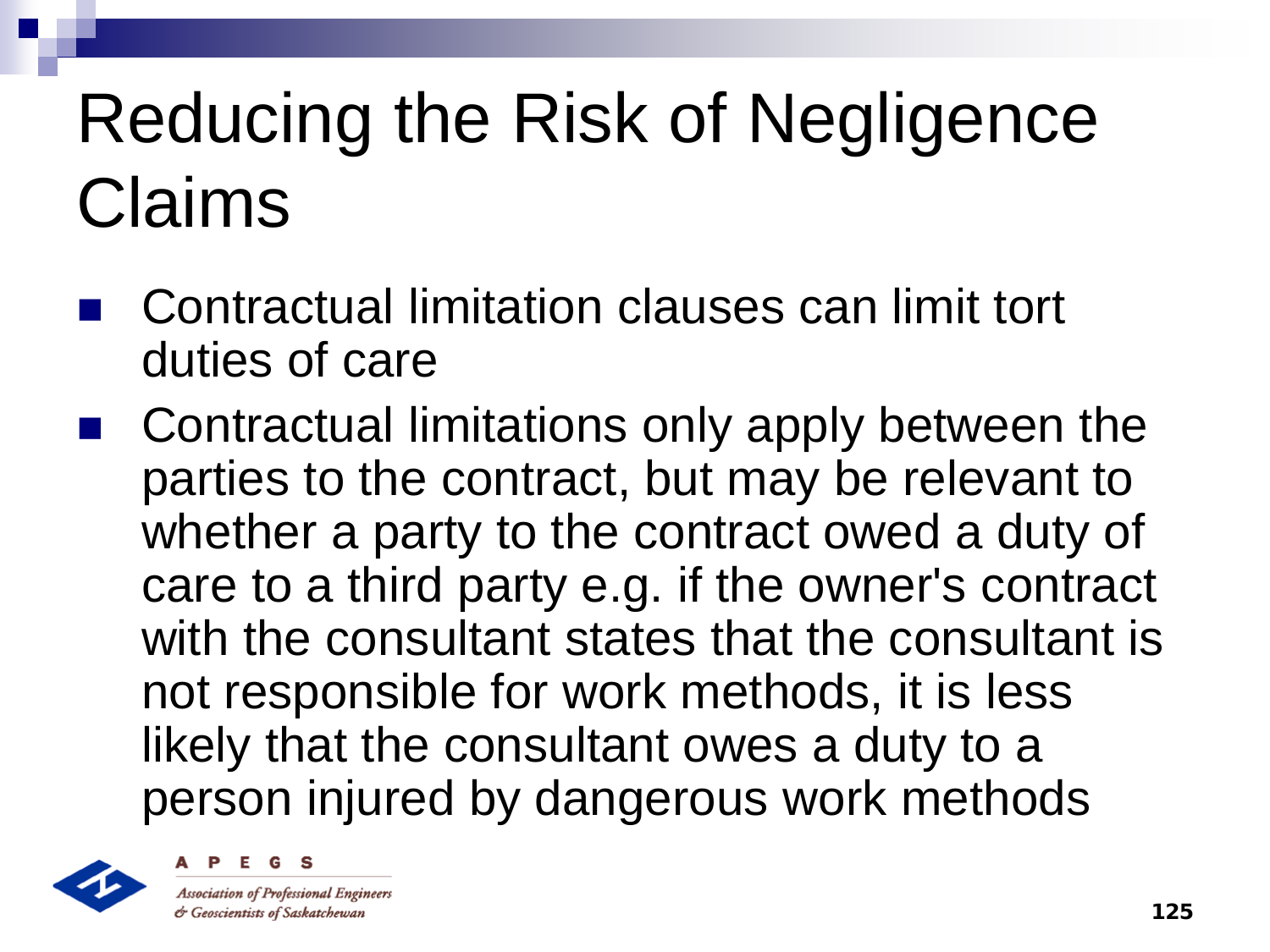#### Breach of Duty

- A breach of duty occurs when the standard of care is not met
- The standard of care is defined by what a reasonable and competent member of that occupation would have done in the situation
- Expert evidence is used to establish the standard of care in a particular case
- The standard of care is determined considering the state of the art **at the time of the alleged breach**



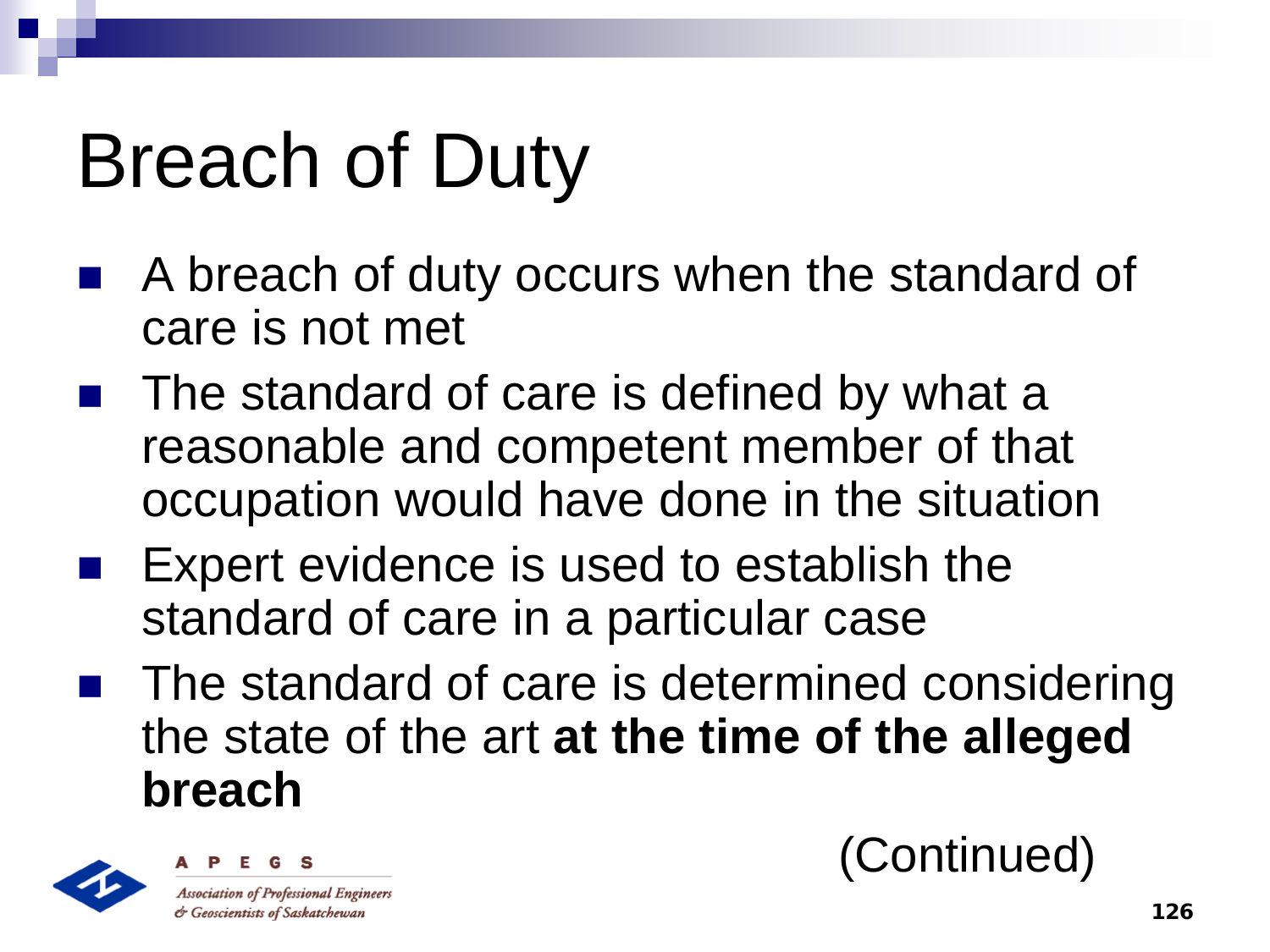# Breach of Duty (Continued)

- Commonly practiced norms are relevant to, but not determinative of, the standard of care
- Professionals who hold themselves out as specialists will be held to a higher standard of care
- Most breaches of duty occur due to lack of care, not incompetence
- Continuing professional education programs guard against incompetence
- Checklists and other quality control procedures should be used to prevent lack of care



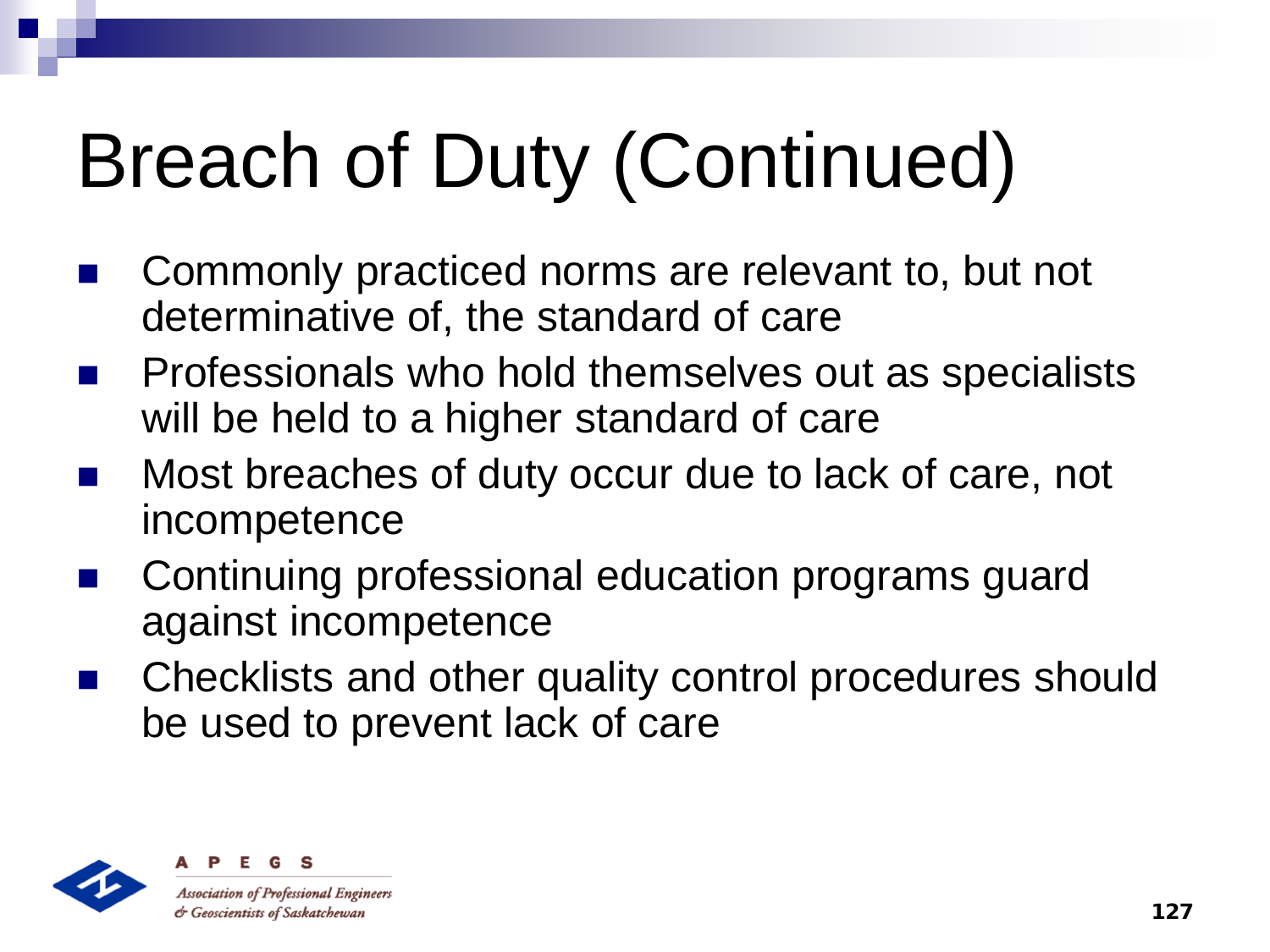# Causation

- Only losses caused by the defendant's breach of duty are recoverable i.e. losses which, **but for the breach**, would not have occurred
- The loss must also be proximate to (not too remote from) the breach
- The plaintiff must prove causation on a balance of probabilities



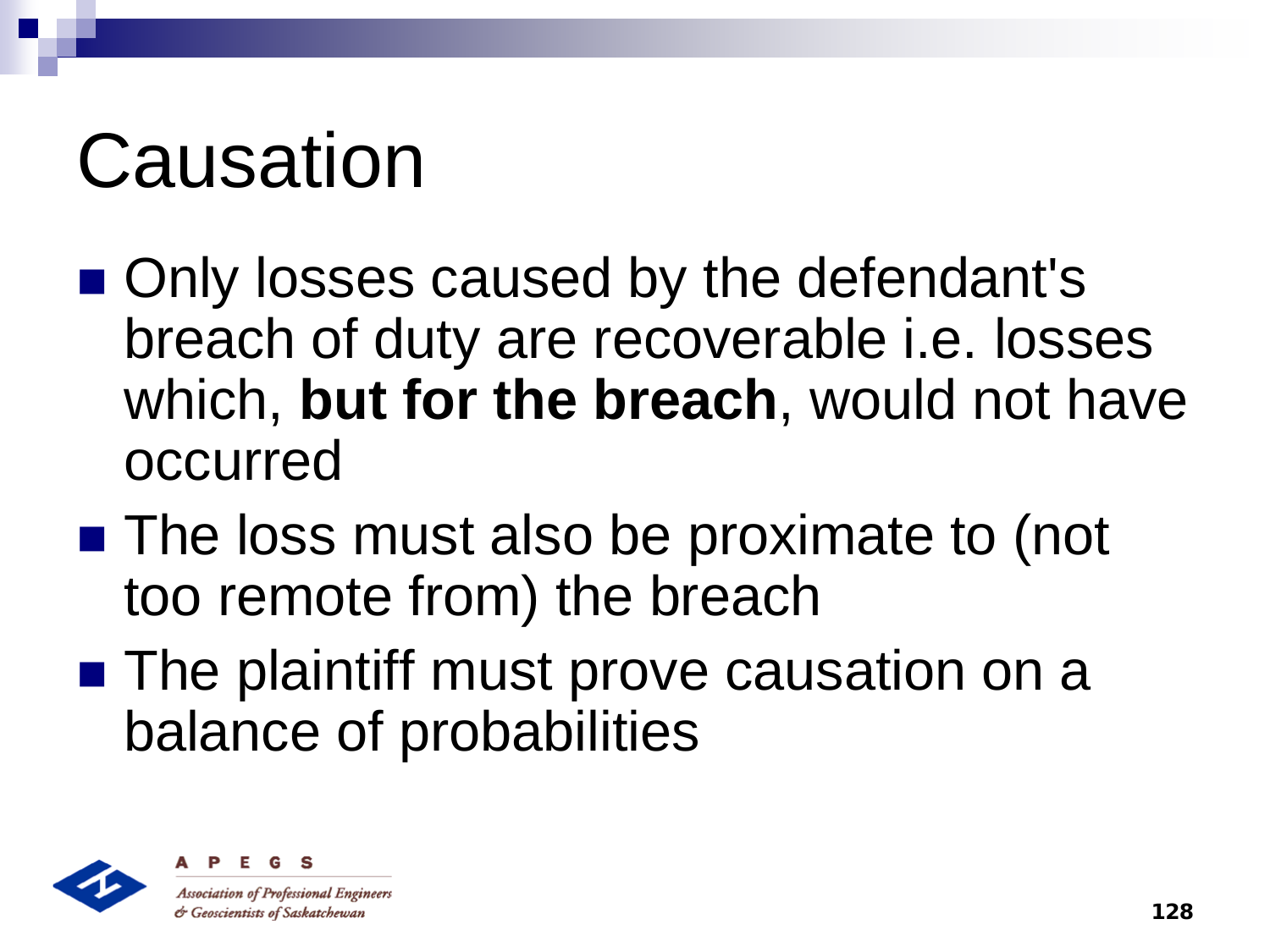# Negligent Misrepresentation

- Misrepresentation is a false statement
- Negligent misrepresentation is a false statement made in breach of a duty of care
- A duty of care is owed to those who it is reasonably foreseeable will rely on the statement; but the duty is limited by proximity
- Causation is established by proving reliance on the misrepresentation
- **Pure economic loss is recoverable for negligent** misrepresentation



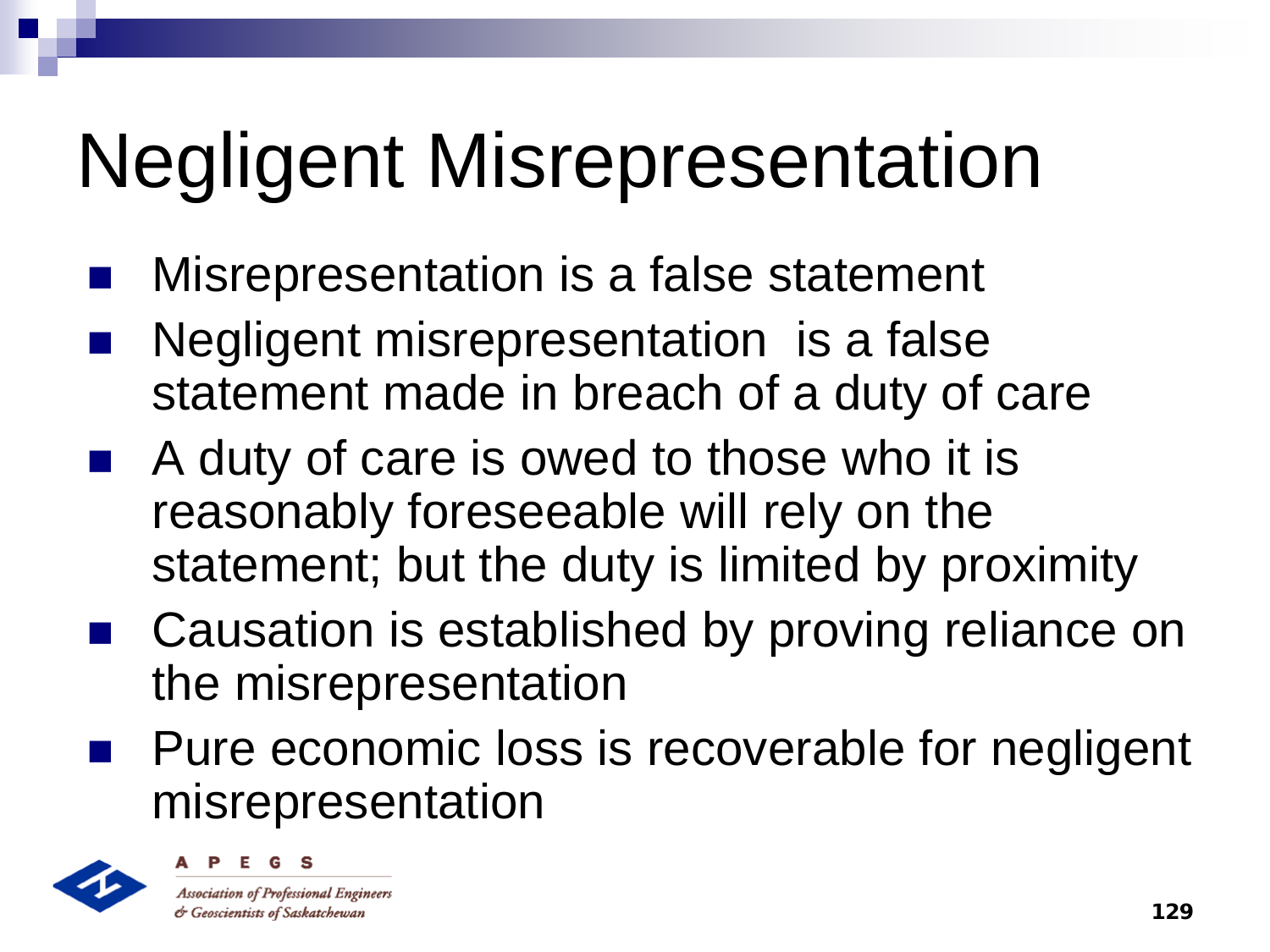#### Fraud

- Fraud is an intentional tort
- Fraud is also known as deceit
- Where there is a positive obligation to disclose information, a fraudulent misrepresentation can occur by omission
- Negligent statements may be made carelessly, without an intention to deceive, but fraudulent statements are those made intentionally, with knowledge that they are untrue



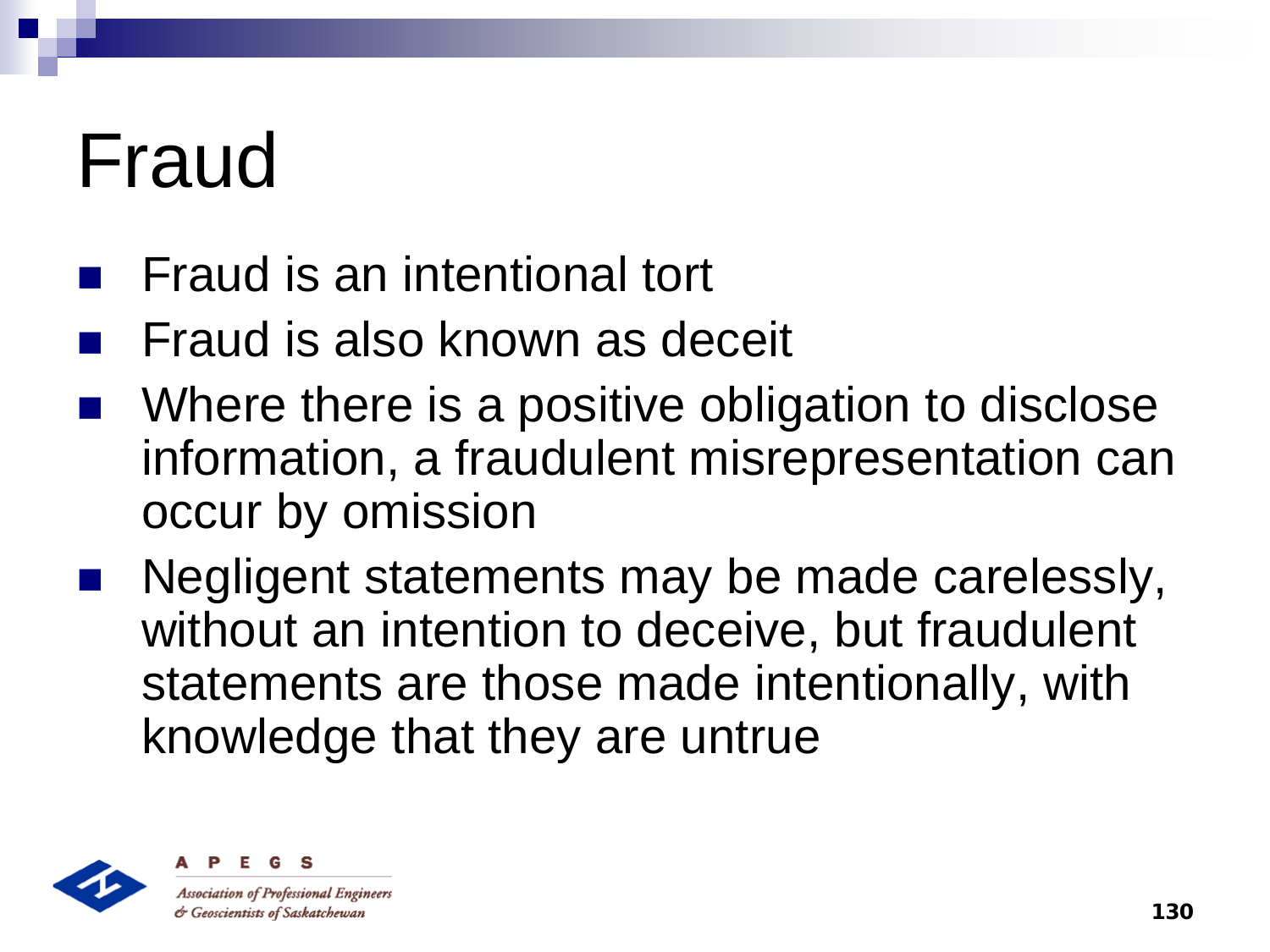# Fiduciary Duty

- A fiduciary duty exists when there is a special relationship of trust in which the party owing the duty (the fiduciary) is required to put the interests of the party owed the duty (the beneficiary) ahead of its own interests
- The categories of relationship in which fiduciary duties exist are not clearly defined, although they often exist in particular cases e.g. doctor-patient, lawyer-client

(Continued)



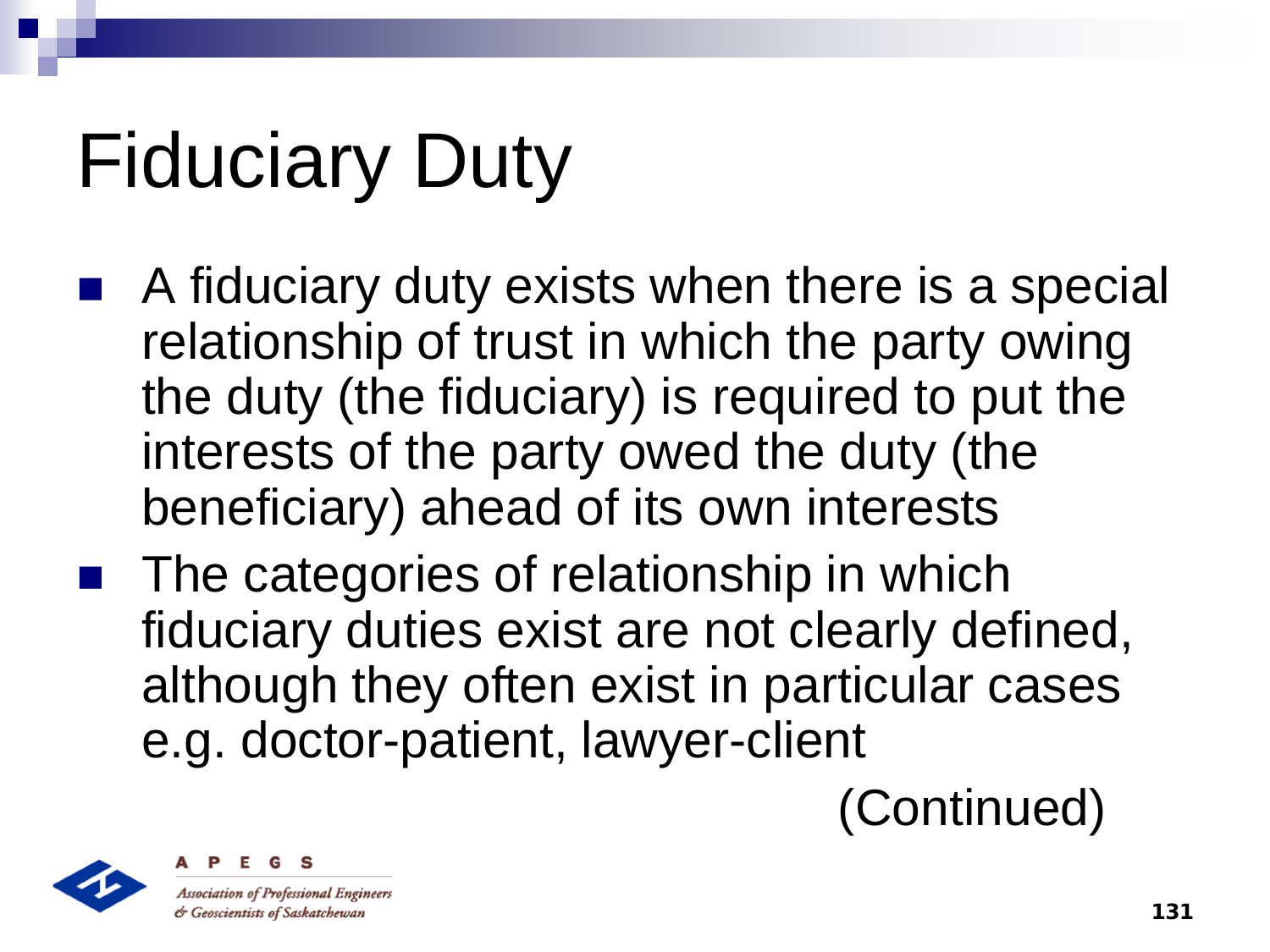# Fiduciary Duty (Continued)

- The following are indicia of fiduciary relationships:
	- The fiduciary has the ability to exercise discretion or power
	- $\Box$  The fiduciary can unilaterally exercise that power so as to affect the beneficiary
	- $\Box$  The beneficiary is peculiarly vulnerable to the power of the fiduciary
- Fiduciary relationships do not normally exist between arm's length commercial parties



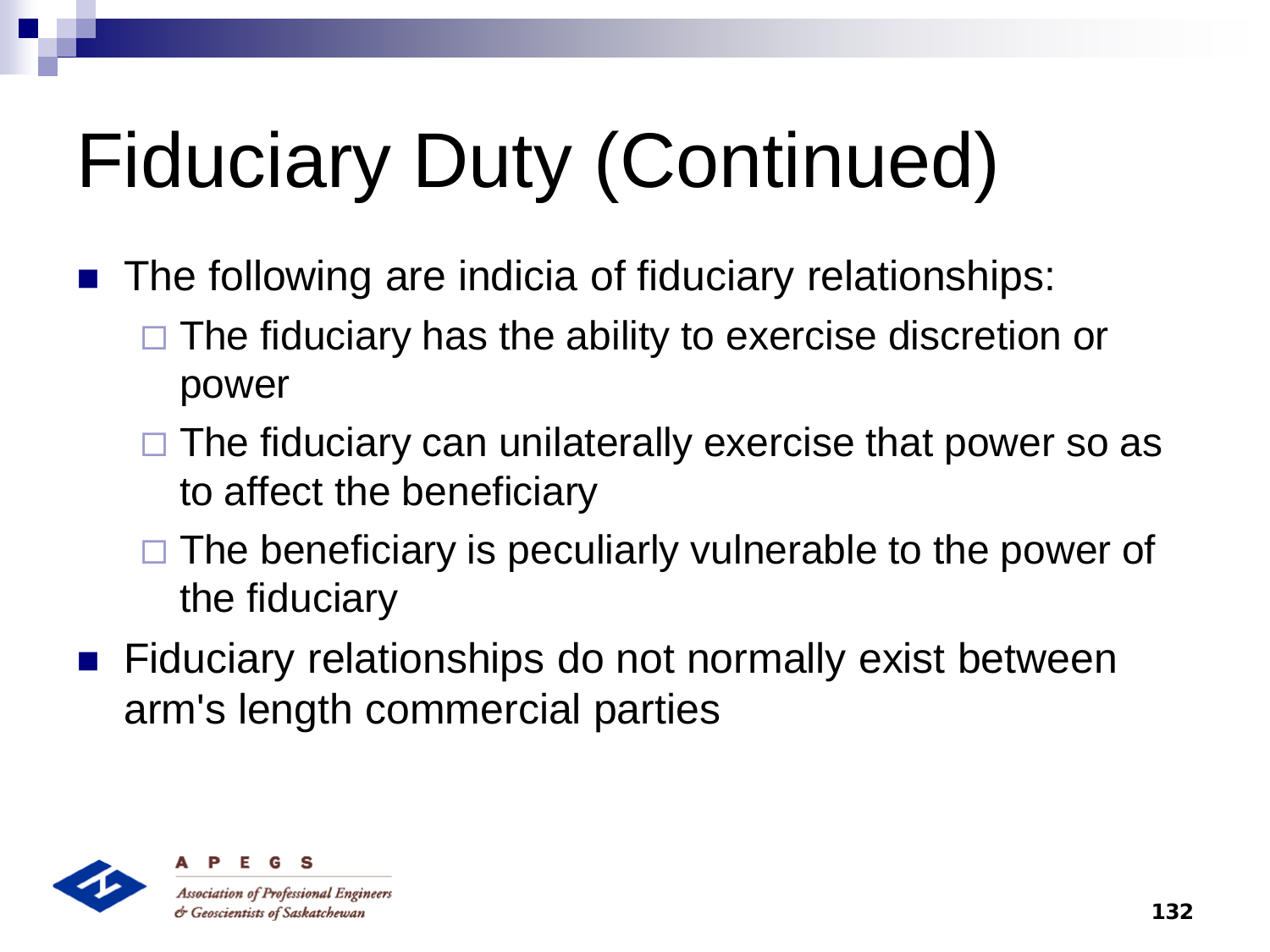#### Trespass

- **Trespass is unauthorized entry onto the land of** another person
- $\blacksquare$  Trespass is a strict liability tort: the plaintiff is not required to prove intention or neglect
- **Property rights extend from below the surface of** the land up into the sky above the land  $\rightarrow$  use of rock anchors and tower cranes may lead to a claim of trespass
- Also be aware of *The Trespass to Property Act in Saskatchewan*



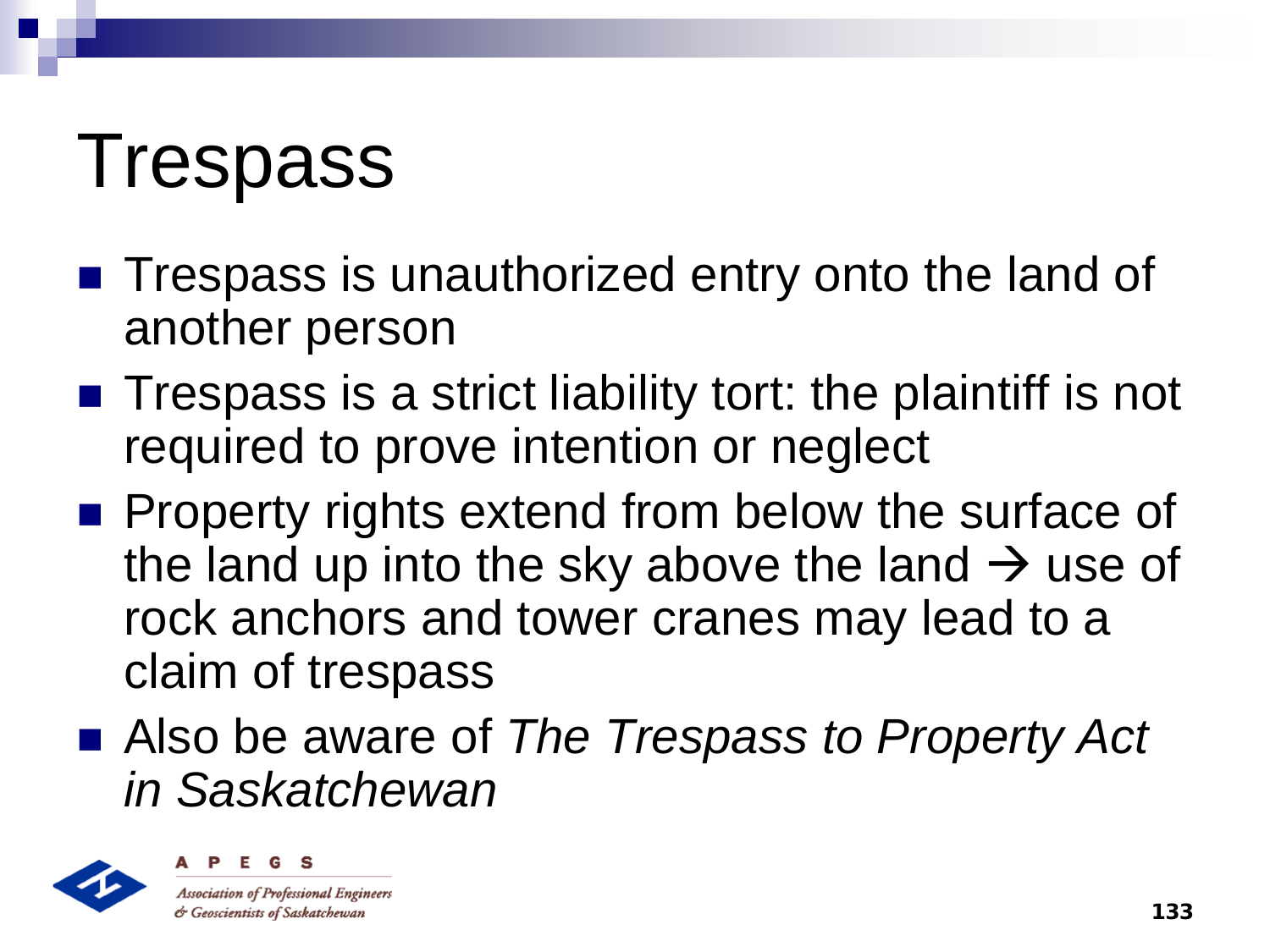# Rylands v. Fletcher

- *Rylands v. Fletcher* is a land-related strict liability tort
- *Rylands v. Fletcher* arose from a case where water escaped onto neighbouring property
	- Elements of *Rylands v. Fletcher*
		- Defendant made a non-natural use of his land
		- Defendant bought something onto his land which was likely to do mischief if it escaped
		- Escape occurred
		- Damages resulted to the plaintiff's property



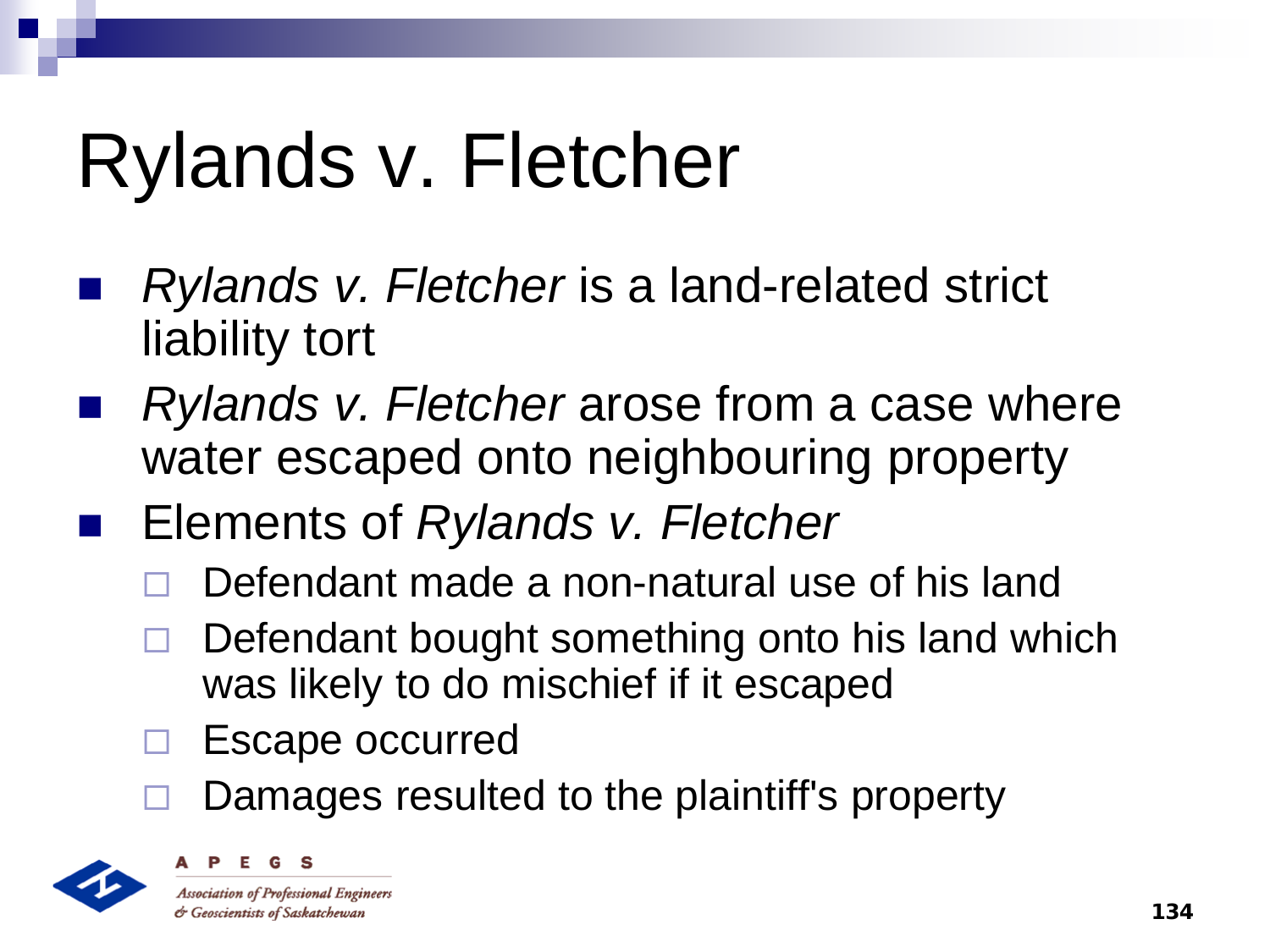# Duty to Warn

- A tort duty that obliges professionals to warn others of impending damage to persons or property
- **Professionals are held to a high standard,** especially when there is a danger to persons
- The duty is fulfilled by taking reasonable steps to warn the appropriate persons of the danger



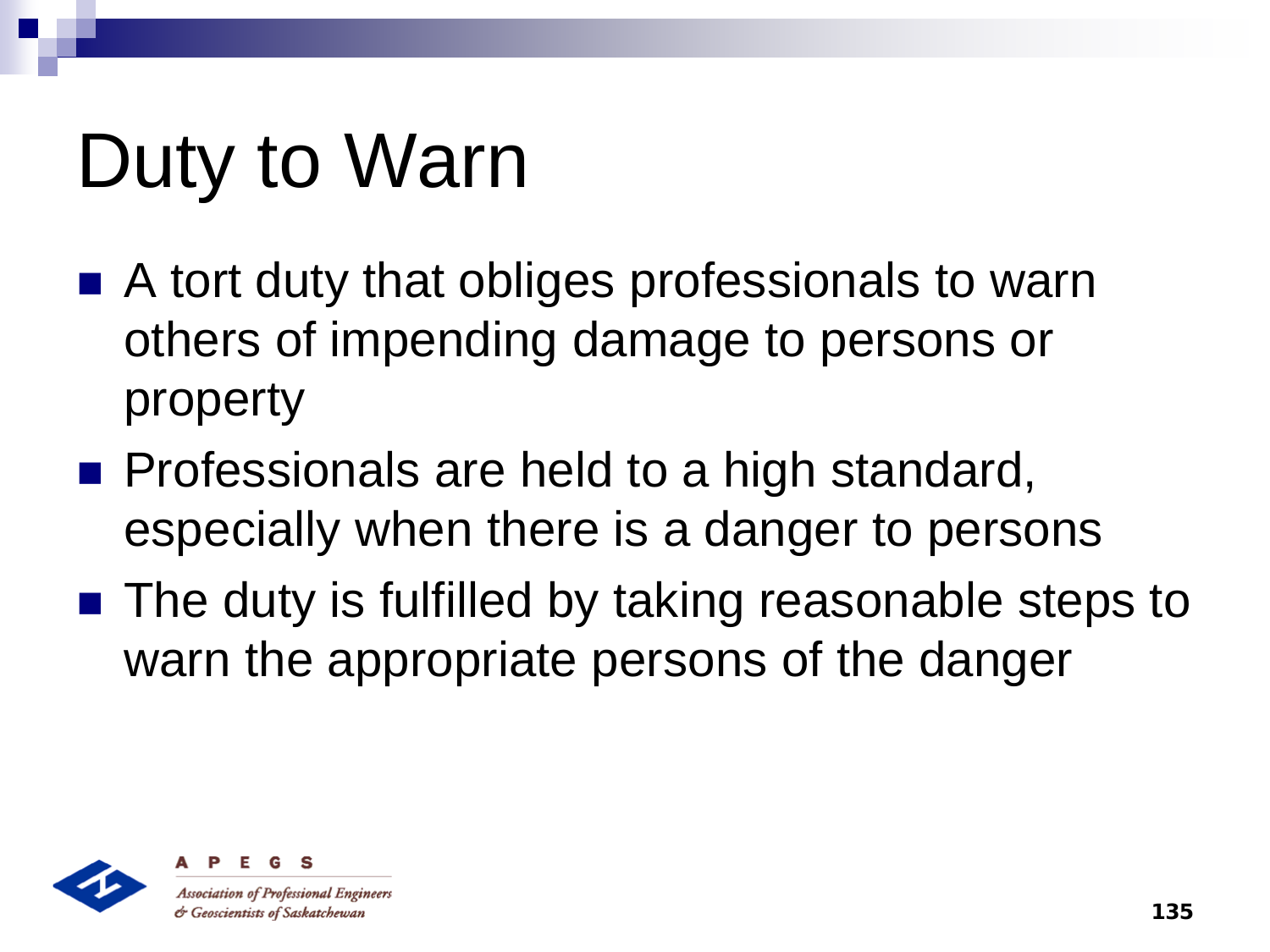#### Products Liability

- **The liability of the manufacturer to a consumer for a** defective product
- Used when the consumer does not have a direct contractual relationship with the manufacturer; which is the case for most products
- Consumers may have a cause of action for negligent manufacture and / or duty to warn
- **E** Learned intermediary rule: when the person dispensing the product (e.g. a doctor) has a duty to warn the consumer of the dangers associated with the product



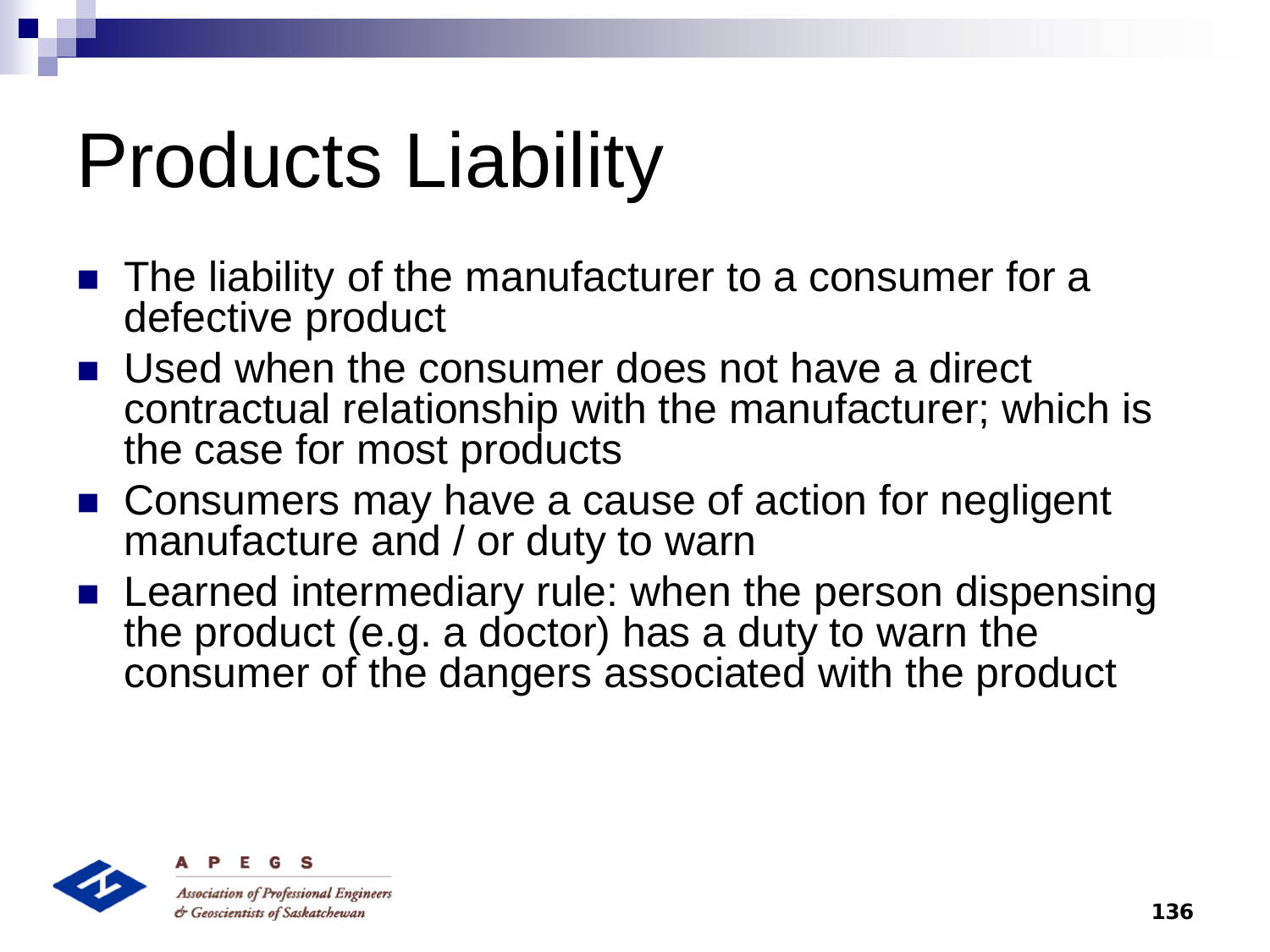#### **Common Issues in Contract and Tort**

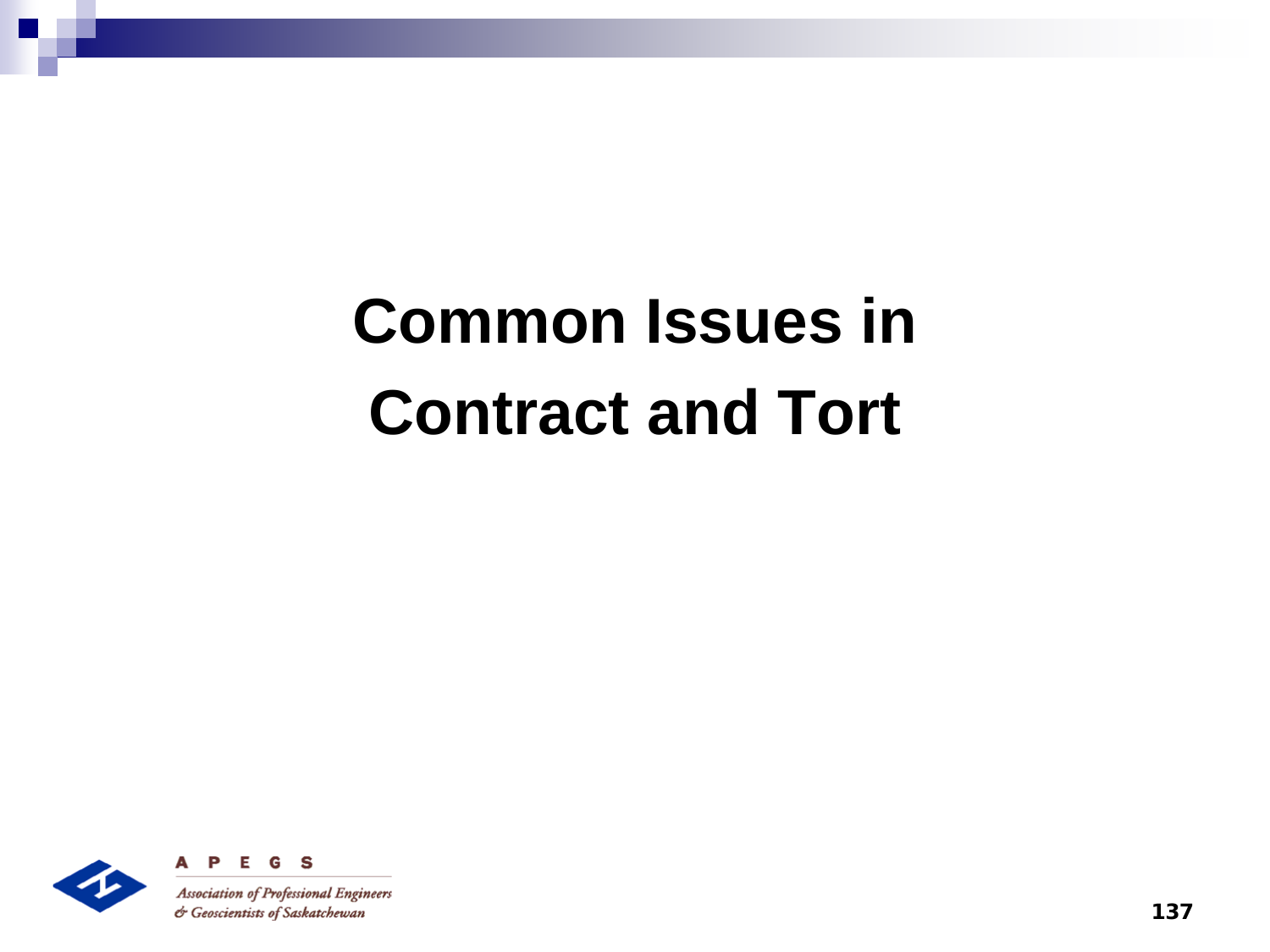#### Concurrent Liability in Contract and Tort

- Historically, it was not possible to sue in tort when the parties had a contract covering similar duties
- *Central Trust v. Rafuse*, [1986] 2 S.C.R. 147: a duty in tort can co-exist with a duty in contract so long as the contract does not define the nature and scope of the duty of care
- $\blacksquare$  Therefore, if the parties want to control the rights between them, they should exhaustively define the duty of care in their contract



**Association of Professional Engineers** & Geoscientists of Saskatchewan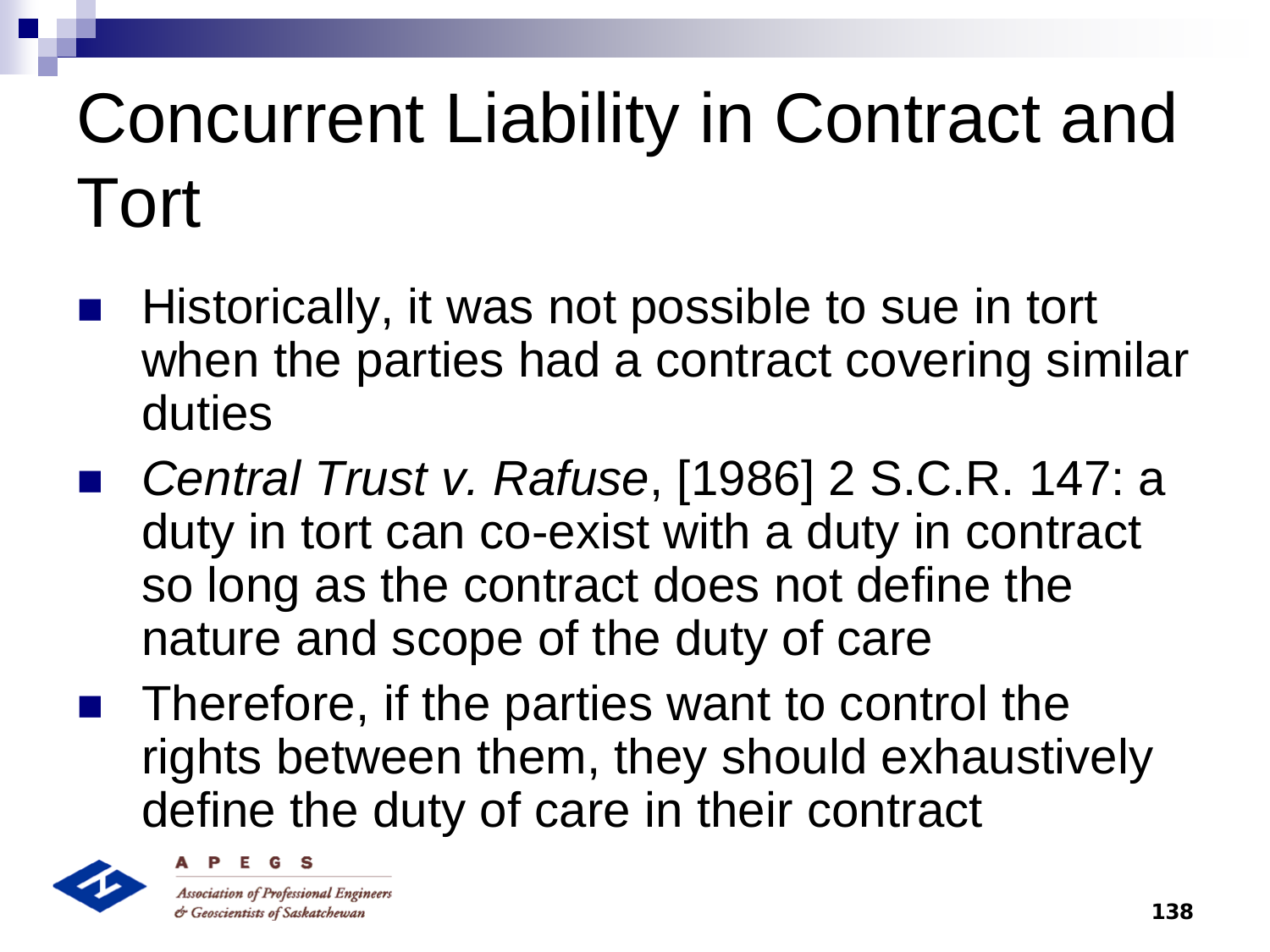#### Limitation Periods

- **E** Limitation period = time within which an aggrieved party can commence legal action
- *The Limitations Act* determines the limitation periods in Saskatchewan
- Parties to a contract can agree to a shorter limitation period than that specified by statute
- **E** Limitation periods generally only start to run when the plaintiff could reasonably have known of their right to bring an action (i.e. discovery or ought to have been discovered)
- The limitation period in Saskatchewan is two years from discovery, subject to an ultimate limitation period of 15 years
- **Professionals can purchase insurance to protect themselves against** claims made within the limitation period. This is especially important for claims made by third parties because such claims cannot be limited by contract



**Association of Professional Engineers** & Geoscientists of Saskatchewan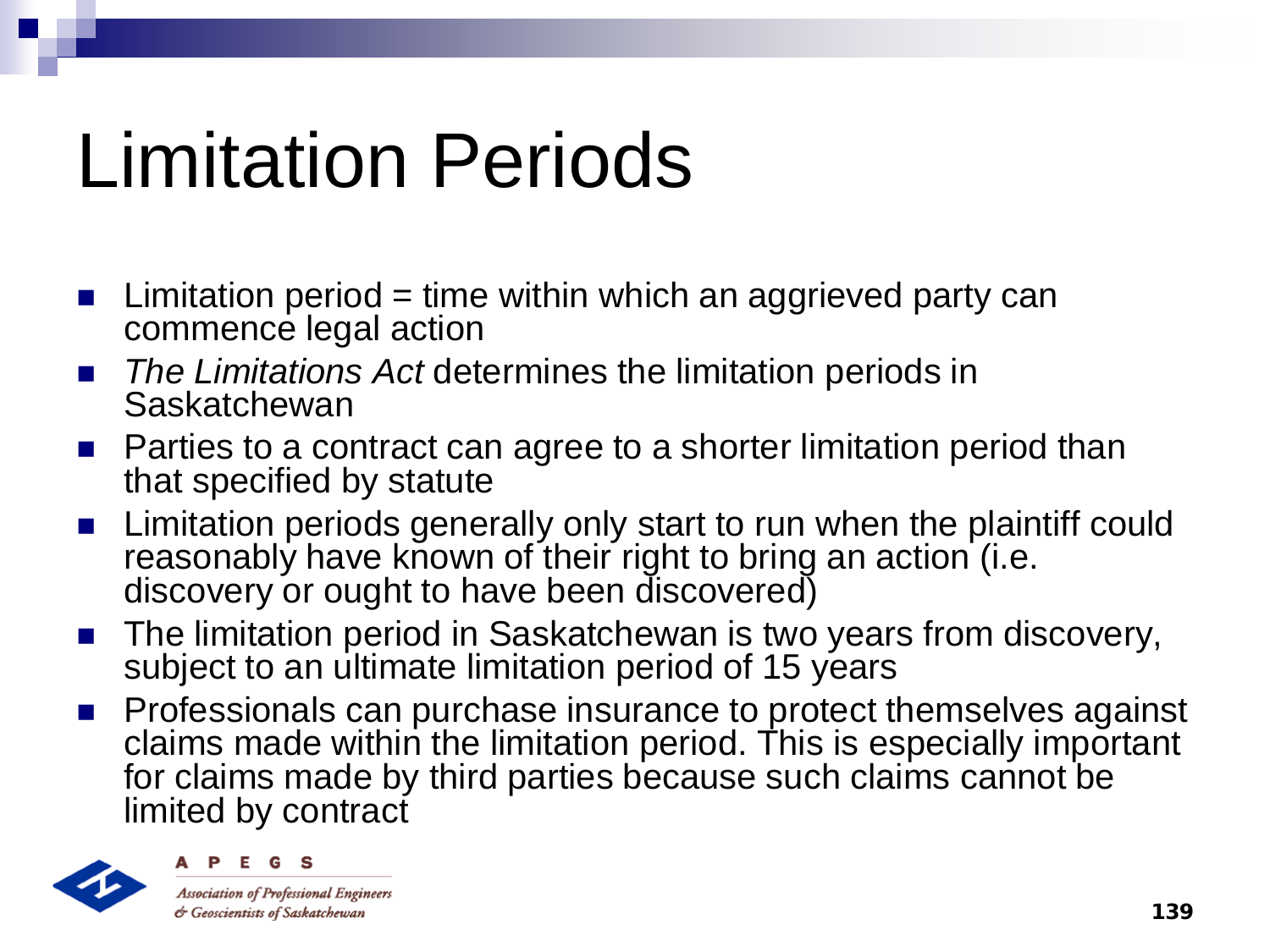# Joint and Several Liability

- Each province has legislation that apportions liability between negligent parties (in Saskatchewan, *The Contributory Negligence Act*)
- $\blacksquare$  Historically, if the plaintiff contributed to the loss (i.e. the plaintiff was "contributorily negligent), their right to claim was lost
- Under modern statutes, if the plaintiff contributes to the loss, they still have the right to claim, but the amount recoverable is reduced in proportion to the plaintiff's contribution to the loss
- If the loss is caused by more than one defendant, those defendants will be either:
	- Severally liable = Each defendant is only liable for damages in proportion to its contribution to the loss
	- Jointly and severally liable = Each defendant is liable for all of the damages regardless of its contribution to the loss



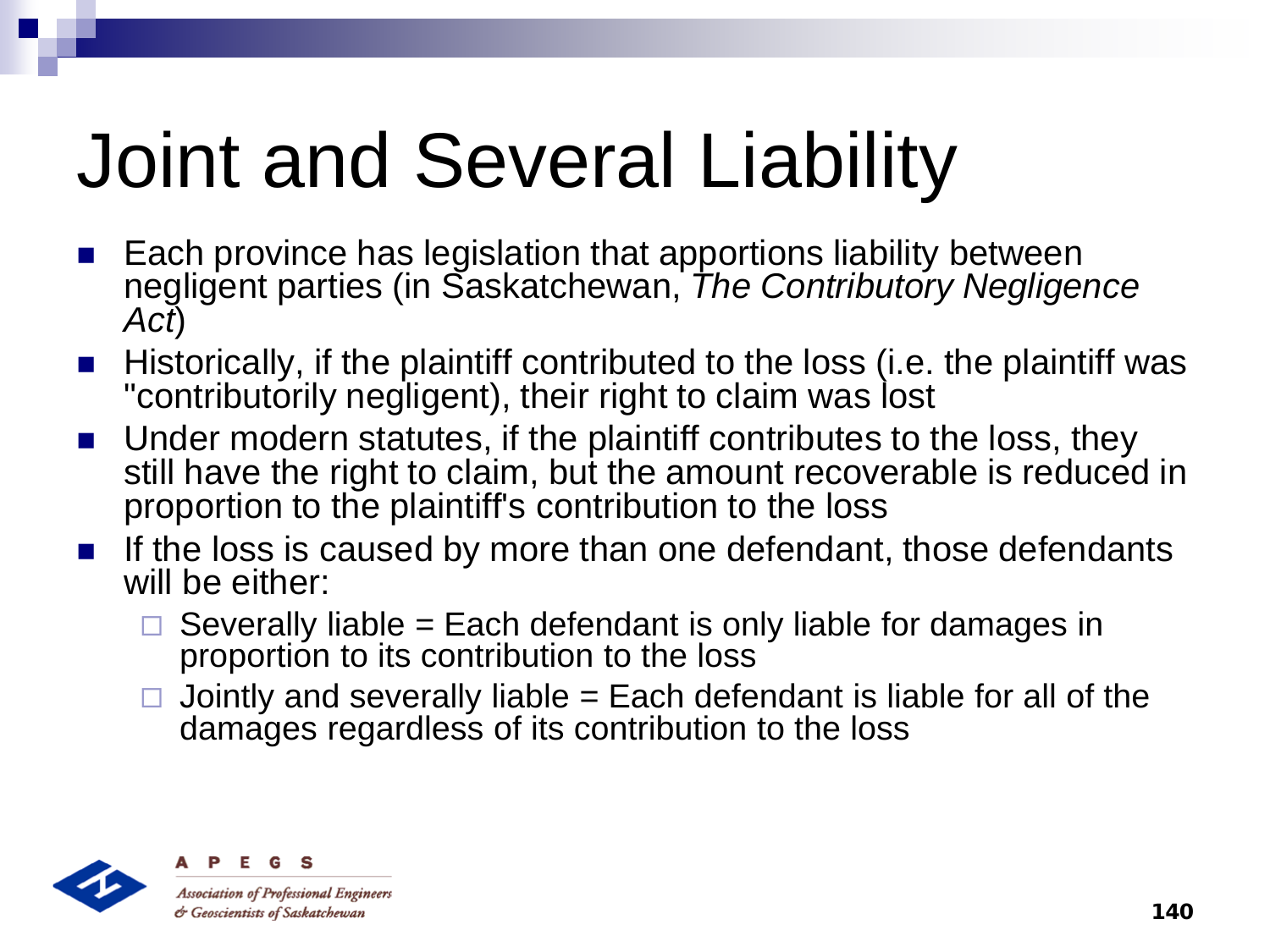# Vicarious Liability

- Vicarious liability is the liability of one party for the fault of another
- Vicarious liability is based on enterprise theory: those who profit from an activity should bear the losses that result from that activity
- Employers are vicariously liable for wrongs their employees commit in the course of employment
- The party vicariously liable has the legal right to recover from the at fault party



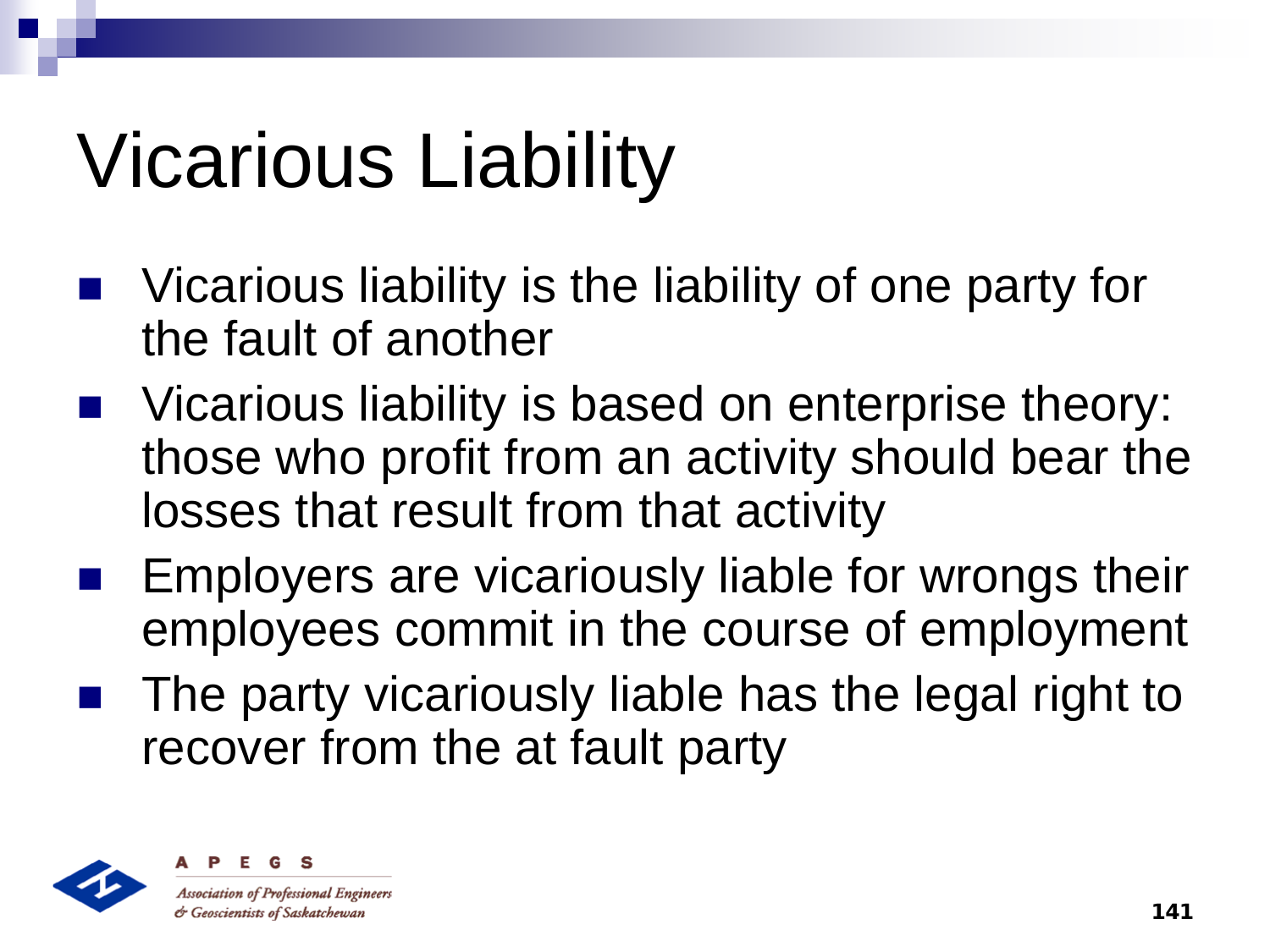# Codes and Standards

- Some codes are written and enforced by law, others are voluntary
- Professionals must keep up to date with developments in their field and be familiar with the latest codes and standards
- Parties to a contract may agree that particular codes must be complied with in performing the contract
- Codes are relevant when determining whether the standard of care was met



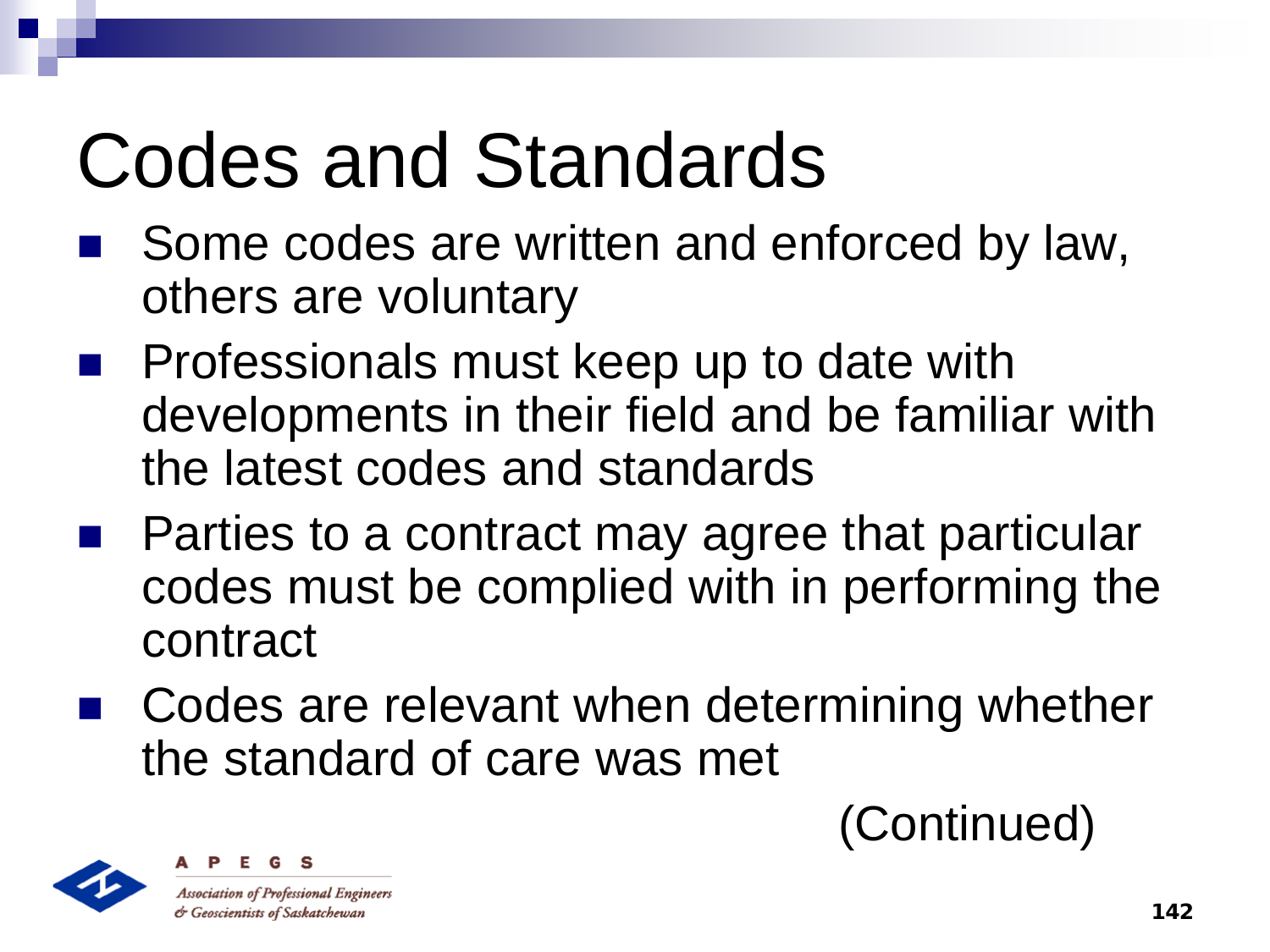# Codes and Standards (Continued)

- Violation of codes mandated by law will almost always be a breach of contract
- In some cases, professionals may be found negligent even though they complied with the minimum code provisions e.g. when it was commonly known that the code was inadequate
- Professionals relying on novel design or construction methods may not be able to rely on standardized codes to justify their design



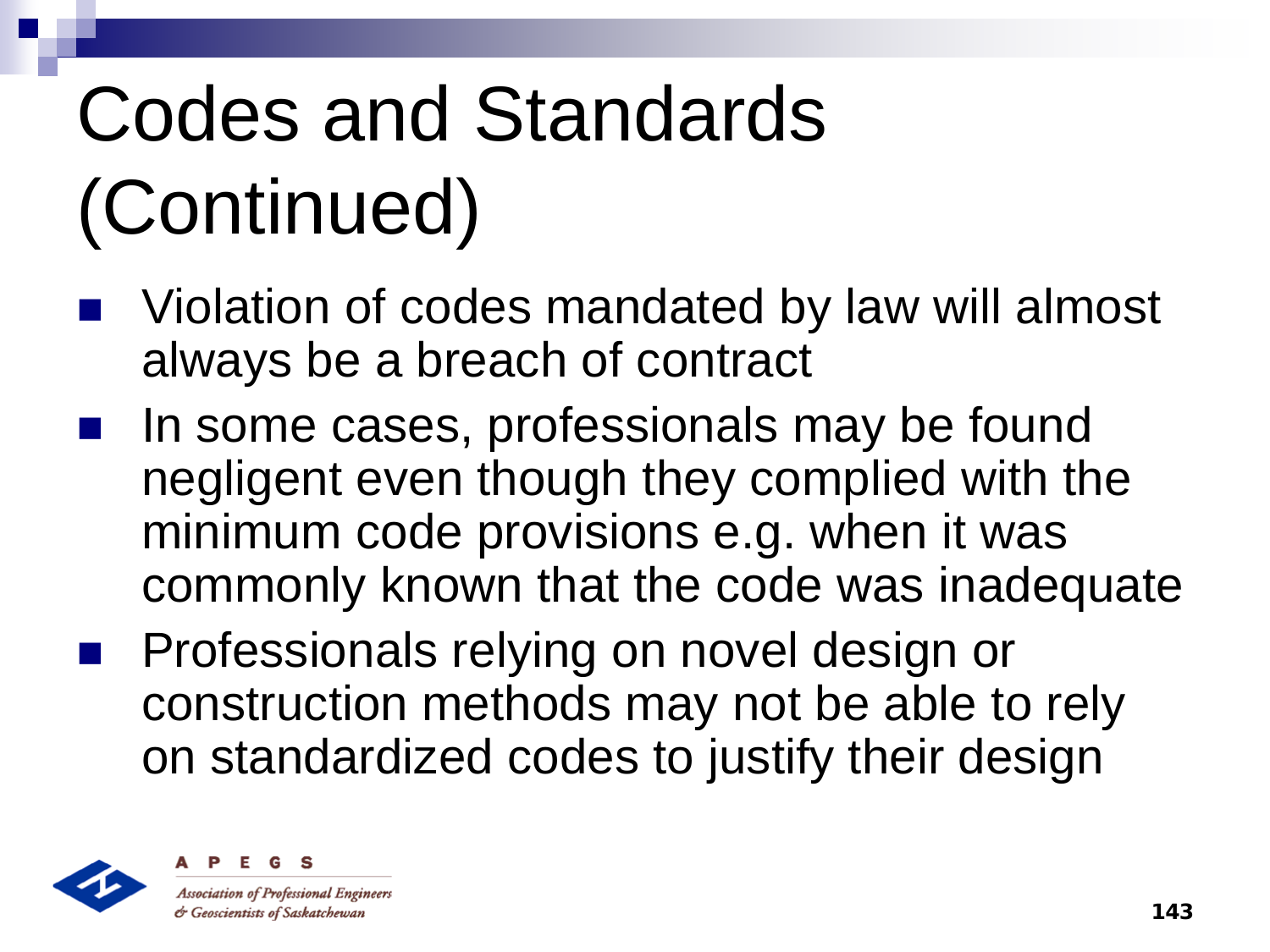#### **Dispute Resolution**

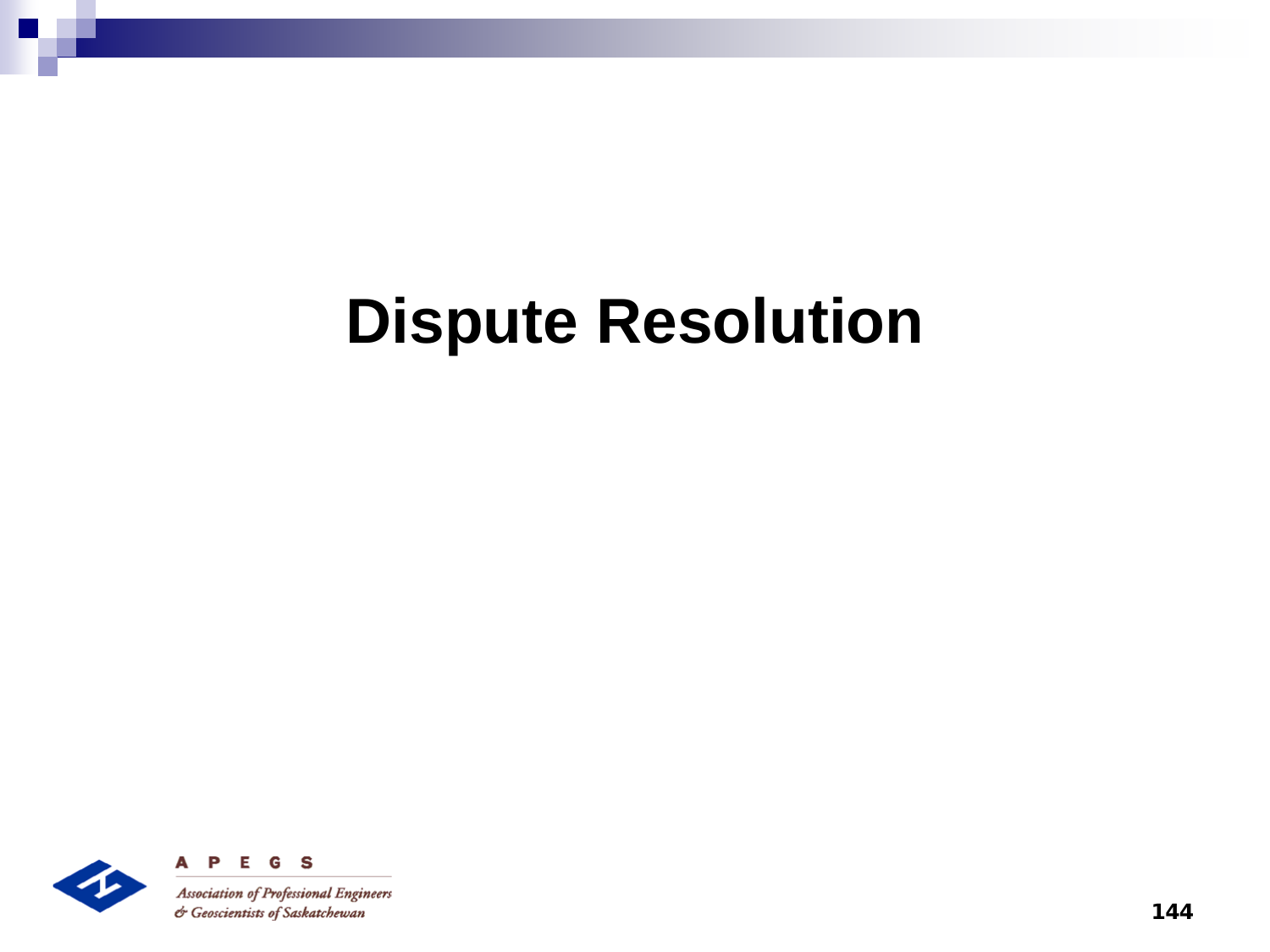# Claims and Disputes

- Resolving disputes is time, money and energy intensive
- Most disputes involve contract law and negligence law, but procedural law important
- Construction disputes typically involve many parties, and so are complicated
- Allocation of risk influences outcome



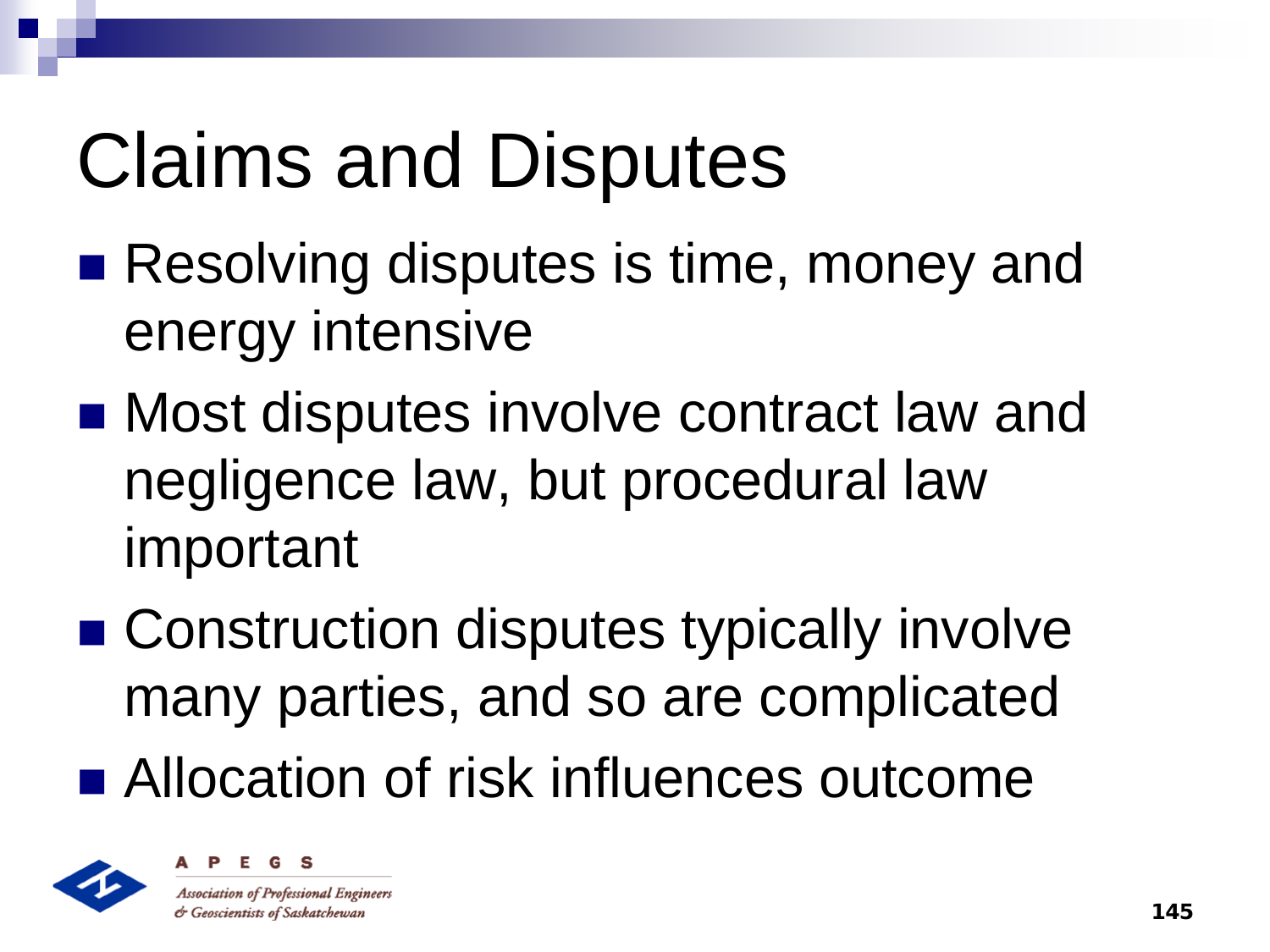# Dispute Resolution – Overview

- **Four primary methods of dispute resolution:** 
	- **□ Negotiation**
	- □ Mediation
	- □ Arbitration
	- $\square$  litigation
- What process is appropriate depends on the nature of the dispute and the attitudes and relationship of the parties
- Negotiation, mediation and arbitration may be voluntary, but litigation is only voluntary for the plaintiff



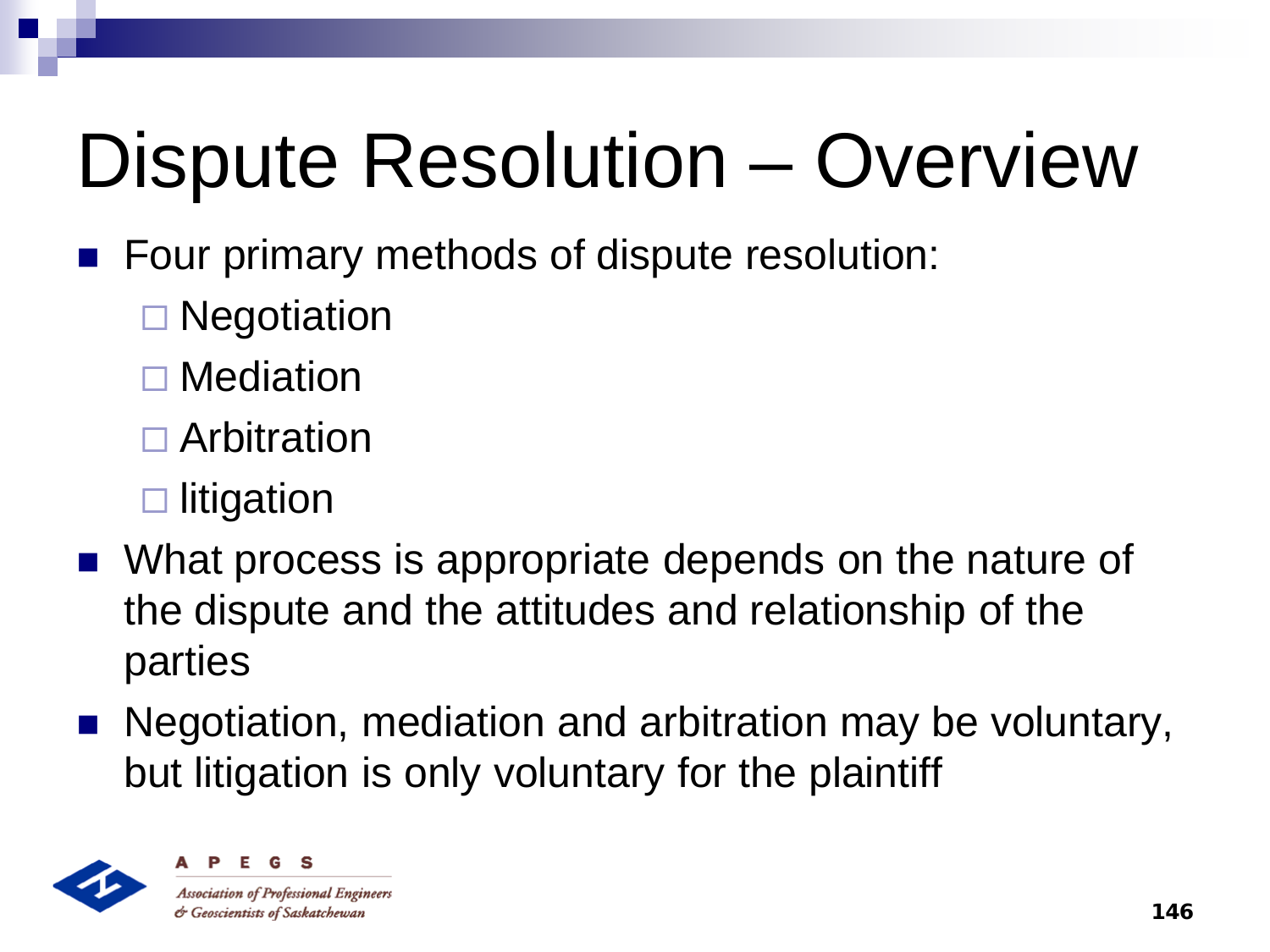# **Negotiation**

- Negotiation is discussion to resolve the dispute through compromise
- Negotiation is a skill, best learned through practice
- **Advantages:** 
	- $\Box$  The parties control the process, so it can be private
	- $\Box$  The parties control the outcome, so it eliminates uncertainty
	- $\Box$  Often less costly than litigation
- **Negotiations are privileged: the matters discussed during** negotiations cannot be referred to in subsequent court proceedings if the negotiations fail



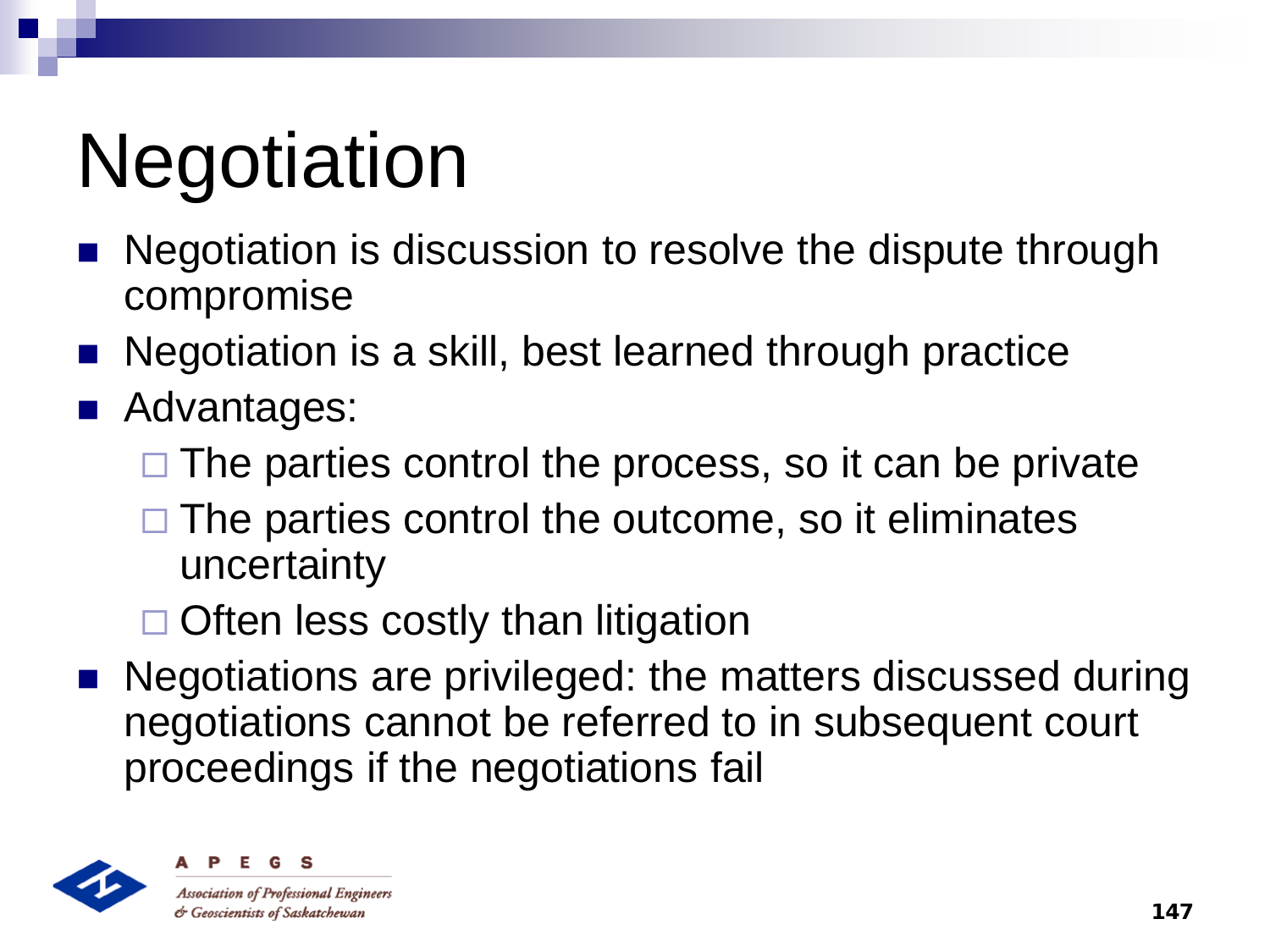# Mediation

- Assisted negotiation; a third party facilitates settlement by encouraging compromise
- Like negotiation, meditation requires the parties to be committed to settlement
- **Procedure: opening statements, discussion,** break-out sessions where the mediator meets with the parties individually, more discussion, etc.
- The task of the mediator is to help the parties to be objective and keep the process moving forward
- Like for negotiation, if no settlement is reached, the communications are privileged



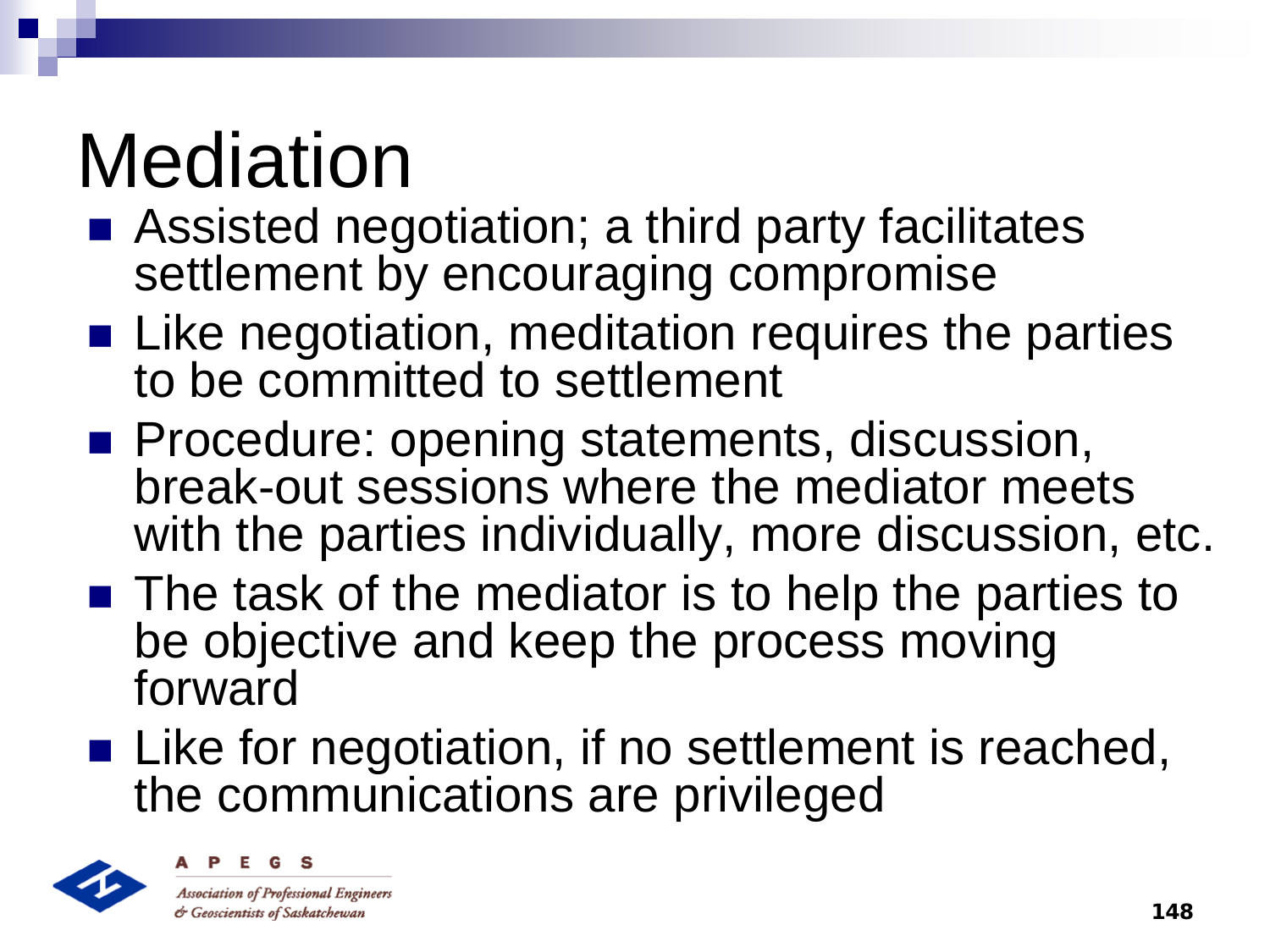## Arbitration

- A private trial process in which the parties set the rules
- *The Arbitration Act, 1992* applies to arbitrations in Saskatchewan unless excluded by law
- **Proponents of arbitration argue that it is less expensive** than litigation, but this is not always the case, especially if the parties are not cooperative
- Mandatory (binding) and voluntary (non-binding) arbitration
	- $\Box$  Mandatory is when the parties agree by contract, before any dispute arises, that they will arbitrate disputes that do arise (and be bound by the outcome)
	- $\Box$  Voluntary is when the parties agree to arbitrate after a dispute has arisen (but not be bound by the outcome)



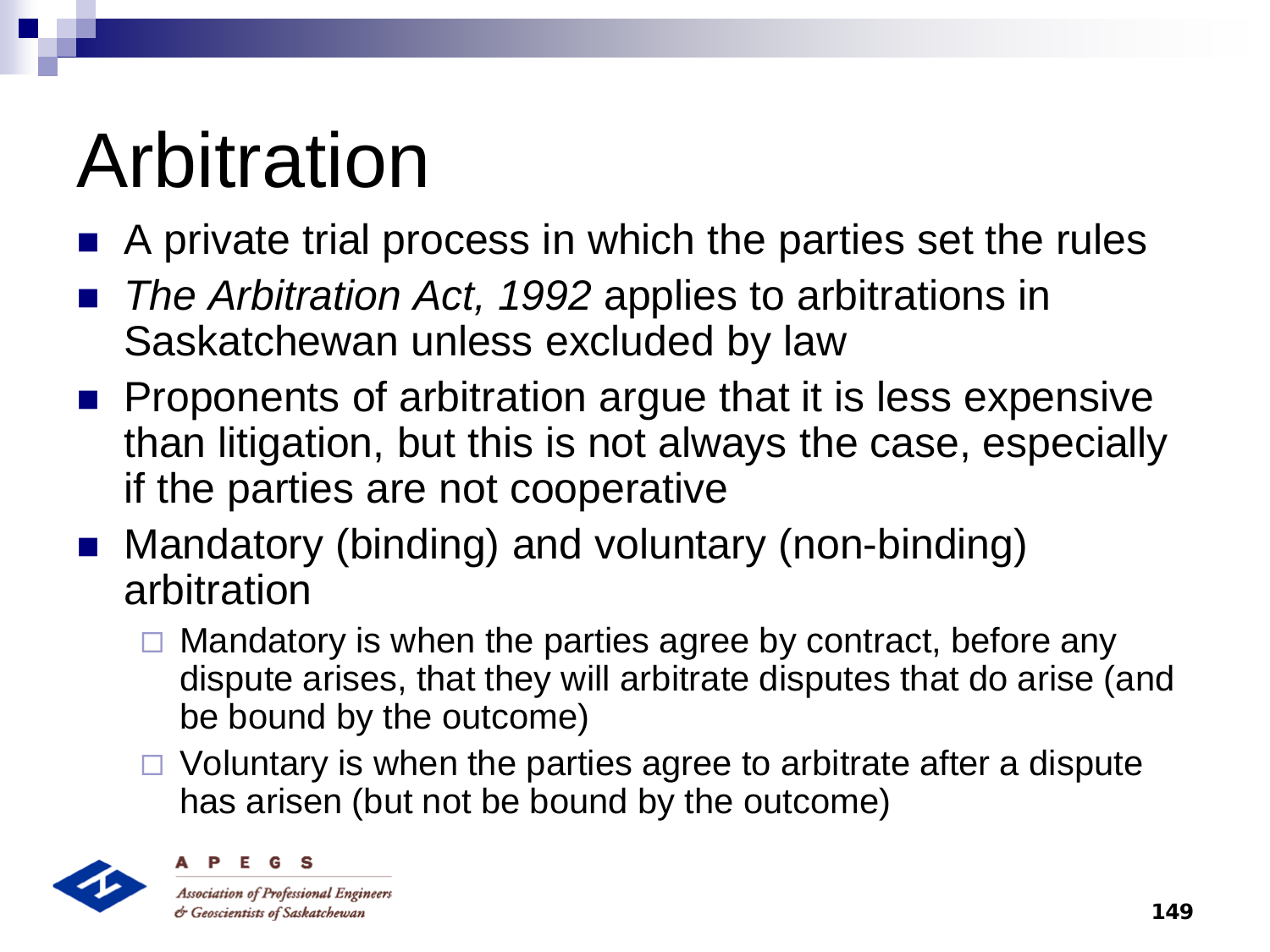# Arbitration (Continued)

#### **Advantages:**

- □ Privacy
- □ An arbitrator with specialized knowledge can be selected

#### **Disadvantages:**

- Split proceedings result if not all the parties agree to arbitrate
- $\Box$  Arbitrators must be paid, and their schedule accommodated
- Before arbitration starts, the parties must decide:
	- $\Box$  who will act as arbitrator (if the parties cannot agree on an arbitrator, the court can appoint one)
	- the terms of reference
	- the rules of procedure to be applied
	- the law to be applied e.g. Alberta Law, English Law

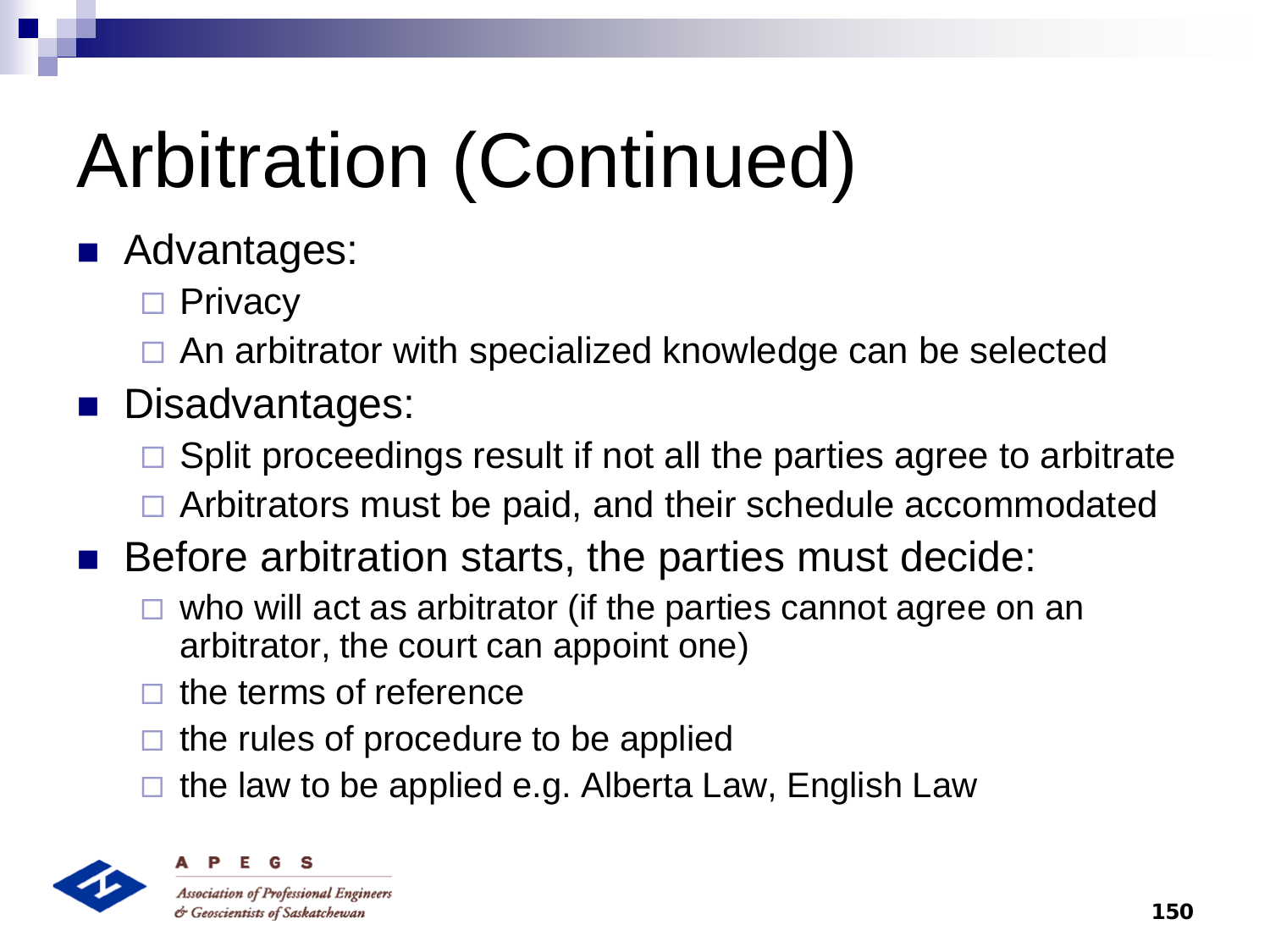# Litigation

- **Litigation is the use of the court system to** resolve disputes
- An independent party (judge or jury) decides the case on the evidence presented at trial
- The judge controls the process (subject to the Rules of Court)
- **Example 2** Litigation is often the only alternative for dealing with unreasonable or vexatious parties

(Continued)



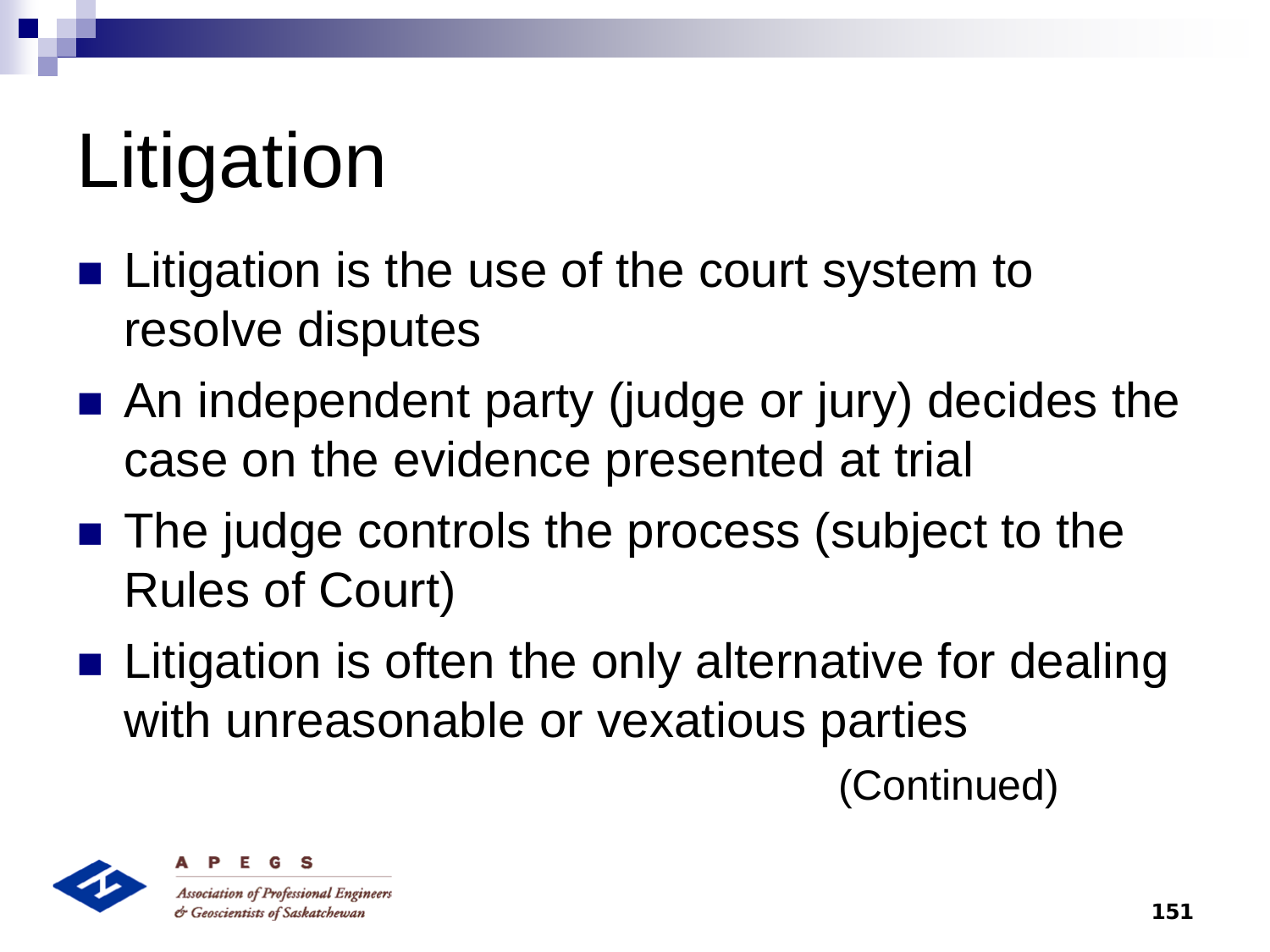# Litigation (Continued)

■ Litigation is slow and expensive

*"If you want my advice, try to order your life so you never see the inside of a courtroom. It's a very expensive place to visit"*  Mary Southin J.A., on the eve of her retirement from the British Columbia Court of Appeal, reported in the *Vancouver Sun*, October 13, 2006.

- There may be many defendants in a single lawsuit
- Burden of proof is on a "balance of probabilities"



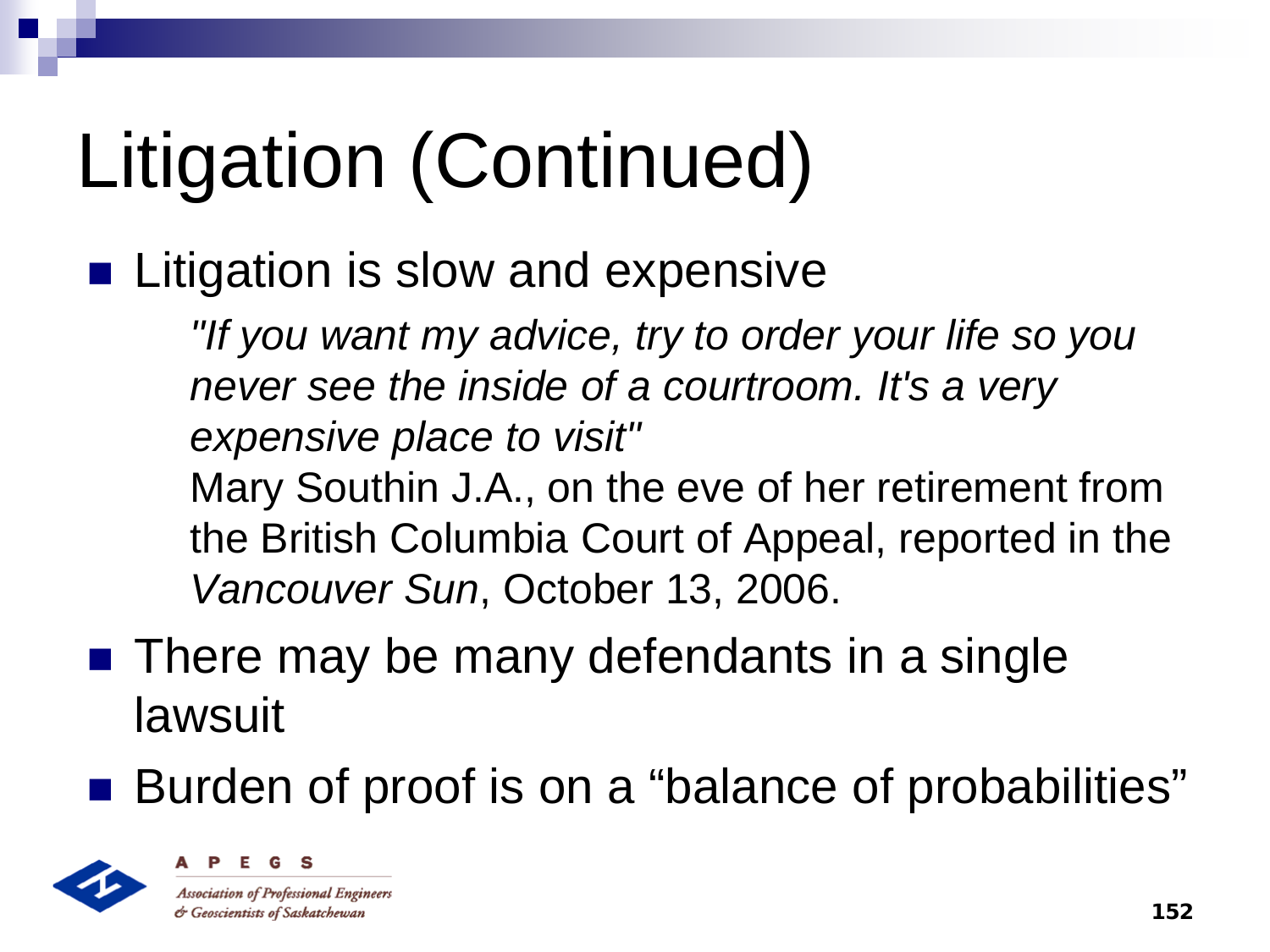# Litigation (Continued)

- **The QB litigation process in** Saskatchewan consists of:
	- **□ Pleadings**
	- $\Box$  Mandatory mediation
	- Disclosure of documents
	- □ Discovery
	- Pre-trial conference
	- $\Box$  Trial
	- Appeal (maybe) (Appellant and Respondent)



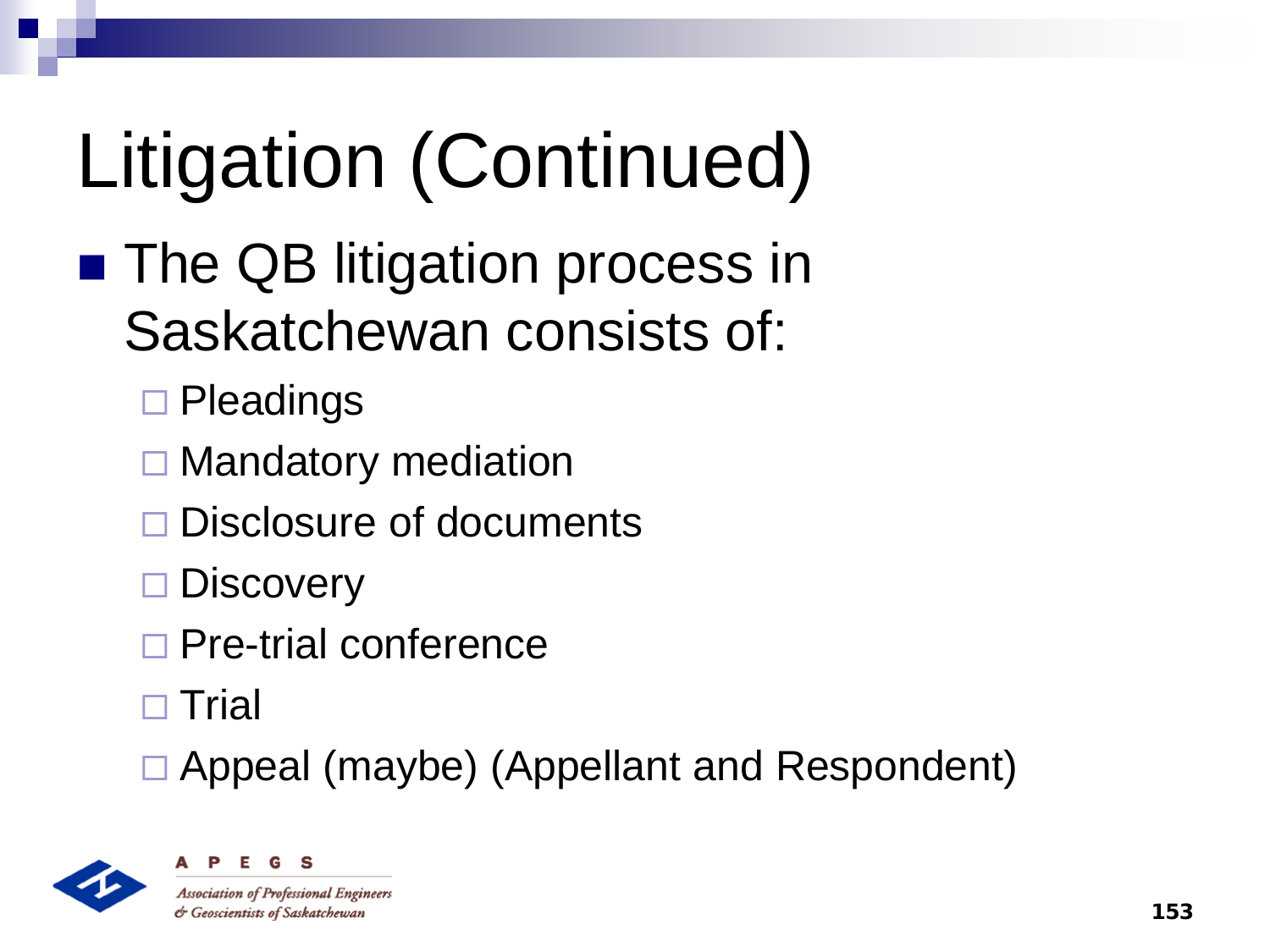# Drawbacks of Litigation

- Risky: generally an all or nothing outcome
- Uncertain: it is often difficult to predict what the outcome will be
- **Expensive**
- **Time consuming**
- **Emotionally taxing**
- **Unlike with negotiation or mediation, with** litigation the parties lose control over the process and the outcome

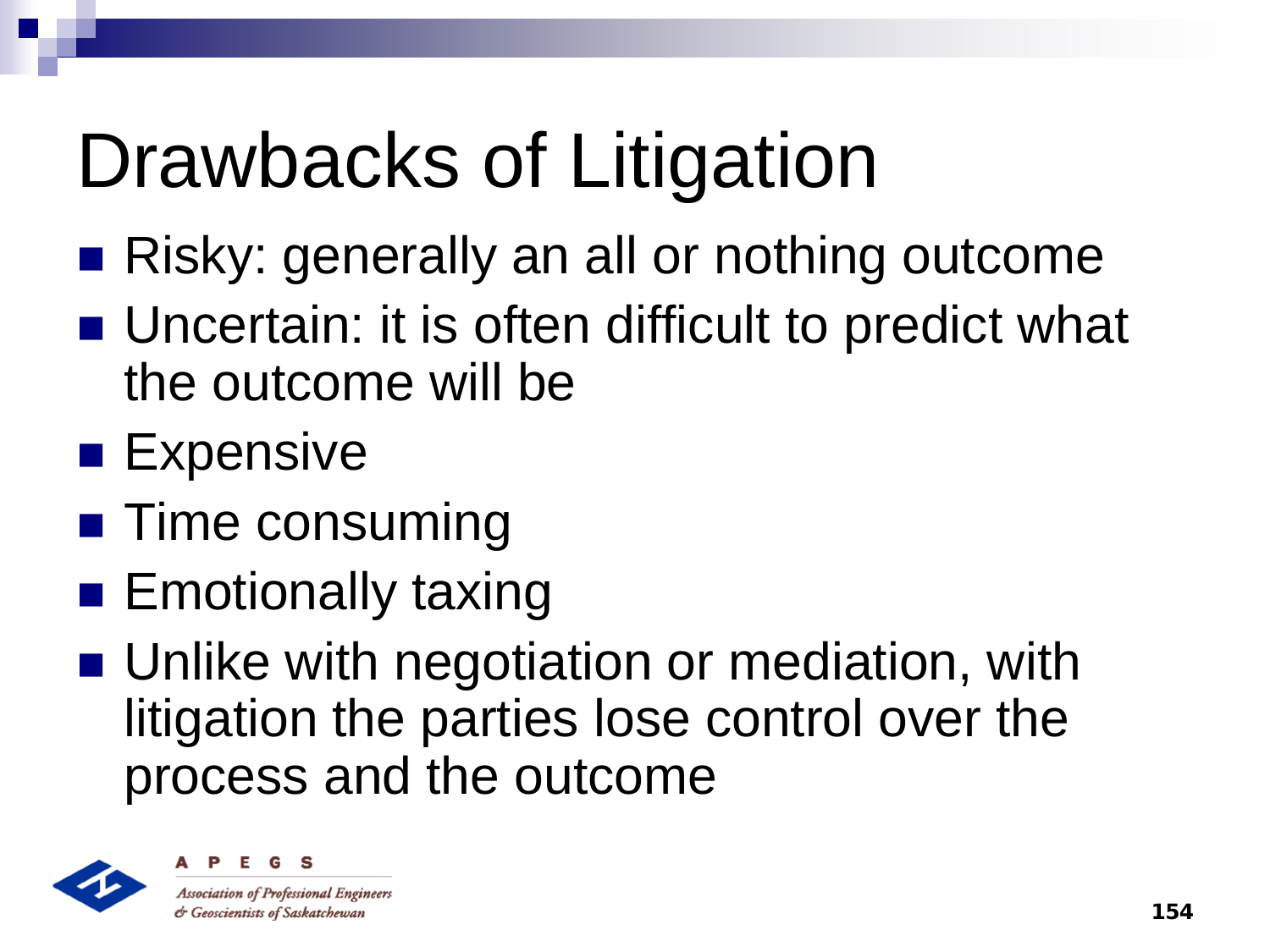# Technical Evidence

- **Technical evidence is required in many** engineering and geoscience related cases
- Generally, each party will hire experts to explain technical evidence to the court and to provide technical opinions that are supportive of their case
- The experts do not decide the case, the judge or jury decides the case using the guidance provided by the expert evidence



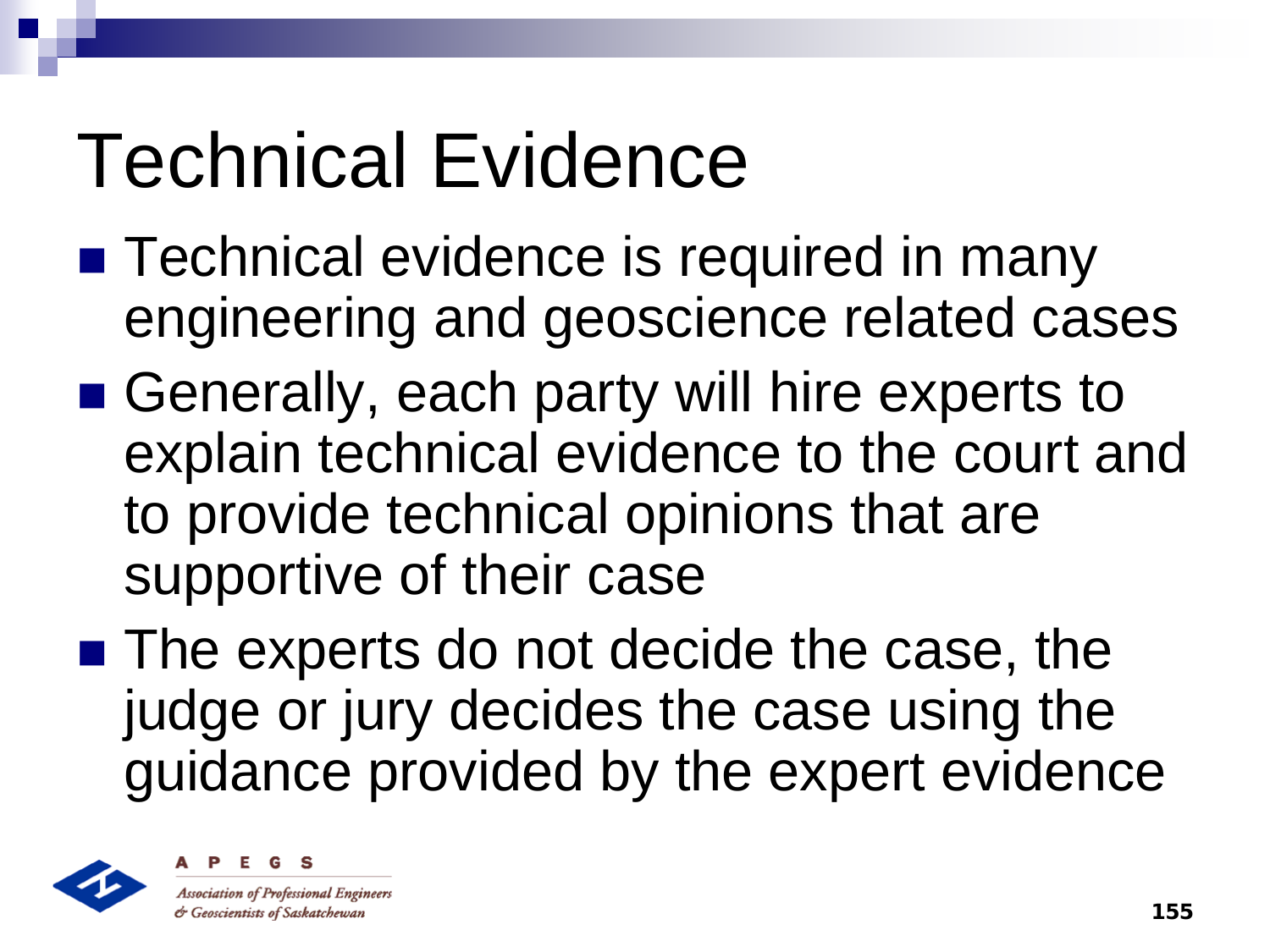# Expert Witnesses

- **Expert is a person with skill, expertise,** training and experience who helps the decision maker on technical matters
- Experts are allowed to provide opinions; lay persons can only give factual evidence
- When professionals act as experts, they have a duty to be fair and neutral, rather than an advocate for the party that hired them (also ethical obligation)



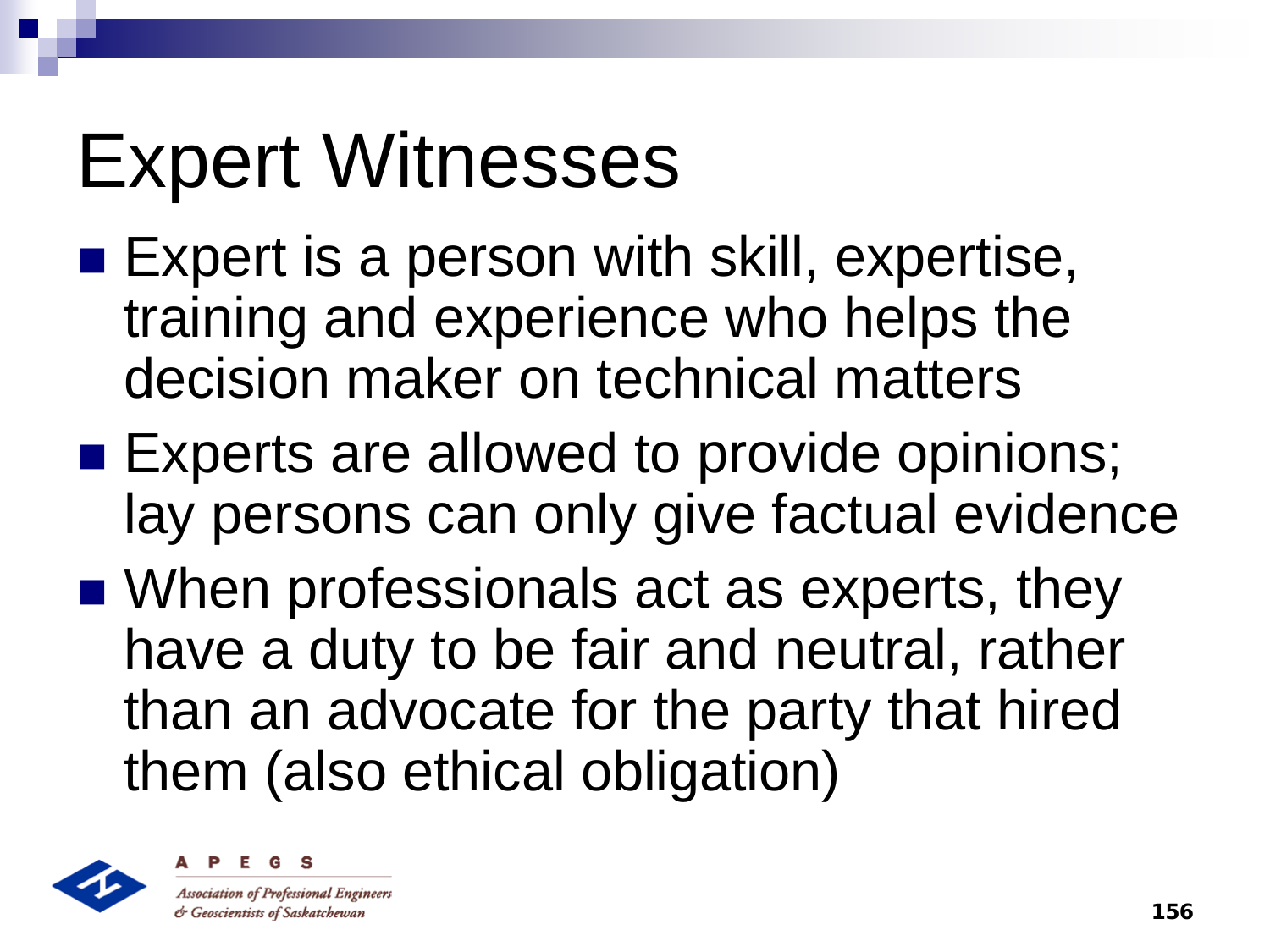## **Labour and Employment Law**



S

157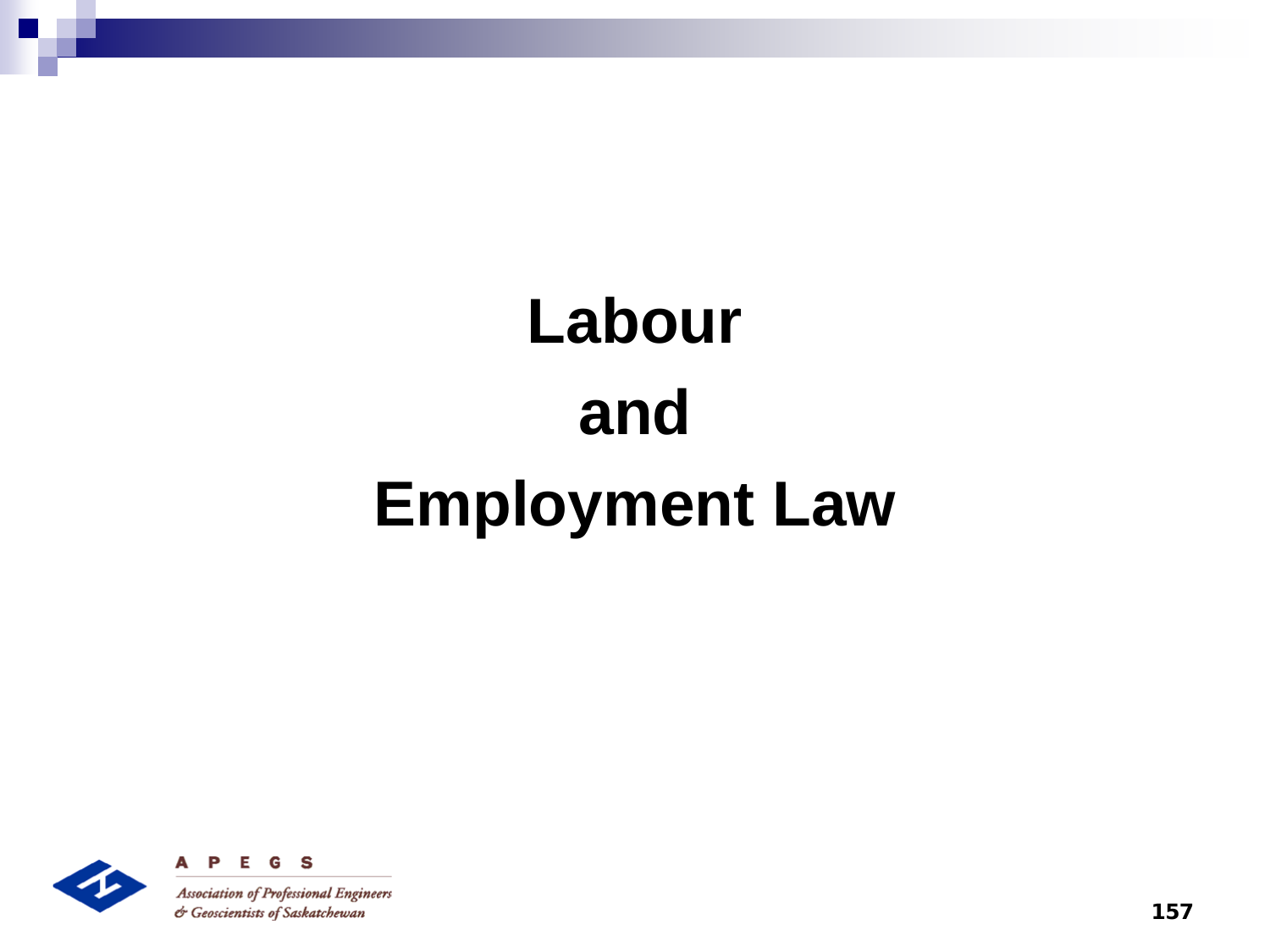# Labour Law

- **Labour law deals with two categories or relationship:**  Union-management
	- $\square$  Employee-union
- Most labour law is governed by provincial legislation; in Saskatchewan it is *The Saskatchewan Employment Act*
- Under labour legislation, unions are the sole bargaining representative for the employees they represent
- The Labour Relations Board has been established as a forum for labour law issues



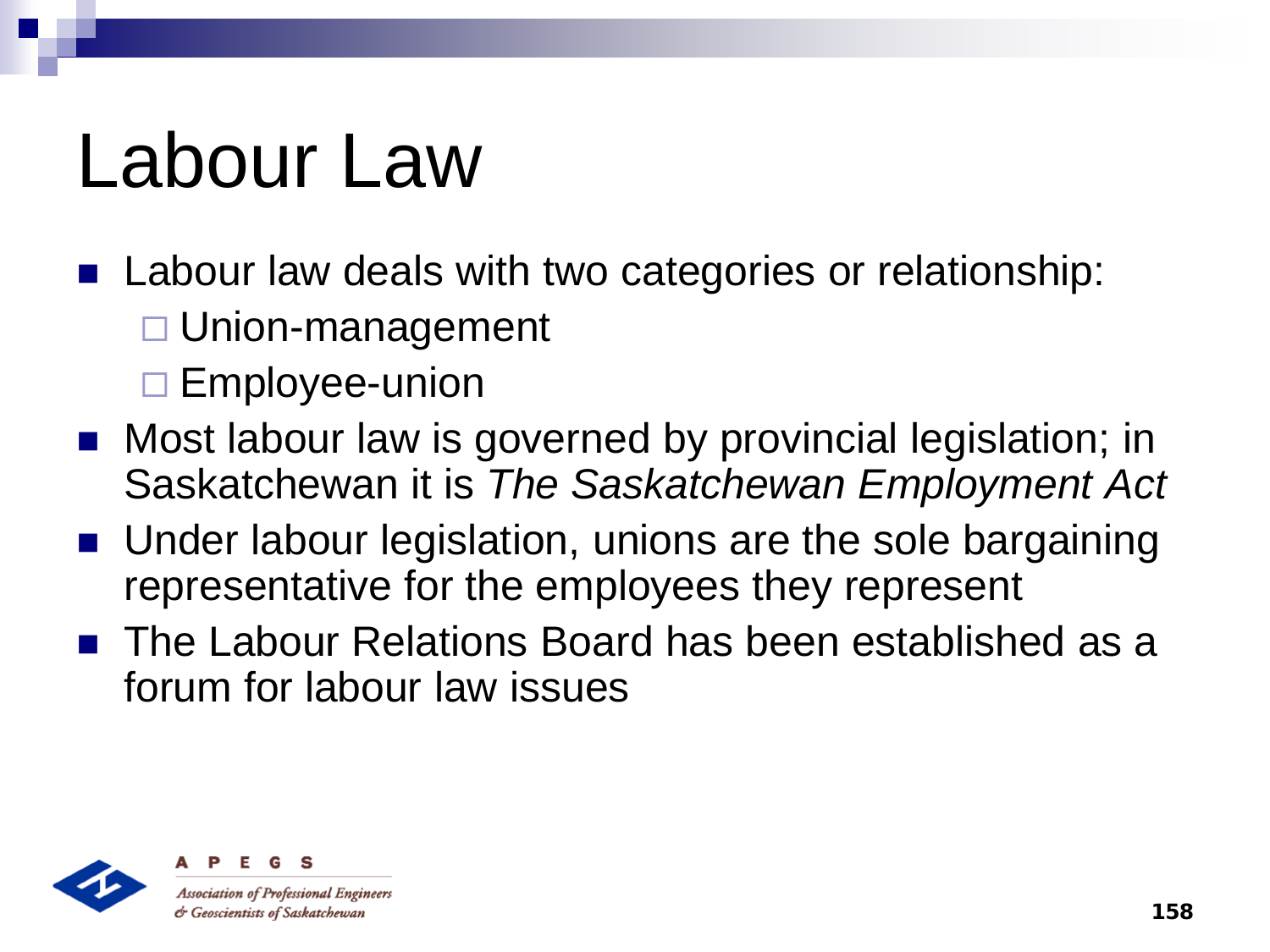# Employment Law

- **Employment law deals with employer-employee** relationships where there is no union representation of employees
- **Employment is governed by the basic principles of** contract law combined with provincial/federal employment legislation
	- For example, in Saskatchewan, *The Saskatchewan Employment Act*
- **Employment contracts may be written, oral, or partly** written and partly oral
- **If** Issues which are not expressly dealt with by the parties in the employment contract will be read in as implied terms e.g. length of notice for termination



**Association of Professional Engineers** & Geoscientists of Saskatchewan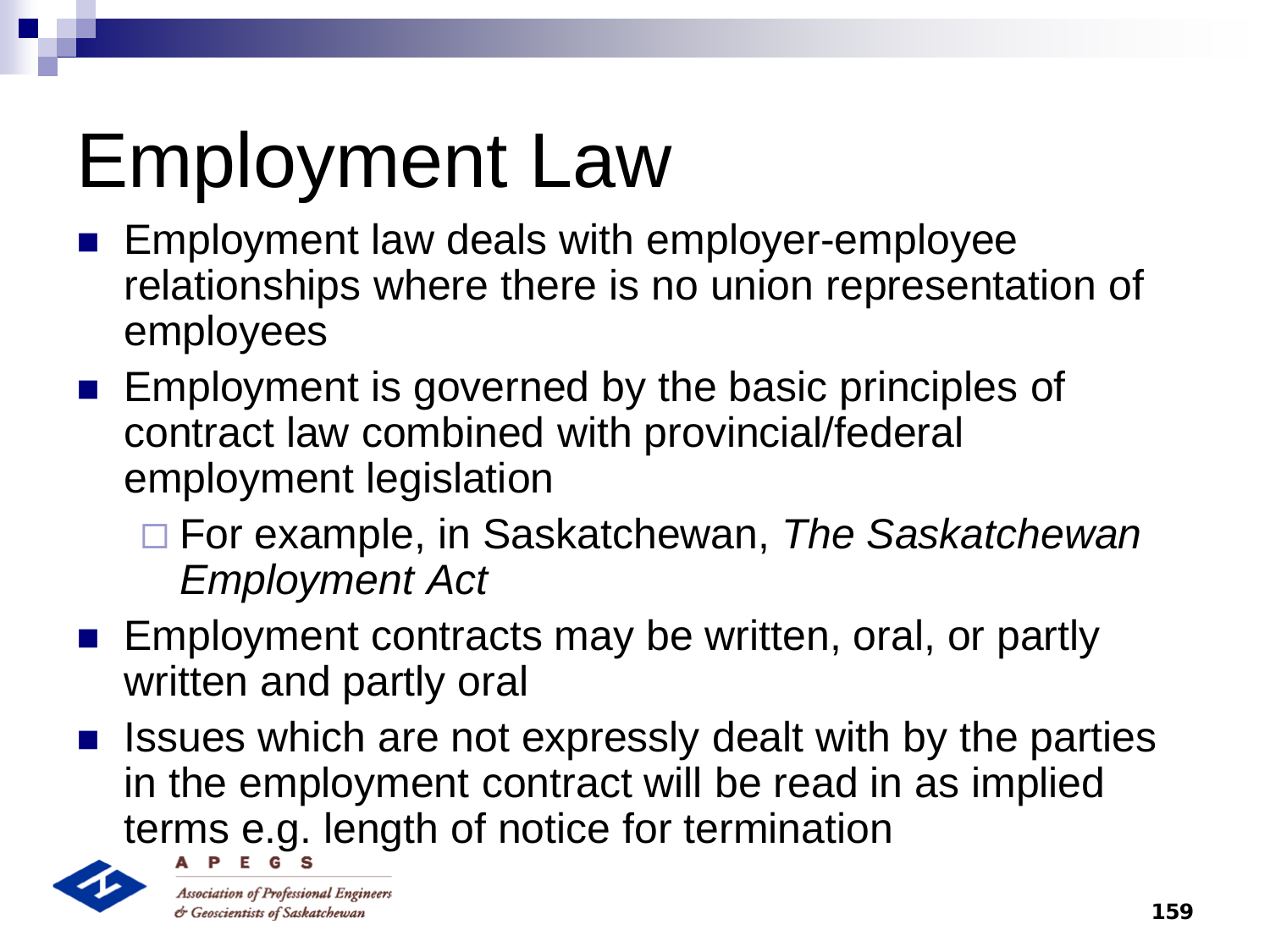#### Implied Terms in the Common Law Employment Contract

- Unless there are express terms to the contrary, certain terms are implied into every employment contract:
	- $\square$  the obligation to mitigate after a breach has occurred
	- $\square$  the employee's duty of loyalty
	- $\Box$  the employee's duty of competence
	- $\Box$  the employer's duty, upon termination, to give adequate notice or severance in lieu of notice





**Association of Professional Engineers** & Geoscientists of Saskatchewan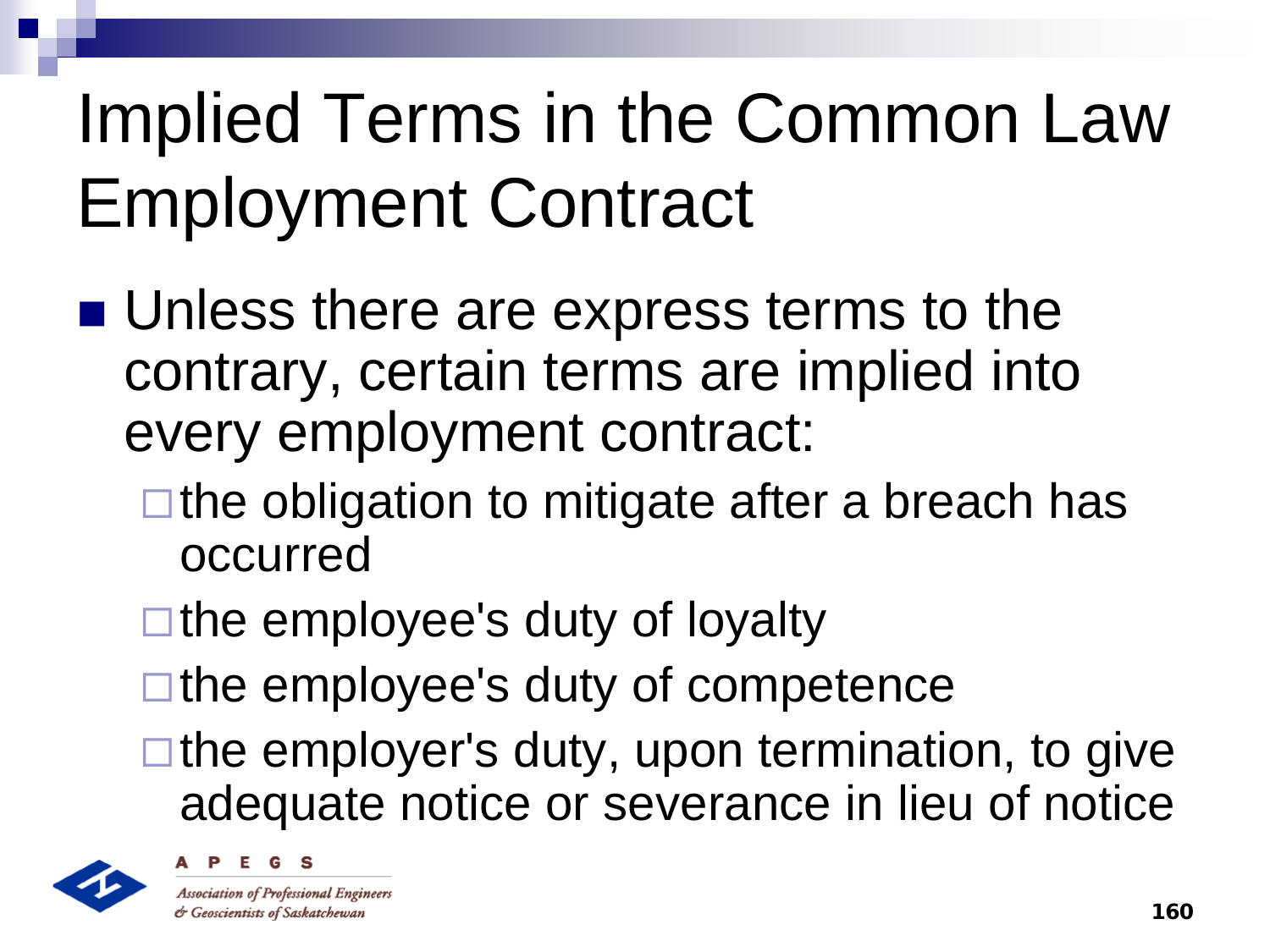#### Trade Secrets and Confidential Information

- The duty of fidelity (loyalty) which is imposed on all employees, regardless of whether there is an express term to that effect in the contract of employment, requires employees keep confidential information secret
- **Non-disclosure of confidential information is often** considered to be a fiduciary obligation
- Confidential information is data, industrial secrets or information obtained or learned through the employment relationship (ex. exploration libraries)
- $\blacksquare$  Trade secret is information that is valuable because it is not widely known and which the company tries to<br>maintain secret (Continued) maintain secret



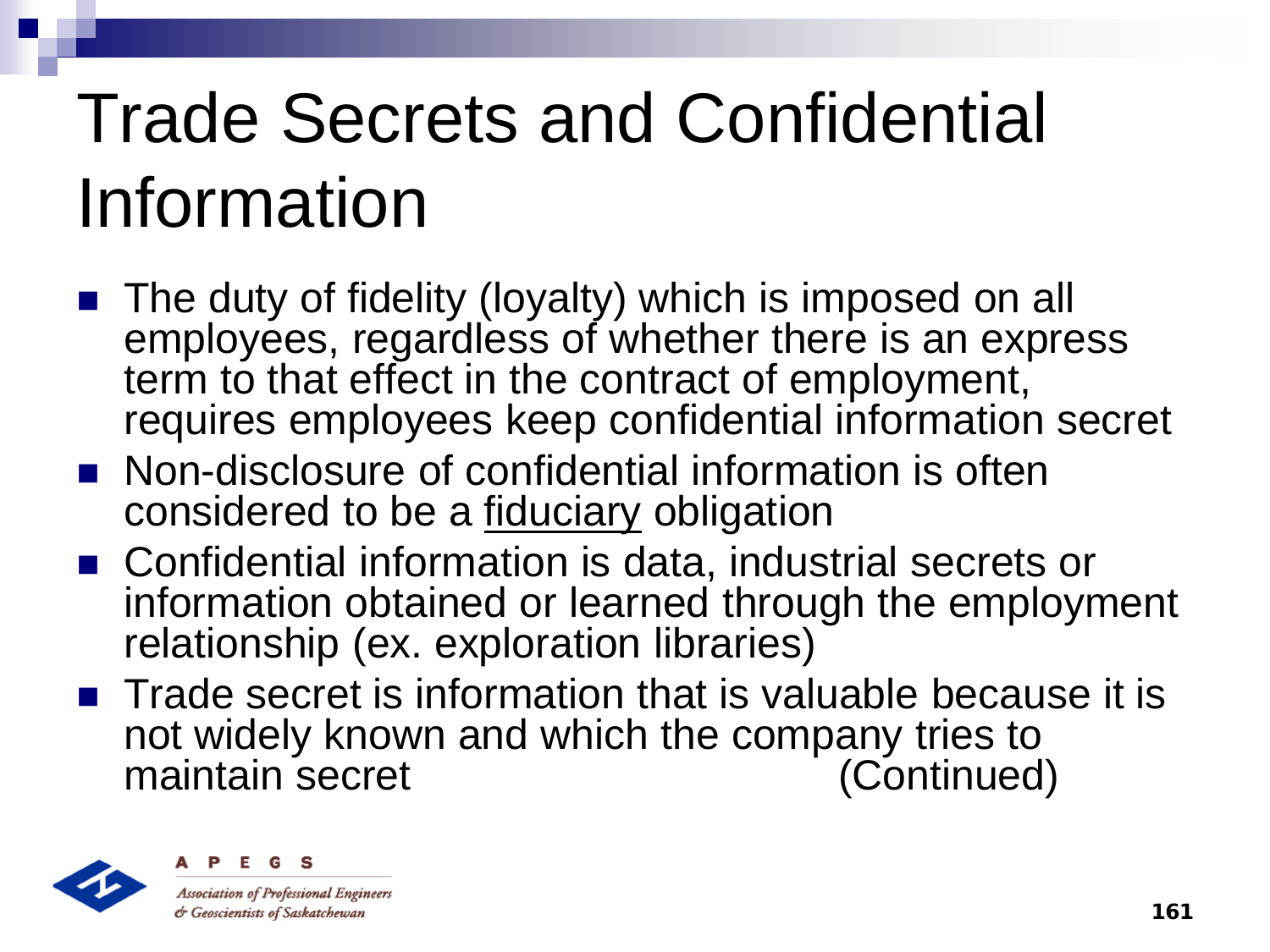#### Trade Secrets and Confidential Information (Continued)

- **If disclosure of information would be valuable to a competitor** business, then that information is likely impressed with a duty of confidentiality
- **E** Although the duty of confidentiality exists without them, confidentiality agreements help protect confidential information by making it clear what information is confidential
- The duty of confidentiality extends beyond the termination of employment, although an employee can rely on experience gained in a previous job when performing their new job
- The APEGS' Code of Ethics also contains an obligation to maintain confidentiality

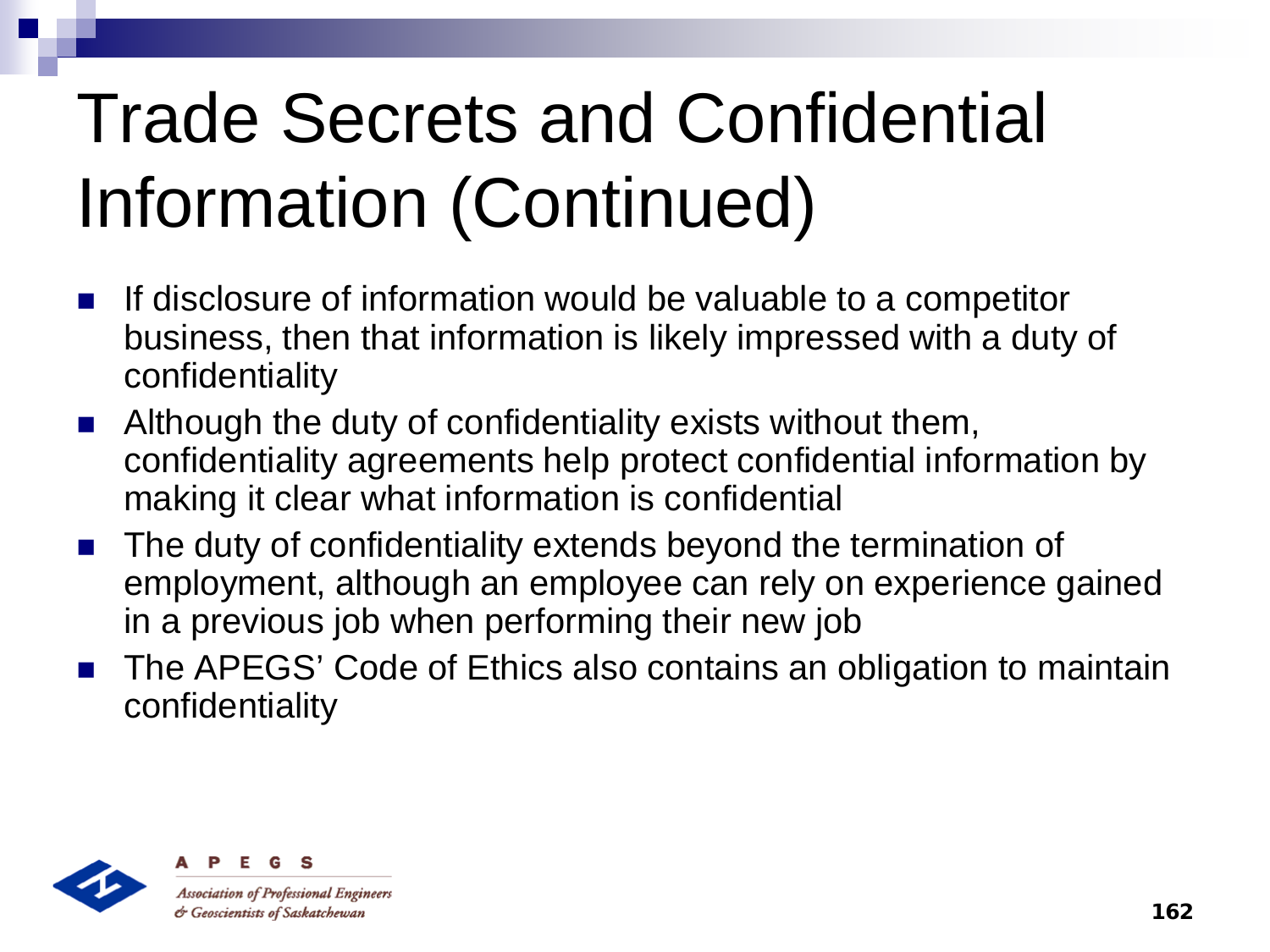## Restrictive Covenants

- Restrictive covenant is an agreement whereby the employee agrees that, for a specified period after the employment relationship ends, to not work:
	- $\Box$  for a competitor;
	- □ in a specified geographic area; and / or
	- $\square$  in a particular business
- Courts interpret restrictive covenants restrictively and apply a test of reasonableness, particularly as to duration and geographic area



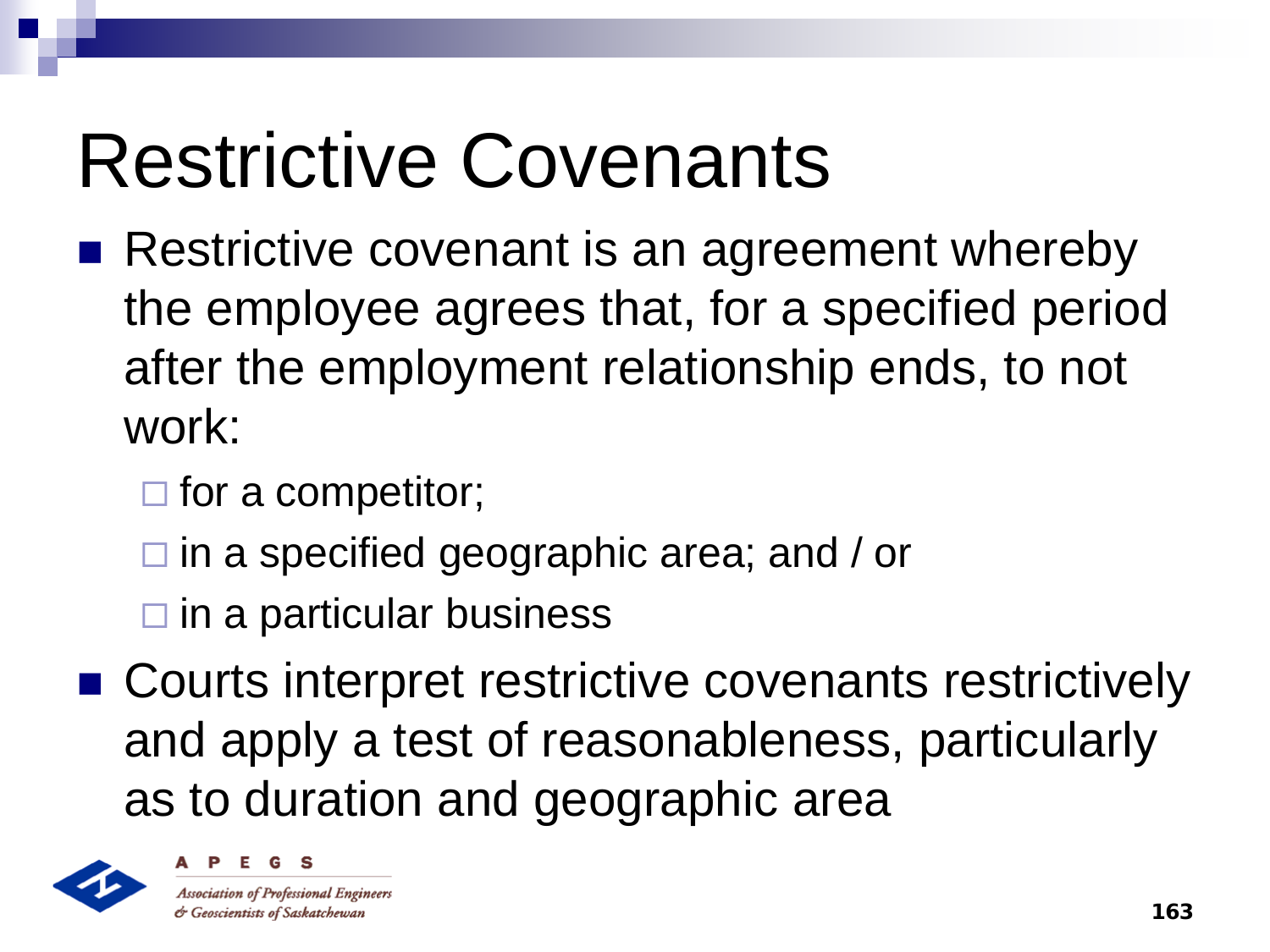### Independent Contractor or Employee

- Unlike employees, independent contractors do not have rights to reasonable notice, overtime compensation etc.
- The distinction is important in many areas including tax, vicarious liability, insurance, workers' compensation, and the duty of loyalty
- The test for distinguishing employees from independent contractors considers many factors, but focuses on the control the employer has over the worker (check CRA guidelines)





**Association of Professional Engineers** & Geoscientists of Saskatchewan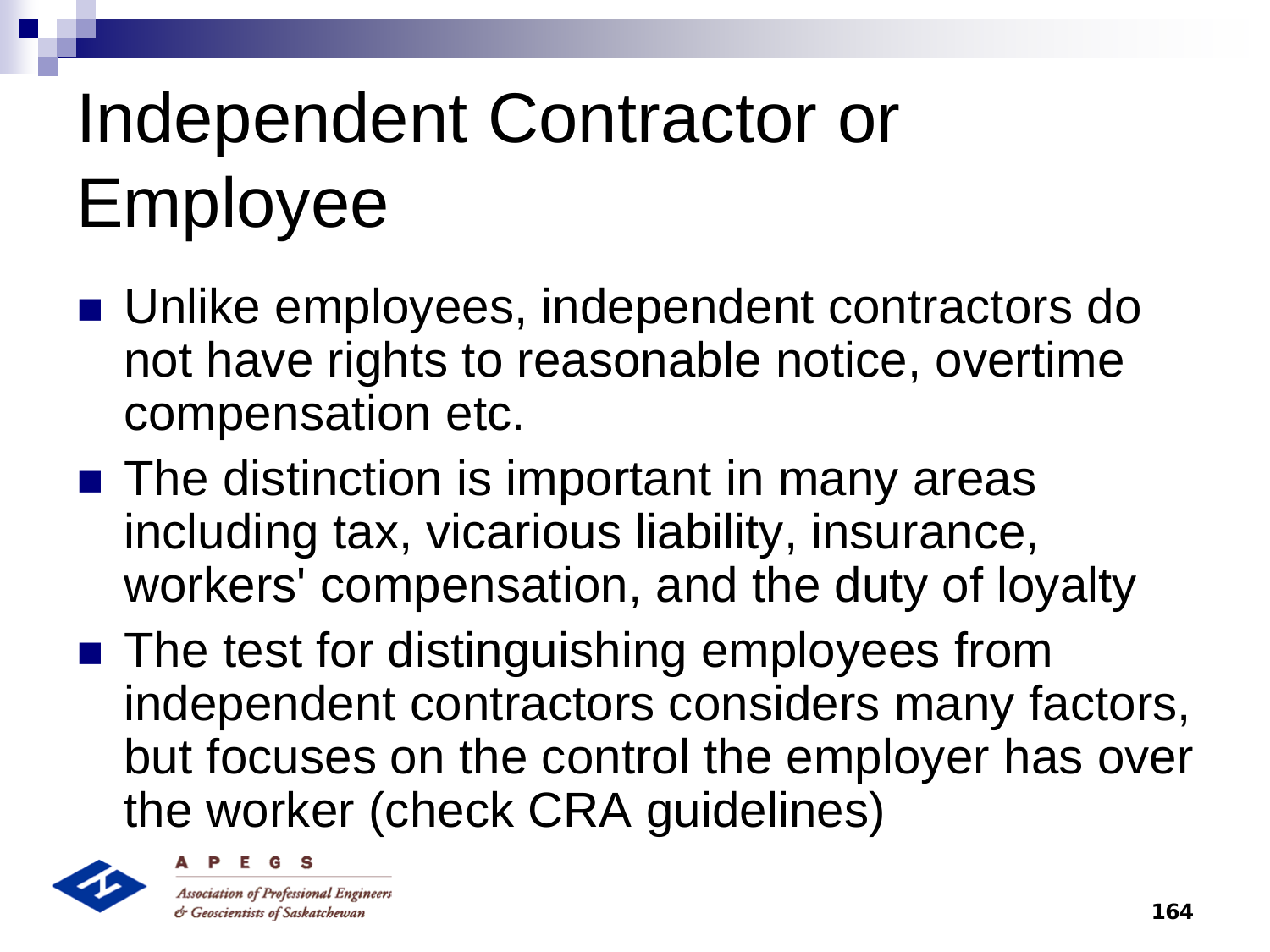# Human Rights

- $\blacksquare$  Every province has human rights legislation that deals with human rights complaints both in the employment relationship and generally
- Tribunals are set up under the legislation to deal with complaints
- Not all discrimination is prohibited; the Saskatchewan *Human Rights Code* prohibits discrimination on the basis of: religion, creed, marital status, family status, sex, sexual orientation, disability, age, colour, ancestry, nationality, place of origin, race or perceived race and receipt of public assistance. only that which is prohibited by statute

(Continued)



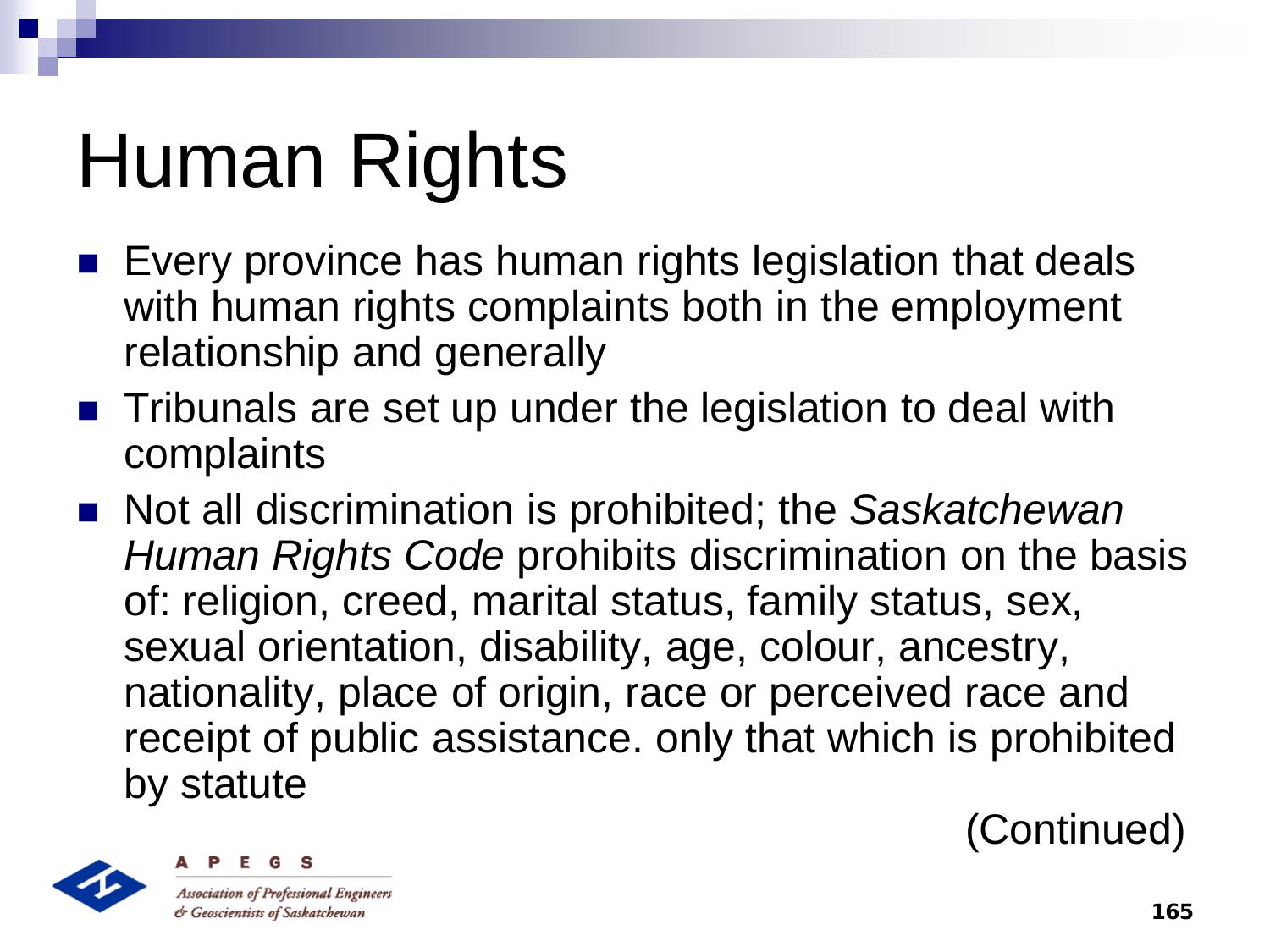# Human Rights (Continued)

- **Human rights legislation also prohibits** harassment
- **Employers are required to promptly** address all complaints of harassment and may be vicariously liable for the acts of the harassing employee



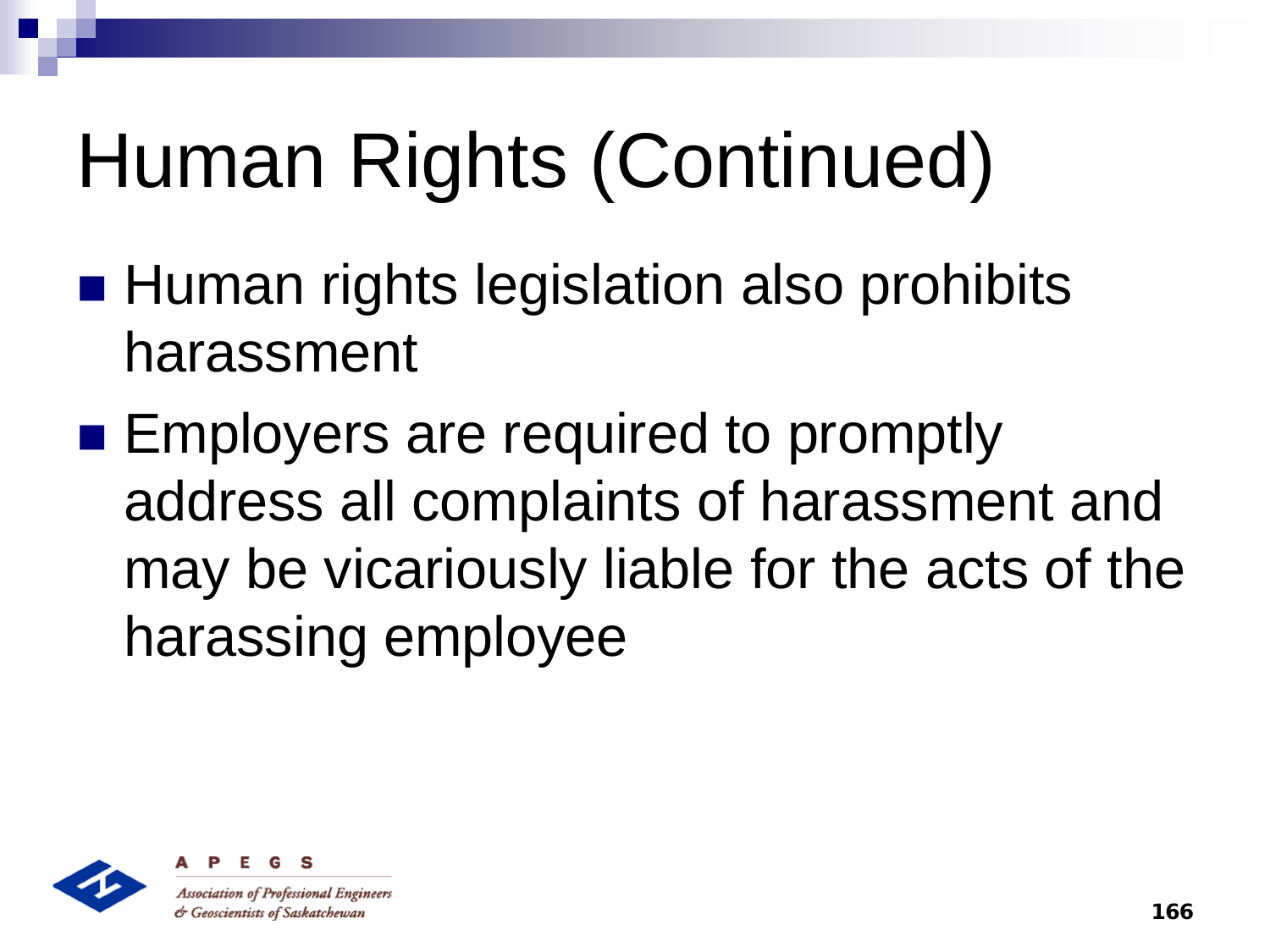#### **Health and Safety Law**



167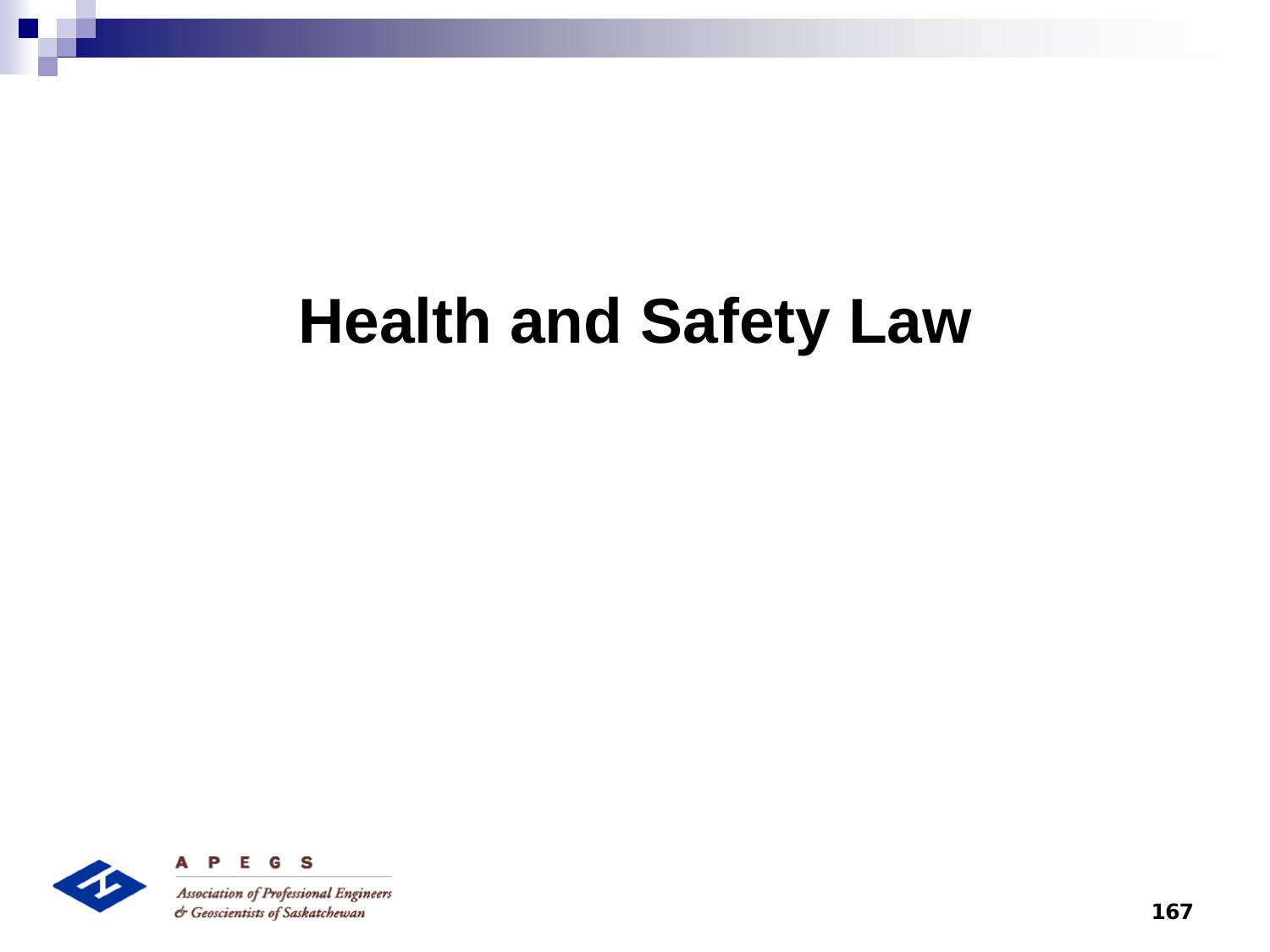# **Overview**

- Health and safety law is made up of common law tort principles in combination with provincial and federal legislation
- Occupational health and safety (OH&S) and workers' compensation legislation is designed to protect workers from injury and to compensate those that are injured – in Saskatchewan, it is *The Saskatchewan Employment Act* and Regulations and *The Workers' Compensation Act, 2013*
- In exchange for compensation under this legislation, workers give up their right to sue their employers for personal injury



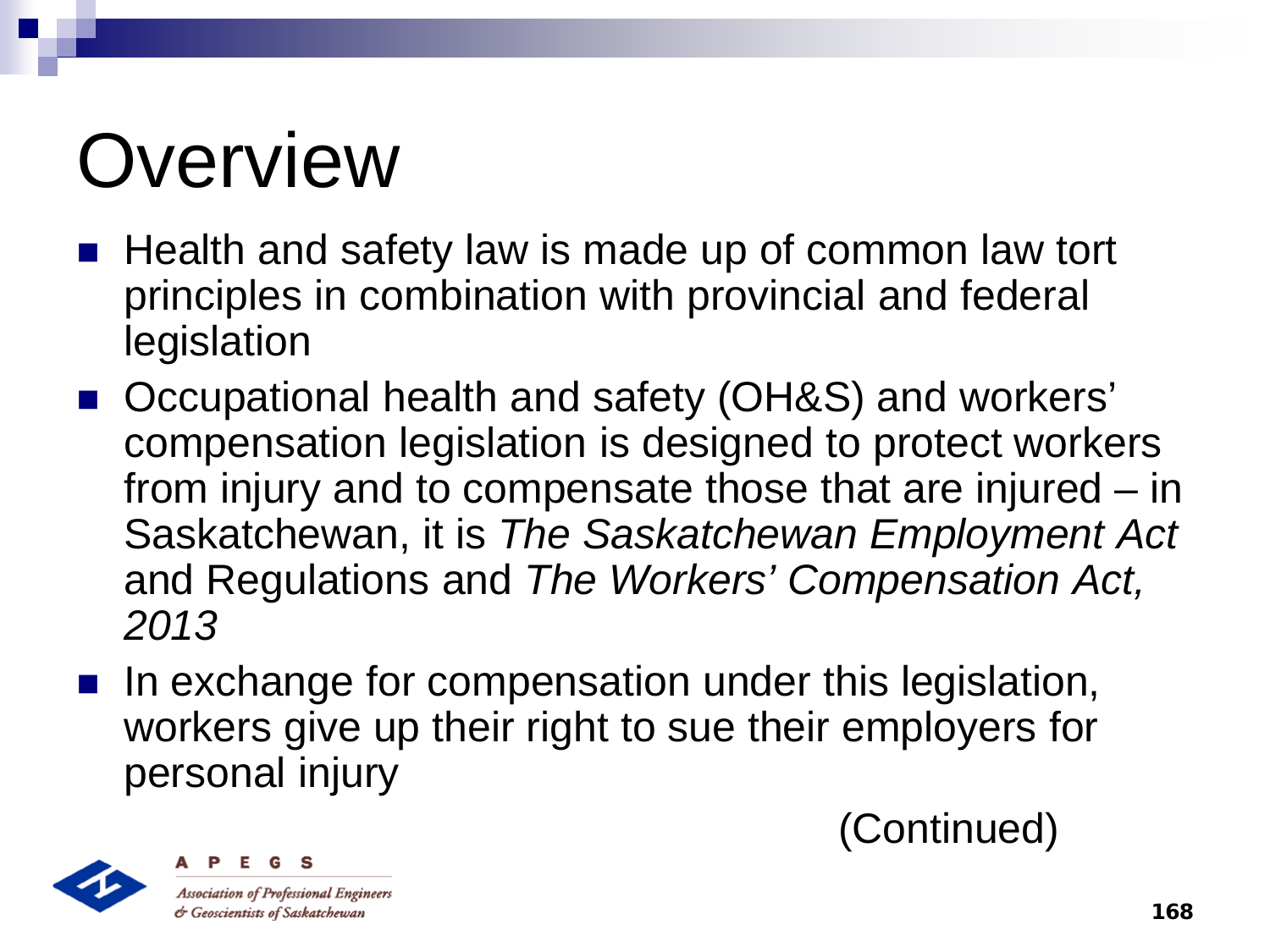# Overview (Continued)

- OH&S legislation is based on three fundamental rights of workers:
	- $\Box$  the right to be informed of hazards;
	- $\Box$  the right to participate in accident prevention; and
	- $\square$  the right to refuse to do dangerous work
- OH&S regulations are enforced by site visits by government enforcement officials
- **Everyone** is responsible for safety



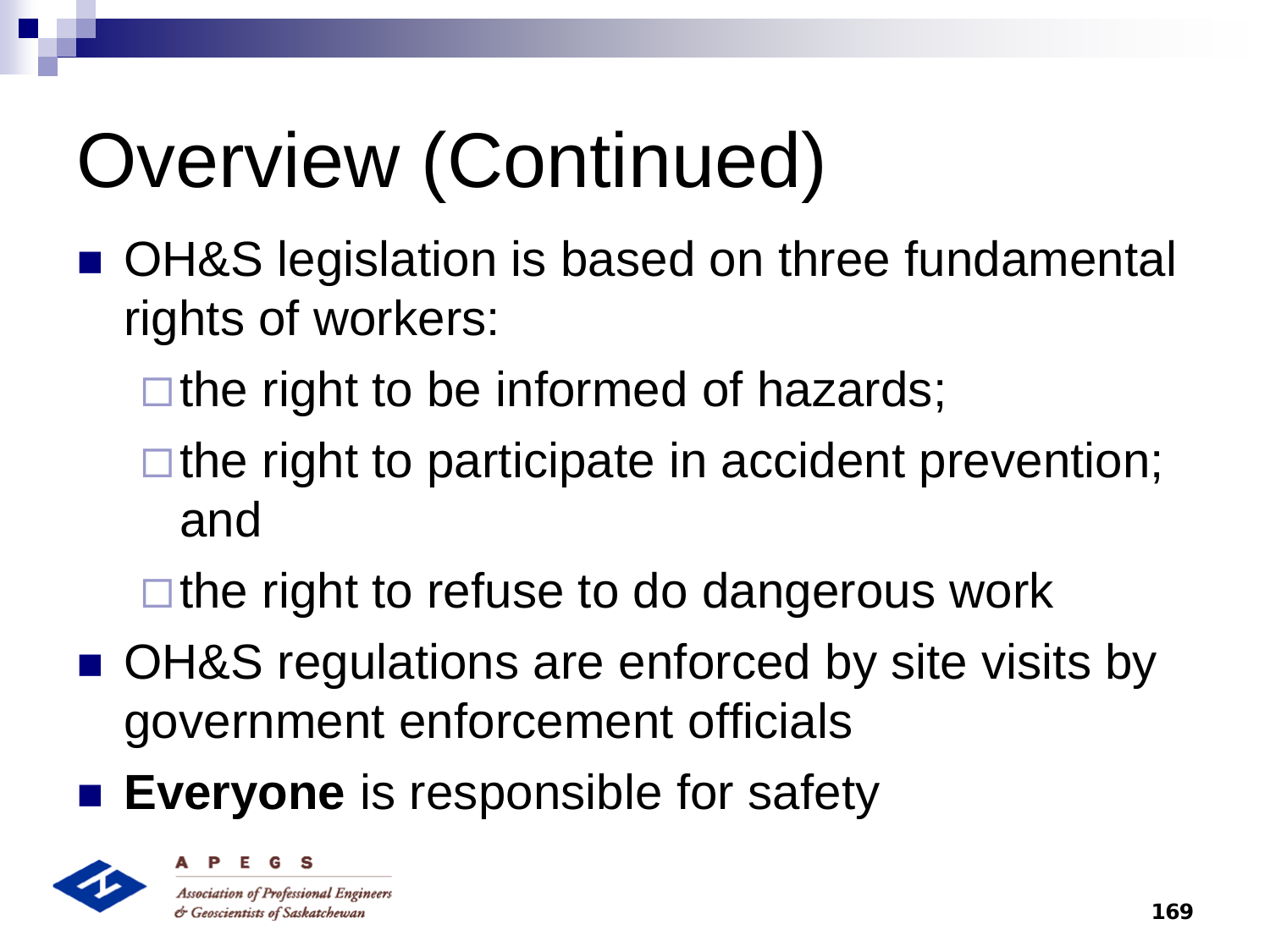# Occupational Health and Safety

- OH&S legislation improves working conditions through mandatory safety requirements, enforceable by fines imposed on employers and their officers and directors
- Harassment is also included in OH&S legislation
- When accidents do occur, employers are required to follow strict documentary procedures
- **Engineers and geoscientists may have responsibility in a** number of ways – personally, as a manager, as an employer, as an owner, as an agent for an owner, as a contractor, or as an agent for a contractor
- **Ensure safety is considered in design reducing** commissioning deficiencies



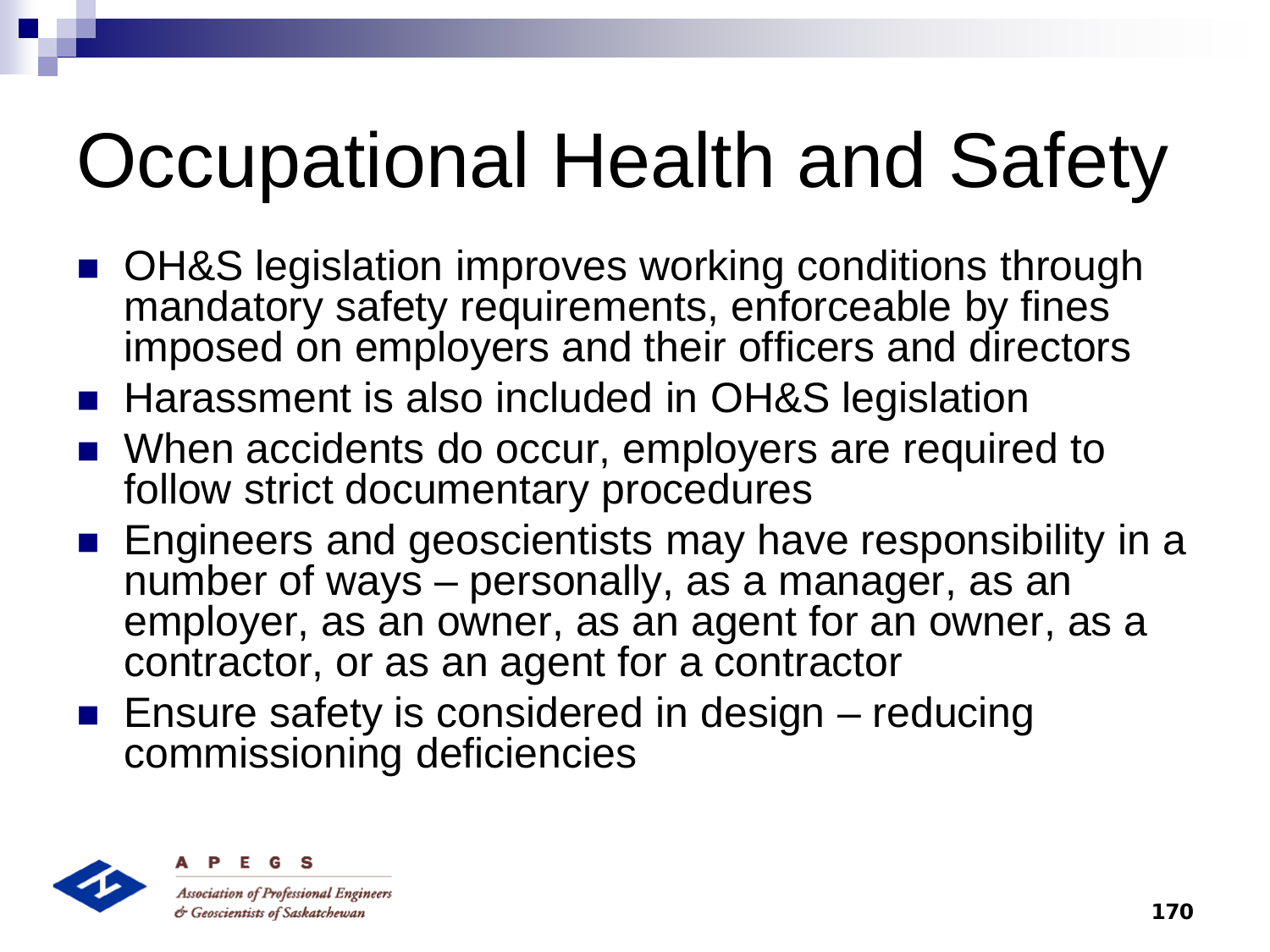#### **Criminal Law**

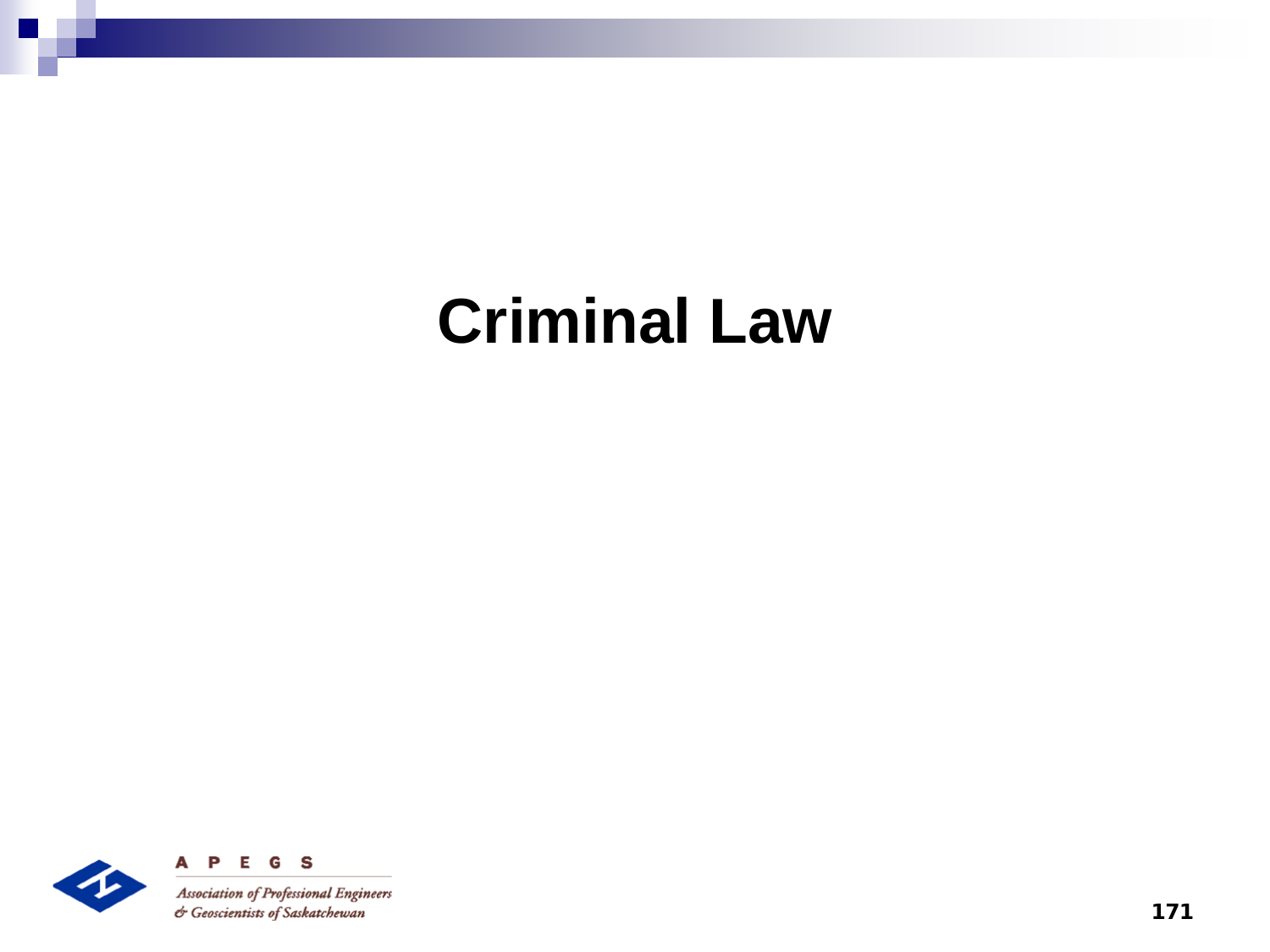### Bill C45 Amendments

- The Criminal code was amended in 2004 to create a legal duty for persons directing work to protect workers and the public
	- **217.1** Every one who undertakes, or has the authority, to direct how another person does work or performs a task is under a legal duty to take reasonable steps to prevent bodily harm to that person, or any other person, arising from that work or task."
- **Individuals are subject prosecution and** imprisonment for criminal negligence





& Geoscientists of Saskatchewan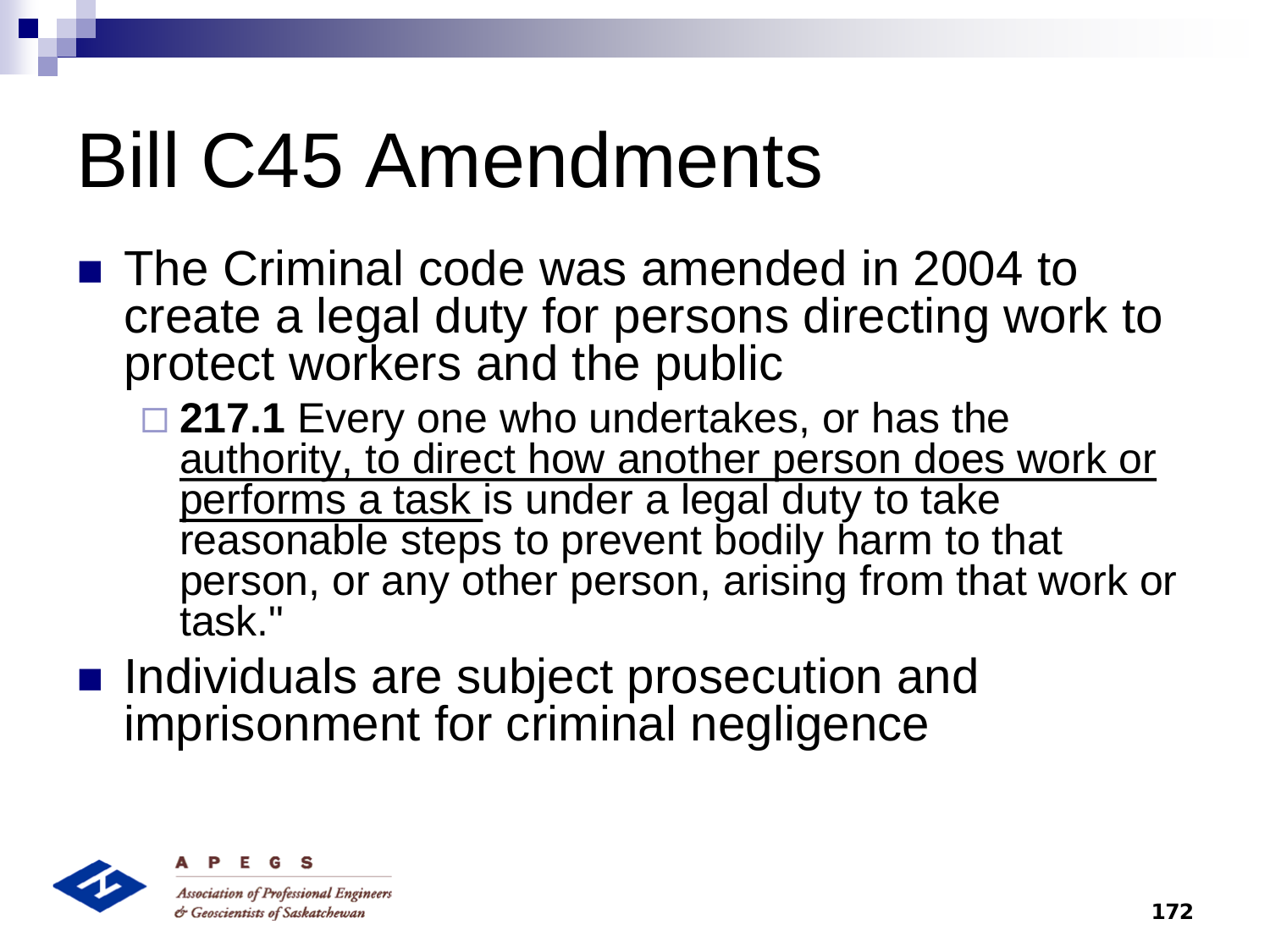#### **Environmental Law**

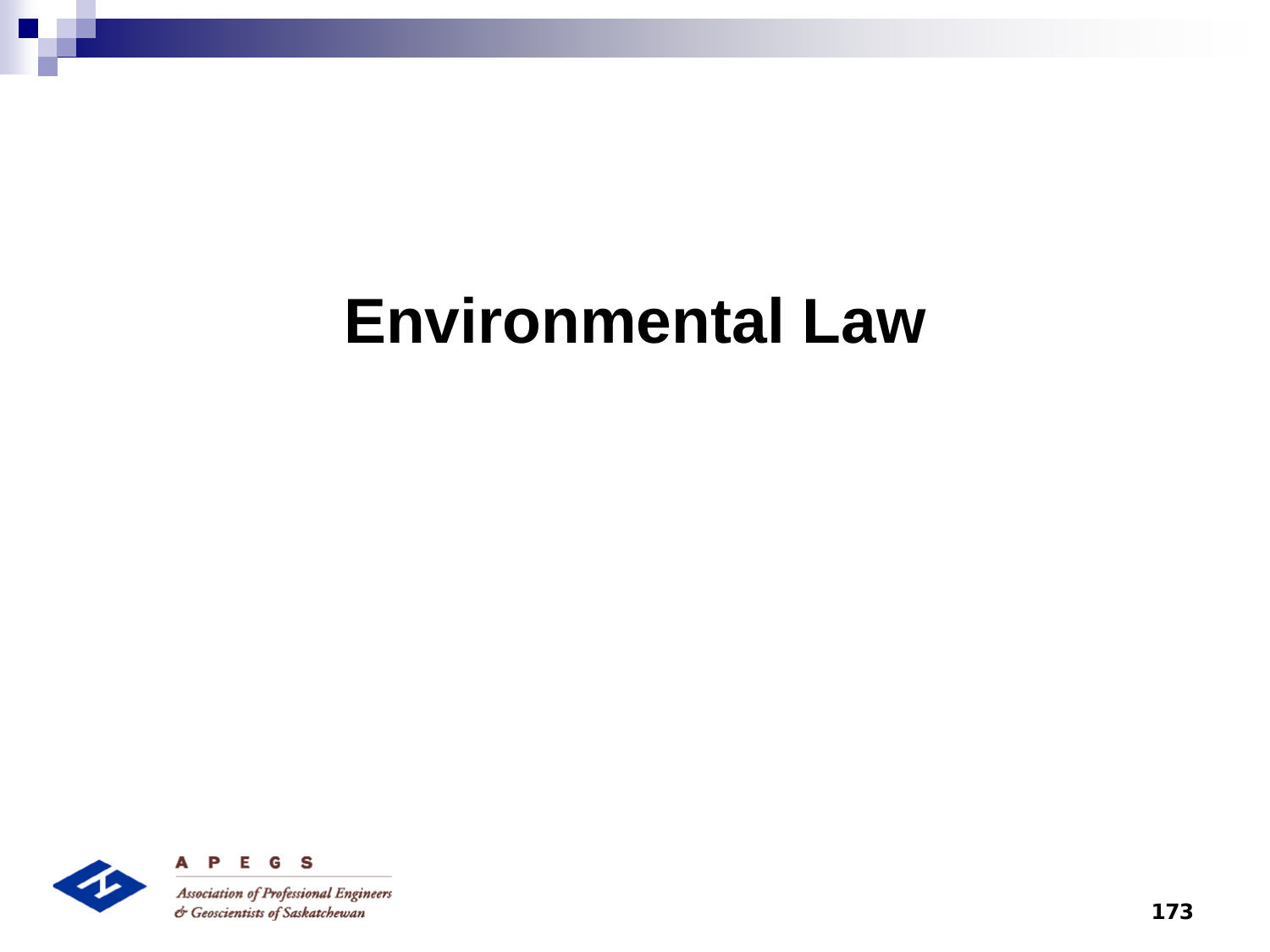# **Overview**

- Modern environmental law is mix of common law and statutory regulation
- The principles of trespass, nuisance, negligence, misrepresentation, and strict liability are commonly used in environmental claims
- A broad range of provincial and federal statutes create funds to clean up environmental contamination and impose criminal and quasicriminal penalties for environmental breaches

(Continued)



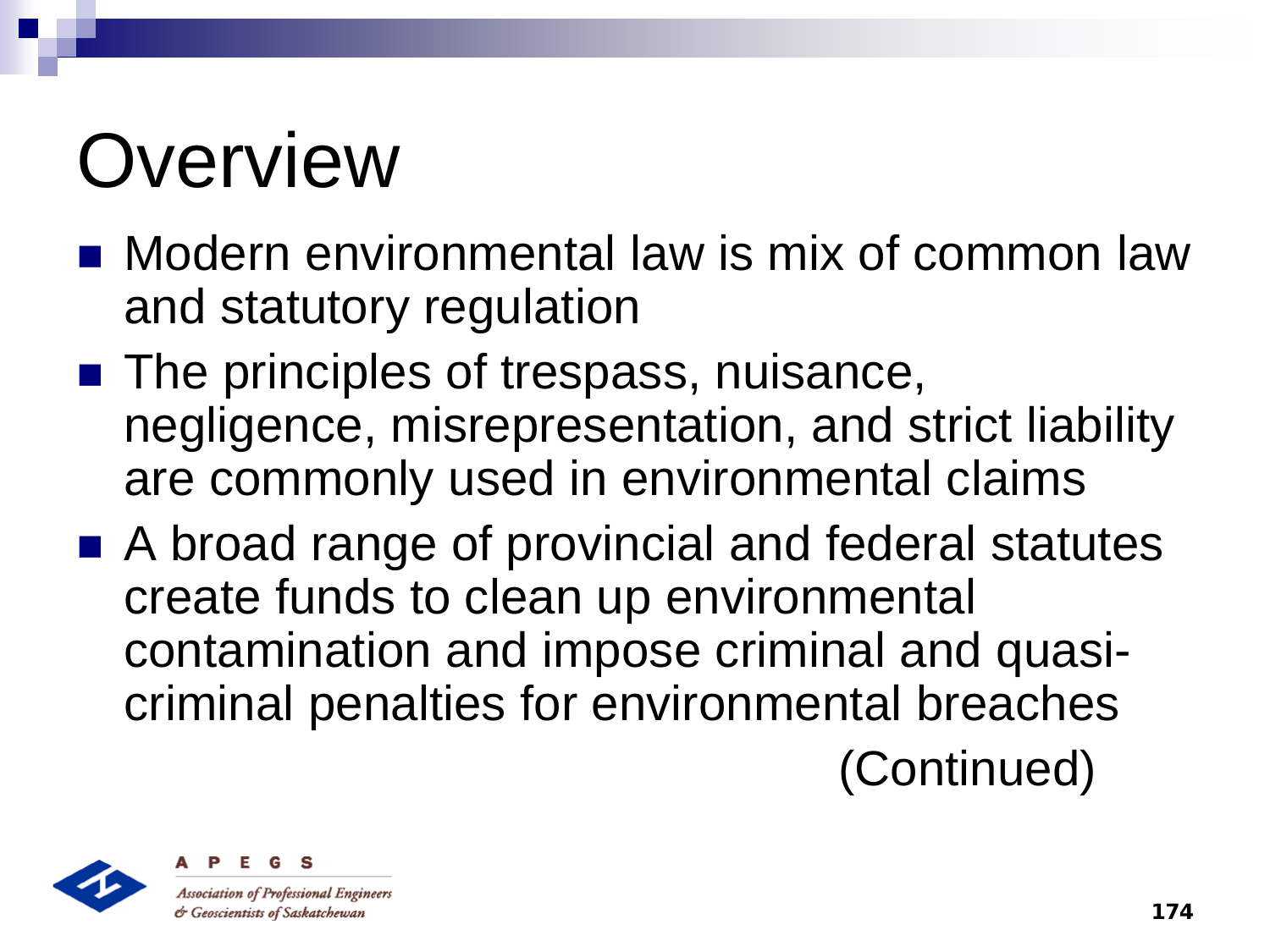# Overview (Continued)

- **Environmental contamination is usually** discovered and remediated through a three stage environmental site assessment (ESA)
- Environmental audits are distinct from ESAs, and assess corporate environmental liability
- **Environmental legislation contains proactive** measures to prevent future contamination and aims to balance the need for environmental protection with the desire for economic development



**Association of Professional Engineers** & Geoscientists of Saskatchewan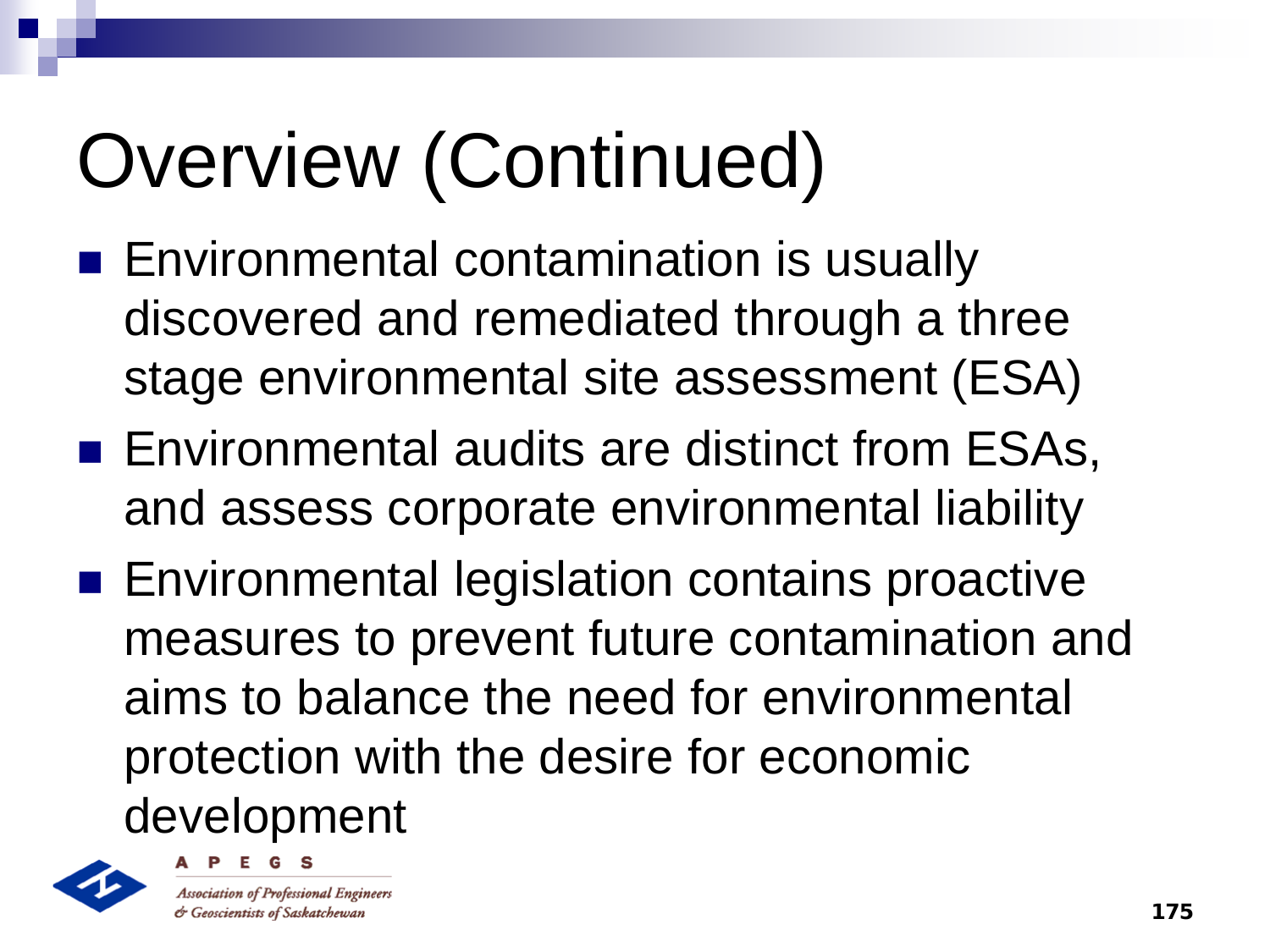#### Environmental Impact Assessments

- Environmental impact assessments may be required for new projects, or for modifications to existing projects
- Depending on the nature of the project and the sensitivity of the location, one of four levels of environmental impact assessment will be appropriate:
	- **□**screening
	- □ comprehensive study
	- **□** mediation
	- □ panel review



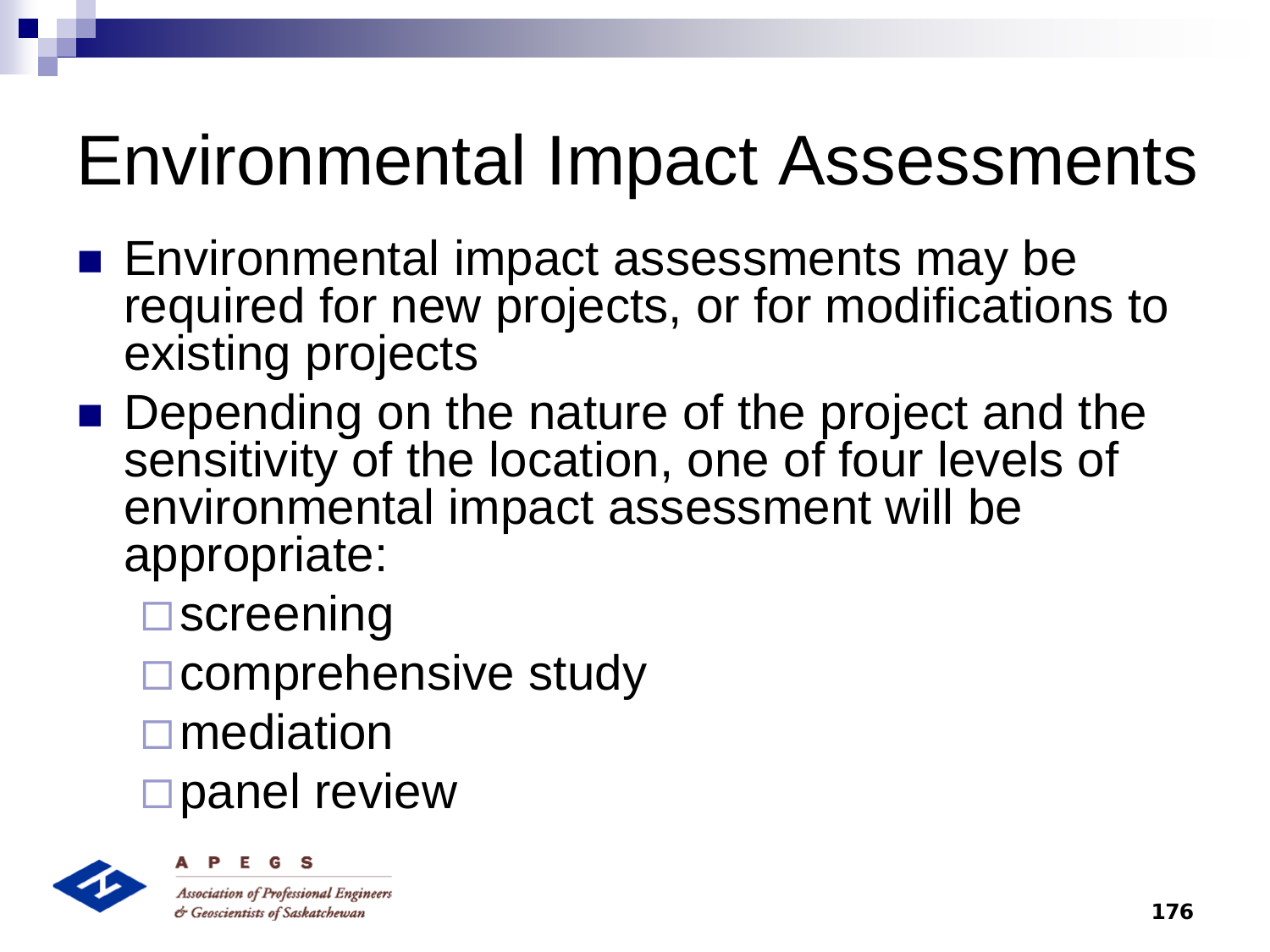#### Environmental Site Assessments

#### ESAs are divided into three stages:

- 1. Information gathering
- 2. Site investigation and assessment of contamination
- 3. Detailed description of contamination and formulation of remediation options
- Surrounding properties are often included in ESAs because pollution often migrates



**Association of Professional Engineers** & Geoscientists of Saskatchewan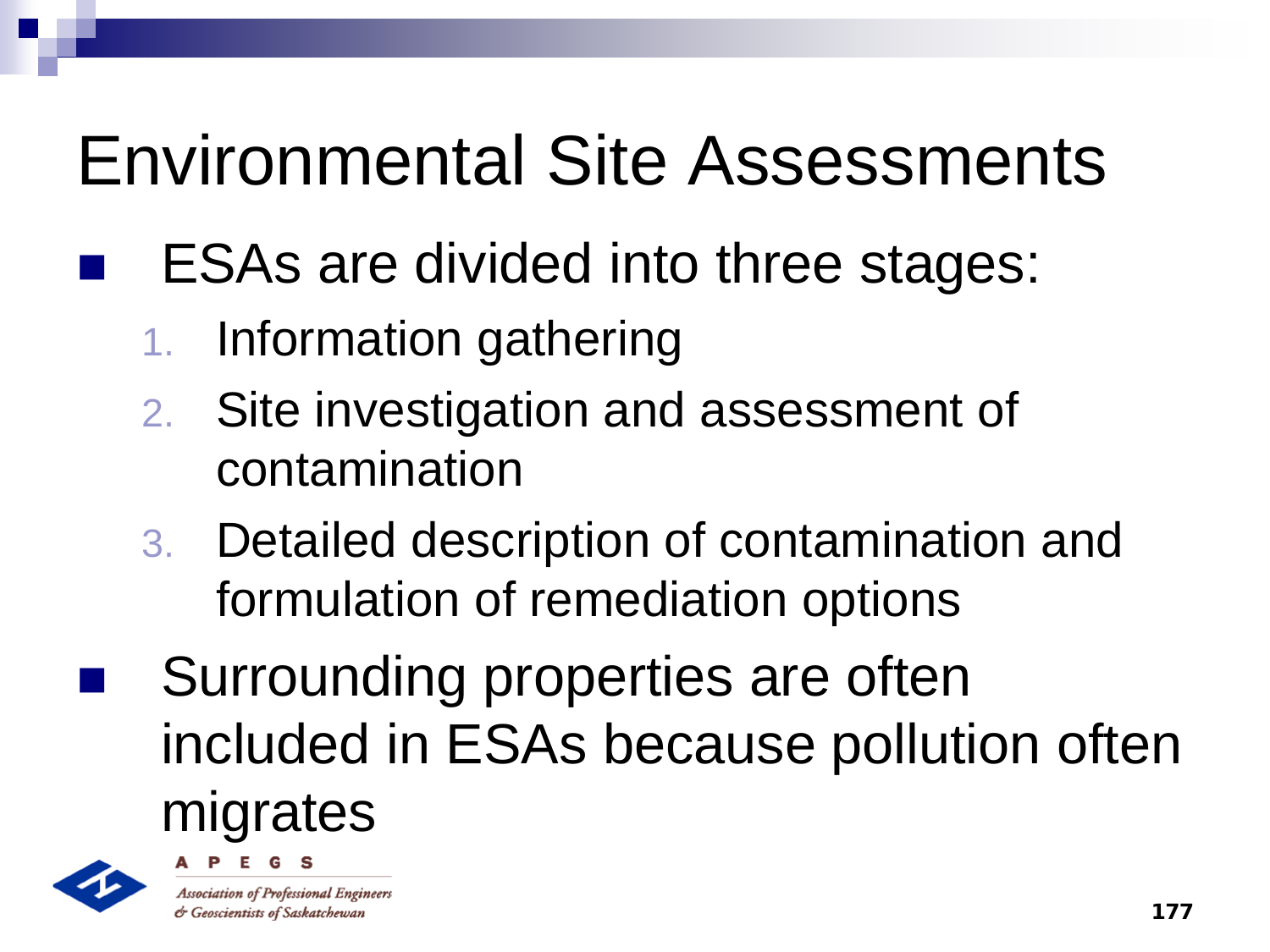# Environmental Audits

- Audits involve objectively assessing environmental compliance and risks for due diligence purposes
- Audits may be statutorily required, but may also be done to:
	- □ provide defences against environmental claims or prosecutions
	- $\Box$  protect the health and welfare of the public
	- $\square$  reduce remediation expenses
	- $\square$  ensure the marketability of property
- The Canadian Standards Association sets guidelines for environmental audits. Also ISO.



**Association of Professional Engineers** & Geoscientists of Saskatchewan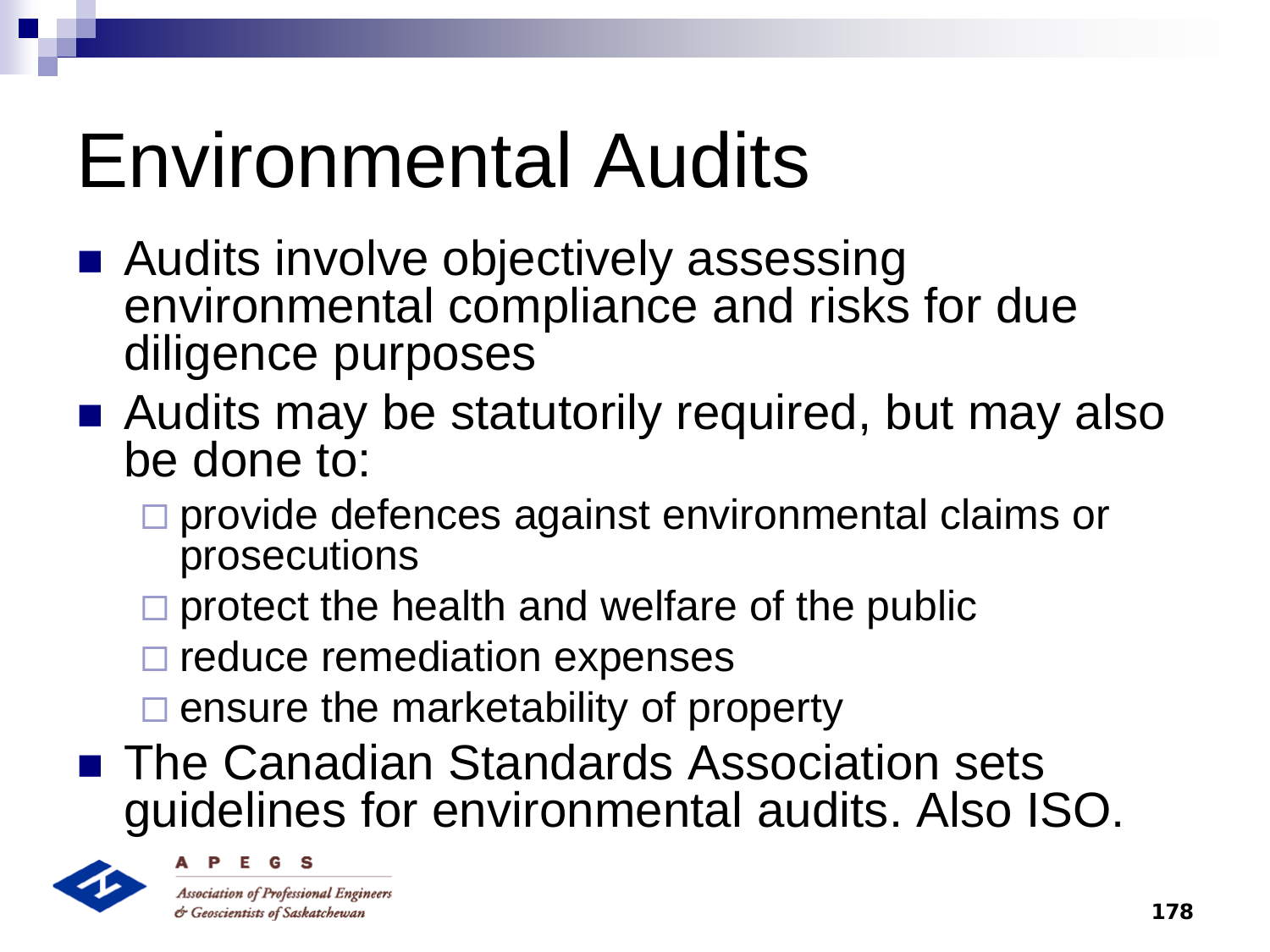## Environmental Offences

- The federal and provincial statutes combined create a large number of environmental offences
- The offences cover a variety of behaviour including discharging contaminants, failing to report, failing to keep proper records, failing to assist in investigations
- Both corporations and their employees may be liable to prosecution, and imprisonment is possible for serious offences
- Most offences are strict liability: the only defence is for the defendant to show that it was duly diligent



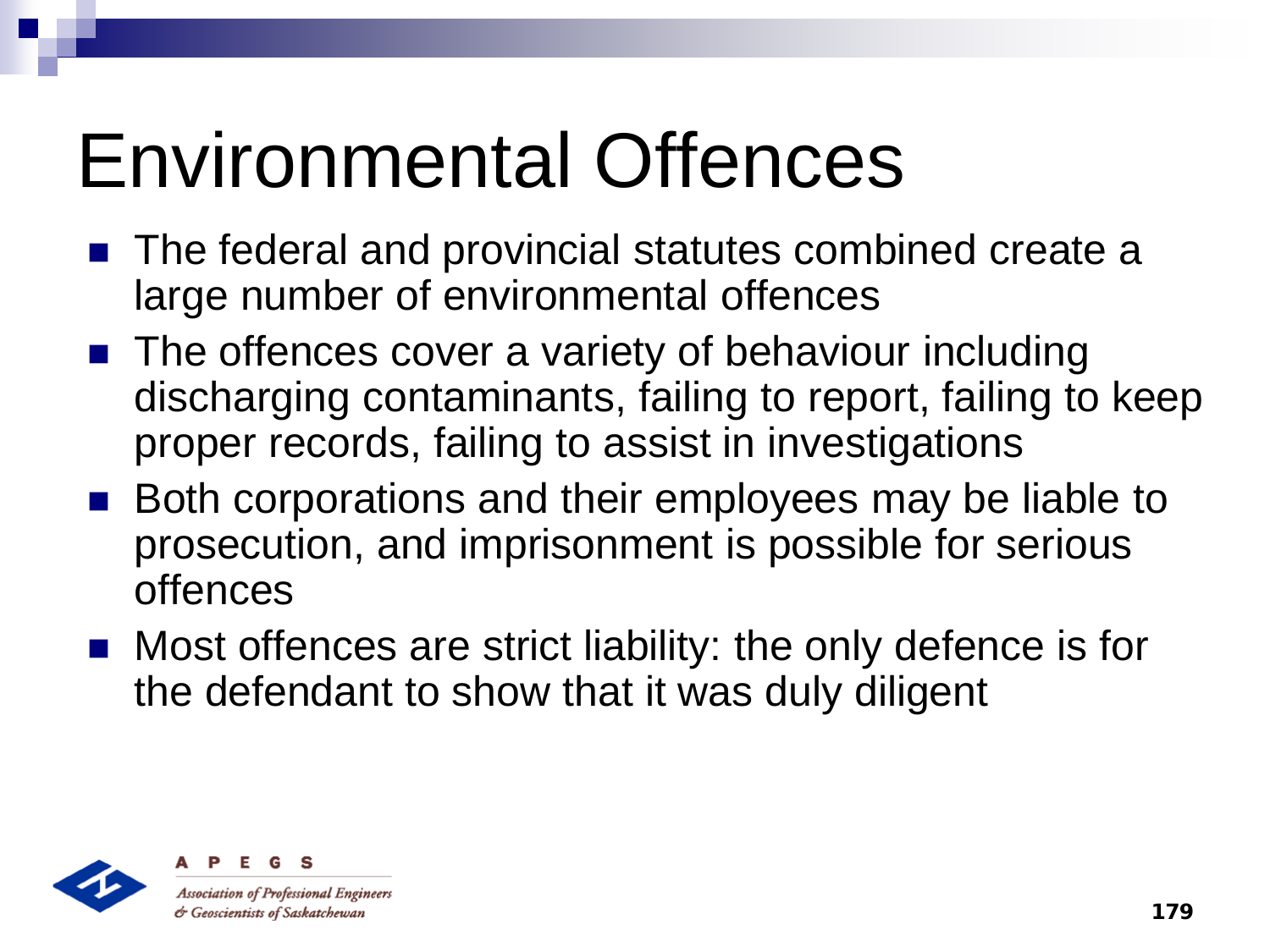#### **Aboriginal Law**

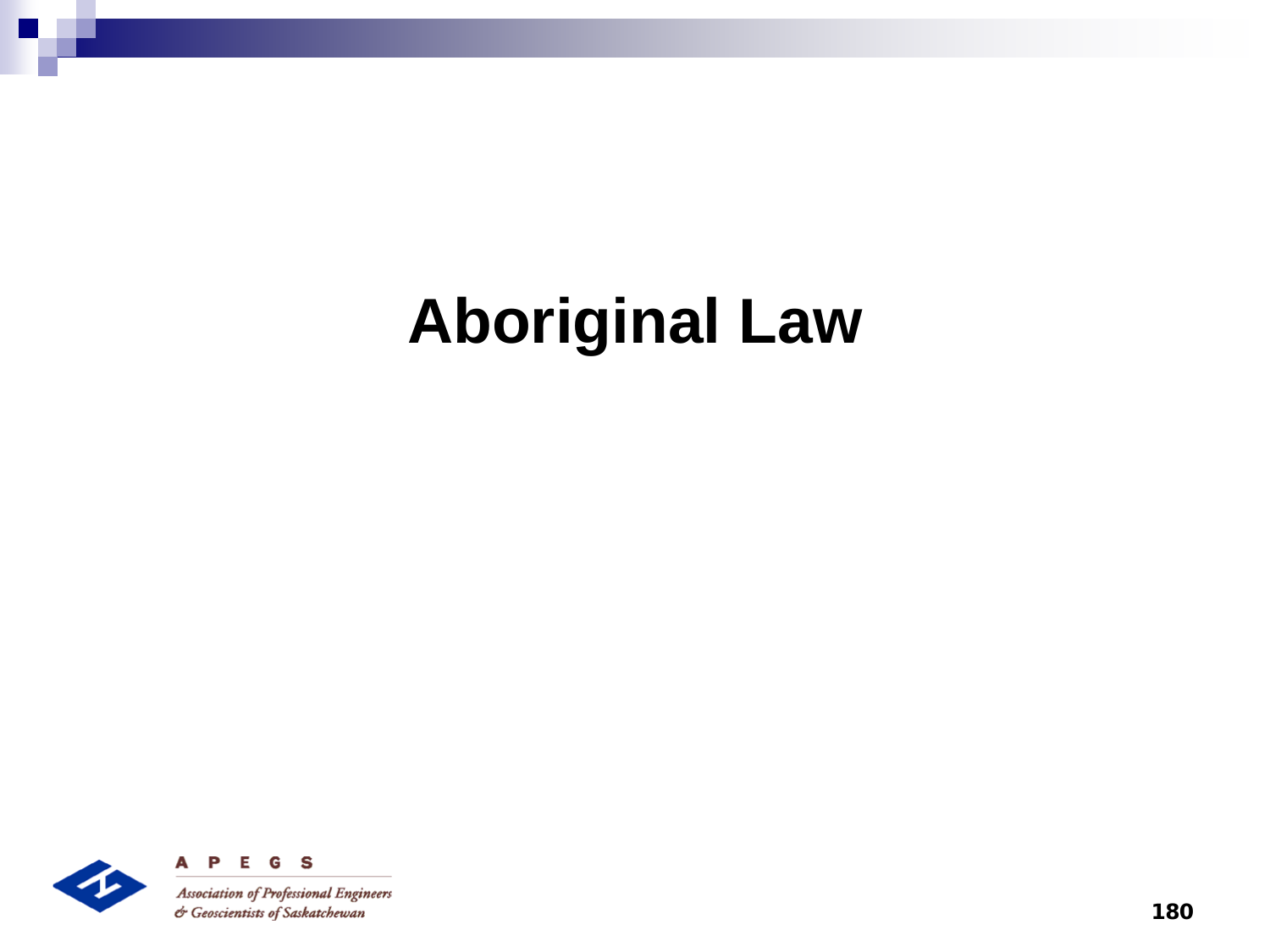# **Overview**

- Aboriginal people occupied the land of Canada prior to the arrival of European settlers
- Aboriginal claims are acknowledged and the governments are attempting to resolve outstanding issues
- $\blacksquare$  It is important to be aware of these claims and obligations arising therefrom



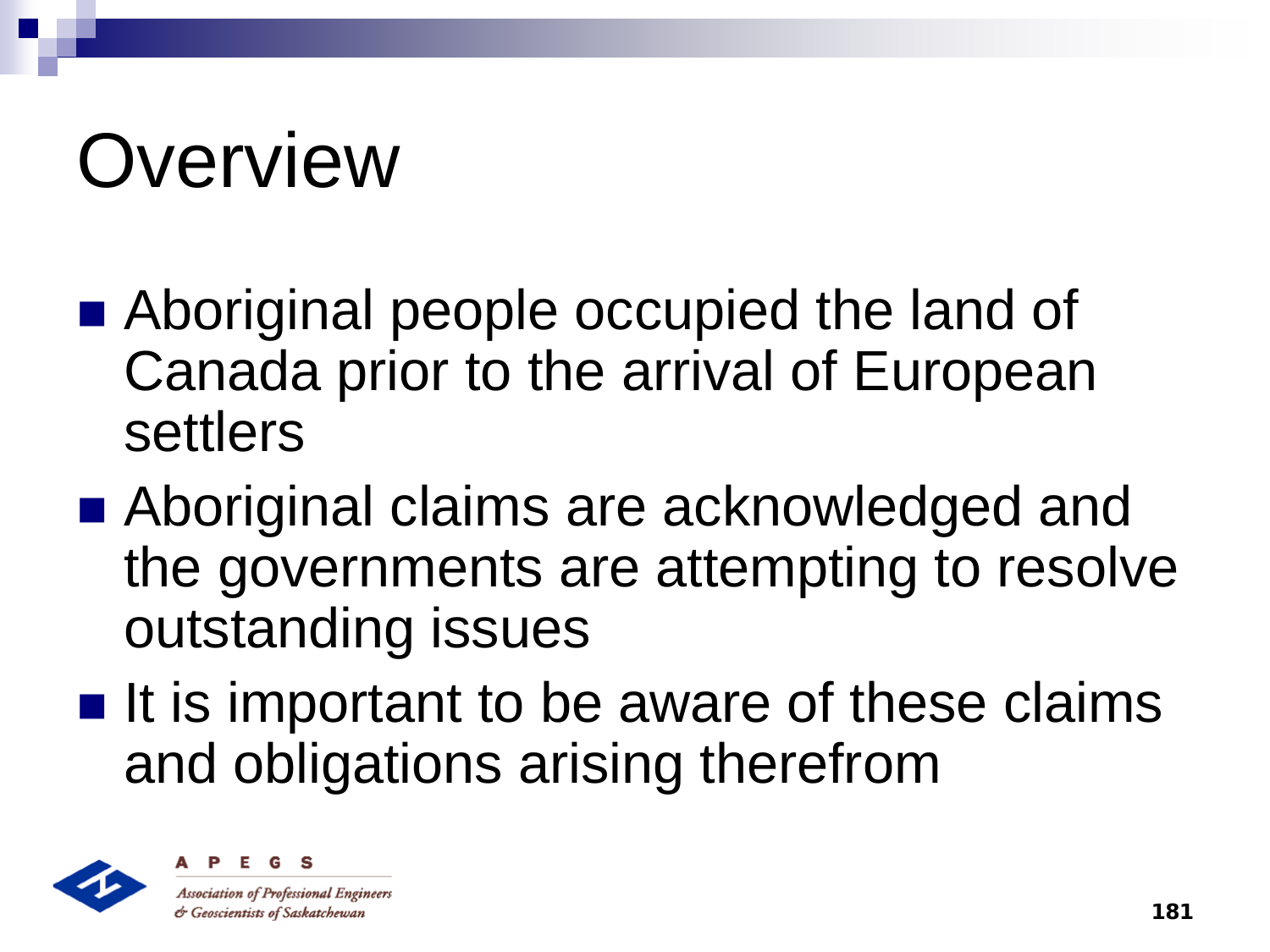### **Issues**

### Duty to Consult

 The Supreme of Canada has held there is a duty to consult and accommodate the interests of Aboriginal people affected by proposed activities

#### **Treaty obligations**

Many Bands have signed Treaties and have Treaty rights

#### ■ Contracts with Band Councils

- □ A Band Council Resolution authorizing a contract is necessary to ensure its enforceability
- Many of the traditional forms of security are not available
- Obtain legal advice



**Association of Professional Engineers** & Geoscientists of Saskatchewan